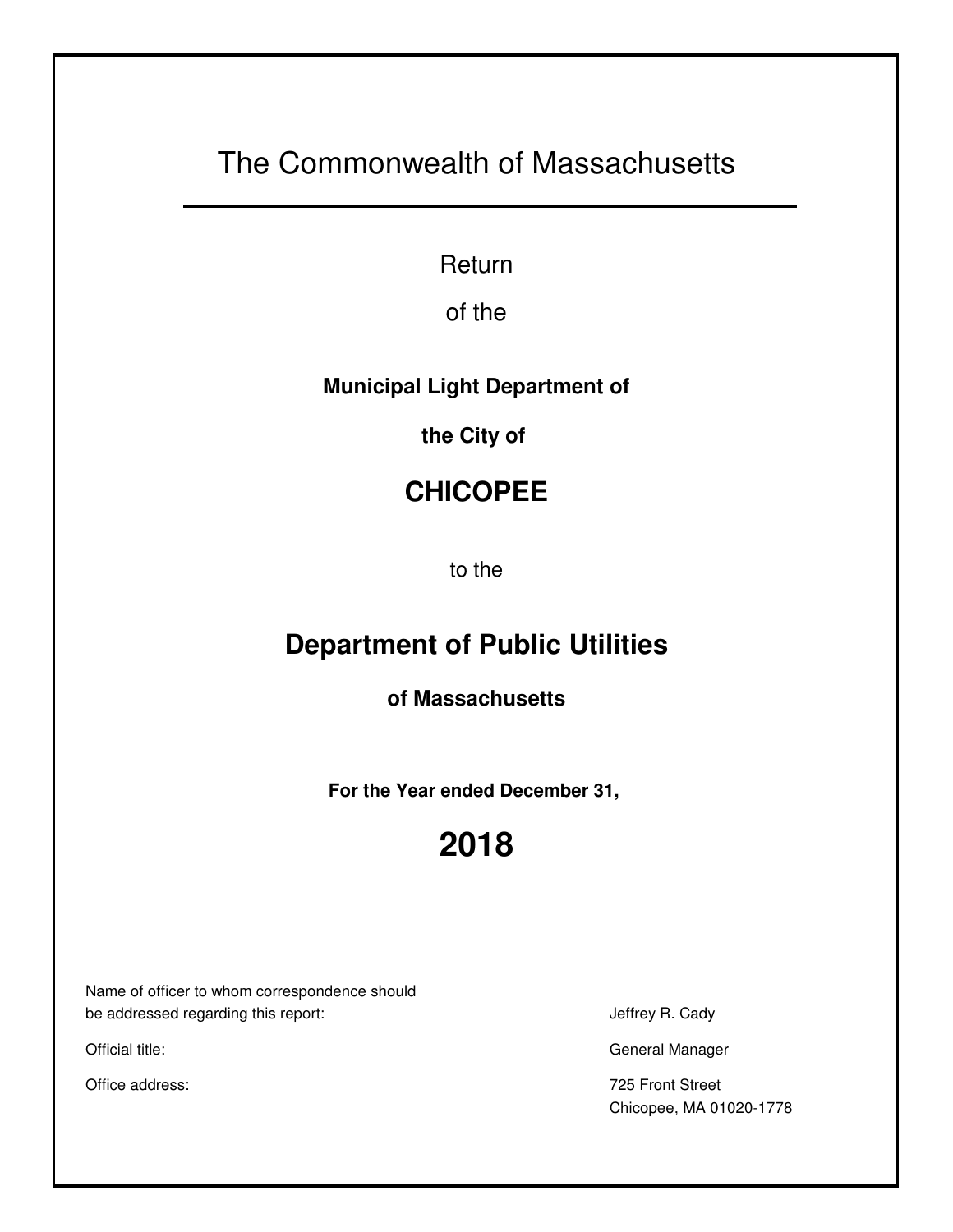### TABLE OF CONTENTS

|                                                               |       |                                            | Page           |
|---------------------------------------------------------------|-------|--------------------------------------------|----------------|
| General Information                                           |       |                                            | 3              |
| <b>Schedule of Estimates</b>                                  |       |                                            | 4              |
| Customers in each City or Town                                |       |                                            | 4              |
| Appropriations Since Beginning of Year                        |       |                                            | 5              |
| Changes in the Property                                       |       |                                            | 5              |
| <b>Bonds</b>                                                  |       |                                            | 6              |
| <b>Town Notes</b>                                             |       |                                            | $\overline{7}$ |
| Cost of Plant                                                 |       |                                            | $8 - 8B$       |
| Comparative Balance Sheet                                     |       |                                            | $10 - 11$      |
| Income Statement                                              |       |                                            | 12             |
| <b>Earned Surplus</b>                                         |       |                                            | 12             |
| <b>Cash Balances</b>                                          |       |                                            | 14             |
| <b>Materials and Supplies</b>                                 |       |                                            | 14             |
| Depreciation Fund Account                                     |       |                                            | 14             |
| <b>Utility Plant-Electric</b>                                 |       |                                            | $15 - 17$      |
| <b>Production Fuel and Oil Stocks</b>                         |       |                                            | 18             |
| Miscellaneous Nonoperating Income                             |       |                                            | 21             |
| <b>Other Income Deductions</b>                                |       |                                            | 21             |
| Miscellaneous Credits to Surplus                              |       |                                            | 21             |
| Miscellaneous Debits to Surplus                               |       |                                            | 21<br>21       |
| Appropriations of Surplus<br><b>Municipal Revenues</b>        |       |                                            | 22             |
| <b>Purchased Power</b>                                        |       |                                            | 22             |
| Sales for Resale                                              |       |                                            | 22             |
| <b>Electric Operating Revenues</b>                            |       |                                            | 37             |
| Sales of Electricity to Ultimate Consumers                    |       |                                            | 38             |
| Electric Operation and Maintenance Expenses                   |       |                                            | 39-42          |
| <b>Taxes Charged During Year</b>                              |       |                                            | 49             |
| Other Utility Operating Income                                |       |                                            | 50             |
| Income from Merchandising, Jobbing and Contract Work          |       |                                            | 51             |
| Sales for Resale                                              |       |                                            | 52-53          |
| Purchased Power (except Interchange)                          |       |                                            | 54-55          |
| Interchange Power                                             |       |                                            | 56             |
| <b>Electric Energy Account</b>                                |       |                                            | 57             |
| Monthly Peaks and Output                                      |       |                                            | 57             |
| <b>Generating Station Statistics</b>                          |       |                                            | 58-59          |
| <b>Steam Generating Stations</b>                              |       |                                            | 60-61          |
| <b>Hydroelectric Generating Stations</b>                      |       |                                            | 62-63          |
| Combustion Engine and Other Generating Stations               |       |                                            | 64-65          |
| <b>Generating Statistics (Small Stations)</b>                 |       |                                            | 66             |
| <b>Transmission Line Statistics</b>                           |       |                                            | 67             |
| Substations                                                   |       |                                            | 68             |
| Overhead Distribution Lines Operated                          |       |                                            | 69             |
| Electric Distribution Services, Meters, and Line Transformers |       |                                            | 69             |
| Conduit, Underground Cable and Submarine Cable                |       |                                            | 70             |
| Streetlamps                                                   |       |                                            | 71             |
| Rate Schedule Information                                     |       |                                            | 79             |
| Signature Page                                                |       |                                            | 81             |
| FOR GAS PLANTS ONLY:                                          | Page  |                                            | Page           |
|                                                               |       |                                            |                |
| Utility Plant - Gas                                           | 19-20 | <b>Gas Generating Plant</b>                | 74             |
| <b>Gas Operating Revenues</b>                                 | 43    | <b>Boilers</b>                             | 75             |
| Sales of Gas to Ultimate Customers                            | 44    | Scrubbers, Condensers & Exhausters         | 75             |
| Gas Operation & Maintenance Expenses                          | 45-47 | <b>Purifiers</b>                           | 76             |
| <b>Purchased Gas</b>                                          | 48    | <b>Holders</b>                             | 76             |
| Sales for Resale                                              | 48    | <b>Transmission and Distribution Mains</b> | 77             |
| Sales of Residuals                                            | 48    | Gas Distribution Services, House           |                |
| Record of Sendout for the Year in MCF                         | 72-73 | Governors and Meters                       | 78             |

PAGES INTENTIONALLY OMITTED : 9, 13, 19, 20, 23 TO 36, 43 TO 48, 66, 72 TO 78, 80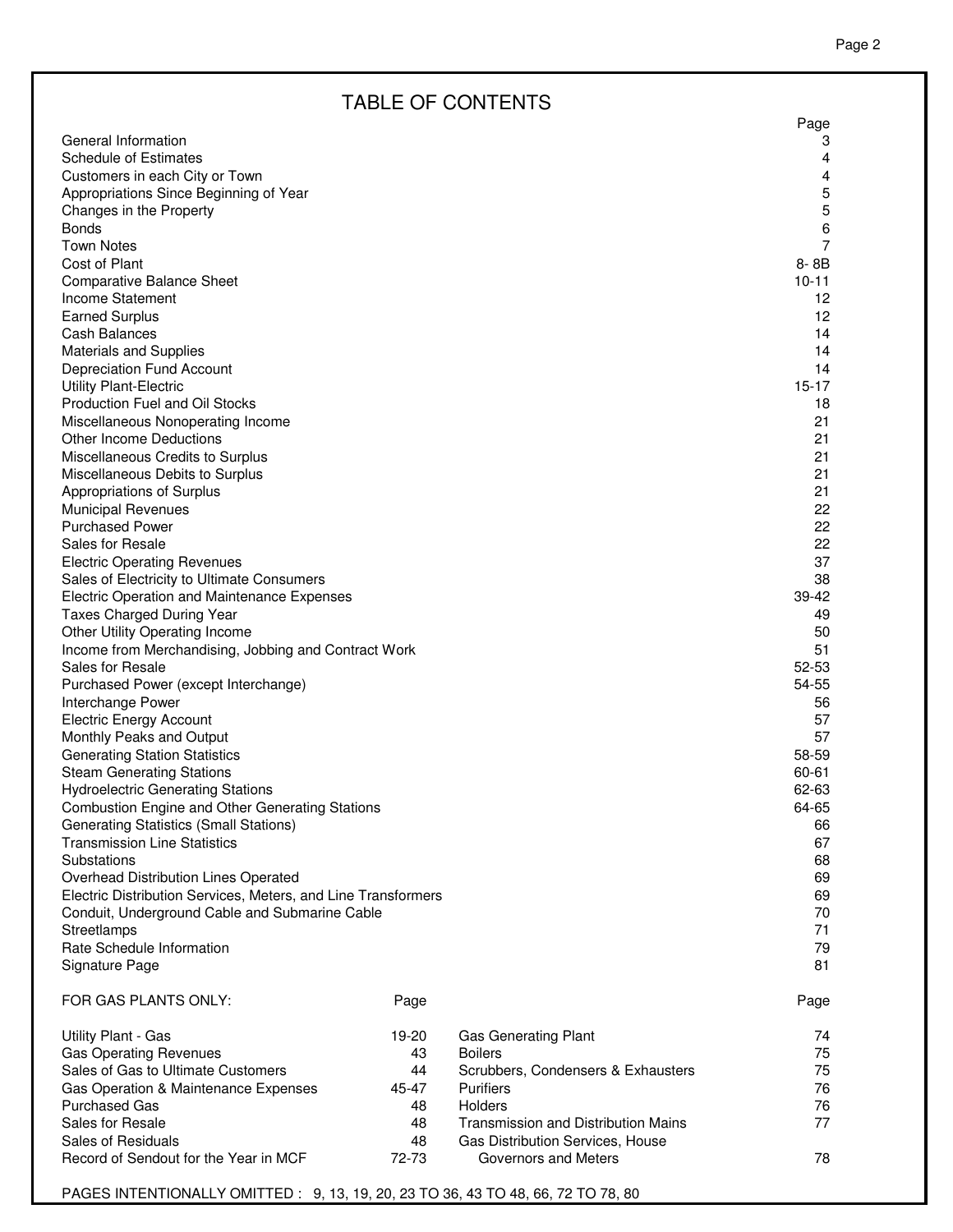Page 3 Year Ended December 31, 2018

Annual Report of The City of Chicopee

|     | <b>GENERAL INFORMATION</b>                                                                                                                                                                                                                        |                                                                                                      |
|-----|---------------------------------------------------------------------------------------------------------------------------------------------------------------------------------------------------------------------------------------------------|------------------------------------------------------------------------------------------------------|
| 1.  | Name of town (or city) making report.                                                                                                                                                                                                             | Chicopee, MA                                                                                         |
| 2.  | If the town (or city) has acquired a plant,<br>Kind of plant, whether gas or electric.<br>Owner from whom purchased, if so acquired.<br>Date of votes to acquire a plant in accordance with the provisions of<br>chapter 164 of the General Laws. | Electric                                                                                             |
|     | Record of votes: First vote: Yes, ; No, Second vote: Yes, ; No,<br>Date when town (or city) began to sell gas and electricity,                                                                                                                    | Began operation and distribution 1896                                                                |
| 3.  | Name and address of manager of municipal lighting:                                                                                                                                                                                                | Jeffrey R. Cady<br>Chicopee Electric Light Department<br>725 Front Street<br>Chicopee, MA 01020-1778 |
| 4.  | Name and address of mayor or selectmen:                                                                                                                                                                                                           | Richard J. Kos<br>City Hall<br>Market Square<br>Chicopee, MA 01013                                   |
| 5.  | Name and address of town (or city) treasurer:                                                                                                                                                                                                     | Marie T. Laflamme<br>City Hall<br>Market Square<br>Chicopee, MA 01013                                |
| 16. | Name and address of town (or city) clerk:                                                                                                                                                                                                         | Keith Rattell<br><b>City Hall</b><br>Market Square<br>Chicopee, MA 01013                             |
| 7.  | Names and addresses of members of municipal light board:                                                                                                                                                                                          | Joseph F. Pasternak, III, Chairman<br>Robert L. Pajak<br>Carl E. Sittard                             |
| 18. | Total valuation of estates in town (or city) according to last State valuation<br>(taxable)                                                                                                                                                       | \$3,965,972,567                                                                                      |
| 9.  | Tax rate for all purposes during the year:                                                                                                                                                                                                        | \$17.96/1000 Res.<br>\$34.58/1000 Comm.                                                              |
| 10. | Amount of manager's salary:                                                                                                                                                                                                                       | \$178,268                                                                                            |
| 11. | Amount of manager's bond:                                                                                                                                                                                                                         | \$10,000                                                                                             |
| 12. | Amount of salary paid to members of municipal light board (each):                                                                                                                                                                                 | None                                                                                                 |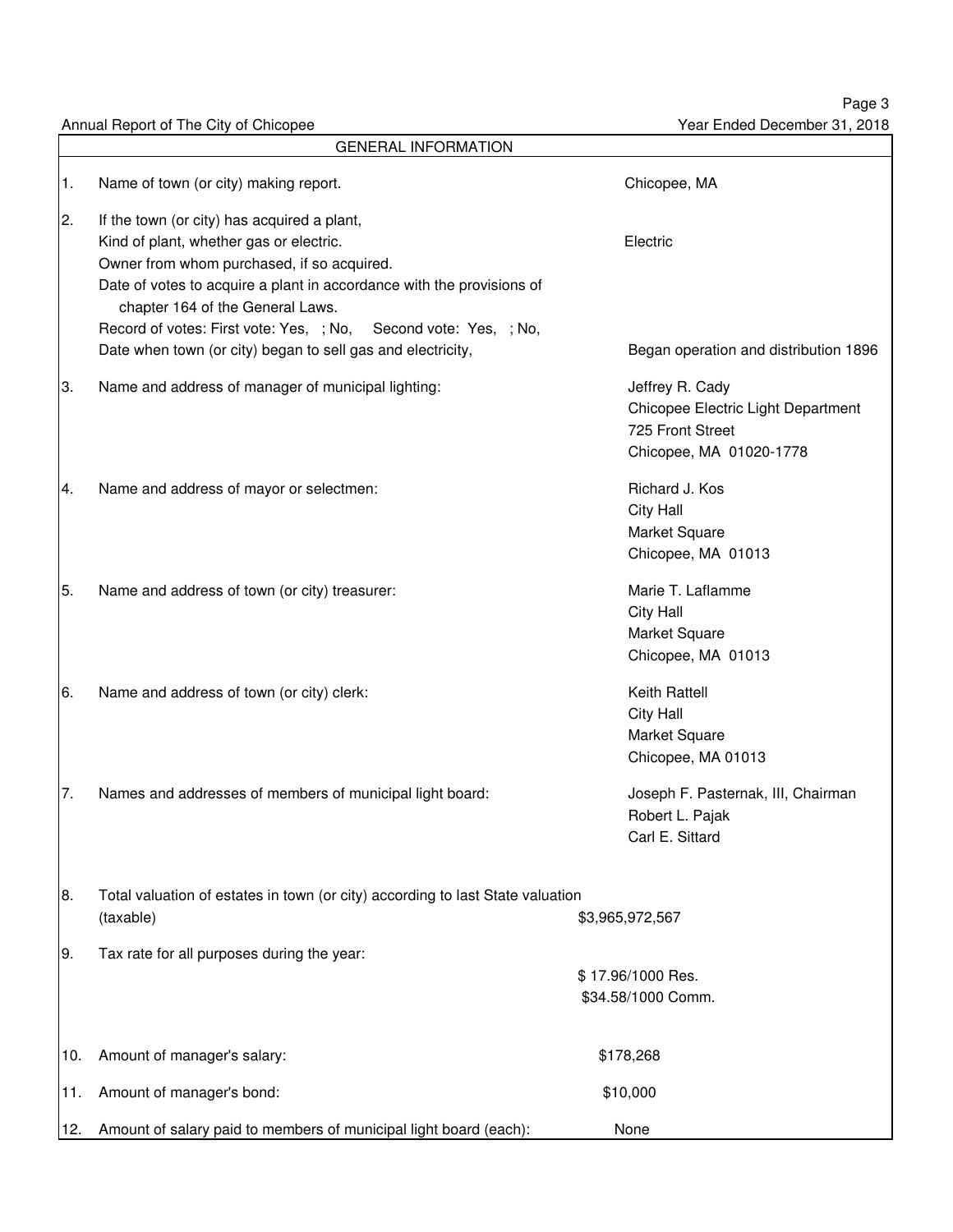Annual Report of The City of Chicopee FURNISH SCHEDULE OF ESTIMATES REQUIRED BY GENERAL LAWS, CHAPTER 164, SECTION 57 FOR GAS AND ELECTRIC LIGHT PLANTS FOR THE FISCAL YEAR, ENDING DECEMBER 31, NEXT. Amount **INCOME FROM PRIVATE CONSUMERS:** 1 From sales of gas 2 From sales of electricity 62,920,667 3 **TOTAL** 62,920,667 4 5 **EXPENSES** 6 For operation, maintenance and repairs 60,067,476 7 For interest on bonds, notes or scrip 8 For depreciation fund ( 2.5919% 84,206,935.21 as per page 8B) 2,182,536 9 For sinking fund requirements 10 For note payments 11 For bond payments  $12$  For loss in preceding year 13 **TOTAL** 62,250,012 14 15 **COST:**  $16$  Of gas to be used for municipal buildings  $17$  Of gas to be used for street lights 18 Of electricity to be used for municipal buildings 2,585,318 and 2,585,318 19 Of electricity to be used for street lights 155,595 or street in the street lights 155,595 or street lights 20 Total of above items to be included in the tax levy 2,740,913 21  $22$  New construction to be included in the tax levy 23 Total amounts to be included in the tax levy 2,740,913 **CUSTOMERS** Names of cities or towns in which the plant **Names of cities or towns** in which the plant supplies supplies GAS, with the number of customers' ELECTRICITY, with the number of customers' meters in each. **meters** in each. Number City or Town of Customers' City or TownMeters, Dec. 31 None **City of Chicopee** Department Meters 27,191 Contract Lt. Customers **67 TOTAL** 0 **TOTAL** 27,248 Year Ended December 31, 2018 Number of Customers' Meters, Dec. 31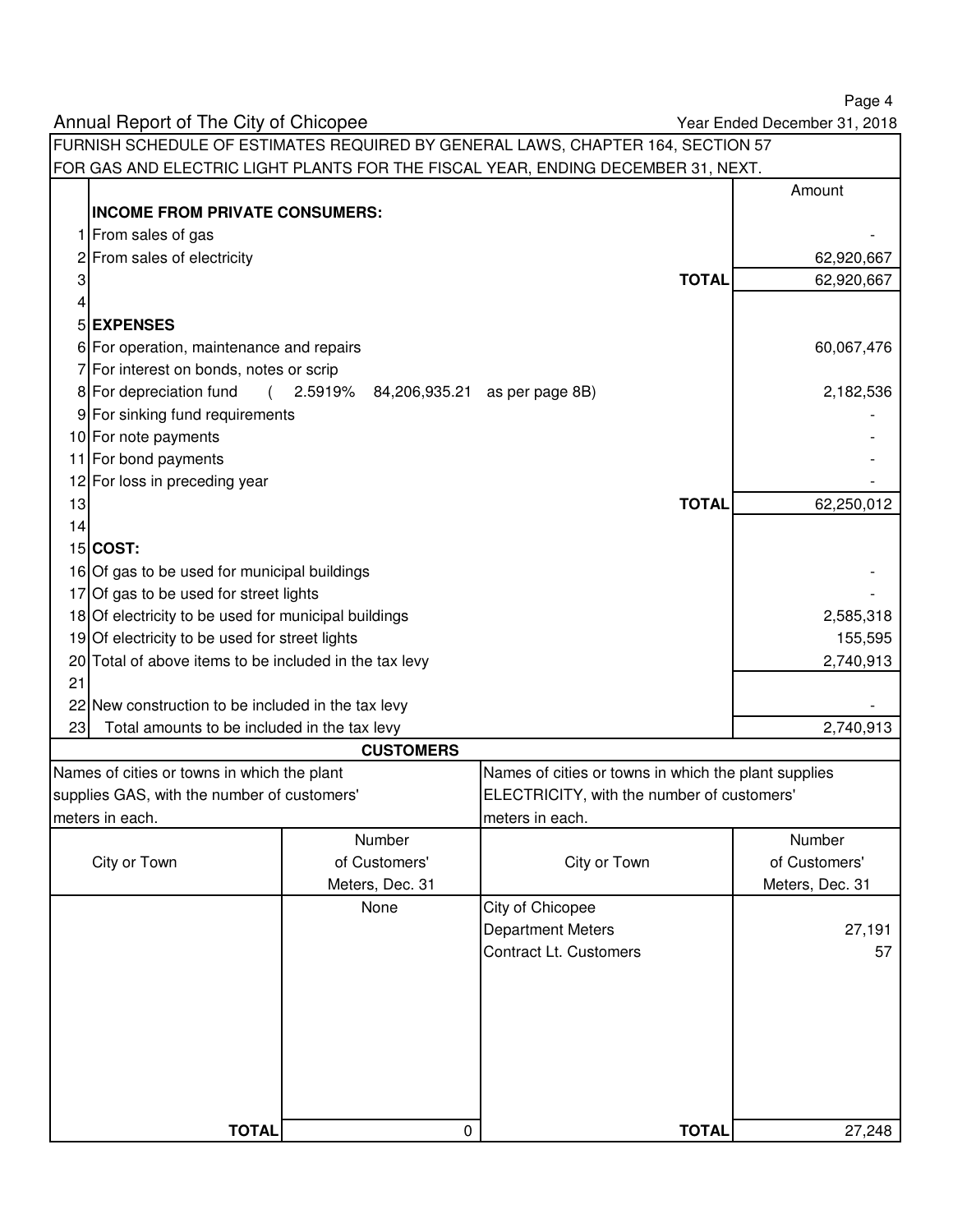|                | Annual Report of The City of Chicopee                                                                                                  | Year Ended December 31, 2018                                                                                                                                                                                                                                                                                                                                                                                                                                                                            | Page 5                            |
|----------------|----------------------------------------------------------------------------------------------------------------------------------------|---------------------------------------------------------------------------------------------------------------------------------------------------------------------------------------------------------------------------------------------------------------------------------------------------------------------------------------------------------------------------------------------------------------------------------------------------------------------------------------------------------|-----------------------------------|
|                |                                                                                                                                        | <b>APPROPRIATIONS SINCE BEGINNING OF YEAR</b><br>(Include also all items charge direct to tax levy, even where no appropriation is made or required.)                                                                                                                                                                                                                                                                                                                                                   |                                   |
| *At<br>*At     | FOR CONSTRUCTION OR PURCHASE OF PLANT<br>meeting<br>meeting                                                                            | , to be paid from **<br>, to be paid from **<br><b>TOTAL</b>                                                                                                                                                                                                                                                                                                                                                                                                                                            | $\pmb{0}$                         |
| 1.<br>2.<br>3. | FOR THE ESTIMATED COST OF THE GAS OR ELECTRICITY<br>TO BE USED BY THE CITY OR TOWN FOR:<br><b>Street lights</b><br>Municipal buildings | <b>TOTAL</b>                                                                                                                                                                                                                                                                                                                                                                                                                                                                                            | 155,595<br>2,585,318<br>2,740,913 |
|                | * Date of meeting and whether regular or special                                                                                       | ** Here insert bonds, notes or tax levy<br><b>CHANGES IN THE PROPERTY</b>                                                                                                                                                                                                                                                                                                                                                                                                                               |                                   |
| 1.             | In electric property:                                                                                                                  | Describe briefly all the important physical changes in the property during the last fiscal period<br>including additions, alterations or improvements to the works or physical property retired.                                                                                                                                                                                                                                                                                                        |                                   |
|                | \$<br>\$<br>\$<br>\$<br>\$                                                                                                             | 331,000 was invested in hydraulic production plant<br>was invested in other production plant<br>was invested in transmission plant<br>908,000 was invested in upgrading the distribution plant<br>438,000 was invested in general plant as follows:<br>17,000 for property improvements<br>for office equipment<br>71,000 for transportation equipment<br>29,000 for communication equipment.<br>106,000 for shop, laboratory and miscellaneous equipment.<br>215,000 for information systems equipment |                                   |
|                | In gas property:                                                                                                                       | Not applicable                                                                                                                                                                                                                                                                                                                                                                                                                                                                                          |                                   |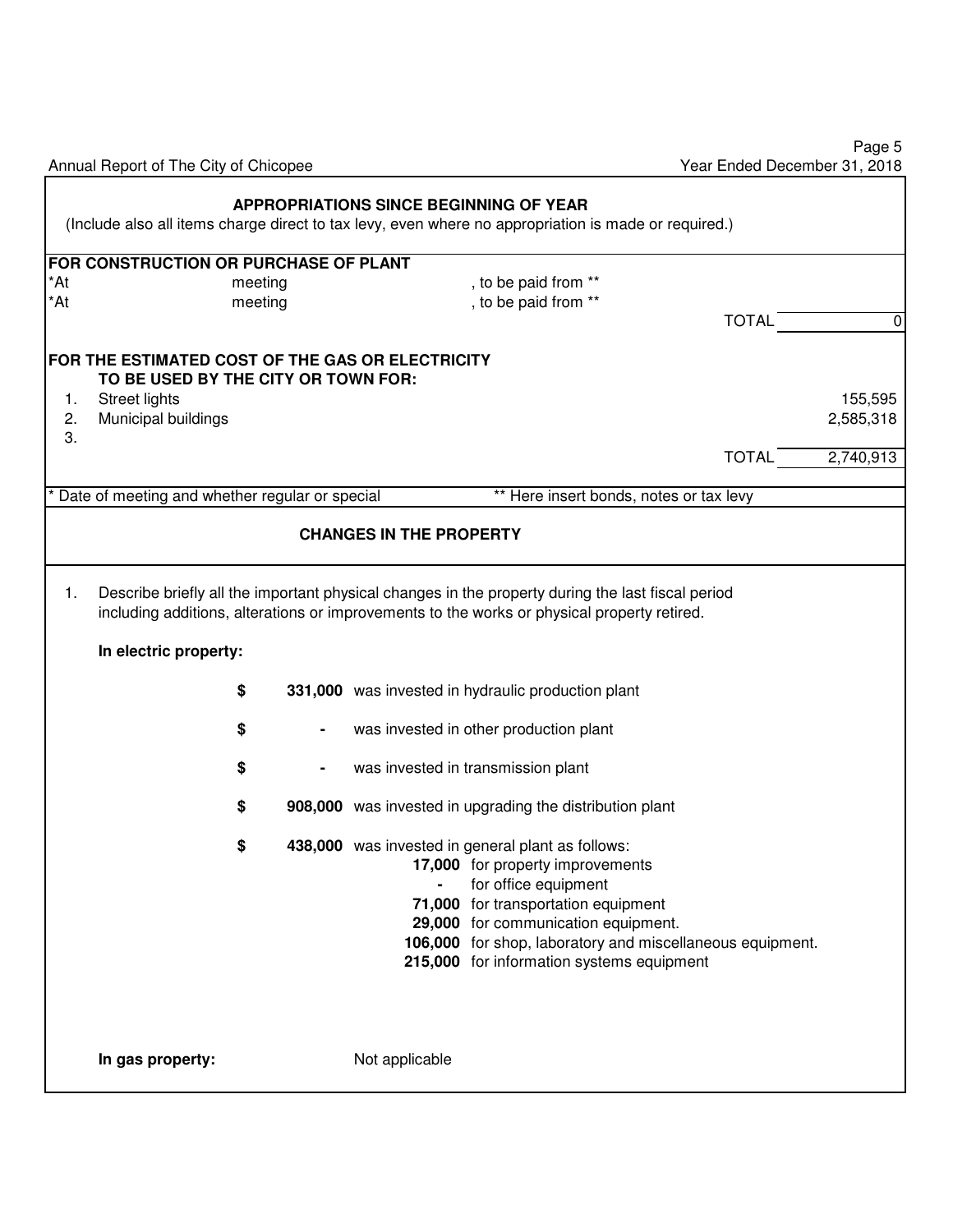|                                                                                                                                                           |                                                                                                                                    | (Issued on Account of Gas or Electric Lighting.) | <b>Bonds</b>                         |              |      |                                 |                                             |                                                          |
|-----------------------------------------------------------------------------------------------------------------------------------------------------------|------------------------------------------------------------------------------------------------------------------------------------|--------------------------------------------------|--------------------------------------|--------------|------|---------------------------------|---------------------------------------------|----------------------------------------------------------|
| When Authorized*                                                                                                                                          | Date of Issue                                                                                                                      | Amount of<br>Original Issue **                   | <b>Period of Payments</b><br>Amounts | When Payable | Rate | Interest<br><b>When Payable</b> | <b>Amount Outstanding</b><br>at End of Year | Annual Report of The City of Chicopee                    |
| Jun 01, 1895                                                                                                                                              | Sep 15, 1896                                                                                                                       | 81,000                                           |                                      |              |      |                                 |                                             |                                                          |
| Apr 05, 1901                                                                                                                                              | Jun 01, 1901                                                                                                                       | 30,000                                           |                                      |              |      |                                 |                                             |                                                          |
| Oct 01, 1909                                                                                                                                              | Dec 01, 1909                                                                                                                       | 16,000                                           |                                      |              |      |                                 |                                             |                                                          |
| Oct 16, 1911                                                                                                                                              | May 26, 1912                                                                                                                       | 96,000                                           |                                      |              |      |                                 |                                             |                                                          |
| May 01, 1916                                                                                                                                              | Jun 01, 1916                                                                                                                       | 45,000                                           |                                      |              |      |                                 |                                             |                                                          |
| Nov 05, 1917                                                                                                                                              | May 01, 1918                                                                                                                       | 30,000                                           |                                      |              |      |                                 |                                             |                                                          |
| Jun 22, 1950                                                                                                                                              | Sep 01, 1950                                                                                                                       | 150,000                                          |                                      |              |      |                                 |                                             |                                                          |
| Mar 31, 1954                                                                                                                                              | Apr 01, 1954                                                                                                                       | 250,000                                          |                                      |              |      |                                 |                                             |                                                          |
| Jul 16, 1974                                                                                                                                              | Jan 01, 1975                                                                                                                       | 11,106,000                                       |                                      |              |      |                                 |                                             |                                                          |
| Dec 20, 1977                                                                                                                                              | Jun 01, 1978                                                                                                                       | 16,000,000                                       |                                      |              |      |                                 |                                             |                                                          |
| Nov 05, 1982                                                                                                                                              | May 01, 1983                                                                                                                       | 8,000,000                                        |                                      |              |      |                                 |                                             |                                                          |
| Feb 06, 1985                                                                                                                                              | Jul 01, 1985                                                                                                                       | 18,735,000                                       |                                      |              |      |                                 |                                             |                                                          |
| Feb 06, 1985                                                                                                                                              | Aug 01, 1985                                                                                                                       | 5,265,000                                        |                                      |              |      |                                 |                                             |                                                          |
|                                                                                                                                                           |                                                                                                                                    |                                                  |                                      |              |      |                                 |                                             |                                                          |
|                                                                                                                                                           |                                                                                                                                    |                                                  |                                      |              |      |                                 |                                             |                                                          |
|                                                                                                                                                           | <b>TOTAL</b>                                                                                                                       | 59,804,000                                       |                                      |              |      | <b>TOTAL</b>                    | <b>NONE</b>                                 |                                                          |
| The bonds and notes outstanding at end of year should agree with the Balance Sheet.<br>When bond and notes are repaid report the first three columns only | Date of meeting and whether regular or special<br>** List original issues of bonds and notes including those that have been repaid |                                                  |                                      |              |      |                                 |                                             | Page 6<br><u>Year Ended D<sub>P</sub>cember 31, 2018</u> |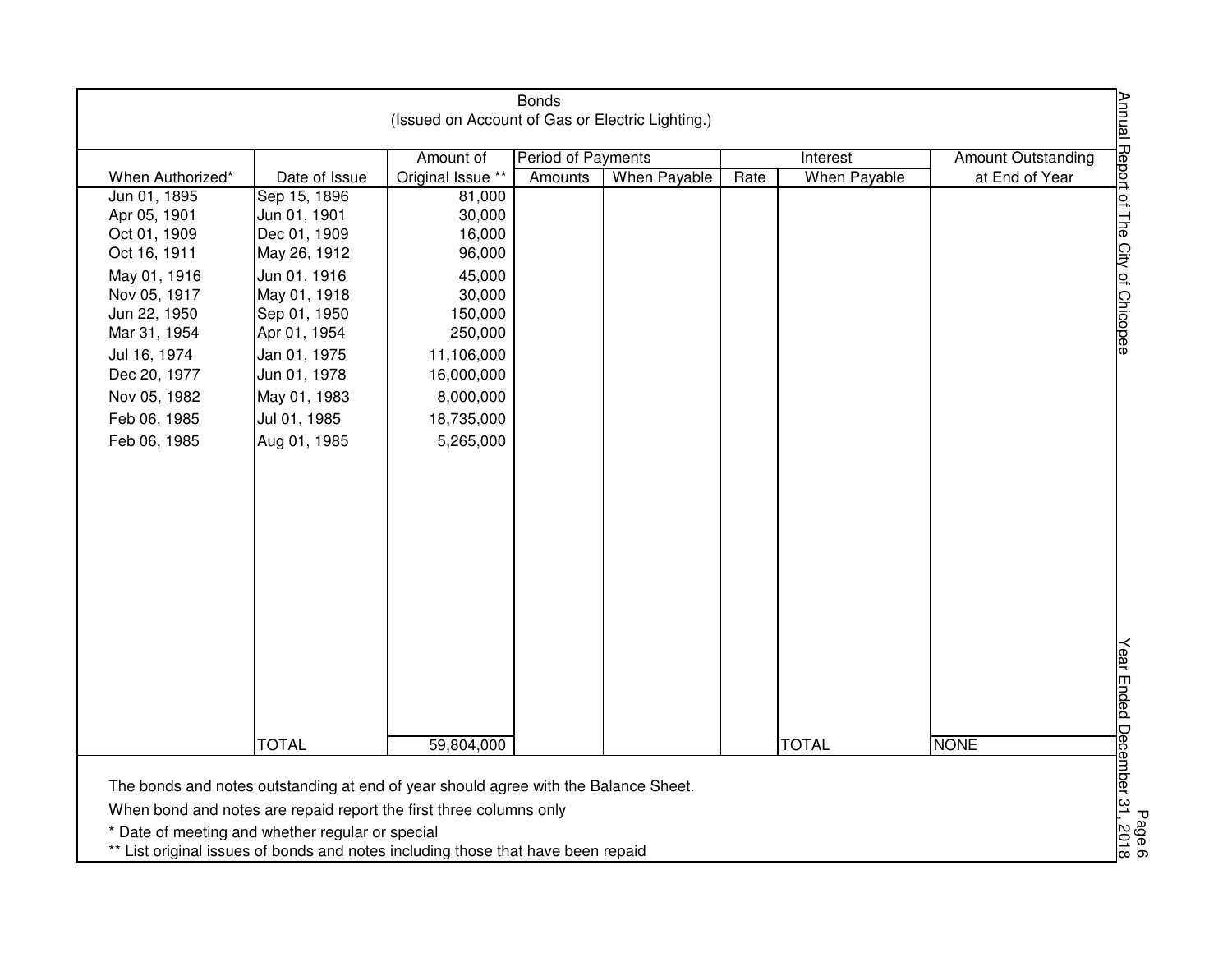| <b>Town Notes</b>                                                                         |               |                   |                    |              |                      |                           |
|-------------------------------------------------------------------------------------------|---------------|-------------------|--------------------|--------------|----------------------|---------------------------|
| Annual Report of The City of Chicopee<br>(Issued on Account of Gas or Electric Lighting.) |               |                   |                    |              |                      |                           |
|                                                                                           |               | Amount of         | Period of Payments |              | Interest             | <b>Amount Outstanding</b> |
| When Authorized*                                                                          | Date of Issue | Original Issue ** | Amounts            | When Payable | When Payable<br>Rate | at End of Year            |
| Jun 06, 1896                                                                              | Jun 15, 1896  | 6,000             |                    |              |                      |                           |
| Dec 15, 1901                                                                              | Dec 18, 1901  | 3,000             |                    |              |                      |                           |
| Nov 28, 1904                                                                              | Dec 01, 1904  | 2,500             |                    |              |                      |                           |
| Aug 05, 1907                                                                              | Nov 01, 1907  | 19,000            |                    |              |                      |                           |
| Jan 06, 1983                                                                              | Jan 10, 1983  | 945,000           |                    |              |                      |                           |
| Jan 06, 1983                                                                              | Jan 26, 1983  | 330,000           |                    |              |                      |                           |
| Jan 06, 1983                                                                              | Feb 25, 1983  | 375,000           |                    |              |                      |                           |
| Jan 06, 1983                                                                              | Mar 25, 1983  | 470,000           |                    |              |                      |                           |
| Jan 06, 1983                                                                              | Apr 26, 1983  | 515,000           |                    |              |                      |                           |
|                                                                                           |               |                   |                    |              |                      |                           |
|                                                                                           |               |                   |                    |              |                      |                           |
|                                                                                           |               |                   |                    |              |                      |                           |
|                                                                                           |               |                   |                    |              |                      |                           |
|                                                                                           |               |                   |                    |              |                      |                           |
|                                                                                           |               |                   |                    |              |                      |                           |
|                                                                                           |               |                   |                    |              |                      |                           |
|                                                                                           |               |                   |                    |              |                      |                           |
|                                                                                           |               |                   |                    |              |                      |                           |
|                                                                                           |               |                   |                    |              |                      |                           |
|                                                                                           |               |                   |                    |              |                      |                           |
|                                                                                           |               |                   |                    |              |                      |                           |
|                                                                                           |               |                   |                    |              |                      |                           |
|                                                                                           |               |                   |                    |              |                      |                           |
|                                                                                           |               |                   |                    |              |                      |                           |
|                                                                                           |               |                   |                    |              |                      |                           |
|                                                                                           |               |                   |                    |              |                      |                           |
|                                                                                           |               |                   |                    |              |                      |                           |
|                                                                                           |               |                   |                    |              |                      |                           |
| Year Ended December 31,<br><b>TOTAL</b><br>2,665,500<br><b>TOTAL</b>                      |               |                   |                    |              |                      |                           |
|                                                                                           |               |                   |                    |              |                      |                           |
| The bonds and notes outstanding at end of year should agree with the Balance Sheet.       |               |                   |                    |              |                      |                           |
| When bond and notes are repaid report the first three columns only                        |               |                   |                    |              |                      |                           |
| Page7<br>. 2018<br>* Date of meeting and whether regular or special                       |               |                   |                    |              |                      |                           |
| ** List original issues of bonds and notes including those that have been repaid          |               |                   |                    |              |                      |                           |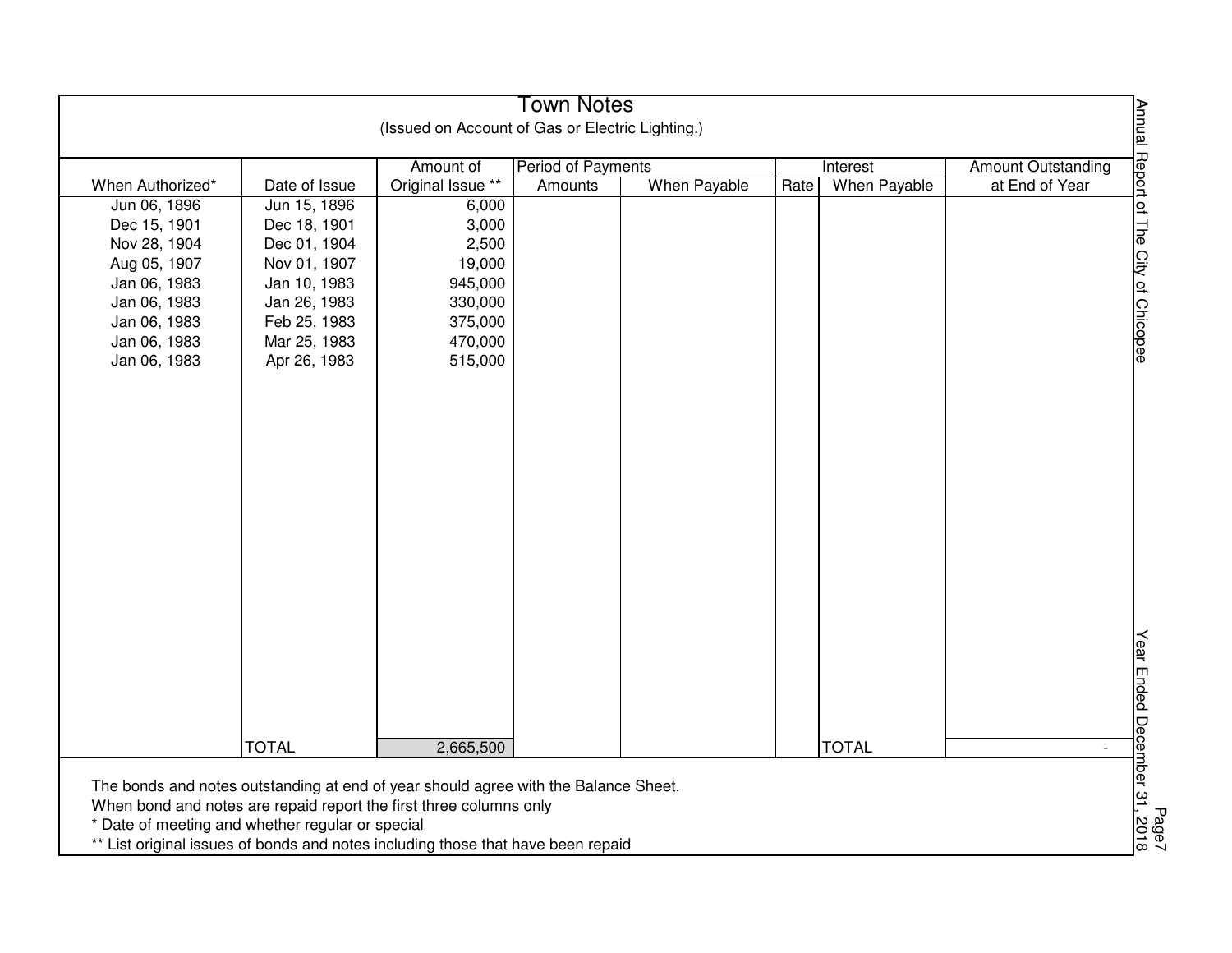|                            | 1. Report below the cost of utility plant in service<br>according to prescribed accounts<br>2. Do not include as adjustments, corrections of<br>additions and retirements for the current or the       | <b>TOTAL COST OF PLANT - ELECTRIC</b><br>preceding year. Such items should be included in<br>column (c) or (d) as appropriate.<br>3. Credit adjustments of plant accounts should be<br>enclosed in parentheses to indicate the negative |                         |                           | effect of such amounts.<br>4. Reclassifications or transfers within utility plant | accounts should be shown in column (f). |                                             |
|----------------------------|--------------------------------------------------------------------------------------------------------------------------------------------------------------------------------------------------------|-----------------------------------------------------------------------------------------------------------------------------------------------------------------------------------------------------------------------------------------|-------------------------|---------------------------|-----------------------------------------------------------------------------------|-----------------------------------------|---------------------------------------------|
| Line<br>No.                | <b>Account</b><br>(a)                                                                                                                                                                                  | <b>Balance</b><br><b>Beginning of Year</b><br>(b)                                                                                                                                                                                       | <b>Additions</b><br>(c) | <b>Retirements</b><br>(d) | <b>Adjustments</b><br>(e)                                                         | <b>Transfers</b><br>(f)                 | <b>Balance</b><br><b>End of Year</b><br>(g) |
|                            | 1. INTANGIBLE PLANT<br>Misc Intangible Plant<br>303                                                                                                                                                    | 2,825,000                                                                                                                                                                                                                               | 0                       | 0                         | 0                                                                                 | 0                                       | $2,825,000$ o                               |
| 10                         | 2. PRODUCTION PLANT<br>A. Steam Production<br>Land and Land Rights<br>310<br>Structures and Improvements<br>311<br><b>Boiler Plant Equipment</b><br>312<br>Engines and Engine Driven Generators<br>313 | 2,825,000                                                                                                                                                                                                                               | $\Omega$                | $\Omega$                  | $\Omega$                                                                          | $\Omega$                                | 2,825,000                                   |
| 12<br>13                   | <b>Turbogenerator Units</b><br>314<br><b>Accessory Electric Equipment</b><br>315<br>Miscellaneous Power Plant Equipment<br>316                                                                         |                                                                                                                                                                                                                                         |                         |                           |                                                                                   |                                         |                                             |
| 15<br>16<br>17<br>18<br>19 | <b>Total Steam Production Plant</b><br><b>B. Nuclear Production Plant</b><br>Land and Land Rights<br>320<br>Structures and Improvements<br>321<br>322<br><b>Reactor Plant Equipment</b>                | $\Omega$                                                                                                                                                                                                                                | $\Omega$                | 0                         | $\Omega$                                                                          | $\Omega$                                | 0 p                                         |
| 20<br>21<br>22             | 323<br><b>Turbogenerator Units</b><br><b>Accessory Electric Equipment</b><br>324<br>Miscellaneous Power Plant Equipment<br>325                                                                         |                                                                                                                                                                                                                                         |                         |                           |                                                                                   |                                         |                                             |
|                            | <b>Total Nuclear Production Plant</b>                                                                                                                                                                  | 0                                                                                                                                                                                                                                       | 0                       | $\Omega$                  | 0                                                                                 | 0                                       | $\Omega$                                    |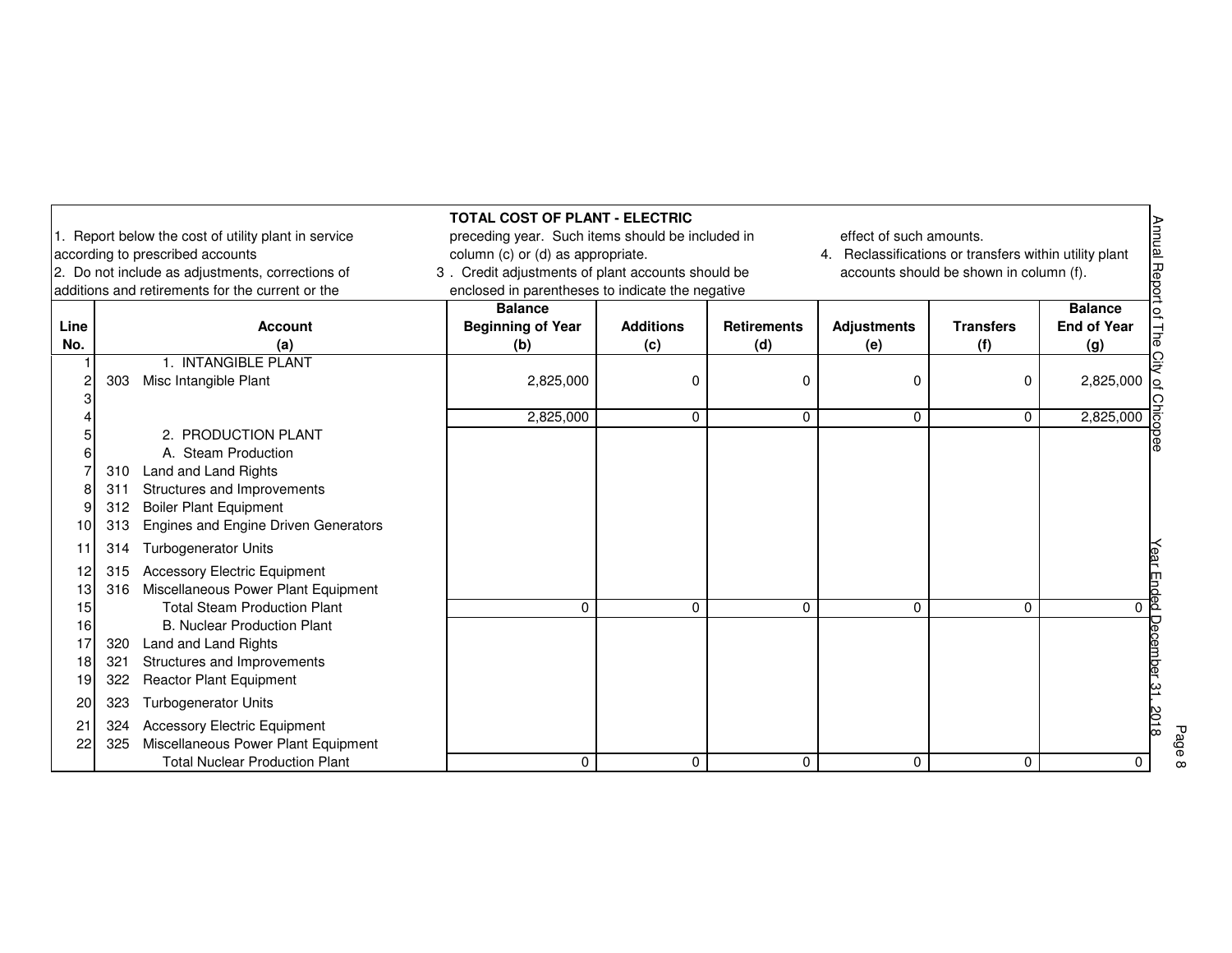|             | Annual Report<br><b>TOTAL COST OF PLANT - ELECTRIC (Continued)</b> |                                           |                                                   |                         |                           |                           |                         |                                             |  |
|-------------|--------------------------------------------------------------------|-------------------------------------------|---------------------------------------------------|-------------------------|---------------------------|---------------------------|-------------------------|---------------------------------------------|--|
| Line<br>No. |                                                                    | <b>Account</b><br>(a)                     | <b>Balance</b><br><b>Beginning of Year</b><br>(b) | <b>Additions</b><br>(c) | <b>Retirements</b><br>(d) | <b>Adjustments</b><br>(e) | <b>Transfers</b><br>(f) | <b>Balance</b><br><b>End of Year</b><br>(g) |  |
|             |                                                                    | C. Hydraulic Production Plant             |                                                   |                         |                           |                           |                         |                                             |  |
| 2           | 330                                                                | Land and Land Rights                      | 371,362                                           |                         |                           |                           |                         | of The<br>371,362                           |  |
| 3           | 331                                                                | Structures and Improvements               |                                                   |                         |                           |                           |                         |                                             |  |
|             | 332                                                                | Reservoirs, Dams and Waterways            | 1,701,387                                         | 330,661                 |                           |                           |                         | 2,032,048                                   |  |
| 5           | 333                                                                | Water Wheels, Turbines and Generators     | 268,373                                           |                         |                           |                           |                         | 268,373                                     |  |
| 6           | 334                                                                | <b>Accessory Electric Equipment</b>       |                                                   |                         |                           |                           |                         |                                             |  |
|             | 335                                                                | Miscellaneous Power Plant Equipment       |                                                   |                         |                           |                           |                         | of Chicope                                  |  |
| 8           | 336                                                                | Roads, Railroads and Bridges              |                                                   |                         |                           |                           |                         |                                             |  |
| 9           |                                                                    | <b>Total Hydraulic Production Plant</b>   | 2,341,121                                         | 330,661                 | $\overline{\phantom{a}}$  | $\overline{\phantom{a}}$  |                         | 2,671,782                                   |  |
| 10          |                                                                    | D. Other Production Plant                 |                                                   |                         |                           |                           |                         |                                             |  |
| 11          | 340                                                                | Land and Land Rights                      |                                                   |                         |                           |                           |                         |                                             |  |
| 12          | 341                                                                | Structures and Improvements               | 667,139                                           |                         |                           |                           |                         | 667,139                                     |  |
| 13          | 342                                                                | Fuel Holders, Producers and Accessories   | 131,638                                           |                         |                           |                           |                         | 131,638                                     |  |
| 14          | 343                                                                | <b>Prime Movers</b>                       |                                                   |                         |                           |                           |                         |                                             |  |
| 15          | 344                                                                | Generators                                | 1,760,954                                         |                         |                           |                           |                         | 1,760,954                                   |  |
| 16          | 345                                                                | <b>Accessory Electric Equipment</b>       | 460,600                                           |                         |                           |                           |                         | 460,600                                     |  |
| 17          | 346                                                                | Miscellaneous Power Plant Equipment       |                                                   |                         |                           |                           |                         |                                             |  |
| 18          |                                                                    | <b>Total Other Production Plant</b>       | 3,020,331                                         |                         |                           |                           |                         | 3,020,331                                   |  |
| 19          |                                                                    | <b>Total Production Plant</b>             | 5,361,452                                         | 330,661                 |                           |                           |                         | 5,692,113                                   |  |
| 20          |                                                                    | 3. Transmission Plant                     |                                                   |                         |                           |                           |                         |                                             |  |
| 21          | 350                                                                | Land and Land Rights                      | 257,393                                           |                         |                           |                           |                         | ear<br>257,393                              |  |
| 22          | 351                                                                | Clearing Land and Rights of Way           |                                                   |                         |                           |                           |                         | End                                         |  |
| 23          | 352                                                                | Structures and Improvements               |                                                   |                         |                           |                           |                         |                                             |  |
| 24          | 353                                                                | <b>Station Equipment</b>                  | 1,773,122                                         |                         |                           |                           |                         | 1,773,122<br>Ō                              |  |
| 25          | 354                                                                | <b>Towers and Fixtures</b>                | 538,872                                           |                         |                           |                           |                         | 538,872                                     |  |
| 26          | 355                                                                | Poles and Fixtures                        | 897,608                                           |                         |                           |                           |                         | 897,608                                     |  |
| 27          | 356                                                                | Overhead Conductors and Devices           | 582,964                                           |                         |                           |                           |                         | $582,964$ <u><math>\boxed{0}</math></u>     |  |
| 28          | 357                                                                | <b>Underground Conduit</b>                | 222,894                                           |                         |                           |                           |                         | 222,894 $\approx$                           |  |
| 29          | 358                                                                | <b>Underground Conductors and Devices</b> | 72,333                                            |                         |                           |                           |                         | 2018<br>72,333                              |  |
| 30          | 359                                                                | Roads and Trails                          | 119,385                                           |                         |                           |                           |                         | 119,385                                     |  |
| 31          |                                                                    | <b>Total Transmission Plant</b>           | 4,464,572                                         | $\blacksquare$          | $\overline{\phantom{a}}$  | $\blacksquare$            | $\overline{a}$          | 4,464,572                                   |  |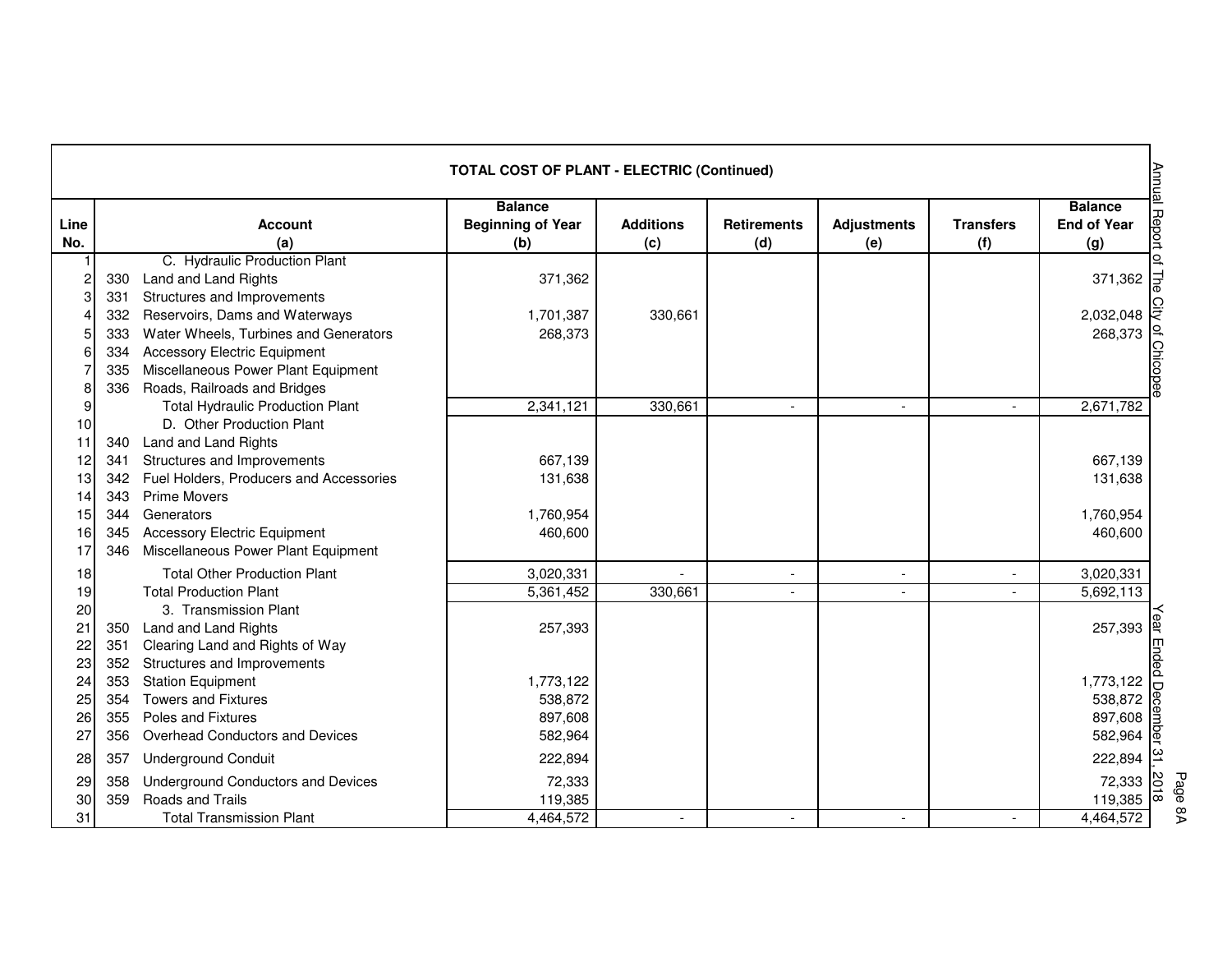| Line |     |                                                                                                                                                          | <b>Balance</b>           |                  |                                               |                              |                          | <b>Balance</b>                      |
|------|-----|----------------------------------------------------------------------------------------------------------------------------------------------------------|--------------------------|------------------|-----------------------------------------------|------------------------------|--------------------------|-------------------------------------|
| No.  |     | <b>Account</b>                                                                                                                                           | <b>Beginning of Year</b> | <b>Additions</b> | <b>Retirements</b>                            | <b>Adjustments</b>           | <b>Transfers</b>         | <b>End of Year</b>                  |
|      |     | (a)<br>4. DISTRIBUTION PLANT                                                                                                                             | (b)                      | (c)              | (d)                                           | (e)                          | (f)                      | (g)                                 |
| 2    |     |                                                                                                                                                          |                          |                  |                                               | $\overline{a}$               |                          |                                     |
|      | 360 | Land and Land Rights                                                                                                                                     | 153,805                  |                  |                                               |                              |                          | 153,805                             |
|      | 361 | Structures and Improvements                                                                                                                              | 30,557                   |                  |                                               |                              |                          | 30,557                              |
|      | 362 | <b>Station Equipment</b>                                                                                                                                 | 9,963,210                |                  |                                               |                              |                          | 9,963,210 $\sqrt{a}$                |
|      | 363 | <b>Storage Battery Equipment</b><br>Poles Towers and Fixtures                                                                                            |                          |                  |                                               |                              |                          |                                     |
|      | 364 |                                                                                                                                                          | 3,424,502                | 136,326          | (16, 874)                                     |                              |                          | 3,543,954                           |
|      | 365 | Overhead Conductors and Devices                                                                                                                          | 11,688,642               | 82,091           |                                               |                              |                          | 11,770,733                          |
|      | 366 | <b>Underground Conduit</b>                                                                                                                               | 7,400,725                | 180,641          |                                               |                              |                          | 7,581,366<br>6,995,545<br>7,128,371 |
|      | 367 | <b>Underground Conductors and Devices</b>                                                                                                                | 6,773,440                | 222,105          |                                               |                              |                          |                                     |
| 10   | 368 | Line Transformers                                                                                                                                        | 7,052,231                | 145,420          | (69, 281)                                     |                              |                          | 7,128,371                           |
| 11   | 369 | Services                                                                                                                                                 | 2,457,300                | 9,251            |                                               |                              |                          | 2,466,551                           |
| 12   | 370 | <b>Meters</b>                                                                                                                                            | 2,850,893                | 77,854           | (68, 964)                                     |                              |                          | 2,859,783                           |
| 13   | 371 | Installations on Customer's Premises                                                                                                                     | 6,953                    |                  |                                               |                              |                          | 6,953                               |
| 14   | 372 | Leased Prop on Customer's Premises                                                                                                                       | 696,544                  | 8,193            | (616)                                         |                              |                          | 704,121                             |
| 15   | 373 | <b>Streetlight and Signal Systems</b>                                                                                                                    | 1,070,203                | 45,748           | (5,016)                                       |                              |                          | 1,110,935                           |
| 16   |     | <b>Total Distribution Plant</b>                                                                                                                          | 53,569,006               | 907,629          | (160, 751)                                    | $\overline{\phantom{a}}$     | $\overline{\phantom{a}}$ | 54,315,885                          |
| 17   |     | 5. GENERAL PLANT                                                                                                                                         |                          |                  |                                               |                              |                          |                                     |
| 18   | 389 | Land and Land Rights                                                                                                                                     | 24,503                   |                  |                                               |                              |                          | 24,503                              |
| 19   | 390 | Structures and Improvements                                                                                                                              | 8,047,216                | 17,103           |                                               |                              |                          | 8,064,319                           |
| 20   | 391 | Office Furniture and Equipment                                                                                                                           | 186,290                  |                  |                                               |                              |                          | 186,290                             |
| 21   | 392 | <b>Transportation Equipment</b>                                                                                                                          | 2,479,683                | 70,490           | (45, 515)                                     |                              |                          | 2,504,658                           |
| 22   | 393 | <b>Stores Equipment</b>                                                                                                                                  | 122,649                  | 34,739           |                                               |                              |                          | 157,388                             |
| 23   | 394 | Tools, Shop and Garage Equipment                                                                                                                         | 492,888                  | 4,448            |                                               |                              |                          | 497,336                             |
| 24   | 395 | <b>Laboratory Equipment</b>                                                                                                                              | 450,122                  | 66,957           |                                               |                              |                          | 517,079                             |
| 25   | 396 | <b>Power Operated Equipment</b>                                                                                                                          |                          |                  |                                               |                              |                          |                                     |
| 26   | 397 | <b>Communication Equipment</b>                                                                                                                           | 3,363,762                | 29,018           |                                               |                              |                          | 3,392,780                           |
| 27   | 398 | Miscellaneous Equipment                                                                                                                                  | 61,748                   |                  | (17, 152)                                     |                              |                          | 44,596                              |
| 28   | 399 | Other Tangible Property                                                                                                                                  | 2,575,713                | 215,398          | (463, 630)                                    |                              |                          | 2,327,480                           |
| 29   |     | <b>Total General Plant</b>                                                                                                                               |                          | 438,153          | (526, 297)                                    |                              |                          |                                     |
| 30   |     | <b>Total Electric Plant in Service</b>                                                                                                                   | 17,804,573<br>84,024,603 | 1,676,443        | (687, 048)                                    | $\overline{a}$               |                          | 17,716,429                          |
|      |     |                                                                                                                                                          |                          |                  |                                               |                              |                          | 85,013,998                          |
| 31   |     |                                                                                                                                                          |                          |                  |                                               | Total Cost of Electric Plant |                          | 85,013,998                          |
| 33   |     |                                                                                                                                                          |                          |                  | Less Cost of Land, Land Rights, Rights of Way |                              |                          | 807,063                             |
| 34   |     |                                                                                                                                                          |                          |                  | Total Cost upon which Depreciation is based   |                              |                          | 84,206,935                          |
|      |     | The above figures should show the original cost of the existing property. In case any part of the property is sold or retired, the cost of such property |                          |                  |                                               |                              |                          |                                     |
|      |     | should be deducted from the cost of the plant. The net cost of the property, less the land value, should be taken as a basis for figuring depreciation.  |                          |                  |                                               |                              |                          |                                     |

Page 8B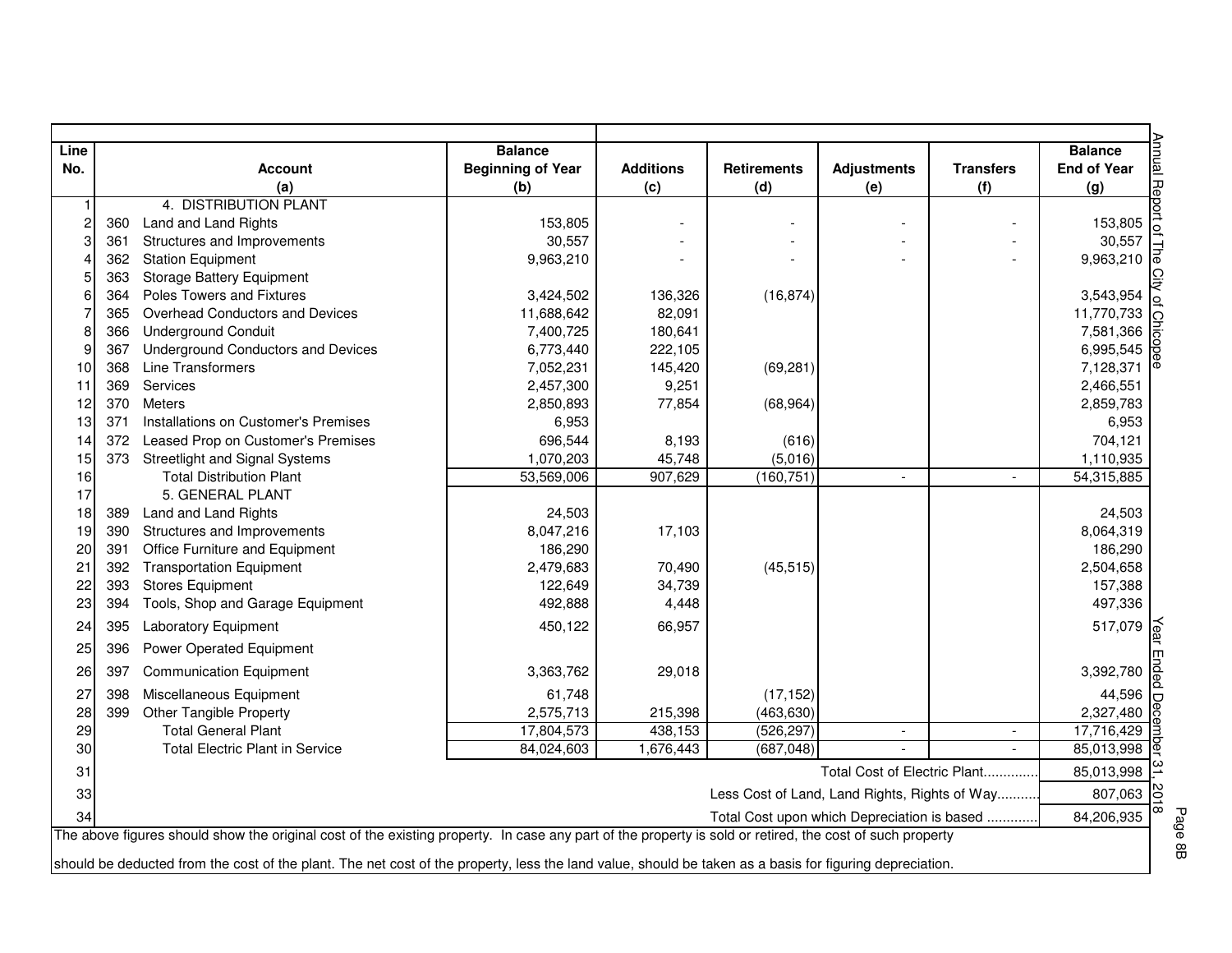Page 10 Year Ended December 31, 2018

|             | <b>COMPARATIVE BALANCE SHEET Assets and Other Debits</b> |                                                               |                                 |                           |                              |  |  |  |
|-------------|----------------------------------------------------------|---------------------------------------------------------------|---------------------------------|---------------------------|------------------------------|--|--|--|
| Line<br>No. |                                                          | Title of Account<br>(a)                                       | Balance<br>Beginning<br>of Year | Balance<br>End<br>of Year | Increase<br>or<br>(Decrease) |  |  |  |
|             |                                                          |                                                               | (b)                             | (c)                       | (d)                          |  |  |  |
| 1           |                                                          | <b>UTILITY PLANT</b>                                          |                                 |                           |                              |  |  |  |
| 2           | 101                                                      | Utility Plant - Electric (P. 17)                              | 40,728,443                      | 41,617,814                | 889,371                      |  |  |  |
| 3           | 101                                                      | Utility Plant - Gas (P. 20)                                   |                                 |                           |                              |  |  |  |
| 4           | 121                                                      | Nuclear Fuel Millstone #3                                     |                                 |                           |                              |  |  |  |
| 5           |                                                          | <b>Total Utility Plant</b>                                    | 40,728,443                      | 41,617,814                | 889,371                      |  |  |  |
| 6           |                                                          |                                                               |                                 |                           |                              |  |  |  |
| 7           |                                                          |                                                               |                                 |                           |                              |  |  |  |
| 8           |                                                          |                                                               |                                 |                           |                              |  |  |  |
| 9           |                                                          |                                                               |                                 |                           |                              |  |  |  |
| 10          |                                                          |                                                               |                                 |                           |                              |  |  |  |
| 11          |                                                          | <b>FUND ACCOUNTS</b>                                          |                                 |                           |                              |  |  |  |
| 12          | 124                                                      | Investment - Hydro Quebec II                                  | 154,473                         | 168,077                   | 13,603                       |  |  |  |
| 13          | 125                                                      | <b>Sinking Funds</b>                                          |                                 |                           |                              |  |  |  |
| 14          | 126                                                      | Depreciation Fund (P. 14)                                     | 23,389,710                      | 23,638,850                | 249,140                      |  |  |  |
| 15          | 128                                                      | Other Special Funds                                           | 26,988,919                      | 24,069,585                | (2,919,334)                  |  |  |  |
| 16          |                                                          | <b>Total Funds</b>                                            | 50,533,102                      | 47,876,511                | (2,656,591)                  |  |  |  |
| 17          |                                                          | <b>CURRENT AND ACCRUED ASSETS</b>                             |                                 |                           |                              |  |  |  |
| 18          | 131                                                      | Cash (P. 14)                                                  | 1,306,813                       | 2,777,628                 | 1,470,815                    |  |  |  |
| 19          | 132                                                      | <b>Special Deposits</b>                                       | 1,199,701                       | 1,171,067                 | (28, 634)                    |  |  |  |
| 20          | 135                                                      | <b>Working Funds</b>                                          | 2,000                           | 2,000                     |                              |  |  |  |
| 21          | 134                                                      | <b>Other Special Deposits</b>                                 | 1,498,894                       | 1,467,857                 | (31, 037)                    |  |  |  |
| 22          | 141                                                      | Notes Receivable                                              |                                 |                           |                              |  |  |  |
| 23          | 142                                                      | Customer Accounts Receivable                                  | 4,616,915                       | 5,268,077                 | 651,162                      |  |  |  |
| 24          | 143                                                      | Other Accounts Receivable                                     | 868,228                         | 703,197                   | (165, 031)                   |  |  |  |
| 25          | 146                                                      | Receivables from Municipality                                 |                                 |                           |                              |  |  |  |
| 26          | 151                                                      | Materials and Supplies (P. 14)                                | 2,129,887                       | 2,300,126                 | 170,239                      |  |  |  |
| 27          |                                                          |                                                               |                                 |                           |                              |  |  |  |
| 28          | 165                                                      | Prepayments                                                   | 4,850,551                       | 4,961,013                 | 110,463                      |  |  |  |
| 29          | 171                                                      | Interest/Dividend Receivable                                  | 173,999                         | 154,127                   | (19, 872)                    |  |  |  |
| 30          | 174                                                      | Miscellaneous Current Assets                                  |                                 |                           |                              |  |  |  |
| 31          |                                                          | <b>Total Current and Accrued Assets</b>                       | 16,646,988                      | 18,805,092                | 2,158,105                    |  |  |  |
| 32          |                                                          | <b>DEFERRED DEBITS</b>                                        |                                 |                           |                              |  |  |  |
| 33          | 181                                                      | <b>Unamortized Debt Discount</b>                              |                                 |                           |                              |  |  |  |
| 34          | 182                                                      | <b>Extraordinary Property Losses</b>                          | 6,869,525                       | 6,001,795                 | (867, 729)                   |  |  |  |
| 35          |                                                          | 183 Preliminary Survey & Investment Chgs                      |                                 |                           |                              |  |  |  |
| 36          | 185                                                      | <b>Other Deferred Debits</b>                                  |                                 |                           |                              |  |  |  |
| 37          | 186                                                      | Misc. Deferred Debits                                         | 2,458,914                       | 2,824,719                 | 365,805                      |  |  |  |
| 38          |                                                          | <b>Total Deferred Debits</b>                                  | 9,328,439                       | 8,826,514                 | (501, 924)                   |  |  |  |
| 39          |                                                          |                                                               |                                 |                           |                              |  |  |  |
| 40          |                                                          | Total Assets and Other Debits                                 | 117,236,971                     | 117,125,932               | (111, 039)                   |  |  |  |
|             |                                                          |                                                               |                                 |                           |                              |  |  |  |
| $L-15$      |                                                          | Reserve Fund - Liability<br>Reserve Fund - Rate Stabilization |                                 |                           | (2,730,514)                  |  |  |  |
|             |                                                          | Reserve Fund - Retirement                                     | 22,554,430<br>4,310,490         | 19,823,916<br>4,121,670   | (188, 820)                   |  |  |  |
|             |                                                          | Reserve Fund - Other                                          | 123,999                         |                           |                              |  |  |  |
|             |                                                          |                                                               | 26,988,919                      | 123,999<br>24,069,585     | (2,919,334)                  |  |  |  |
| $L-21$      |                                                          | Braintree Watson -PPD Fund                                    | 278,821                         |                           | (114, 531)                   |  |  |  |
|             |                                                          | <b>Westover Fund</b>                                          | 932,106                         | 164,290<br>1,015,038      | 82,932                       |  |  |  |
|             |                                                          | Swift River Hydro Operations Co Inc                           | 25,000                          | 25,000                    |                              |  |  |  |
|             |                                                          | Other Miscellaneous Special Deposits                          | 262,967                         | 263,529                   | 562                          |  |  |  |
|             |                                                          |                                                               | 1,498,894                       | 1,467,857                 | (31, 037)                    |  |  |  |
| $L-28$      |                                                          | Prepaid Insurance                                             | 11,064                          | 6,147                     | (4, 917)                     |  |  |  |
|             |                                                          | MMWEC - PASNY                                                 | 272,955                         | 272,955                   |                              |  |  |  |
|             |                                                          | MMWEC FUND -WORKING CAPITAL                                   | 3,504,708                       | 3,504,708                 |                              |  |  |  |
|             |                                                          | Prepaid Postage & Misc.                                       | 1,061,824                       | 1,177,204                 | 115,380                      |  |  |  |
|             |                                                          |                                                               | 4,850,551                       | 4,961,013                 | 110,463                      |  |  |  |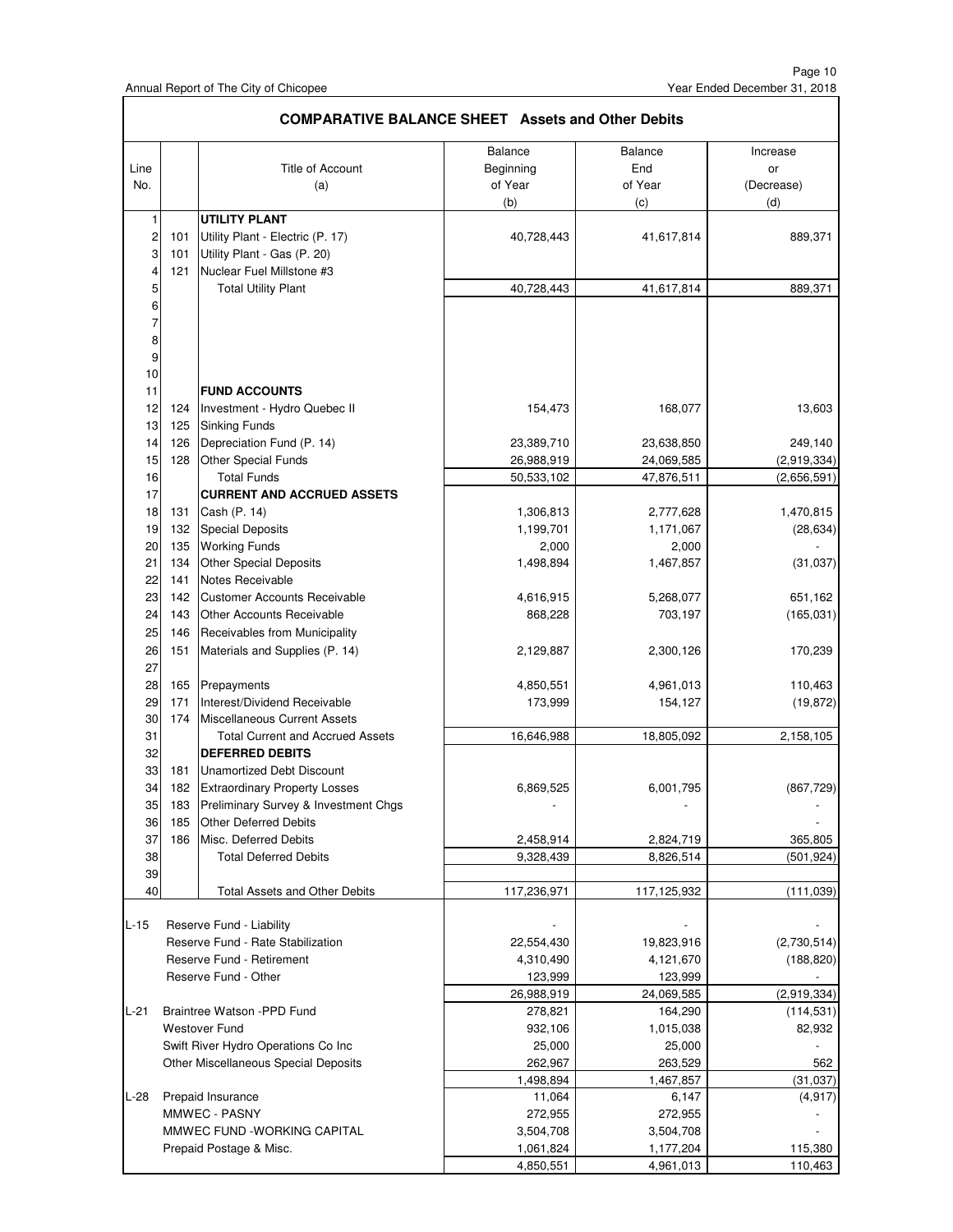|      |     | <b>COMPARATIVE BALANCE SHEET Liabilities and Other Credits</b> |                          |                          |               |
|------|-----|----------------------------------------------------------------|--------------------------|--------------------------|---------------|
|      |     |                                                                | <b>Balance</b>           | <b>Balance</b>           | Increase      |
| Line |     | Title of Account                                               | Beginning                | End                      | or            |
| No.  |     | (a)                                                            | of Year                  | of Year                  | (Decrease)    |
|      |     |                                                                | (b)                      | (c)                      | (d)           |
|      |     | <b>APPROPRIATIONS</b>                                          |                          |                          |               |
| 2    | 201 | Appropriations for Construction                                | $\overline{\phantom{a}}$ | $\overline{\phantom{a}}$ |               |
| 3    |     | <b>SURPLUS</b>                                                 |                          |                          |               |
| 4    | 205 | <b>Sinking Fund Reserves</b>                                   |                          |                          |               |
| 5    | 206 | Loans Repayment                                                |                          |                          |               |
| 6    | 219 | Accum Other Comprehensive Income                               |                          |                          |               |
|      | 216 | Unappropriated Earned Surplus (P. 12)                          | 72,930,631               | 71,131,413               | (1,799,218)   |
| 8    |     | <b>Total Surplus</b>                                           | 72,930,631               | 71,131,413               | (1,799,218)   |
| 9    |     | <b>LONG TERM DEBT</b>                                          |                          |                          |               |
| 10   | 221 | Bonds (P. 6)                                                   |                          |                          |               |
| 11   | 231 | Notes Payable (P. 7)                                           |                          |                          |               |
| 12   |     | <b>Total Bonds and Notes</b>                                   | $\overline{\phantom{a}}$ | $\overline{\phantom{a}}$ |               |
| 13   |     | <b>CURRENT AND ACCRUED LIABILITIES</b>                         |                          |                          |               |
| 14   | 232 | <b>Accounts Payable</b>                                        | 4,959,253                | 5,147,296                | 188,044       |
| 15   | 234 | Payables to Municipality                                       |                          |                          |               |
| 16   | 235 | <b>Customers' Deposits</b>                                     | 1,161,437                | 1,084,779                | (76, 658)     |
| 17   | 236 | <b>Taxes Accrued</b>                                           |                          |                          |               |
| 18   | 237 | <b>Interest Accrued</b>                                        | 6,325                    | 11,333                   | 5,008         |
| 19   | 242 | Miscellaneous Current and Accrued Liabilities                  | 1,419,950                | 1,391,570                | (28, 380)     |
| 20   |     | <b>Total Current and Accrued Liabilities</b>                   | 7,546,964                | 7,634,977                | 88,013        |
| 21   |     | <b>DEFERRED CREDITS</b>                                        |                          |                          |               |
| 22   | 251 | Unamortized Premium on Debt                                    |                          |                          |               |
| 23   | 252 | <b>Customer Advances for Construction</b>                      |                          |                          |               |
| 24   | 253 | <b>Other Deferred Credits</b>                                  | 22,910,990               | 21,797,651               | (1, 113, 339) |
| 25   |     | <b>Total Deferred Credits</b>                                  | 22,910,990               | 21,797,651               | (1, 113, 339) |
| 26   |     | <b>RESERVES</b>                                                |                          |                          |               |
| 27   | 260 | <b>Reserves for Uncollectible Accounts</b>                     | 290,000                  | 330,000                  | 40,000        |
| 28   | 261 | <b>Property Insurance Reserve</b>                              |                          |                          |               |
| 29   | 262 | Injuries and Damages Reserves                                  |                          |                          |               |
| 30   | 263 | Pensions and Benefits Reserves                                 | 10,786,459               | 13,459,963               | 2,673,505     |
| 31   | 265 | <b>Miscellaneous Operating Reserves</b>                        |                          |                          |               |
| 32   |     | <b>Total Reserves</b>                                          | 11,076,459               | 13,789,963               | 2,713,505     |
| 33   |     | <b>CONTRIBUTIONS IN AID OF</b>                                 |                          |                          |               |
| 34   |     | <b>CONSTRUCTION</b>                                            |                          |                          |               |
| 35   | 271 | Contributions in Aid of Construction                           | 2,771,927                | 2,771,927                |               |
| 36   |     | <b>Total Liabilities and Other Credits</b>                     | 117,236,971              | 117,125,932              | (111, 039)    |

State below if any earning of the municipal lighting plant have been used for any purpose other than discharging indebtedness of the plant, the purpose for which used, and the amount thereof.

| L-19 Accrued Wages   | 199,626   | 236,046   | 36.419       |
|----------------------|-----------|-----------|--------------|
| Sales Tax Payable    | 53,869    | 61,204    | 7,335        |
| In Lieu Of Tax       | 382,500   | 382,500   | $\mathbf{0}$ |
| Misc Curr & Accr Lia | 704,587   | 711.820   | 7,233        |
|                      |           |           |              |
|                      | 1,340,582 | 1,391,570 | 50,987       |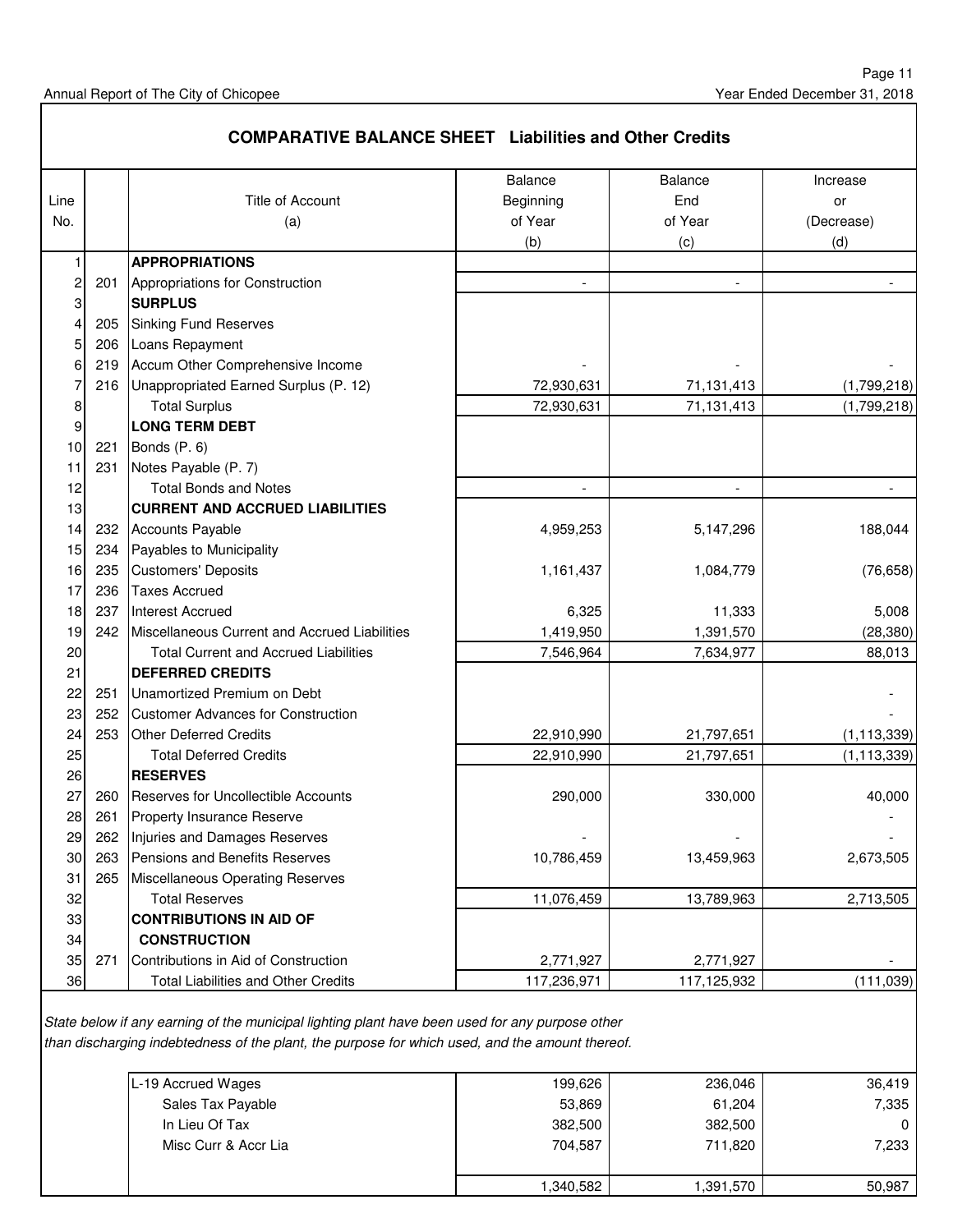Page 12 Year Ended December 31, 2018

|             |     | STATEMENT OF INCOME FOR THE YEAR                       |                            |                                                         |
|-------------|-----|--------------------------------------------------------|----------------------------|---------------------------------------------------------|
| Line<br>No. |     | Account<br>(a)                                         | <b>Current Year</b><br>(b) | Increase or<br>(Decrease) from<br>Preceding Year<br>(c) |
| 1           |     | <b>OPERATING INCOME</b>                                |                            |                                                         |
| 2           | 400 | Operating Revenues (P. 37)                             | 64,377,012                 | 10,613,715                                              |
| 3           |     | <b>Operating Expenses:</b>                             |                            |                                                         |
| 4           | 401 | Operation Expense (p. 42)                              | 56,752,856                 | 6,935,934                                               |
| 5           | 402 | Maintenance Expense (p.42)                             | 1,642,580                  | 116,274                                                 |
| 6           | 403 | <b>Depreciation Expense</b>                            | 2,196,995                  | 61,019                                                  |
| 7           | 407 | Amortization of Property Losses                        | 867,729                    |                                                         |
| 8           |     |                                                        |                            |                                                         |
| 9           | 408 | Taxes (P. 49)                                          |                            |                                                         |
| 10          |     | <b>Total Operating Expenses</b>                        | 61,460,160                 | 7,113,227                                               |
| 11          |     | Operating Income                                       | 2,916,852                  | 3,500,489                                               |
|             | 412 | Rental Income - Hot Water Tanks                        |                            |                                                         |
| 12          | 414 | Other Utility Operating Income (P. 50)                 |                            |                                                         |
| 13          |     |                                                        |                            |                                                         |
| 14          |     | <b>Total Operating Income</b>                          | 2,916,852                  | 3,500,489                                               |
| 15          |     | <b>OTHER INCOME</b>                                    |                            |                                                         |
| 16          | 415 | Income from Merchandising, Jobbing,                    |                            |                                                         |
|             |     | and Contract Work (P. 51)                              | 357,768                    | (4,520)                                                 |
| 17          | 419 | Interest Income                                        | 1,561,719                  | 197,171                                                 |
| 18          | 421 | Miscellaneous Nonoperating Income (P. 21)              | (1,560,158)                | (2,055,800)                                             |
| 19          |     | <b>Total Other Income</b>                              | 359,330                    | (1,863,149)                                             |
| 20          |     | <b>Total Income</b>                                    | 3,276,182                  | 1,637,340                                               |
| 21          |     | <b>MISCELLANEOUS INCOME DEDUCTIONS</b>                 |                            |                                                         |
| 22          | 425 | Miscellaneous Amortization                             |                            |                                                         |
| 23          | 426 | Other Income Deductions (P. 21)                        | 16,561                     | (2, 267)                                                |
| 24          |     | <b>Total Income Deductions</b>                         | 16,561                     | (2, 267)                                                |
| 25          |     | Income Before Interest Charges                         | 3,259,621                  | 1,639,607                                               |
| 26          |     | <b>INTEREST CHARGES</b>                                |                            |                                                         |
| 27          | 427 | Interest on Bonds and Notes                            |                            |                                                         |
| 28          | 428 | Amortization of Debt Discount and Expense              |                            |                                                         |
| 29          | 429 | Amortization of Premium on Debt - Credit               |                            |                                                         |
| 30          | 431 | Other Interest Expense                                 | 38,547                     | 31,359                                                  |
| 31          | 432 | Interest: Charged to Construction - Credit             |                            |                                                         |
| 32          |     | <b>Total Interest Charges</b>                          | 38,547                     | 31,359                                                  |
| 33          |     | <b>NET INCOME</b>                                      | 3,221,074                  | 1,608,247                                               |
|             |     | <b>EARNED SURPLUS</b>                                  |                            |                                                         |
| Line        |     | Account                                                | Debits                     | Credits                                                 |
| No.         |     | (a)                                                    | (b)                        | (c)                                                     |
| 34          | 216 | Unappropriated Earned Surplus (at beginning of period) |                            | 72,930,631                                              |
| 35          |     |                                                        |                            |                                                         |
| 36          |     |                                                        |                            |                                                         |
| 37          | 433 | <b>Balance Transferred from Income</b>                 |                            | 3,221,074                                               |
| 38          | 434 | Miscellaneous Credits to Surplus (P. 21)               |                            |                                                         |
| 39          | 435 | Miscellaneous Debits to Surplus (P. 21)                | 4,280,292                  |                                                         |
| 40          | 436 | Appropriations of Surplus (P. 21)                      | 740,000                    |                                                         |
| 41          | 437 | Surplus Applied to Depreciation                        |                            |                                                         |
| 42          | 216 | Unappropriated Earned Surplus (at end of period)       | 71,131,413                 |                                                         |
| 43          |     |                                                        |                            |                                                         |
| 44          |     | <b>TOTALS</b>                                          | 76, 151, 705               | 76,151,705                                              |

44 **TOTALS** 76,151,705 76,151,705

### **Next Page is 14**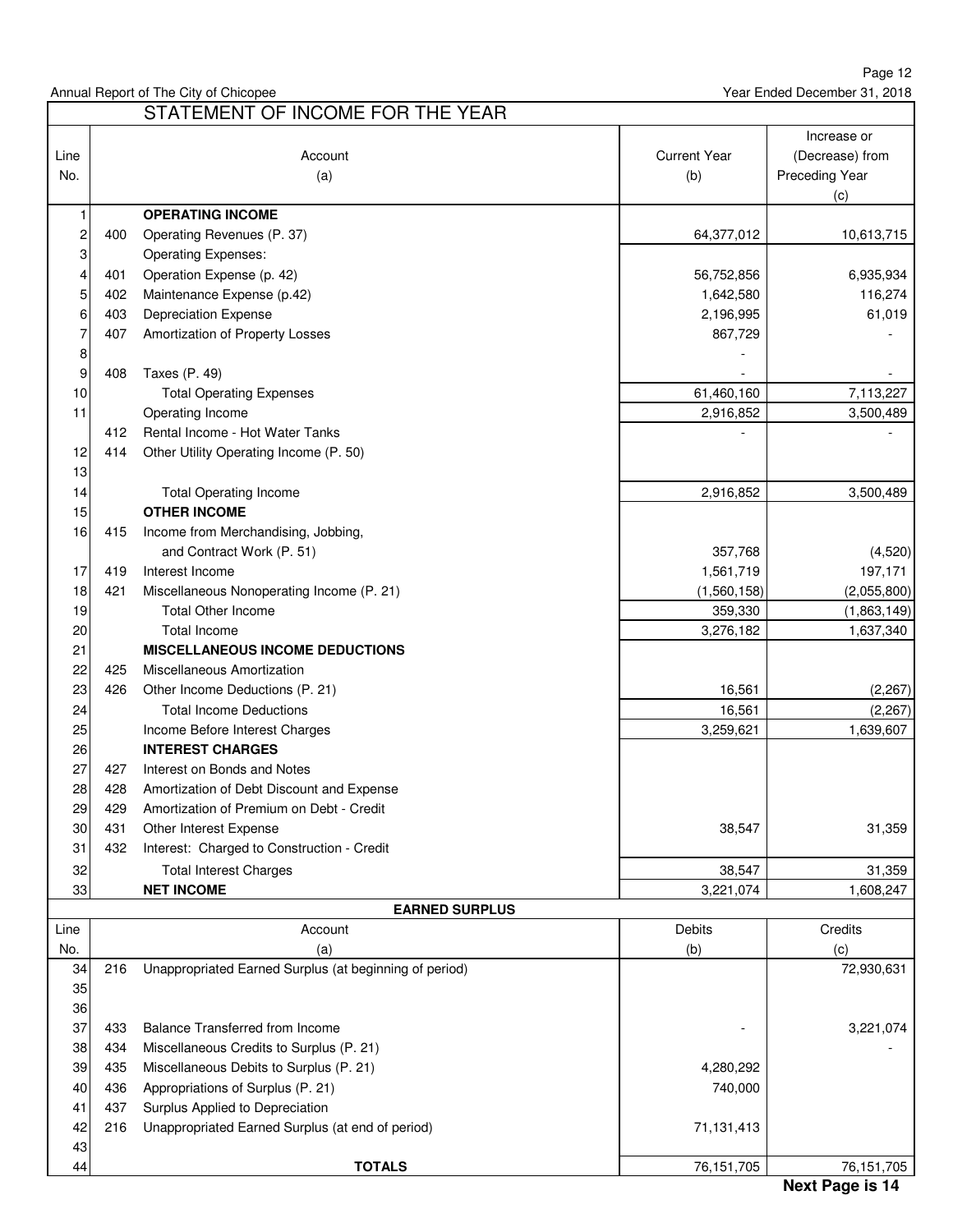|                         | <b>CASH BALANCES AT END OF YEAR (Account 131)</b>                       |                    |            |
|-------------------------|-------------------------------------------------------------------------|--------------------|------------|
| Line                    | Items                                                                   |                    | Amount     |
| No.                     | (a)                                                                     |                    | (b)        |
|                         | <b>Operation Fund</b>                                                   |                    | 2,777,628  |
| $\overline{\mathbf{c}}$ |                                                                         |                    |            |
| 3                       |                                                                         |                    |            |
| 4                       |                                                                         |                    |            |
| 5                       |                                                                         |                    |            |
| 6                       |                                                                         |                    |            |
| 7                       |                                                                         |                    |            |
| 8                       |                                                                         |                    |            |
| 9                       |                                                                         |                    |            |
| 10                      |                                                                         |                    |            |
| 11                      |                                                                         |                    |            |
| 12                      |                                                                         | <b>TOTAL</b>       | 2,777,628  |
|                         | <b>MATERIALS AND SUPPLIES (Accounts 151-159, 163)</b>                   |                    |            |
|                         | <b>Summary per Balance Sheet</b>                                        | Amount End of Year |            |
|                         |                                                                         |                    |            |
| Line<br>No.             | Account<br>(a)                                                          | Electric           | Gas        |
|                         | 13 Fuel (Account 151) (See Schedule, Page 18)                           | (b)<br>55,624      | (c)        |
|                         | 14 Fuel Stock Expenses (Account 152)                                    |                    |            |
|                         | 15 Residuals (Account 153)                                              |                    |            |
|                         | 16 Plant Materials and Operating Supplies (Account 154 (151))           | 2,244,502          |            |
|                         | 17 Merchandise (Account 155)                                            |                    |            |
|                         | 18 Other Materials and Supplies (Account 156)                           |                    |            |
|                         | 19 Nuclear Fuel Assemblies and Components - In Reactor (Account 157)    |                    |            |
|                         | 20 Nuclear Fuel Assemblies and Components - Stock Account (Account 158) |                    |            |
|                         | 21 Nuclear Byproduct Materials (Account 159)                            |                    |            |
|                         | 22 Stores Expense (Account 163)                                         |                    |            |
| 23                      | <b>Total Per Balance Sheet</b>                                          | 2,300,126          |            |
|                         | <b>DEPRECIATION FUND ACCOUNT (Account 126)</b>                          |                    |            |
| Line                    |                                                                         |                    | Amount     |
| No.                     | (a)                                                                     |                    | (b)        |
| 24                      | <b>DEBITS</b>                                                           |                    |            |
|                         | 25 Balance of account at beginning of year                              |                    | 23,389,710 |
|                         | 26 Income during year from balance on deposit (interest)                |                    | 222,501    |
|                         | 27 Amount transferred from income (depreciation)                        |                    | 3,033,612  |
| 28                      |                                                                         |                    |            |
| 29                      |                                                                         | <b>TOTAL</b>       | 26,645,823 |
|                         | 30 CREDITS                                                              |                    |            |
|                         | 31 Amount expended for construction purposes (Sec. 57, C. 164 of G.L.)  |                    | 3,000,000  |
|                         | 32 Amounts expended for renewals, viz:-                                 |                    |            |
|                         | 33 Loss during year from balance on deposit (interest)                  |                    |            |
| 34                      |                                                                         |                    |            |
| 35                      |                                                                         |                    |            |
| 36                      |                                                                         |                    |            |
| 37                      |                                                                         |                    |            |
| 38                      |                                                                         |                    |            |
|                         | 39 Balance on hand at end of year                                       |                    | 23,638,850 |
| 40                      |                                                                         | <b>TOTAL</b>       | 26,638,850 |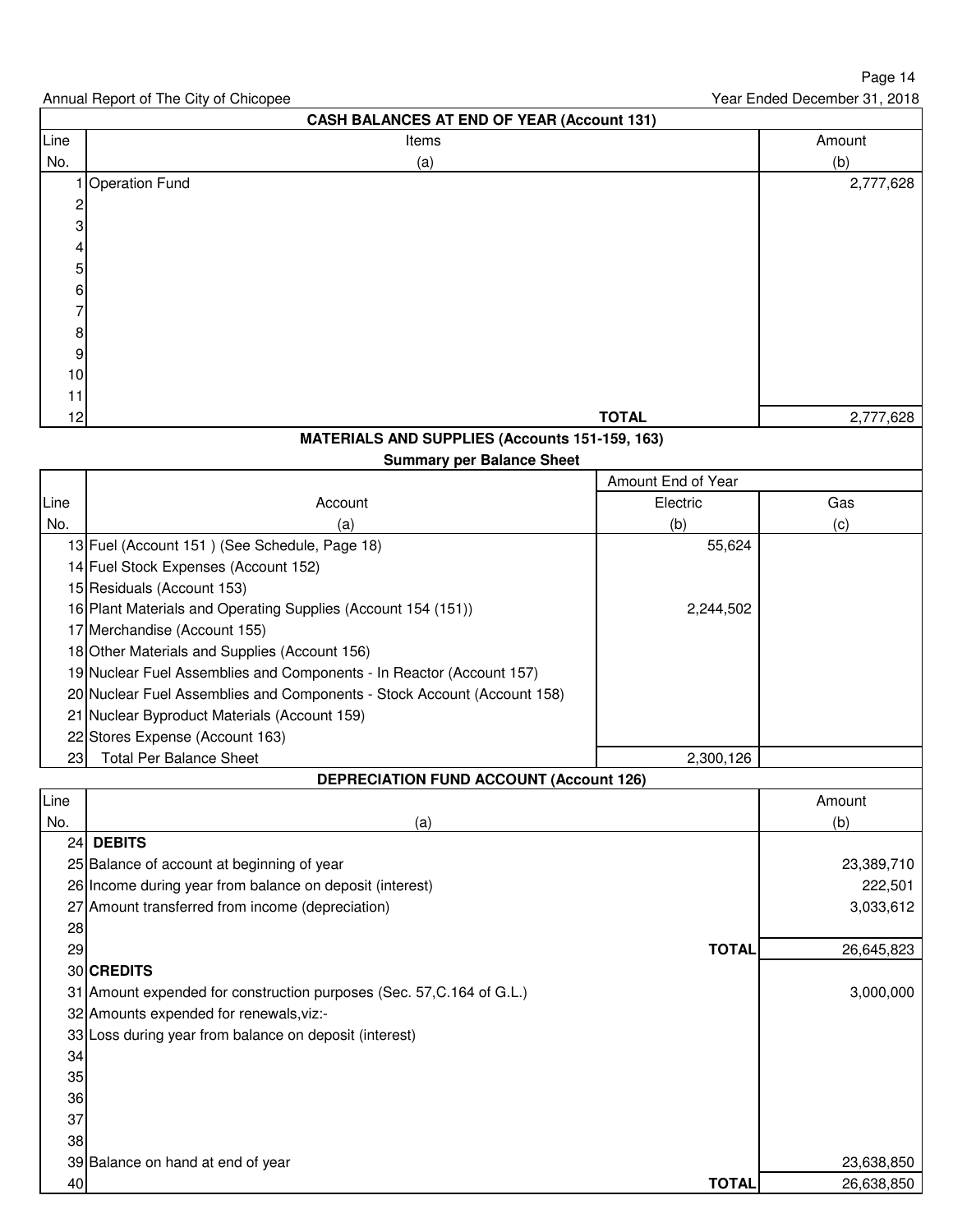|      | UTILITY PLANT - ELECTRIC                           |                                                  |           |              |                         |                                                        |                |                         |  |  |  |  |
|------|----------------------------------------------------|--------------------------------------------------|-----------|--------------|-------------------------|--------------------------------------------------------|----------------|-------------------------|--|--|--|--|
|      | Report below the cost of utility plant in service  | preceding year. Such items should be included in |           |              | effect of such amounts. |                                                        |                |                         |  |  |  |  |
|      | according to prescribed accounts                   | column (c).                                      |           |              |                         | 4. Reclassifications or transfers within utility plant |                |                         |  |  |  |  |
|      | 2. Do not include as adjustments, corrections of   | 3 Credit adjustments of plant accounts should be |           |              |                         | accounts should be shown in column (f).                |                | Annual Report of The    |  |  |  |  |
|      | additions and retirements for the current or the   | enclosed in parentheses to indicate the negative |           |              |                         |                                                        |                |                         |  |  |  |  |
|      |                                                    | <b>Balance</b>                                   |           |              |                         | Adjustments                                            | <b>Balance</b> |                         |  |  |  |  |
| Line | Account                                            | Beginning of Year                                | Additions | Depreciation | <b>Other Credits</b>    | <b>Transfers</b>                                       | End of Year    |                         |  |  |  |  |
| No.  | (a)                                                | (b)                                              | (c)       | (d)          | (e)                     | (f)                                                    | (g)            |                         |  |  |  |  |
|      | 1. INTANGIBLE PLANT                                |                                                  |           |              |                         |                                                        |                | City of Chicopee        |  |  |  |  |
|      | 303 Misc Intangible Plant                          |                                                  |           |              |                         |                                                        |                |                         |  |  |  |  |
|      |                                                    |                                                  |           |              |                         |                                                        |                |                         |  |  |  |  |
|      |                                                    |                                                  |           |              |                         |                                                        |                |                         |  |  |  |  |
|      | 2. PRODUCTION PLANT                                |                                                  |           |              |                         |                                                        |                |                         |  |  |  |  |
|      | A. Steam Production                                |                                                  |           |              |                         |                                                        |                |                         |  |  |  |  |
|      | 310 Land and Land Rights                           |                                                  |           |              |                         |                                                        |                |                         |  |  |  |  |
|      | Structures and Improvements<br>311                 |                                                  |           |              |                         |                                                        |                |                         |  |  |  |  |
|      | 312 Boiler Plant Equipment                         |                                                  |           |              |                         |                                                        |                |                         |  |  |  |  |
|      | <b>Engines and Engine Driven Generators</b><br>313 |                                                  |           |              |                         |                                                        |                |                         |  |  |  |  |
| 11   | <b>Turbogenerator Units</b><br>314                 |                                                  |           |              |                         |                                                        |                |                         |  |  |  |  |
|      | 315 Accessory Electric Equipment                   |                                                  |           |              |                         |                                                        |                |                         |  |  |  |  |
| 13   | 316 Miscellaneous Power Plant Equipment            |                                                  |           |              |                         |                                                        |                |                         |  |  |  |  |
| 15   | <b>Total Steam Production Plant</b>                |                                                  |           |              |                         |                                                        |                |                         |  |  |  |  |
| 16   | <b>B. Nuclear Production Plant</b>                 |                                                  |           |              |                         |                                                        |                |                         |  |  |  |  |
| 17   | Land and Land Rights<br>320                        |                                                  |           |              |                         |                                                        |                |                         |  |  |  |  |
| 18   | Structures and Improvements<br>321                 |                                                  |           |              |                         |                                                        |                | Year Ended December 31. |  |  |  |  |
| 19   | <b>Reactor Plant Equipment</b><br>322              |                                                  |           |              |                         |                                                        |                |                         |  |  |  |  |
| 20   | <b>Turbogenerator Units</b><br>323                 |                                                  |           |              |                         |                                                        |                |                         |  |  |  |  |
| 21   | 324 Accessory Electric Equipment                   |                                                  |           |              |                         |                                                        |                |                         |  |  |  |  |
| 22   | 325 Miscellaneous Power Plant Equipment            |                                                  |           |              |                         |                                                        |                |                         |  |  |  |  |
| 23   | <b>Total Nuclear Production Plant</b>              |                                                  |           |              |                         |                                                        |                | 2018                    |  |  |  |  |
|      |                                                    |                                                  |           |              |                         |                                                        |                |                         |  |  |  |  |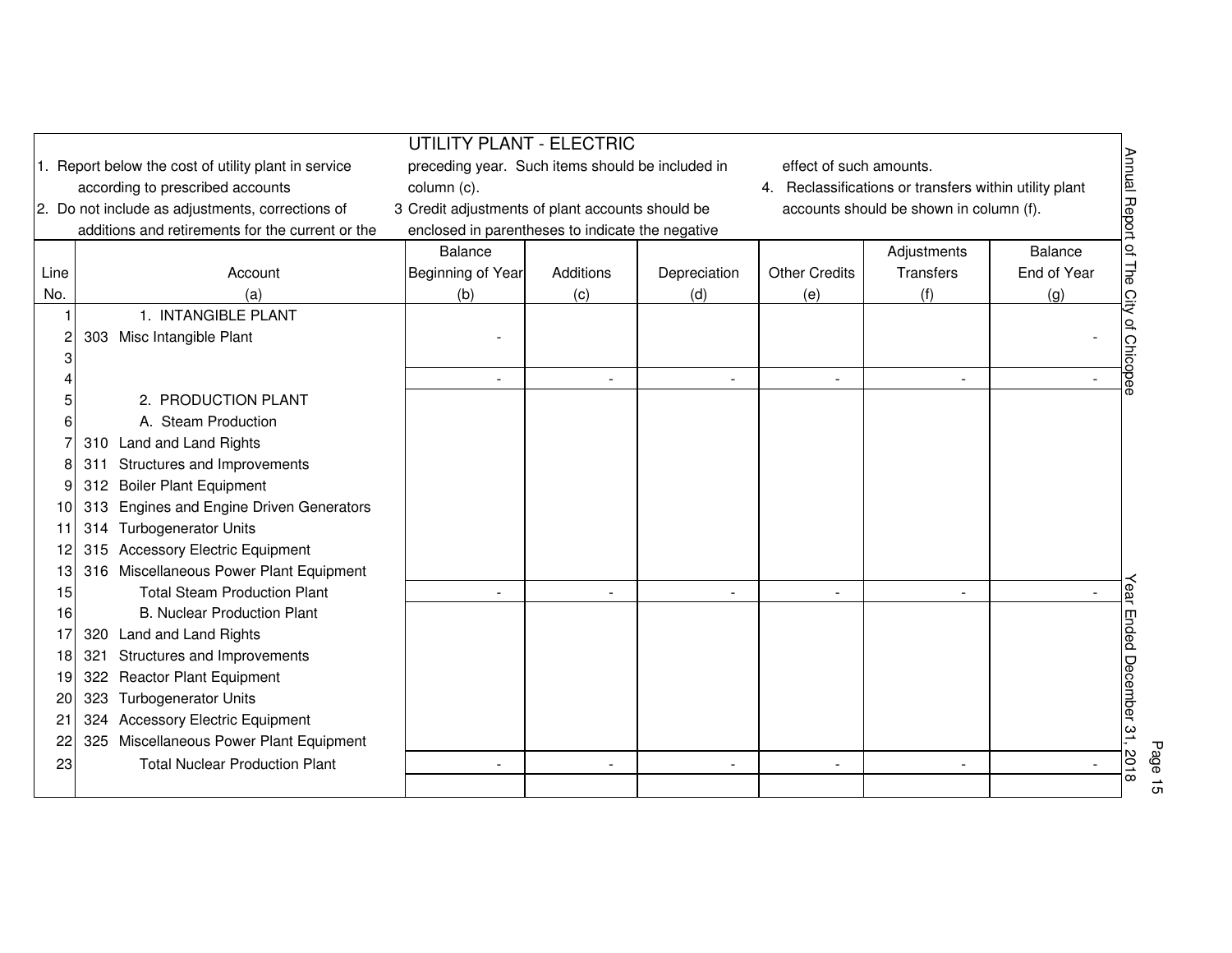|      |     |                                             | <b>Balance</b>    |           |              |                      | Adjustments      | <b>Balance</b> |
|------|-----|---------------------------------------------|-------------------|-----------|--------------|----------------------|------------------|----------------|
| Line |     | Account                                     | Beginning of Year | Additions | Depreciation | <b>Other Credits</b> | <b>Transfers</b> | End of Year    |
| No.  |     | (a)                                         | (b)               | (c)       | (d)          | (e)                  | (f)              | (g)            |
|      |     | C. Hydraulic Production Plant               |                   |           |              |                      |                  |                |
|      |     | 330 Land and Land Rights                    | 371,362           |           |              |                      |                  | 371,362        |
| 3    |     | 331 Structures and Improvements             |                   |           |              |                      |                  |                |
|      |     | 332 Reservoirs, Dams and Waterways          | 1,393,539         | 330,661   | (85,069)     |                      | 82,665           | 1,721,796      |
| 5    | 333 | Water Wheels, Turbines and Generators       | 264,887           |           | (13, 419)    |                      |                  | 251,469        |
| 6    |     | 334 Accessory Electric Equipment            |                   |           |              |                      |                  |                |
|      |     | 335 Miscellaneous Power Plant Equipment     |                   |           |              |                      |                  |                |
| 8    |     | 336 Roads, Railroads and Bridges            |                   |           |              |                      |                  |                |
| 9    |     | <b>Total Hydraulic Production Plant</b>     | 2,029,788         | 330,661   | (98, 488)    | $\sim$               | 82,665           | 2,344,626      |
| 10   |     | D. Other Production Plant                   |                   |           |              |                      |                  |                |
| 11   |     | 340 Land and Land Rights                    |                   |           |              |                      |                  |                |
| 12   |     | 341 Structures and Improvements             | 550,948           |           | (18, 782)    |                      |                  | 532,165        |
| 13   |     | 342 Fuel Holders, Producers and Accessories | 23,942            |           | (5, 595)     |                      |                  | 18,347         |
| 14   |     | 343 Prime Movers                            |                   |           |              |                      |                  |                |
| 15   |     | 344 Generators                              | 81,497            |           | (5,500)      |                      |                  | 75,997         |
| 16   |     | 345 Accessory Electric Equipment            | 246,302           |           | (13, 818)    |                      |                  | 232,484        |
| 17   |     | 346 Miscellaneous Power Plant Equipment     |                   |           |              |                      |                  |                |
| 18   |     | <b>Total Other Production Plant</b>         | 902,689           |           | (43, 695)    |                      |                  | 858,994        |
| 19   |     | <b>Total Production Plant</b>               | 2,932,477         | 330,661   | (142, 183)   |                      | 82,665           | 3,203,620      |
| 20   |     | 3. Transmission Plant                       |                   |           |              |                      |                  |                |
| 21   |     | 350 Land and Land Rights                    | 257,393           |           |              |                      |                  | 257,393        |
| 22   | 351 | Clearing Land and Rights of Way             |                   |           |              |                      |                  |                |
| 23   |     | 352 Structures and Improvements             |                   |           |              |                      |                  |                |
| 24   |     | 353 Station Equipment                       | 1,562,449         |           | (53, 194)    |                      |                  | 1,509,256      |
| 25   |     | 354 Towers and Fixtures                     | 474,218           |           | (16, 166)    |                      |                  | 458,052        |
| 26   |     | 355 Poles and Fixtures                      | 789,917           |           | (26, 928)    |                      |                  | 762,989        |
| 27   |     | 356 Overhead Conductors and Devices         | 513,031           |           | (17, 489)    |                      |                  | 495,542        |
| 28   |     | 357 Underground Conduit                     | 196,147           |           | (6,687)      |                      |                  | 189,460        |
| 29   |     | 358 Underground Conductors and Devices      | 63,653            |           | (2, 170)     |                      |                  | 61,483         |
| 30   |     | 359 Roads and Trails                        | 105,248           |           | (3,582)      |                      |                  | 101,666        |
| 31   |     | <b>Total Transmission Plant</b>             | 3,962,057         |           | (126, 215)   |                      |                  | 3,835,842      |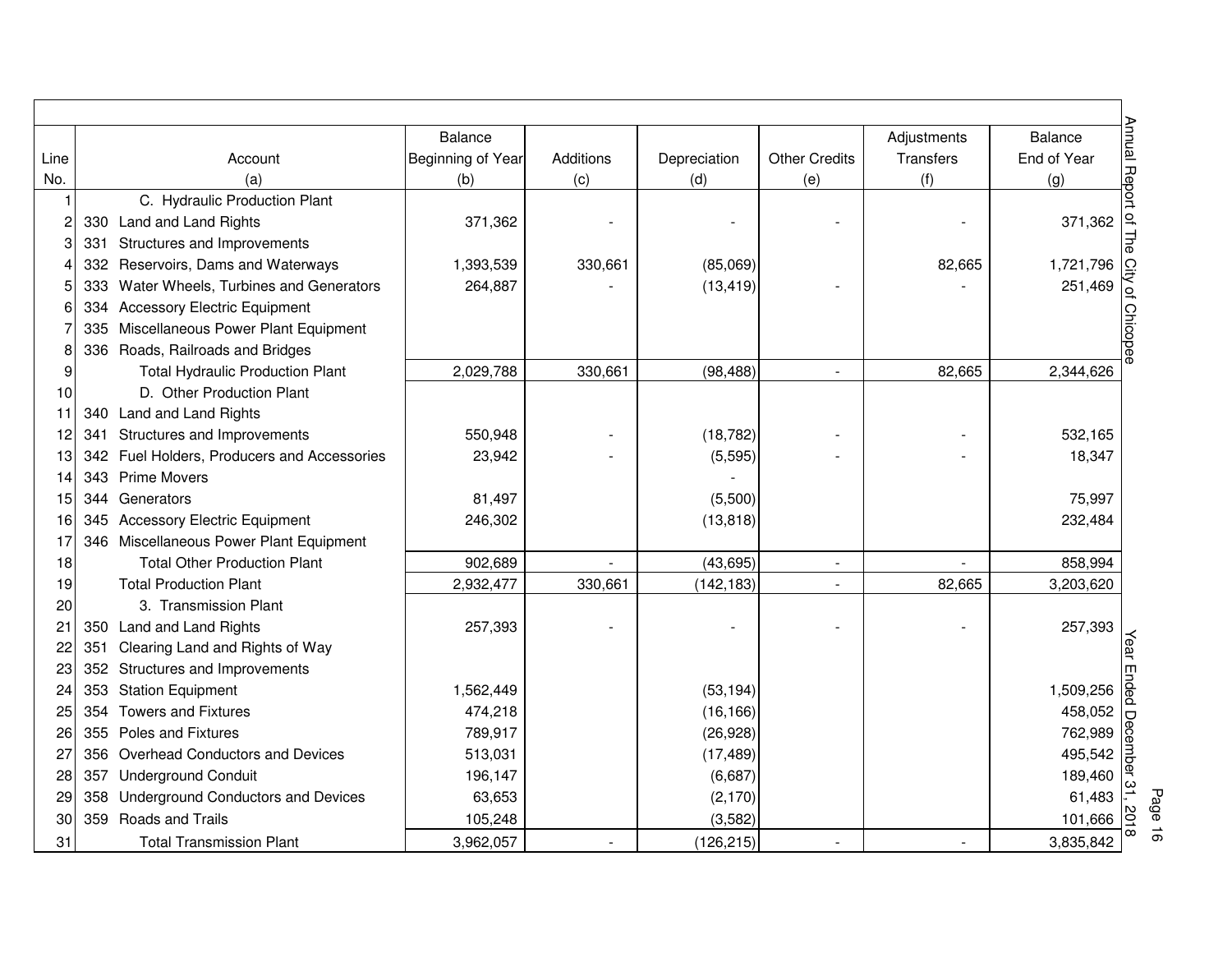| Line         |                                             | <b>Balance</b>    |           |               | Other          | Adjustments      | <b>Balance</b> |
|--------------|---------------------------------------------|-------------------|-----------|---------------|----------------|------------------|----------------|
| No.          | Account                                     | Beginning of Year | Additions | Depreciation  | Credits        | <b>Transfers</b> | End of Year    |
|              | (a)                                         | (b)               | (c)       | (d)           | (e)            | (f)              | (g)            |
| $\mathbf{1}$ | 4. DISTRIBUTION PLANT                       |                   |           |               |                |                  |                |
| 2            | 360 Land and Land Rights                    | 153,805           |           |               |                |                  | 153,805        |
| 3            | 361 Structures and Improvements             | 7,649             |           | (917)         |                |                  | 6,732          |
|              | 362 Station Equipment                       | 7,811,954         |           | (245,002)     |                |                  | 7,566,953      |
| 5            | 363 Storage Battery Equipment               |                   |           |               |                |                  |                |
| 6            | 364 Poles Towers and Fixtures               | 1,890,075         | 136,326   | (102, 735)    |                | 30,918           | 1,954,584      |
|              | 365 Overhead Conductors and Devices         | 4,853,440         | 82,091    | (347, 964)    |                | (8,630)          | 4,578,937      |
| 8            | 366 Underground Conduit                     | 4,089,676         | 180,641   | (136, 633)    |                | 8,525            | 4,142,209      |
| 9            | 367 Underground Conductors and Devices      | 2,016,523         | 222,105   | (101, 788)    |                | 23,428           | 2,160,268      |
| 10           | 368 Line Transformers                       | 3,118,907         | 145,420   | (211, 567)    |                | (1,864)          | 3,050,895      |
| 11           | 369 Services                                | 490,188           | 9,251     | (18, 212)     |                | 64               | 481,292        |
| 12           | 370 Meters                                  | 985,694           | 77,854    | (66, 013)     |                |                  | 997,536        |
| 13           | Installations on Customer's Premises<br>371 |                   |           |               |                |                  |                |
| 14           | 372 Leased Prop on Customer's Premises      | 141,235           | 8,193     | (20, 740)     |                | 381              | 129,069        |
| 15           | 373 Streetlight and Signal Systems          | 579,739           | 45,748    | (28, 108)     |                | 8,971            | 606,350        |
| 16           | <b>Total Distribution Plant</b>             | 26,138,885        | 907,629   | (1, 279, 679) | $\mathbf{L}$   | 61,794           | 25,828,630     |
| 17           | 5. GENERAL PLANT                            |                   |           |               |                |                  |                |
| 18           | 389 Land and Land Rights                    | 24,503            |           |               |                |                  | 24,503         |
| 19           | 390 Structures and Improvements             | 3,288,233         | 17,103    | (158, 910)    |                |                  | 3,146,426      |
| 20           | 391 Office Furniture and Equipment          | 17,635            |           | (4, 163)      |                |                  | 13,472         |
| 21           | 392 Transportation Equipment                | 854,556           | 70,490    | (172,063)     |                | (9,500)          | 743,483        |
| 22           | 393 Stores Equipment                        | 29,179            | 34,739    | (3, 395)      |                |                  | 60,522         |
| 23           | Tools, Shop and Garage Equipment<br>394     | 26,804            | 4,448     | (12, 592)     |                |                  | 18,659         |
| 24           | 395 Laboratory Equipment                    | 142,302           | 66,957    | (24, 462)     |                |                  | 184,797        |
| 25           | 396 Power Operated Equipment                |                   |           |               |                |                  |                |
| 26           | 397 Communication Equipment                 | 667,044           | 29,018    | (179, 938)    |                |                  | 516,123        |
| 27           | 398 Miscellaneous Equipment                 |                   |           |               |                |                  |                |
| 28           | 399 Other Tangible Property                 | 444,231           | 215,398   | (93, 392)     |                |                  | 566,236        |
| 29           | <b>Total General Plant</b>                  | 5,494,486         | 438,153   | (648, 917)    | $\blacksquare$ | (9,500)          | 5,274,221      |
| 30           | <b>Total Electric Plant in Service</b>      | 38,527,905        | 1,676,443 | (2, 196, 994) | $\blacksquare$ | 134,960          | 38,142,313     |
| 31           | 104 Utility Plant Leased to Others          |                   |           |               |                |                  |                |
| 32           | 105 Property Held for Future Use            |                   |           |               |                |                  |                |
|              | 106 Completed Const.-Not Classified         |                   |           |               |                |                  |                |
| 33           | 107 Construction Work in Progress           | 2,200,538         | 1,274,963 |               |                |                  | 3,475,501      |
| 34           | <b>Total Utility Plant Electric</b>         | 40,728,443        | 2,951,406 | (2, 196, 994) |                | 134,960          | 41,617,814     |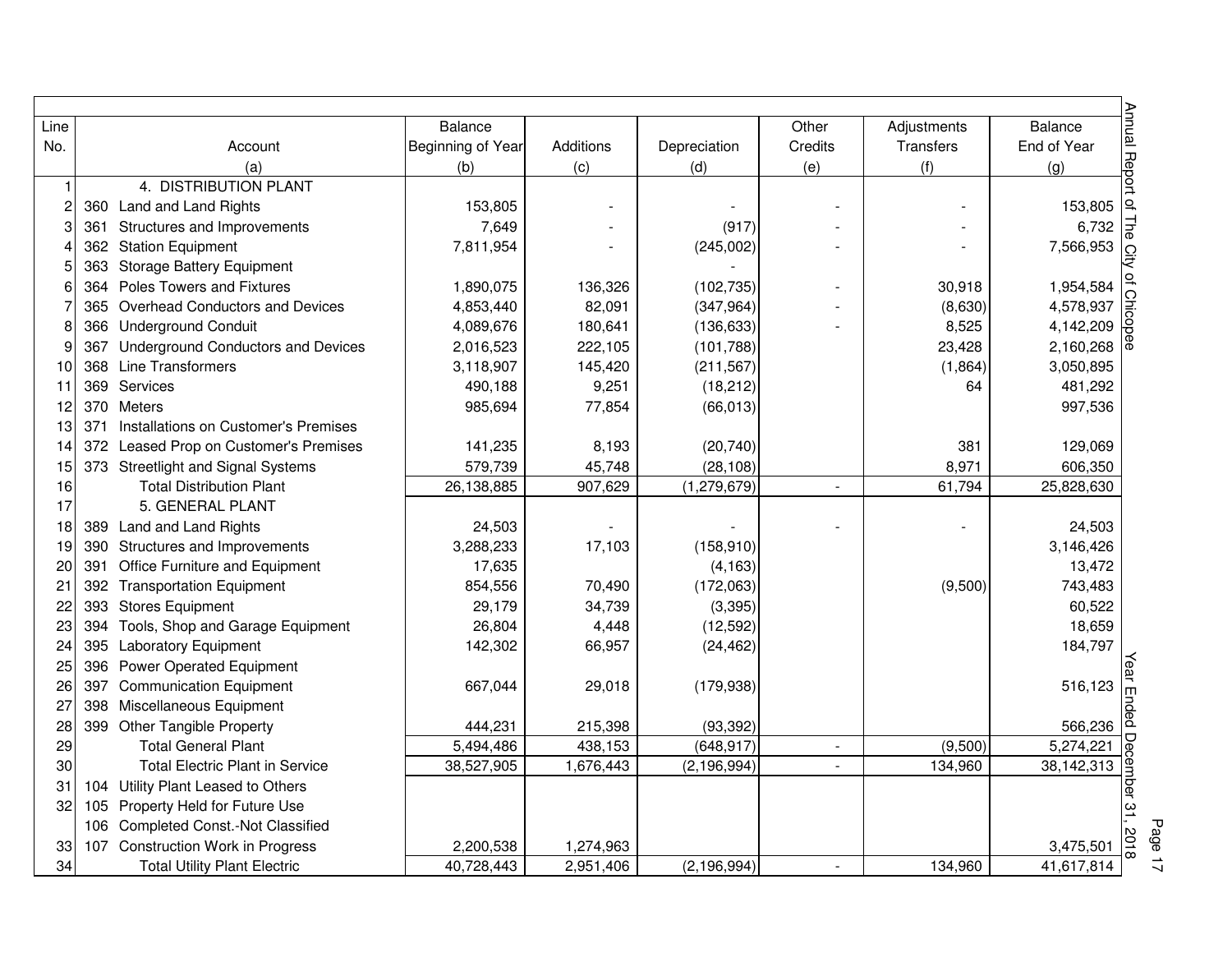|                         |                                                    | PRODUCTION FUEL AND OIL STOCKS (Included in Account 151)                                           |                            |                                   |          |      |                                              |
|-------------------------|----------------------------------------------------|----------------------------------------------------------------------------------------------------|----------------------------|-----------------------------------|----------|------|----------------------------------------------|
|                         |                                                    |                                                                                                    | (Except Nuclear Materials) |                                   |          |      | Annual Report of The City of Chicopee        |
|                         |                                                    | 1. Report below the information called for concerning production fuel and oil stocks.              |                            |                                   |          |      |                                              |
|                         |                                                    | 2. Show quantities in tons of 2,000 lbs., gal., or Mcf., whichever unit of quantity is applicable. |                            |                                   |          |      |                                              |
|                         |                                                    | 3. Each kind of coal or oil should be shown separately.                                            |                            |                                   |          |      |                                              |
|                         |                                                    | 4. Show gas and electric fuels separately by specific use.                                         |                            |                                   |          |      |                                              |
|                         |                                                    |                                                                                                    |                            | Kinds of Fuel and Oil             |          |      |                                              |
|                         |                                                    | Total                                                                                              |                            |                                   |          |      |                                              |
| Line                    | Item                                               | Cost                                                                                               | Quantity                   | Cost                              | Quantity | Cost |                                              |
| No.                     | (a)                                                | (b)                                                                                                | (c)                        | (d)                               | (e)      | (f)  |                                              |
| $\mathbf{1}$            | On Hand Beginning of Year                          | 37,531                                                                                             | 18,918                     | 37,531                            |          |      |                                              |
| $\overline{\mathbf{c}}$ | <b>Received During Year</b>                        | 151,927                                                                                            | 66,962                     | 151,927                           |          |      |                                              |
| 3                       | <b>TOTAL</b>                                       | 189,458                                                                                            | 85,880                     | 189,458                           |          |      |                                              |
| 4                       | Used During Year (Note A)<br><b>Generator Fuel</b> |                                                                                                    |                            |                                   |          |      |                                              |
| 5                       |                                                    | 133,833                                                                                            | 61,630                     | 133,833                           |          |      |                                              |
| 6                       |                                                    |                                                                                                    |                            |                                   |          |      |                                              |
| 7                       |                                                    |                                                                                                    |                            |                                   |          |      |                                              |
| 8                       |                                                    |                                                                                                    |                            |                                   |          |      |                                              |
| 9                       |                                                    |                                                                                                    |                            |                                   |          |      |                                              |
| 10                      |                                                    |                                                                                                    |                            |                                   |          |      |                                              |
| 11                      | Sold or Transferred                                |                                                                                                    |                            |                                   |          |      |                                              |
| 12                      | TOTAL DISPOSED OF                                  | 133,833                                                                                            | 61,630                     | 133,833                           |          |      |                                              |
| 13                      | <b>BALANCE END OF YEAR</b>                         | 55,624                                                                                             | 24,250                     | 55,624                            |          |      |                                              |
|                         |                                                    |                                                                                                    |                            | Kinds of Fuel and Oil - continued |          |      |                                              |
|                         |                                                    |                                                                                                    |                            |                                   |          |      |                                              |
| Line                    | Item                                               |                                                                                                    | Quantity                   | Cost                              | Quantity | Cost |                                              |
| No.                     | (g)                                                |                                                                                                    | (h)                        | (i)                               | (j)      | (k)  |                                              |
| 14                      | On Hand Beginning of Year                          |                                                                                                    |                            |                                   |          |      |                                              |
| 15                      | <b>Received During Year</b>                        |                                                                                                    |                            |                                   |          |      |                                              |
| 16                      | <b>TOTAL</b>                                       |                                                                                                    |                            |                                   |          |      | Page 18<br>Year Ended December 31, 2018<br>T |
| 17                      | Used During Year (Note A)                          |                                                                                                    |                            |                                   |          |      |                                              |
| 18                      |                                                    |                                                                                                    |                            |                                   |          |      |                                              |
| 19                      |                                                    |                                                                                                    |                            |                                   |          |      |                                              |
| 20                      |                                                    |                                                                                                    |                            |                                   |          |      |                                              |
| 21                      |                                                    |                                                                                                    |                            |                                   |          |      |                                              |
| 22                      |                                                    |                                                                                                    |                            |                                   |          |      |                                              |
| 23                      |                                                    |                                                                                                    |                            |                                   |          |      |                                              |
| 24                      | Sold or Transferred                                |                                                                                                    |                            |                                   |          |      |                                              |
| 25                      | TOTAL DISPOSED OF                                  |                                                                                                    |                            |                                   |          |      |                                              |
| 26                      | BALANCE END OF YEAR                                |                                                                                                    |                            |                                   |          |      |                                              |

Note A -- Indicate specific purpose for which used, e.g., Boiler Oil, Make Oil, Generator Fuel, etc.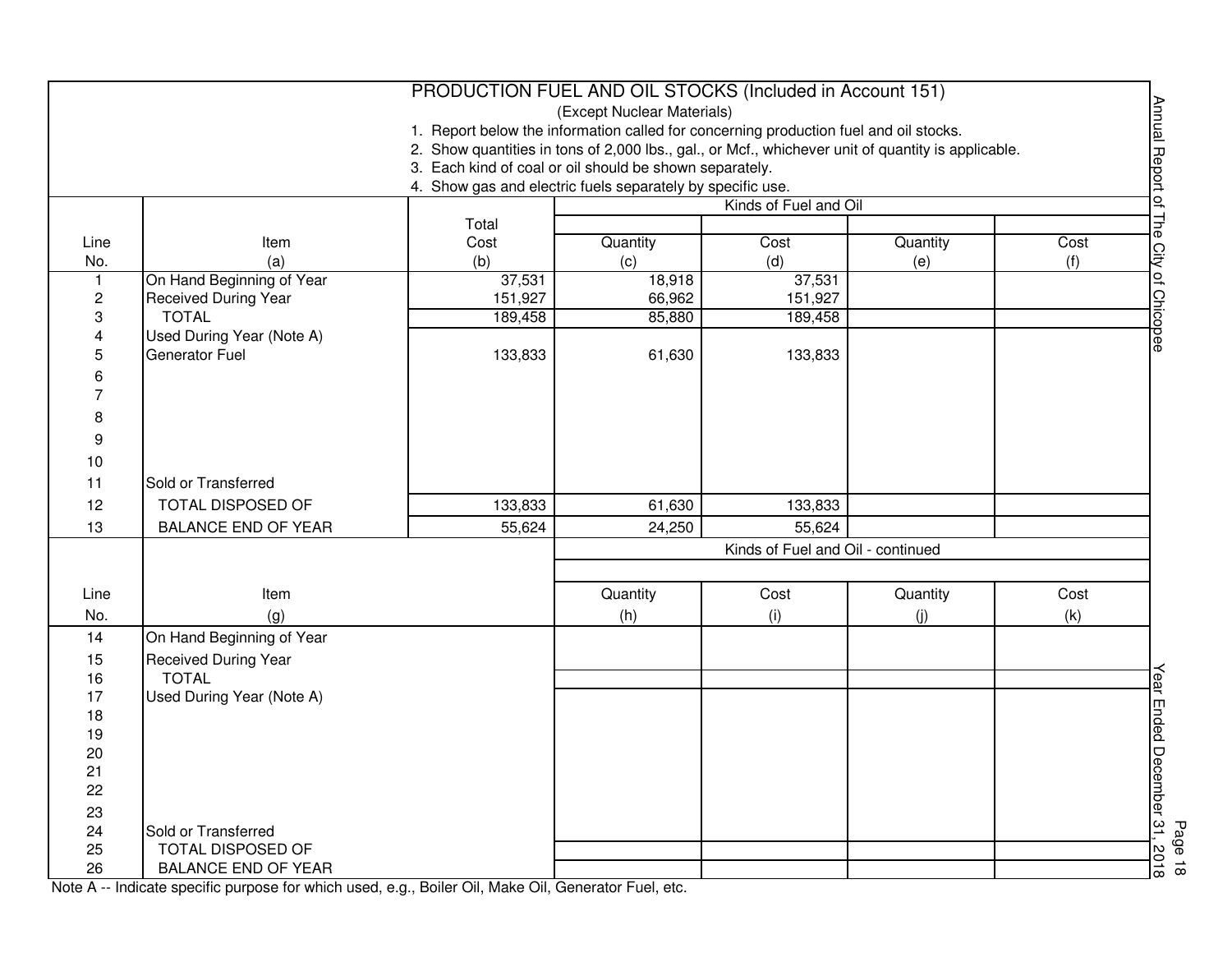|            |                                                                                 |              | Page 21                      |
|------------|---------------------------------------------------------------------------------|--------------|------------------------------|
|            | Annual Report of The City of Chicopee                                           |              | Year Ended December 31, 2018 |
|            | <b>MISCELLANEOUS NONOPERATING INCOME (Account 421)</b>                          |              |                              |
| Line<br>No | Item<br>(a)                                                                     |              | Amount<br>(b)                |
|            | Miscellaneous Nonoperating Income -Net Gain/Losses on Disposition of Property   |              |                              |
|            | 2 Miscellaneous Nonoperating Income - Others                                    |              | 27,610                       |
|            | 3 Miscellaneous Nonoperating Income -Net Gains/Disp of Investments              |              | (181, 593)                   |
|            | 4 Miscellaneous Nonoperating Income -Net Unrealized Gains/Losses of Investments |              | (1,406,174)                  |
| 5          |                                                                                 |              |                              |
| 6          |                                                                                 | <b>TOTAL</b> | (1,560,158)                  |
|            | <b>OTHER INCOME DEDUCTIONS (Account 426)</b>                                    |              |                              |
| Line       | Item                                                                            |              | Amount                       |
| No.        | (a)                                                                             |              | (b)                          |
| 7          | Donations                                                                       |              | 16,561                       |
| 8          |                                                                                 |              |                              |
| 9          |                                                                                 |              |                              |
| 10         |                                                                                 |              |                              |
| 11         |                                                                                 |              |                              |
| 12         |                                                                                 |              |                              |
| 13<br>14   |                                                                                 | <b>TOTAL</b> | 16,561                       |
|            | <b>MISCELLANEOUS CREDITS TO SURPLUS (Account 434)</b>                           |              |                              |
| Line       | Item                                                                            |              | Amount                       |
| No.        | (a)                                                                             |              | (b)                          |
| 15         |                                                                                 |              |                              |
| 16         |                                                                                 |              |                              |
| 17         |                                                                                 |              |                              |
| 18         |                                                                                 |              |                              |
| 19         |                                                                                 |              |                              |
| 20         |                                                                                 |              |                              |
| 21         |                                                                                 |              |                              |
| 22         |                                                                                 |              |                              |
| 23         |                                                                                 | <b>TOTAL</b> |                              |
|            | <b>MISCELLANEOUS DEBITS TO SURPLUS (Account 435)</b>                            |              |                              |
| Line       | Item                                                                            |              | Amount                       |
| No.        | (a)<br>24 Adjusment for Other Post Employement Benefits Liability per GASB #75  |              | (b)<br>4,280,292.00          |
| 25         |                                                                                 |              |                              |
| 26         |                                                                                 |              |                              |
| 27         |                                                                                 |              |                              |
| 28         |                                                                                 |              |                              |
| 29         |                                                                                 |              |                              |
| 30         |                                                                                 |              |                              |
| 31         |                                                                                 |              |                              |
| 32         |                                                                                 | <b>TOTAL</b> | 4,280,292.00                 |
|            | <b>APPROPRIATIONS OF SURPLUS (Account 436)</b>                                  |              |                              |
| Line       | Item                                                                            |              | Amount                       |
| No.        | (a)                                                                             |              | (b)                          |
|            | 33 In Lieu of Tax Payment - City of Chicopee                                    |              | 740,000                      |
| 34         |                                                                                 |              |                              |
| 35<br>36   |                                                                                 |              |                              |
| 37         |                                                                                 |              |                              |
| 38         |                                                                                 |              |                              |
| 39         |                                                                                 |              |                              |
| 40         |                                                                                 | <b>TOTAL</b> | 740,000                      |
|            |                                                                                 |              |                              |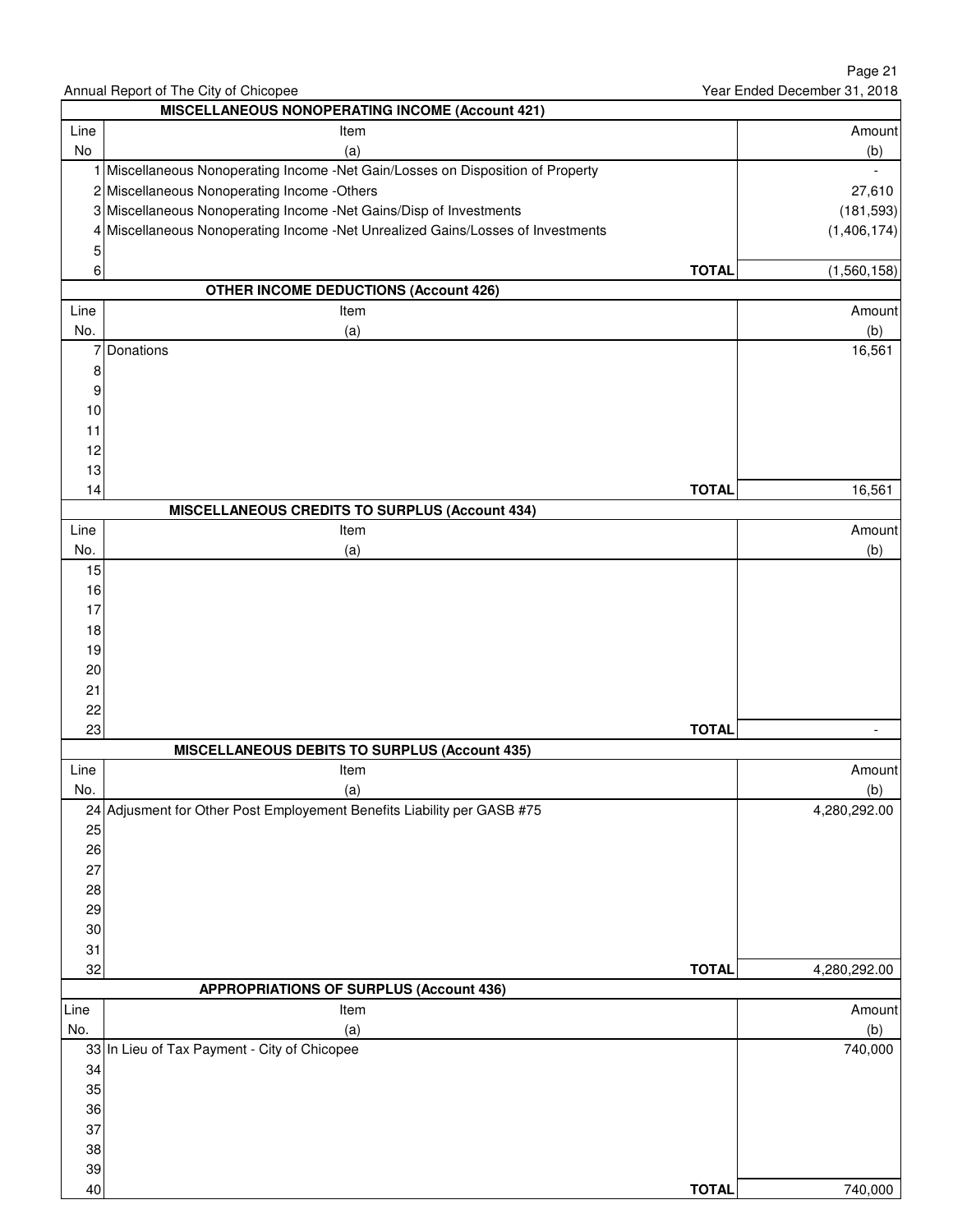|                                             |                                       |                                               | MUNICIPAL REVENUES (Account 482,444)<br>(K.W.H. Sold under the provision of Chapter 269, Acts of 1927) |                          |                            |                                                       |
|---------------------------------------------|---------------------------------------|-----------------------------------------------|--------------------------------------------------------------------------------------------------------|--------------------------|----------------------------|-------------------------------------------------------|
| Line<br>No.                                 | Acct.<br>No.                          | Gas Schedule<br>(a)                           |                                                                                                        | <b>Cubic Feet</b><br>(b) | Revenue<br>Received<br>(c) | Average Revenue<br>Per MCF (cents)<br>(0.0000)<br>(d) |
| 1<br>$\mathbf 2$<br>3<br>4                  |                                       |                                               |                                                                                                        |                          |                            |                                                       |
|                                             |                                       |                                               | <b>TOTALS</b>                                                                                          |                          | Revenue                    | Average Revenue                                       |
|                                             |                                       | <b>Electric Schedule</b><br>(a)               |                                                                                                        | K.W.H.<br>(b)            | Received<br>(c)            | Per KWH (cents)<br>(0.0000)<br>(d)                    |
| 5                                           | 444-2                                 | Municipal: (Other Than Street Lighting)       |                                                                                                        | 21,320,788               | 2,685,079                  | 12.5937                                               |
| 6<br>$\overline{7}$<br>8<br>9<br>$10$<br>11 |                                       |                                               |                                                                                                        |                          |                            |                                                       |
| 12                                          |                                       |                                               | <b>TOTALS</b>                                                                                          | 21,320,788               | 2,685,079                  | 12.5937                                               |
| 13<br>14<br>15<br>16<br>17                  | 444-1                                 | Street Lighting:                              |                                                                                                        | 1,610,612                | 166,698                    | 10.3500                                               |
| 18                                          |                                       |                                               | <b>TOTALS</b>                                                                                          | 1,610,612                | 166,698                    | 10.3500                                               |
| 19                                          |                                       |                                               | <b>TOTALS</b>                                                                                          | 22,931,400               | 2,851,777                  | 12.4361                                               |
|                                             |                                       |                                               | <b>PURCHASED POWER (Account 555)</b>                                                                   |                          |                            |                                                       |
|                                             |                                       | Names of Utilities                            |                                                                                                        |                          |                            | Cost per KWH                                          |
| Line<br>No.                                 |                                       | from Which Electric<br>Energy is Purchased    | Where and at What<br>Voltage Received                                                                  | K.W.H                    | Amount                     | (cents)<br>(0.0000)                                   |
|                                             |                                       | (a)                                           | (b)                                                                                                    | (c)                      | (d)                        | (e)                                                   |
|                                             | 20 ISO-New England                    |                                               | Chicopee, MA 115 KV                                                                                    | 112,139,297              | 17,410,638                 | 15.5259                                               |
|                                             | 21 P.A.S.N.Y.                         |                                               | Chicopee, MA 115 KV                                                                                    | 22,519,933               | 288,520                    | 1.2812                                                |
|                                             | 22 Ameresco<br>23 Chicopee Solar, LLC |                                               | Chicopee, MA 13.8 KV<br>Chicopee, MA 13.8 KV                                                           | 46,618,307<br>4,582,362  | 2,151,051<br>250,685       | 4.6142<br>5.4707                                      |
|                                             | 24 Chicopee River Solar, LLC          |                                               | Chicopee, MA 13.8 KV                                                                                   | 3,038,015                | 189,325                    | 6.2319                                                |
|                                             |                                       | 25 Chicopee Granby Road Solar, LLC            | Chicopee, MA 13.8 KV                                                                                   | 2,399,284                | 149,799                    | 6.2435                                                |
|                                             |                                       | 26 Southern Sky Renewable Energy Chicopee LLC | Chicopee, MA 13.8 KV                                                                                   |                          |                            |                                                       |
|                                             | 27 Consolidated Edison Solutions      |                                               |                                                                                                        |                          |                            | 5.2637                                                |
|                                             |                                       |                                               | Chicopee, MA 13.8 KV                                                                                   | 2,625,979<br>4,620,895   | 138,222<br>228,338         | 4.9414                                                |
|                                             | 28 Braintree Watson                   |                                               | Chicopee, MA 115 KV                                                                                    | 3,910,781                | 1,029,992                  | 26.3372                                               |
|                                             | 29 MMWEC                              |                                               | Chicopee, MA 115 KV                                                                                    | 246,464,000              | 13,286,390                 | 5.3908                                                |
|                                             | 30 Ashuelot Hydro                     |                                               | Chicopee, MA 115 KV                                                                                    | 5,269,124                | 319,277                    | 6.0594                                                |
|                                             | 31 Eagle Creek Hydro                  |                                               | Chicopee, MA 115 KV                                                                                    | 9,660,204                | 473,833                    | 4.9050                                                |
| 33                                          | 32 Hancock Wind                       |                                               | Chicopee, MA 115 KV                                                                                    | 16,659,794               | 793,923                    | 4.7655                                                |
| 34                                          |                                       |                                               |                                                                                                        |                          |                            |                                                       |
| 35                                          |                                       |                                               |                                                                                                        |                          |                            |                                                       |
| 36                                          |                                       |                                               |                                                                                                        |                          |                            |                                                       |
|                                             |                                       |                                               |                                                                                                        | 480,507,974              | 36,709,993                 | 7.6398                                                |
|                                             |                                       |                                               | <b>SALES FOR RESALE (Account 447)</b>                                                                  |                          |                            |                                                       |
|                                             |                                       | Names of Utilities                            |                                                                                                        |                          |                            | Revenue per                                           |
| Line                                        |                                       | to Which Electric                             | Where and at What                                                                                      | K.W.H                    | Amount                     | KWH (cents)                                           |
| No.                                         |                                       | Energy is sold                                | Voltage Delivered                                                                                      | (c)                      | (d)                        | (0.0000)                                              |
| 37                                          |                                       | (a)                                           | (b)                                                                                                    |                          |                            | (e)                                                   |
| 38                                          |                                       |                                               |                                                                                                        |                          |                            |                                                       |
| 39                                          |                                       |                                               |                                                                                                        |                          |                            |                                                       |
| 40<br>41                                    |                                       |                                               |                                                                                                        |                          |                            |                                                       |

43 TOTALS 0 -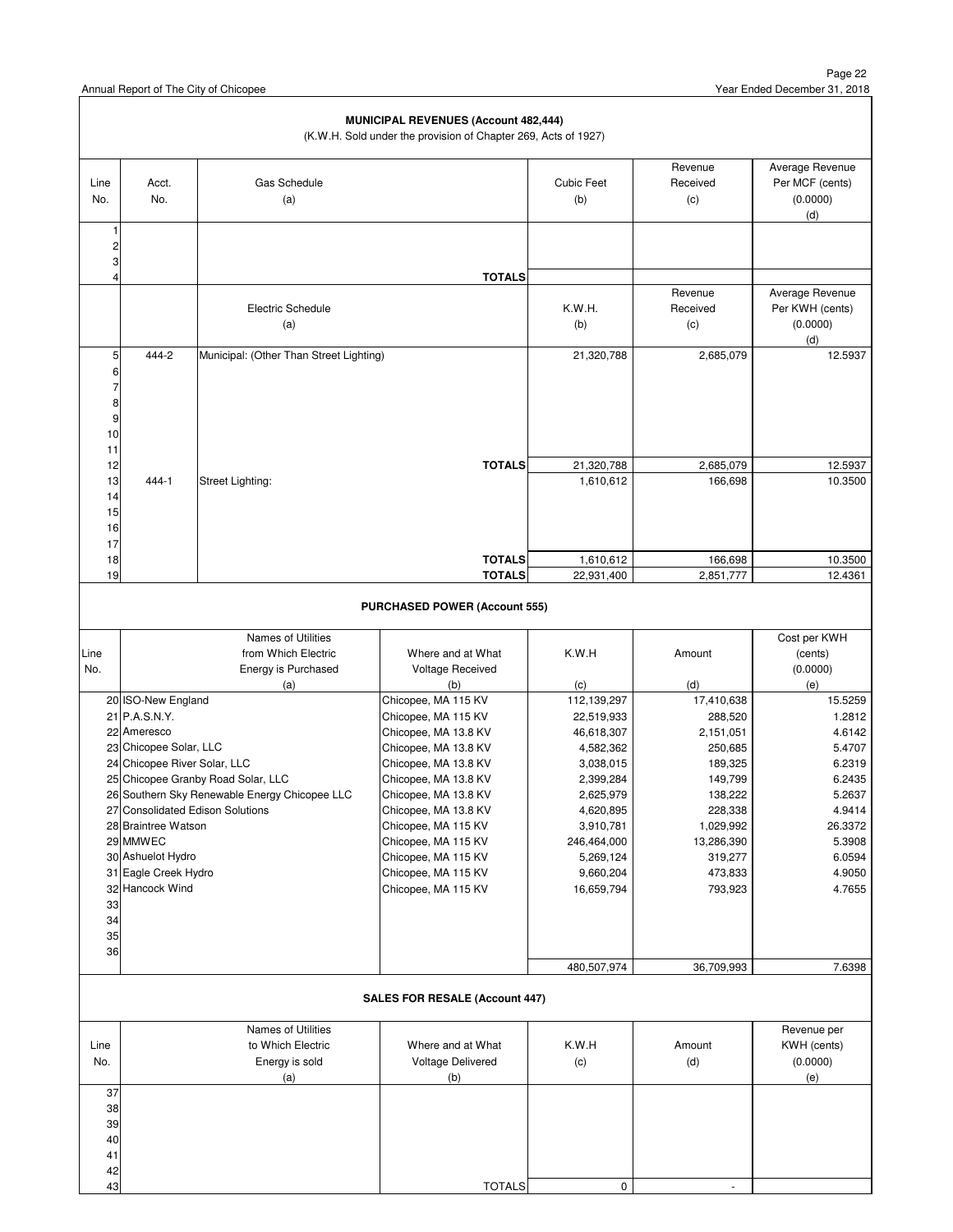**ELECTRIC OPERATING REVENUES (Account 400)**

1. Report below the amount of operating revenue for the meter readings are added for billing purposes, one customer shall 4. Unmetered sales should be included below. The details of such year for each prescribed account and the amount of increase or be counted for each group of meters so added. The average number sales should be given in a footnote. decrease over the preceding year.  $\blacksquare$  of customers means the average of the 12 figures at the close of each 2. If increases and decreases are not derived from previously month. If the customer count in the residential service classification reported figures, explain any inconsistencies. **includes** customers counted more than once because of special regularly used by the respondent if such basis of classification is not 3. Number of customers should be reported on the basis of services, such as water heating, etc., indicate in a footnote the number greater than 1000 KW. See Account 442 of the Uniform System meters, plus number of late rate accounts except where separate of such duplicate customers included in the classification. 
of Accounts. Explain basis of Classification

5. Classification on Commercial and Industrial Sales, Account 442,

|                |     |                                          | <b>Operating Revenues</b> |                 | <b>Kilowatt-hours Sold</b> |                 | <b>Average Number of</b> |                            |             |
|----------------|-----|------------------------------------------|---------------------------|-----------------|----------------------------|-----------------|--------------------------|----------------------------|-------------|
|                |     |                                          |                           |                 |                            |                 |                          | <b>Customers per Month</b> |             |
|                |     |                                          |                           | Increase or     |                            | Increase or     |                          | Increase or                |             |
|                |     |                                          | Amount for                | (Decrease) from | Amount for                 | (Decrease) from | Number for               | (Decrease) from            |             |
| Line           |     | Account                                  | Year                      | Preceding Year  | Year                       | Preceding Year  | Year                     | Preceding Year             |             |
| No.            |     | (a)                                      | (b)                       | (c)             | (d)                        | (e)             | (f)                      | (g)                        |             |
| $\overline{1}$ |     | <b>SALES OF ELECTRICITY</b>              |                           |                 |                            |                 |                          |                            |             |
| $\overline{c}$ | 440 | <b>Residential Sales</b>                 | 26,808,403                | 3,349,298       | 203,219,480                | 15,524,549      | 23,439                   | 327                        |             |
| 3              | 442 | Commercial and Industrial Sales          | 27,165,244                | 2,397,985       | 212,809,725                | 6,205,830       | 2,560                    | 107                        |             |
| $\overline{4}$ |     | <b>Small Commercial B Sales</b>          |                           |                 |                            |                 |                          |                            |             |
| 5              |     | Large Commercial C Sales                 |                           |                 |                            |                 |                          |                            |             |
| 6              | 444 | <b>Municipal Sales</b>                   | 2,851,777                 | 349,844         | 22,931,400                 | 1,889,641       | 167                      | 4                          |             |
| $\overline{7}$ | 445 | Other Sales to Public Authorities        |                           |                 |                            |                 |                          |                            |             |
|                |     | Federal                                  | 2,423,157                 | 235,016         | 22,976,120                 | 995,994         | 5                        | 0                          |             |
|                |     | State                                    | 1,699,850                 | 173,426         | 13,150,991                 | 642,762         | 77                       | $\mathbf{1}$               |             |
| 8              | 446 | Sales to Railroads and Railways          |                           |                 |                            |                 |                          |                            |             |
| 9              | 448 | Interdepartmental Sales                  |                           |                 |                            |                 |                          |                            |             |
| 10             | 449 | Miscellaneous Sales - Rate Stabilization | 2,520,000                 | 4,120,000       |                            |                 |                          |                            |             |
| 11             |     | <b>Total Sales to Ultimate Consumers</b> | 63,468,431                | 10,625,569      | 475,087,716                | 25,258,776      | 26,247                   | 438                        |             |
| 12             | 447 | Sales for Resale                         |                           |                 |                            |                 |                          | $\mathbf{0}$               |             |
| 13             |     | <b>Total Sales of Electricity</b>        | 63,468,431                | 10,625,569      | 475,087,716                | 25,258,776      | 26,247                   | 438                        |             |
| 14             |     | <b>OTHER OPERATING REVENUES</b>          |                           |                 |                            |                 |                          |                            |             |
|                |     |                                          |                           |                 |                            |                 |                          |                            |             |
|                |     |                                          |                           |                 |                            |                 |                          |                            |             |
|                |     |                                          |                           |                 |                            |                 |                          |                            |             |
|                |     |                                          |                           |                 |                            |                 |                          |                            | Ended       |
|                |     |                                          |                           |                 |                            |                 |                          |                            |             |
|                |     |                                          |                           |                 |                            |                 |                          |                            | December 31 |
|                |     |                                          |                           |                 |                            |                 |                          |                            |             |
|                |     |                                          |                           |                 |                            |                 |                          |                            |             |
| 15             | 450 | <b>Forfeited Discounts</b>               | 42,726                    | 6,510           |                            |                 |                          |                            |             |
| 16             | 451 | Miscellaneous Service Revenues           | 65,710                    | 6,079           |                            |                 |                          |                            | 2018        |
| 17             | 453 | Sales of Water and Water Power           |                           |                 |                            |                 |                          |                            |             |
| 18             | 454 | Rent from Electric Property              | 227,990                   | (15, 401)       |                            |                 |                          |                            |             |
| 19             | 455 | Interdepartmental Rents                  |                           |                 |                            |                 |                          |                            |             |
| 20             | 456 | <b>Other Electric Revenues</b>           |                           |                 |                            |                 |                          |                            |             |
| 21             | 457 | Miscellaneous Revenues                   | 572,155                   | (9,042)         |                            |                 |                          |                            |             |
| 22             |     |                                          |                           |                 |                            |                 |                          |                            |             |
| 23             |     |                                          |                           |                 |                            |                 |                          |                            |             |
| 24             |     |                                          |                           |                 |                            |                 |                          |                            |             |
| 25             |     | <b>Total Other Operating Revenues</b>    | 908,581                   | (11, 854)       |                            |                 |                          |                            |             |
| 26             |     | <b>Total Electric Operating Revenue</b>  | 64,377,012                | 10,613,715      |                            |                 |                          |                            |             |

Page 37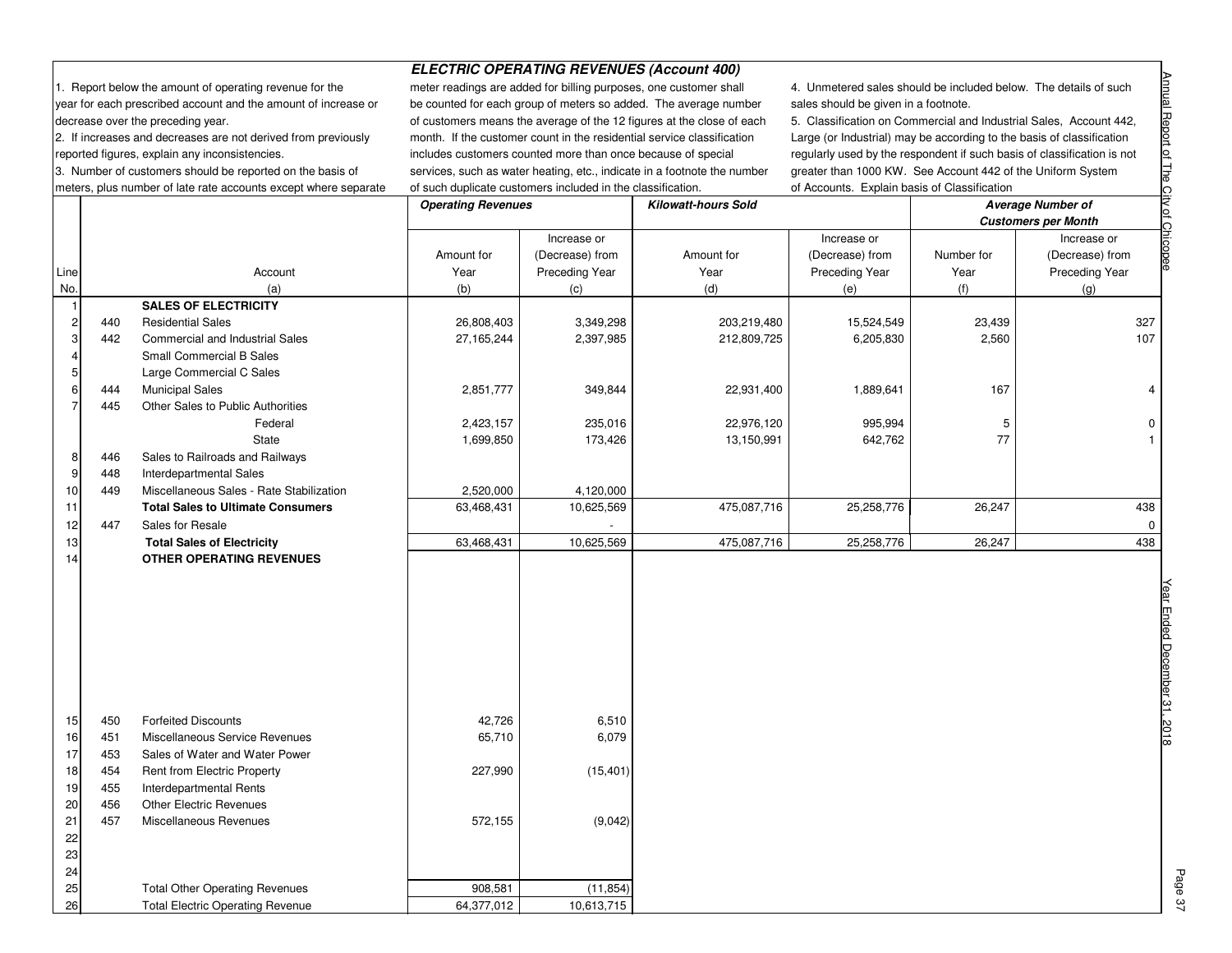Page 38 Year Ended December 31, 2018

Annual Report of The City of Chicopee

### **SALES OF ELECTRICITY TO ULTIMATE CONSUMERS**

 Report by account number the K.W.H. sold, the amount derived and the number of customers under each filed schedule or contract. Municipal sales, contract sales and unbilled sales may be reported separately in total.

|                                                      |                |                                                        |               |                | Average<br>Revenue | Number of Customers             |             |
|------------------------------------------------------|----------------|--------------------------------------------------------|---------------|----------------|--------------------|---------------------------------|-------------|
| Line<br>No.                                          | Account<br>No. | Schedule<br>(a)                                        | K.W.H.<br>(b) | Revenue<br>(c) | per KWH<br>(cents) | (per Bills rendered)<br>July 31 | Dec 31      |
|                                                      |                |                                                        |               |                | (0.0000)           | (e)                             | (f)         |
|                                                      |                |                                                        |               |                | (d)                |                                 |             |
| $\mathbf{1}$                                         | 440            | Residential                                            | 203,219,480   | 26,808,403     | 13.19000           | 22,999                          | 23,430      |
| $\mathbf{2}$                                         | 442            | Commercial & Industrial                                | 212,809,725   | 27,165,244     | 12.77000           | 2,421                           | 2,564       |
| $\ensuremath{\mathsf{3}}$<br>$\overline{\mathbf{4}}$ | 444            | Municipal                                              | 22,931,400    | 2,851,777      | 12.44000           | 162                             | 167         |
| $\mathbf 5$<br>$6 \mid$                              | 445            | Other Sales to Public Authorities:                     |               |                |                    |                                 |             |
| $\overline{7}$                                       |                | Federal                                                | 22,976,120    | 2,423,157      | 10.55000           | $\,$ 5 $\,$                     | $\,$ 5 $\,$ |
| $\bf8$                                               |                | State                                                  | 13,150,991    | 1,699,850      | 12.93000           | 76                              | $77\,$      |
| 9                                                    |                |                                                        |               |                |                    |                                 |             |
| 10                                                   | 449            | Miscellaneous Sales                                    |               |                |                    |                                 |             |
| 11                                                   |                | Rate Stabilization                                     |               | 2,520,000      |                    |                                 |             |
| 12<br>13                                             |                |                                                        |               |                |                    |                                 |             |
| 14                                                   |                |                                                        |               |                |                    |                                 |             |
| 15                                                   |                |                                                        |               |                |                    |                                 |             |
| 16                                                   |                |                                                        |               |                |                    |                                 |             |
| 17                                                   |                |                                                        |               |                |                    |                                 |             |
| 18                                                   |                |                                                        |               |                |                    |                                 |             |
| 19                                                   |                |                                                        |               |                |                    |                                 |             |
| $20\,$                                               |                |                                                        |               |                |                    |                                 |             |
|                                                      |                |                                                        |               |                |                    |                                 |             |
|                                                      |                |                                                        |               |                |                    |                                 |             |
|                                                      |                |                                                        |               |                |                    |                                 |             |
|                                                      |                |                                                        |               |                |                    |                                 |             |
|                                                      |                |                                                        |               |                |                    |                                 |             |
|                                                      |                |                                                        |               |                |                    |                                 |             |
|                                                      |                |                                                        |               |                |                    |                                 |             |
|                                                      |                |                                                        |               |                |                    |                                 |             |
|                                                      |                |                                                        |               |                |                    |                                 |             |
|                                                      |                |                                                        |               |                |                    |                                 |             |
|                                                      |                |                                                        |               |                |                    |                                 |             |
|                                                      |                |                                                        |               |                |                    |                                 |             |
|                                                      |                |                                                        |               |                |                    |                                 |             |
|                                                      |                |                                                        |               |                |                    |                                 |             |
|                                                      |                |                                                        |               |                |                    |                                 |             |
|                                                      |                |                                                        |               |                |                    |                                 |             |
|                                                      |                |                                                        |               |                |                    |                                 |             |
|                                                      |                |                                                        |               |                |                    |                                 |             |
|                                                      |                |                                                        |               |                |                    |                                 |             |
|                                                      |                |                                                        |               |                |                    |                                 |             |
|                                                      |                |                                                        |               |                |                    |                                 |             |
|                                                      |                |                                                        |               |                |                    |                                 |             |
|                                                      |                |                                                        |               |                |                    |                                 |             |
|                                                      |                | TOTAL SALES TO ULTIMATE<br>CONSUMERS (page 37 Line 11) | 475,087,716   | 63,468,431     | 13.36000           | 25,663                          | 26,243      |
|                                                      |                |                                                        |               |                |                    |                                 |             |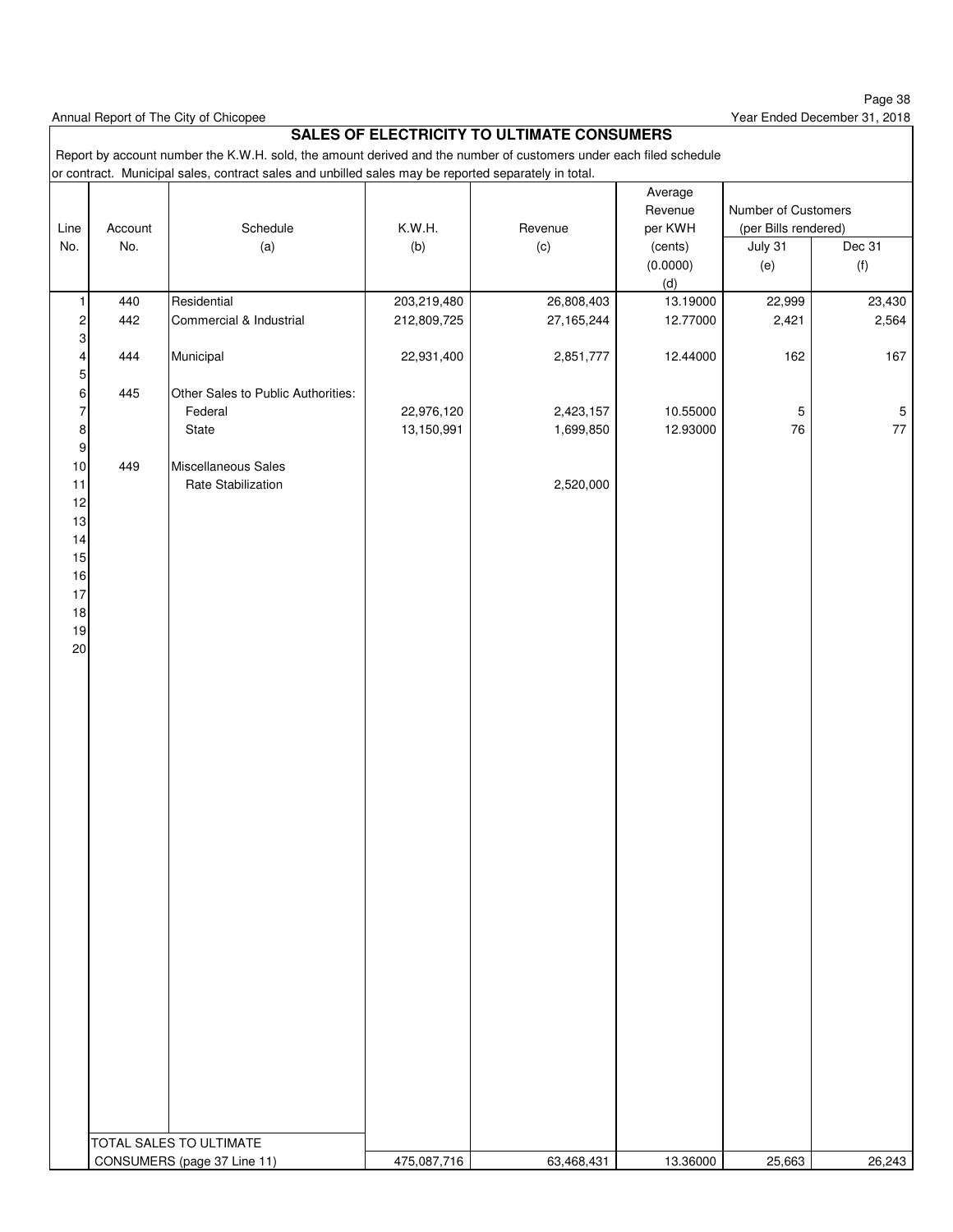1. Enter in the space proved the operation and maintenance expenses for the year 2. If the increases and decreases are not derived from previously reported figures, explain in footnote Increase or Account **Amount for Year** (Decrease) from Line (a) (a) (b) Preceding Year No. (c) 1 **POWER PRODUCTION EXPENSES** 2 **STEAM POWER GENERATION** 3 Operation: 4 500 Operation supervision and engineering 5 501 Fuel 6 502 Steam Expenses 7 503 Steam from other sources 8 504 Steam transferred -- Cr. 9 505 Electric expenses 10 506 Miscellaneous steam power expenses 11 507 Rents 12 Total Operation 13 Maintenance: 14 510 Maintenance supervision and engineering 15 511 Maintenance of Structures 16 512 Maintenance of boiler plant 17 513 Maintenance of electric plant 18 514 Maintenance of miscellaneous steam plant 19 Total Maintenance 20 Total power production expenses -steam power All Allen Control Control Control Control Control Control Control Control Control Control Control Control Control Control Control Control Control Control Control Control Cont 21 **NUCLEAR POWER GENERATION** 22 Operation: 23 517 Operation supervision and engineering 24 518 Fuel 25 519 Coolants and water 26 520 Steam Expenses 27 521 Steam from other sources 28 522 Steam transferred -- Cr. 29 523 Electric expenses 30 524 Miscellaneous nuclear power expenses 31 525 Rents 32 Total Operation - - 33 Maintenance: 34 528 Maintenance supervision and engineering 35 529 Maintenance of Structures 36 530 Maintenance of reactor plant 37 531 Maintenance of electric plant 38 532 Maintenance of miscellaneous nuclear plant 39 Total Maintenance 40 Total power production expenses -nuclear power 41 **HYDRAULIC POWER GENERATION** 42 Operation: 43 535 Operation supervision and engineering 44 536 Water for power 45 537 Hydraulic expenses 26 and the set of the set of the set of the set of the set of the set of the set of t 46 538 Electric expenses 47 539 Miscellaneous hydraulic power generation expenses 48 540 Rents  **ELECTRIC OPERATION AND MAINTENANCE EXPENSES**

49 Total Operation 136,360 344,764

Annual Report of The City of Chicopee

Page 39

Year Ended December 31, 2018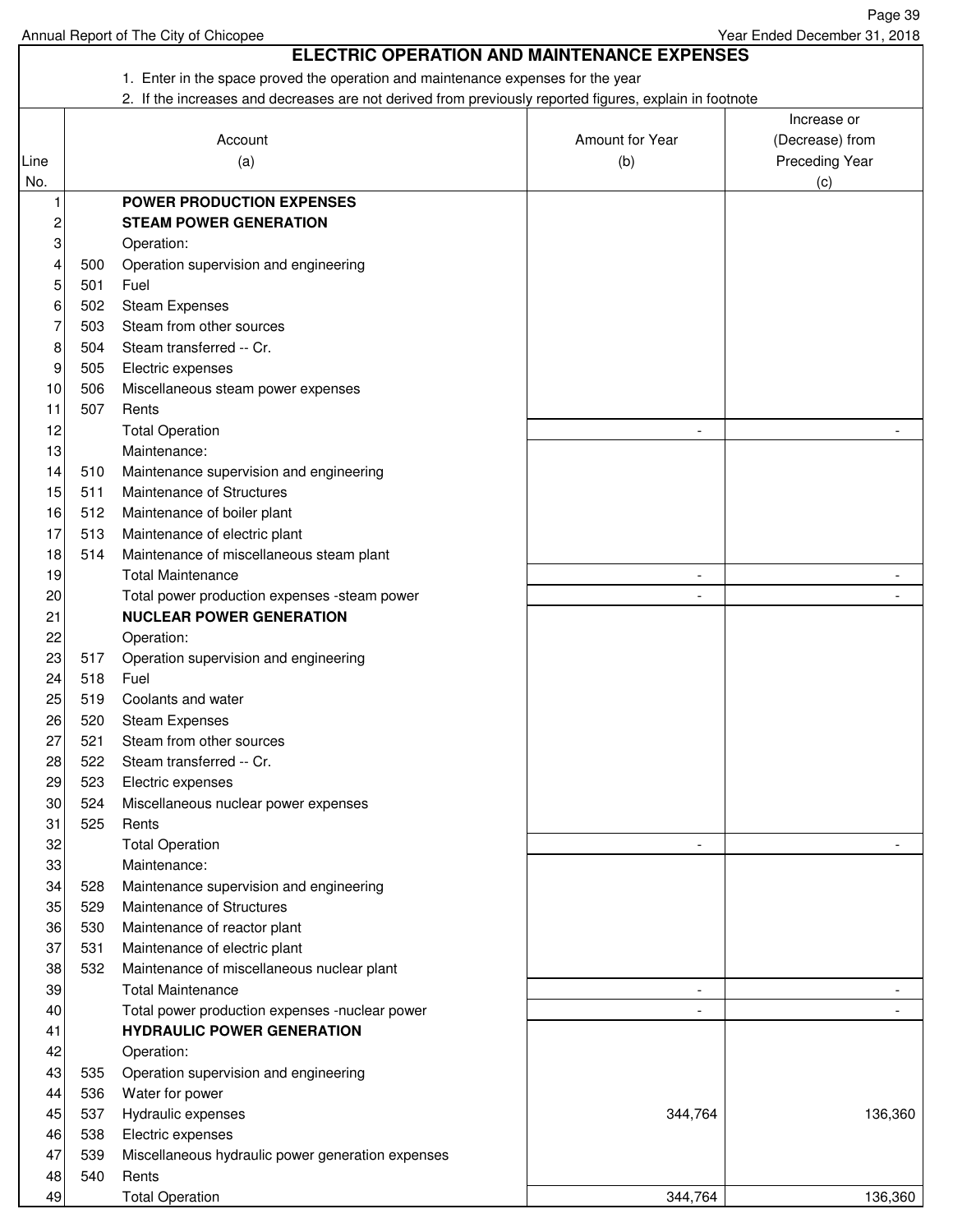Page 40 Year Ended December 31, 2018

|          | <b>ELECTRIC OPERATION AND MAINTENANCE EXPENSES - Continued</b> |                                                           |                 |                 |  |  |  |  |  |
|----------|----------------------------------------------------------------|-----------------------------------------------------------|-----------------|-----------------|--|--|--|--|--|
|          |                                                                |                                                           |                 | Increase or     |  |  |  |  |  |
| Line     |                                                                | Account                                                   | Amount for Year | (Decrease) from |  |  |  |  |  |
| No.      |                                                                | (a)                                                       | (b)             | Preceding Year  |  |  |  |  |  |
|          |                                                                |                                                           |                 | (c)             |  |  |  |  |  |
| 1        |                                                                | <b>HYDRAULIC POWER GENERATION - Continued</b>             |                 |                 |  |  |  |  |  |
| 2        |                                                                | Maintenance:                                              |                 |                 |  |  |  |  |  |
| 3        | 541                                                            | Maintenance Supervision and engineering                   |                 |                 |  |  |  |  |  |
| 4        | 542                                                            | Maintenance of structures                                 |                 |                 |  |  |  |  |  |
| 5        | 543                                                            | Maintenance or reservoirs, dams and waterways             |                 |                 |  |  |  |  |  |
| 6        | 544                                                            | Maintenance of electric plant                             |                 |                 |  |  |  |  |  |
| 7        | 545                                                            | Maintenance of miscellaneous hydraulic plant              |                 |                 |  |  |  |  |  |
| 8        |                                                                | Total maintenance                                         |                 |                 |  |  |  |  |  |
| 9        |                                                                | Total power production expenses - hydraulic power         | 344,764         | 136,360         |  |  |  |  |  |
| 10       |                                                                | <b>OTHER POWER GENERATION</b>                             |                 |                 |  |  |  |  |  |
| 11       |                                                                | Operation:                                                |                 |                 |  |  |  |  |  |
| 12       | 546                                                            | Operation supervision and engineering                     |                 |                 |  |  |  |  |  |
| 13       | 547                                                            | Fuel                                                      | 133,833         | 75,097          |  |  |  |  |  |
| 14       | 548                                                            | <b>Generation Expenses</b>                                |                 |                 |  |  |  |  |  |
| 15       | 549                                                            | Miscellaneous other power generation expense              |                 |                 |  |  |  |  |  |
| 16       | 550                                                            | Rents                                                     |                 |                 |  |  |  |  |  |
| 17       |                                                                | <b>Total Operation</b>                                    | 133,833         | 75,097          |  |  |  |  |  |
| 18       |                                                                | Maintenance:                                              |                 |                 |  |  |  |  |  |
| 19       | 551                                                            | Maintenance supervision and engineering                   |                 |                 |  |  |  |  |  |
| 20       | 552                                                            | Maintenance of Structures                                 |                 |                 |  |  |  |  |  |
| 21       | 553                                                            | Maintenance of generating and electric plant              | 41,865          | 12,878          |  |  |  |  |  |
| 22       | 554                                                            | Maintenance of miscellaneous other power generation plant |                 |                 |  |  |  |  |  |
| 23       |                                                                | <b>Total Maintenance</b>                                  | 41,865          | 12,878          |  |  |  |  |  |
| 24       |                                                                | Total power production expenses - other power             | 175,698         | 87,975          |  |  |  |  |  |
| 25       |                                                                | <b>OTHER POWER SUPPLY EXPENSES</b>                        |                 |                 |  |  |  |  |  |
| 26       | 555                                                            | Purchased power                                           | 36,709,993      | 6,614,931       |  |  |  |  |  |
| 27       | 556                                                            | System control and load dispatching                       |                 |                 |  |  |  |  |  |
| 28       | 557                                                            | Other expenses                                            | 559,472         | (87, 544)       |  |  |  |  |  |
| 29       |                                                                | Total other power supply expenses                         | 37,269,464      | 6,527,388       |  |  |  |  |  |
| 30       |                                                                | Total power production expenses                           | 37,789,926      | 6,751,722       |  |  |  |  |  |
| 31       |                                                                | <b>TRANSMISSION EXPENSES</b>                              |                 |                 |  |  |  |  |  |
| 32       |                                                                |                                                           |                 |                 |  |  |  |  |  |
| 33       |                                                                | Operation:                                                | 20,264          | (2,633)         |  |  |  |  |  |
|          | 560                                                            | Operation supervision and engineering<br>Load dispatching |                 |                 |  |  |  |  |  |
| 34<br>35 | 561                                                            |                                                           |                 |                 |  |  |  |  |  |
|          | 562                                                            | Station expenses                                          |                 |                 |  |  |  |  |  |
| 36       | 563                                                            | Overhead line expenses                                    |                 |                 |  |  |  |  |  |
| 37       | 564                                                            | Underground line expenses                                 |                 |                 |  |  |  |  |  |
| 38       | 565                                                            | Transmission of electricity by others                     | 10,146,569      | 481,124         |  |  |  |  |  |
| 39       | 566                                                            | Miscellaneous transmission expenses                       |                 |                 |  |  |  |  |  |
| 40       | 567                                                            | Rents                                                     |                 |                 |  |  |  |  |  |
| 41       |                                                                | <b>Total Operation</b>                                    | 10,166,833      | 478,491         |  |  |  |  |  |
| 42       |                                                                | Maintenance:                                              |                 |                 |  |  |  |  |  |
| 43       | 568                                                            | Maintenance supervision and engineering                   |                 |                 |  |  |  |  |  |
| 44       | 569                                                            | Maintenance of structures                                 | 8,134           | 254             |  |  |  |  |  |
| 45       | 570                                                            | Maintenance of station equipment                          |                 |                 |  |  |  |  |  |
| 46       | 571                                                            | Maintenance of overhead lines                             | 1,346           | 1,346           |  |  |  |  |  |
| 47       | 572                                                            | Maintenance of underground lines                          |                 |                 |  |  |  |  |  |
| 48       | 573                                                            | Maintenance of miscellaneous transmission plant           |                 |                 |  |  |  |  |  |
|          | 574                                                            | Maintenance of transmission plant                         | 6,491           | (7, 729)        |  |  |  |  |  |
| 49       |                                                                | Total maintenance                                         | 15,972          | (6, 129)        |  |  |  |  |  |
| 50       |                                                                | Total transmission expenses                               | 10,182,805      | 472,362         |  |  |  |  |  |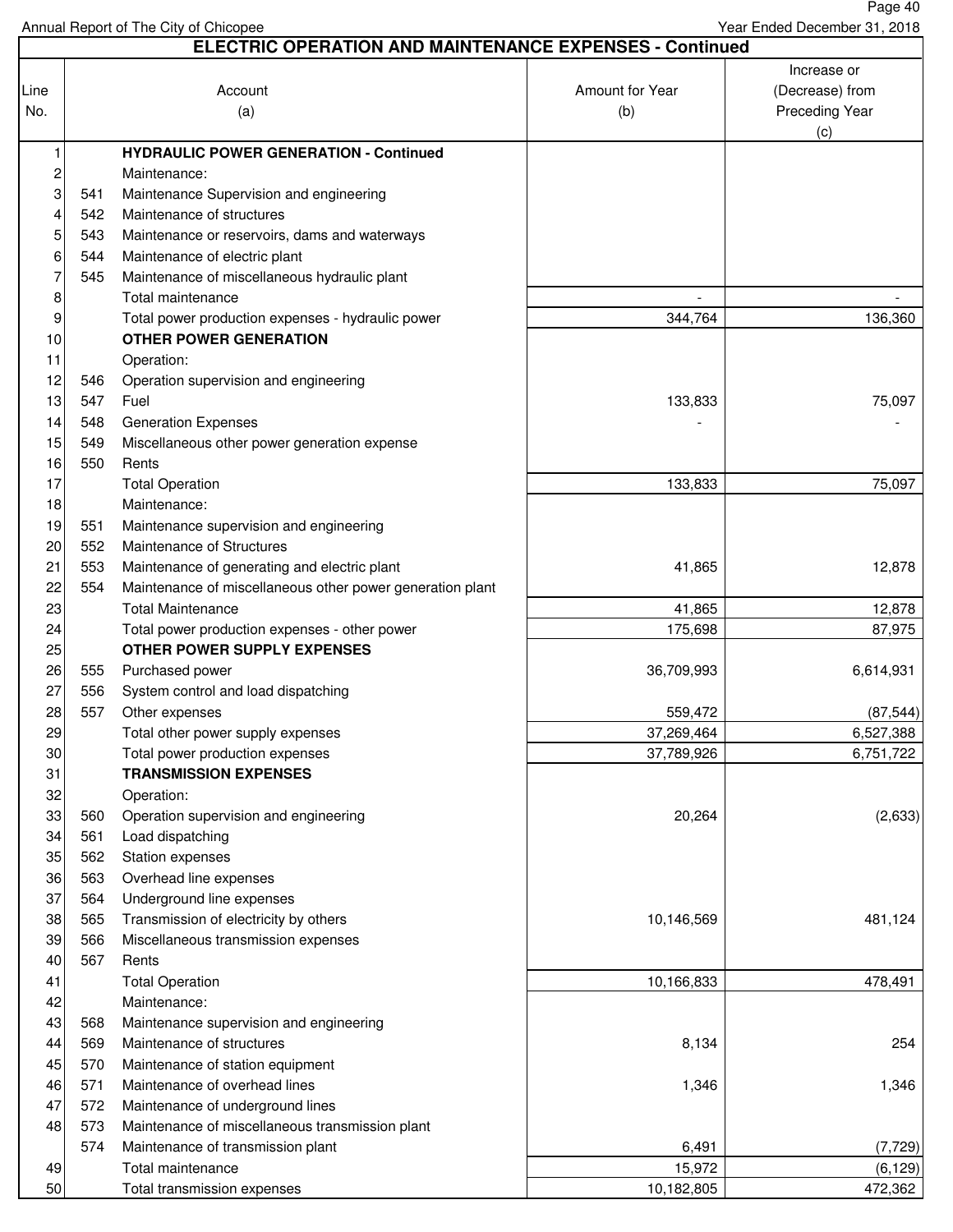|                         | <b>ELECTRIC OPERATION AND MAINTENANCE EXPENSES - Continued</b> |                                                                  |                          |                          |  |  |  |  |
|-------------------------|----------------------------------------------------------------|------------------------------------------------------------------|--------------------------|--------------------------|--|--|--|--|
|                         |                                                                |                                                                  |                          | Increase or              |  |  |  |  |
| Line                    |                                                                | Account                                                          | Amount for Year          | (Decrease) from          |  |  |  |  |
| No.                     |                                                                | (a)                                                              | (b)                      | <b>Preceding Year</b>    |  |  |  |  |
|                         |                                                                |                                                                  |                          | (c)                      |  |  |  |  |
| 1                       |                                                                | <b>DISTRIBUTION EXPENSES</b>                                     |                          |                          |  |  |  |  |
| $\overline{\mathbf{c}}$ |                                                                | Operation:                                                       |                          |                          |  |  |  |  |
| 3                       | 580                                                            | Operation supervision and engineering                            | 447,740                  | 18,122                   |  |  |  |  |
| 4                       | 581                                                            | Load dispatching (Operation Labor)                               |                          |                          |  |  |  |  |
| 5                       | 582                                                            | Station expenses                                                 | 349,330                  | 7,627                    |  |  |  |  |
| 6                       | 583                                                            | Overhead line expenses                                           | 510,098                  | 27,635                   |  |  |  |  |
| $\overline{7}$          | 584                                                            | Underground line expenses                                        | 23,853                   | 6,413                    |  |  |  |  |
| 8                       | 585                                                            | Street lighting and signal system expenses                       | 34,754                   | 9,958                    |  |  |  |  |
| 9                       | 586                                                            | Meter expenses                                                   | 216,852                  | 5,956                    |  |  |  |  |
| 10                      | 587                                                            | Customer installations expenses                                  | 143,735                  | 28,151                   |  |  |  |  |
| 11                      | 588                                                            | Miscellaneous distribution expenses                              | 170,941                  | (14,986)                 |  |  |  |  |
| 12                      | 589                                                            | Rents                                                            | 200                      | (1,000)                  |  |  |  |  |
| 13                      |                                                                | Total operation                                                  | 1,897,503                | 87,876                   |  |  |  |  |
| 14                      |                                                                | Maintenance:                                                     |                          |                          |  |  |  |  |
| 15                      | 590                                                            | Maintenance supervision and engineering                          |                          |                          |  |  |  |  |
| 16                      | 591                                                            | Maintenance of structures                                        | 6,601                    | 5                        |  |  |  |  |
| 17                      | 592                                                            | Maintenance of station equipment                                 | 184,825                  | 11,446                   |  |  |  |  |
| 18                      | 593                                                            | Maintenance of overhead lines                                    | 701,586                  | 10,736                   |  |  |  |  |
| 19                      |                                                                |                                                                  |                          |                          |  |  |  |  |
|                         | 594                                                            | Maintenance of underground lines                                 | 28,001                   | 1,425                    |  |  |  |  |
| 20                      | 595                                                            | Maintenance of line transformers                                 | 10,997                   | (45)                     |  |  |  |  |
| 21                      | 596                                                            | Maintenance of street lighting and signal systems                | 1,254                    | 476                      |  |  |  |  |
| 22<br>23                | 597<br>598                                                     | Maintenance of meters                                            | 3,536                    | (2,751)                  |  |  |  |  |
|                         |                                                                | Maintenance of miscellaneous distribution plant                  |                          |                          |  |  |  |  |
| 24<br>25                |                                                                | Total maintenance                                                | 936,799                  | 21,292                   |  |  |  |  |
| 26                      |                                                                | Total distribution expenses<br><b>CUSTOMER ACCOUNTS EXPENSES</b> | 2,834,302                | 109,168                  |  |  |  |  |
| 27                      |                                                                | Operation:                                                       |                          |                          |  |  |  |  |
| 28                      | 901                                                            | Supervision                                                      |                          |                          |  |  |  |  |
| 29                      | 902                                                            | Meter reading expenses                                           | 130,289                  | (18, 453)                |  |  |  |  |
| 30                      | 903                                                            | Customer records and collection expenses                         | 1,561,522                | 163,623                  |  |  |  |  |
| 31                      | 904                                                            | Uncollectible accounts                                           | 190,938                  | 86,428                   |  |  |  |  |
| 32                      | 905                                                            | Miscellaneous customer accounts expenses                         |                          |                          |  |  |  |  |
|                         | 908                                                            | Customer assistance expenses                                     | 461,790                  | 65,935                   |  |  |  |  |
|                         | 909                                                            | Informational/Instruct expenses                                  | 22,059                   | 3,709                    |  |  |  |  |
| 33                      |                                                                | Total customer accounts expenses                                 | 2,366,597                | 301,241                  |  |  |  |  |
| 34                      |                                                                | <b>SALES EXPENSES</b>                                            |                          |                          |  |  |  |  |
| 35                      |                                                                | Operation:                                                       |                          |                          |  |  |  |  |
| 36                      | 911                                                            | Supervision                                                      |                          |                          |  |  |  |  |
| 37                      | 912                                                            | Demonstrating and selling expenses                               |                          |                          |  |  |  |  |
| 38                      | 913                                                            | Advertising expenses                                             |                          |                          |  |  |  |  |
| 39                      | 916                                                            | Miscellaneous sales expenses                                     |                          |                          |  |  |  |  |
| 40                      |                                                                | Total sales expenses                                             | $\overline{\phantom{a}}$ | $\overline{\phantom{a}}$ |  |  |  |  |
| 41                      |                                                                | <b>ADMINISTRATIVE AND GENERAL EXPENSES</b>                       |                          |                          |  |  |  |  |
| 42                      |                                                                | Operation:                                                       |                          |                          |  |  |  |  |
| 43                      | 920                                                            | Administrative and general salaries                              | 657,378                  | (16, 544)                |  |  |  |  |
| 44                      | 921                                                            | Office supplies and expenses                                     | 177,369                  | (20, 215)                |  |  |  |  |
| 45                      | 922                                                            | Administrative expenses transferred - Cr                         |                          |                          |  |  |  |  |
| 46                      | 923                                                            | Outside services employed                                        | 82,101                   | (82, 823)                |  |  |  |  |
| 47                      | 924                                                            | Property insurance                                               | 66,740                   | (1,650)                  |  |  |  |  |
| 48                      | 925<br>926                                                     | Injuries and damages                                             | 243,989                  | 30,204                   |  |  |  |  |
| 49<br>50                | 928                                                            | Employee pensions and benefits<br>Regulatory commission expenses | 3,127,100                | (595, 125)               |  |  |  |  |
| 51                      | 929                                                            | <b>Store Expense</b>                                             |                          |                          |  |  |  |  |
| 52                      | 930                                                            | Miscellaneous general expenses                                   | 218,586                  | 20,233                   |  |  |  |  |
| 53                      | 931                                                            | Rents                                                            | 597                      | (4,600)                  |  |  |  |  |
| 54                      |                                                                | Total operation                                                  | 4,573,861                | (670, 519)               |  |  |  |  |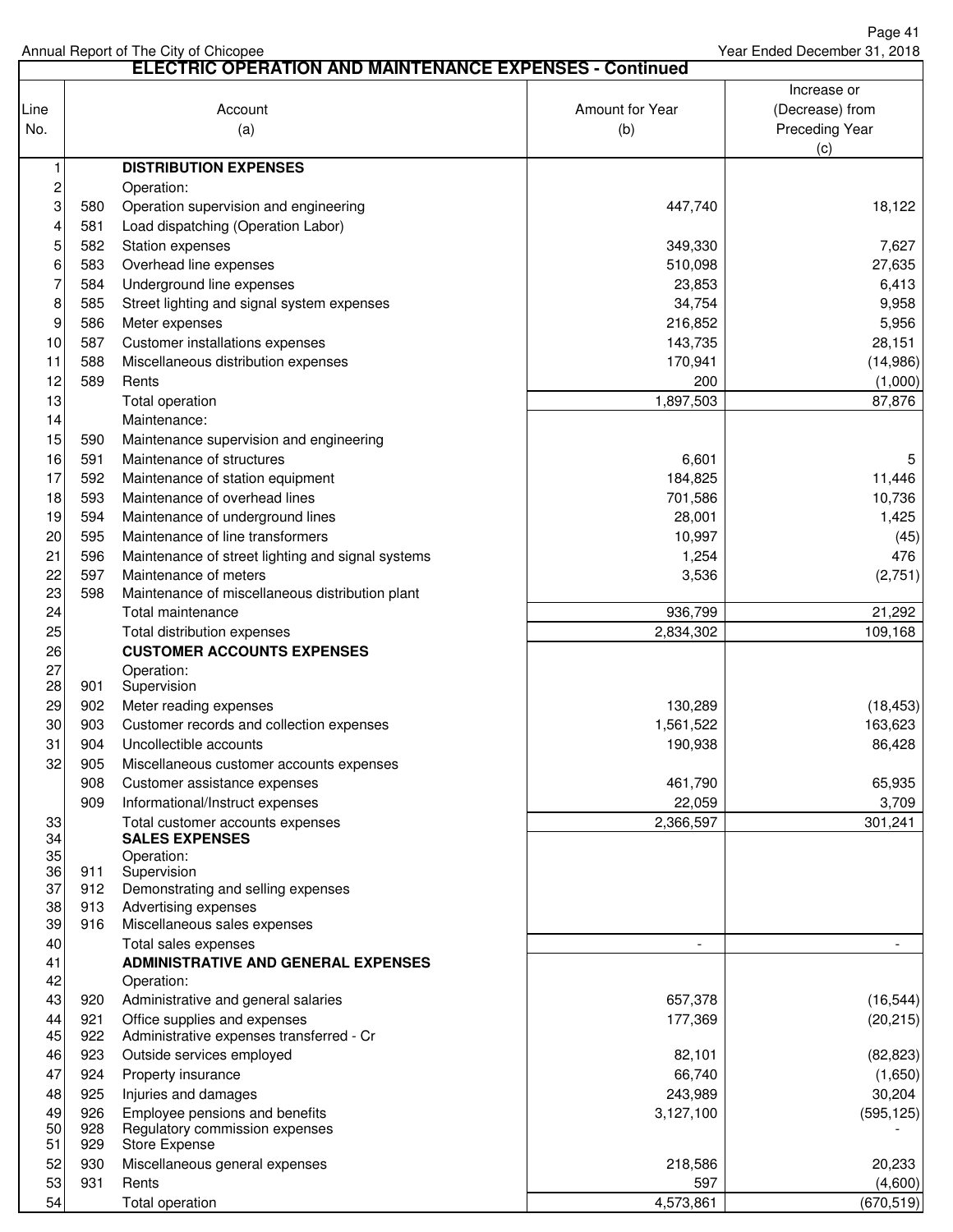Annual Report of The City of Chicopee Amount Increase or Line **Account Account for Year (Decrease**) from No. | Calculation (a) and the contract of the contract of the contract of the contract of the contract of the Preceding Year of the Calculation (b) and Preceding Year of the Calculation of the Calculation of the Calculatio (c) 1 **ADMINISTRATIVE AND GENERAL EXPENSES - Cont.** (670,519) 4,573,861 2 Maintenance: 3 935 Maintenance of general plant 30,549 326,940 326,940 326,940 4 933 Maintenance of transportation equipment 67,684 57,684 5 Total Maintenance **88,233** 647,945 6 Total administrative and general expenses (582,286) 5,221,806 (582,286) 5,221,806 7 Total Electric Operation and Maintenance Expenses 7,052,207 58,395,436 7,052,207 Line | Functional Classification | Operation | Maintenance | Total No. (a) (a) (b) (c) (c) (d) 8 **Power Production Expenses** 9 Electric Generation: 10 Steam Power: 11 Nuclear Power 12 Hydraulic Power 344,764 344,764 344,764 344,764 13 Other Power 20 Other Power 2014 133,833 41,865 175,698 14 Other Power Supply Expenses 37,269,464 37,269,464 15 **Total power production expenses** 41,865 37,748,061 41,865 37,789,926 16 Transmission Expenses 15,972 10,182,805 10,166,833 10,166,833 10,182,805 17 Distribution Expenses 936,799 1,897,503 2,834,302 18 Customer Accounts Expenses 2,366,597 2,366,597 2,366,597 19 Sales Expenses 20 Administrative and General Expenses 647,945 4,573,861 647,945 647,945 5,221,806 21 Power Production Expenses 20,605,510 19,004,794 1,600,715 20,605,510 22 Maintenance Expenses 1,642,580 Maintenance Expenses 1,642,580 56,752,856 58,395,436  **ELECTRIC OPERATION AND MAINTENANCE EXPENSES - Continued SUMMARY OF ELECTRIC OPERATION AND MAINTENANCE EXPENSES** Year Ended December 31, 2018

23 Ratio of operating expenses to operating revenues 95.47% (carry out decimal two places, (e.g.. 0.00%) Compute by dividing Revenues (Acct 400) into the sum of Operation and Maintenance Expenses (Page 42, line 20 (d), Depreciation (Acct 403) and Amortization (Acct 407) 24 Total salaries and wages of electric department for year, including amounts charged to operating expenses, construction and other  $$5,690,356$ accounts. 25 Total number of employees of electric department at end of year 71 including administrative, operating, maintenance, construction and other employees (including part-time employees)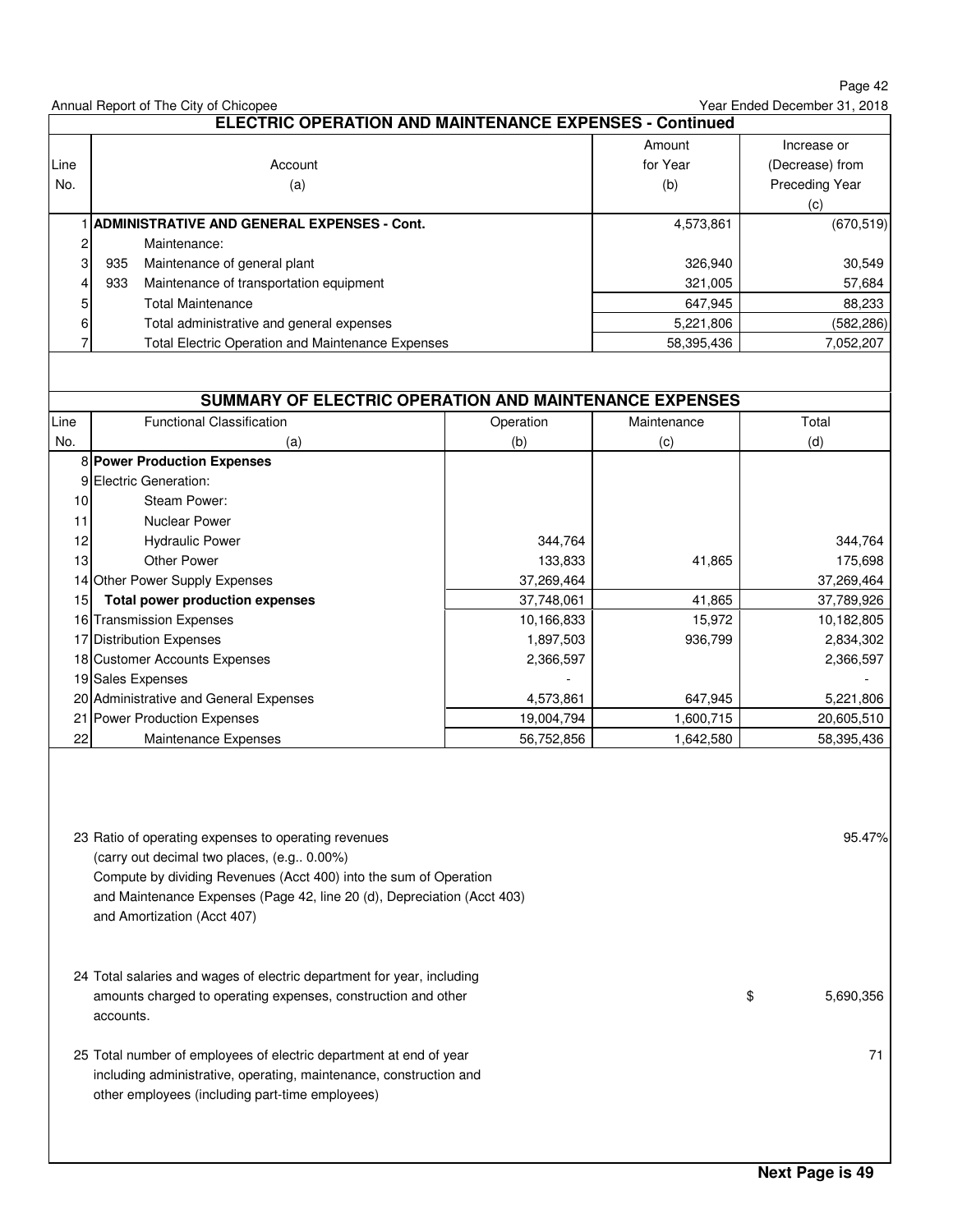### Page 49 Year Ended December 31, 2018

1. This schedule is intended to give the account distribution of total 3. The aggregate of each kind of tax should be listed under the appropriate 5. For any tax which it was necessary to apportion 2. Do not include gasoline and other sales taxes which have been for each State and for all subdivisions can be readily ascertained. footnote the basis of apportioning such tax. charged to accounts to which the material on which the tax was levied 4. The accounts to which the taxes charged were distributed should be 6. Do not include in this schedule entries with respect which the tax was levied was charged. If the actual or estimated amounts shown in columns (c) to (h). Show both the utility department and number to deferred income taxes, or taxes collected through of such taxes are known, they should be shown as a footnote and of account charged. For taxes charged to utility plant show the number of payroll deductions or otherwise pending transmittal

#### **TAXES CHARGED DURING THE YEAR**

taxes charged to operations and other final accounts during the year. heading of "Federal", "State" and "Local" in such manner that the total tax more than one utility department account, state in a

designated whether estimated or actual amounts the appropriate balance sheet plant account or subaccount. of such taxes to the taxing authority.

| Line<br>No.      | Kind of Tax<br>(a) | <b>Total Taxes</b><br>Charged<br>During Year<br>(omit cents) | Electric<br>Acct 408,409 | Gas<br>Acct 408,409 |     |     |     |     |     |
|------------------|--------------------|--------------------------------------------------------------|--------------------------|---------------------|-----|-----|-----|-----|-----|
|                  |                    | (b)                                                          | (c)                      | (d)                 | (e) | (f) | (g) | (h) | (i) |
| 1                |                    |                                                              |                          |                     |     |     |     |     |     |
| $\overline{c}$   |                    |                                                              |                          |                     |     |     |     |     |     |
| $\overline{3}$   | N/A                |                                                              |                          |                     |     |     |     |     |     |
| $\overline{4}$   |                    |                                                              |                          |                     |     |     |     |     |     |
| $\overline{5}$   |                    |                                                              |                          |                     |     |     |     |     |     |
| $\,$ 6 $\,$      |                    |                                                              |                          |                     |     |     |     |     |     |
| $\overline{7}$   |                    |                                                              |                          |                     |     |     |     |     |     |
| $\boldsymbol{8}$ |                    |                                                              |                          |                     |     |     |     |     |     |
| $\overline{9}$   |                    |                                                              |                          |                     |     |     |     |     |     |
| 10               |                    |                                                              |                          |                     |     |     |     |     |     |
| 11               |                    |                                                              |                          |                     |     |     |     |     |     |
| 12               |                    |                                                              |                          |                     |     |     |     |     |     |
| 13               |                    |                                                              |                          |                     |     |     |     |     |     |
| 14               |                    |                                                              |                          |                     |     |     |     |     |     |
| 15               |                    |                                                              |                          |                     |     |     |     |     |     |
| 16               |                    |                                                              |                          |                     |     |     |     |     |     |
| 17<br>18         |                    |                                                              |                          |                     |     |     |     |     |     |
| 19               |                    |                                                              |                          |                     |     |     |     |     |     |
| $20\,$           |                    |                                                              |                          |                     |     |     |     |     |     |
| 21               |                    |                                                              |                          |                     |     |     |     |     |     |
| 22               |                    |                                                              |                          |                     |     |     |     |     |     |
| 23               |                    |                                                              |                          |                     |     |     |     |     |     |
| 24               |                    |                                                              |                          |                     |     |     |     |     |     |
| 25               |                    |                                                              |                          |                     |     |     |     |     |     |
| 26               |                    |                                                              |                          |                     |     |     |     |     |     |
| 27               |                    |                                                              |                          |                     |     |     |     |     |     |
| 28               | <b>TOTALS</b>      | $\overline{\phantom{a}}$                                     | $\blacksquare$           |                     |     |     |     |     |     |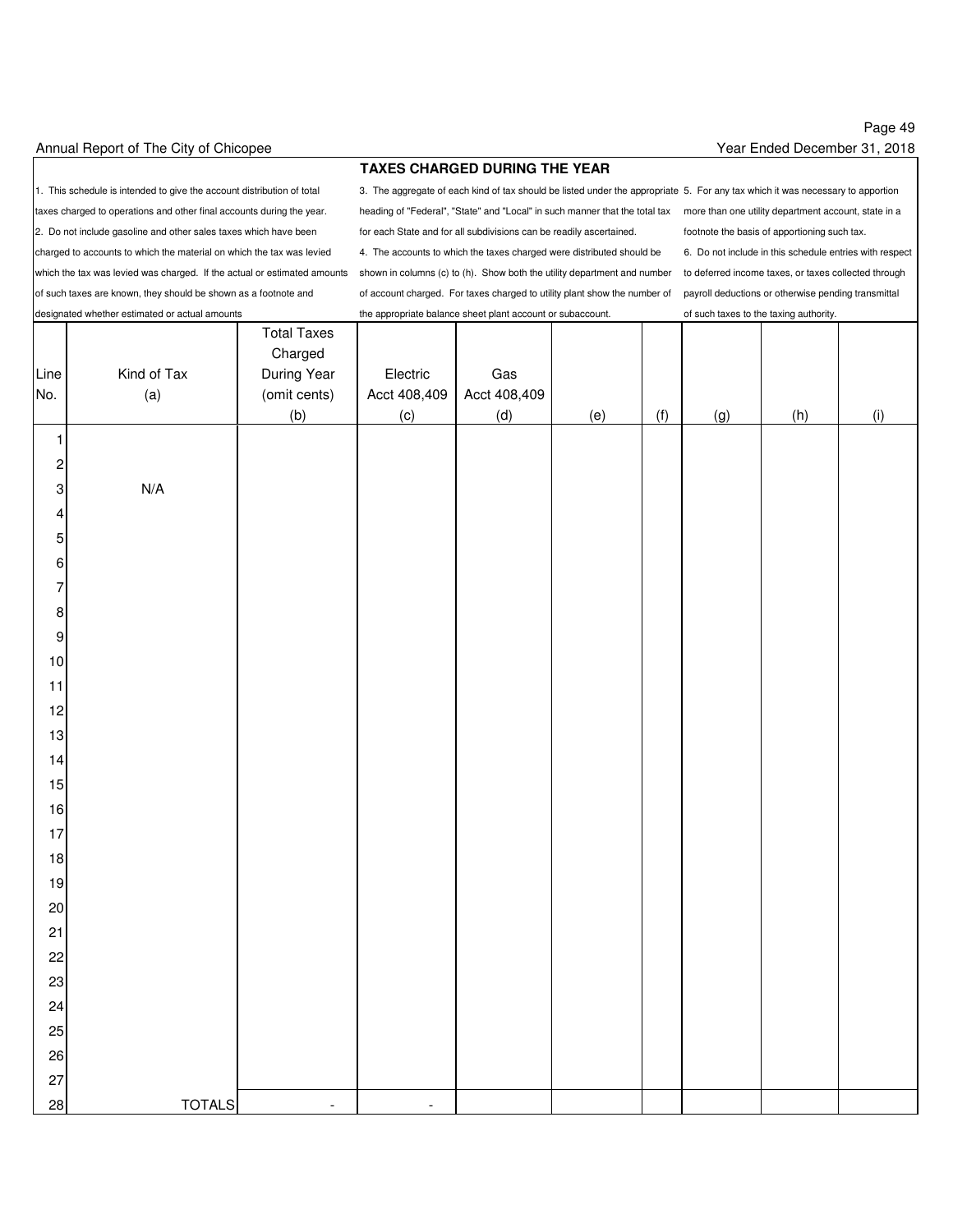Page 50 Year Ended December 31, 2018

| <b>OTHER UTILITY OPERATING INCOME (Account 414)</b><br>Report below the particulars called for in each column |               |            |            |              |             |  |  |  |  |
|---------------------------------------------------------------------------------------------------------------|---------------|------------|------------|--------------|-------------|--|--|--|--|
|                                                                                                               |               |            |            | Amount       | Gain or     |  |  |  |  |
|                                                                                                               |               | Amount of  | Amount of  | of Operating | (Loss) from |  |  |  |  |
| Line                                                                                                          | Property      | Investment | Department | Expenses     | Operation   |  |  |  |  |
| No.                                                                                                           | (a)           | (b)        | (c)        | (d)          | (e)         |  |  |  |  |
| $\overline{1}$                                                                                                |               |            |            |              |             |  |  |  |  |
| 2<br>3<br>4<br>5<br>6<br>7<br>8<br>9<br>0<br>1<br>0<br><br>5                                                  |               |            |            |              |             |  |  |  |  |
|                                                                                                               | N/A           |            |            |              |             |  |  |  |  |
|                                                                                                               |               |            |            |              |             |  |  |  |  |
|                                                                                                               |               |            |            |              |             |  |  |  |  |
|                                                                                                               |               |            |            |              |             |  |  |  |  |
|                                                                                                               |               |            |            |              |             |  |  |  |  |
|                                                                                                               |               |            |            |              |             |  |  |  |  |
|                                                                                                               |               |            |            |              |             |  |  |  |  |
| 11                                                                                                            |               |            |            |              |             |  |  |  |  |
| 12                                                                                                            |               |            |            |              |             |  |  |  |  |
| 13                                                                                                            |               |            |            |              |             |  |  |  |  |
| 14                                                                                                            |               |            |            |              |             |  |  |  |  |
| 15                                                                                                            |               |            |            |              |             |  |  |  |  |
| 16                                                                                                            |               |            |            |              |             |  |  |  |  |
| 17                                                                                                            |               |            |            |              |             |  |  |  |  |
| 18                                                                                                            |               |            |            |              |             |  |  |  |  |
| 19                                                                                                            |               |            |            |              |             |  |  |  |  |
| $20\,$<br>21                                                                                                  |               |            |            |              |             |  |  |  |  |
| 22                                                                                                            |               |            |            |              |             |  |  |  |  |
| 23                                                                                                            |               |            |            |              |             |  |  |  |  |
| 24                                                                                                            |               |            |            |              |             |  |  |  |  |
| 25                                                                                                            |               |            |            |              |             |  |  |  |  |
| 26                                                                                                            |               |            |            |              |             |  |  |  |  |
| 27                                                                                                            |               |            |            |              |             |  |  |  |  |
| 28                                                                                                            |               |            |            |              |             |  |  |  |  |
| 29                                                                                                            |               |            |            |              |             |  |  |  |  |
| $30\,$                                                                                                        |               |            |            |              |             |  |  |  |  |
| 31                                                                                                            |               |            |            |              |             |  |  |  |  |
| 32<br>33                                                                                                      |               |            |            |              |             |  |  |  |  |
| 34                                                                                                            |               |            |            |              |             |  |  |  |  |
| 35                                                                                                            |               |            |            |              |             |  |  |  |  |
| 36                                                                                                            |               |            |            |              |             |  |  |  |  |
| 37                                                                                                            |               |            |            |              |             |  |  |  |  |
| 38                                                                                                            |               |            |            |              |             |  |  |  |  |
| 39                                                                                                            |               |            |            |              |             |  |  |  |  |
| 40                                                                                                            |               |            |            |              |             |  |  |  |  |
| 41                                                                                                            |               |            |            |              |             |  |  |  |  |
| 42<br>43                                                                                                      |               |            |            |              |             |  |  |  |  |
| 44                                                                                                            |               |            |            |              |             |  |  |  |  |
| 45                                                                                                            |               |            |            |              |             |  |  |  |  |
| $\sqrt{46}$                                                                                                   |               |            |            |              |             |  |  |  |  |
| 47                                                                                                            |               |            |            |              |             |  |  |  |  |
| 48                                                                                                            |               |            |            |              |             |  |  |  |  |
| 49                                                                                                            |               |            |            |              |             |  |  |  |  |
| 50                                                                                                            |               |            |            |              |             |  |  |  |  |
| 51                                                                                                            | <b>TOTALS</b> |            |            |              |             |  |  |  |  |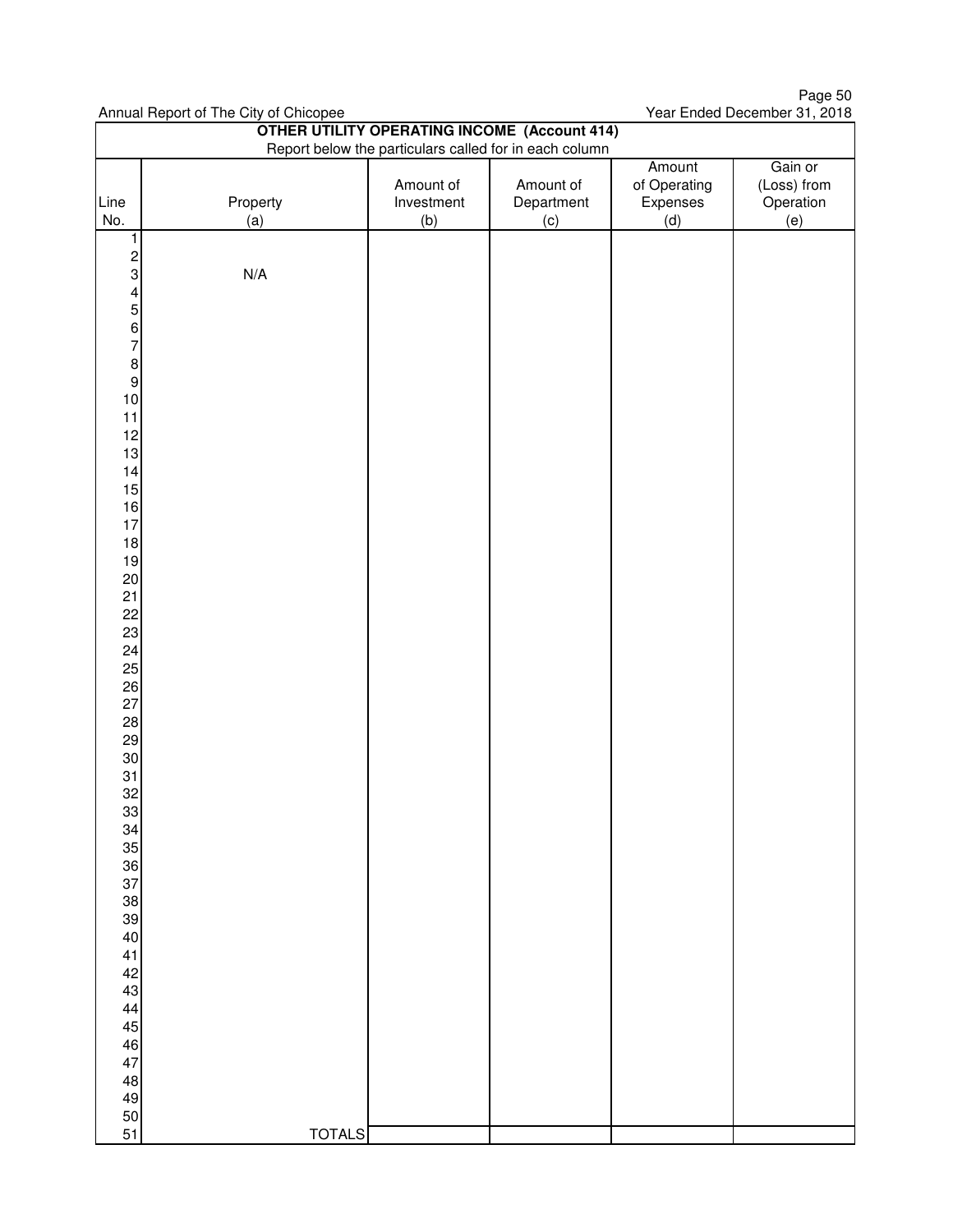Page 51 Year Ended December 31, 2018

|                                                                                                                                  | rumaan nopont on mis ony or omoopoo<br>INCOME FROM MERCHANDISE, JOBBING, AND CONTRACT WORK (Account 415)                                                      |                               |                          |                                           |                    |  |  |  |  |  |  |
|----------------------------------------------------------------------------------------------------------------------------------|---------------------------------------------------------------------------------------------------------------------------------------------------------------|-------------------------------|--------------------------|-------------------------------------------|--------------------|--|--|--|--|--|--|
|                                                                                                                                  | Report by utility departments the revenue, costs, expenses, and net income from merchandising, jobbing,<br>and contract work during the year.                 |                               |                          |                                           |                    |  |  |  |  |  |  |
| Line<br>No.                                                                                                                      | Item<br>(a)                                                                                                                                                   | Electric<br>Department<br>(b) | Gas<br>Department<br>(c) | <b>Other Utility</b><br>Department<br>(d) | Total<br>(e)       |  |  |  |  |  |  |
| 1<br>$\overline{c}$<br>3<br>4<br>5<br>6<br>8<br>9                                                                                | Revenues:<br>Merchandise sales, less discounts,<br>allowances and returns<br>Contract work<br>Commissions<br>Other (list according to major classes)          | 959,773                       |                          |                                           | 959,773            |  |  |  |  |  |  |
| 10<br>11<br>12                                                                                                                   | <b>Total Revenues</b>                                                                                                                                         | 959,773                       |                          |                                           | 959,773            |  |  |  |  |  |  |
| 14<br>15<br>19<br>20<br>21<br>22<br>23<br>24<br>25                                                                               | 13 Costs and Expenses:<br>Cost of sales (list according to major<br>classes of cost)<br>16 Jobbing/Contract Costs<br>17 Materials<br>18 Outside Service Labor | 602,005                       |                          |                                           | 602,005            |  |  |  |  |  |  |
| 27<br>29<br>30<br>31<br>32<br>33<br>34<br>35<br>36<br>37<br>38<br>39<br>40<br>41<br>42<br>43<br>44<br>45<br>46<br>47<br>48<br>49 | 26 Sales Expenses<br>Customer accounts expenses<br>28 Administrative and general expenses                                                                     |                               |                          |                                           |                    |  |  |  |  |  |  |
| 50<br>51                                                                                                                         | TOTAL COSTS AND EXPENSES<br>Net Profit (or loss)                                                                                                              | 602,005<br>357,768            |                          |                                           | 602,005<br>357,768 |  |  |  |  |  |  |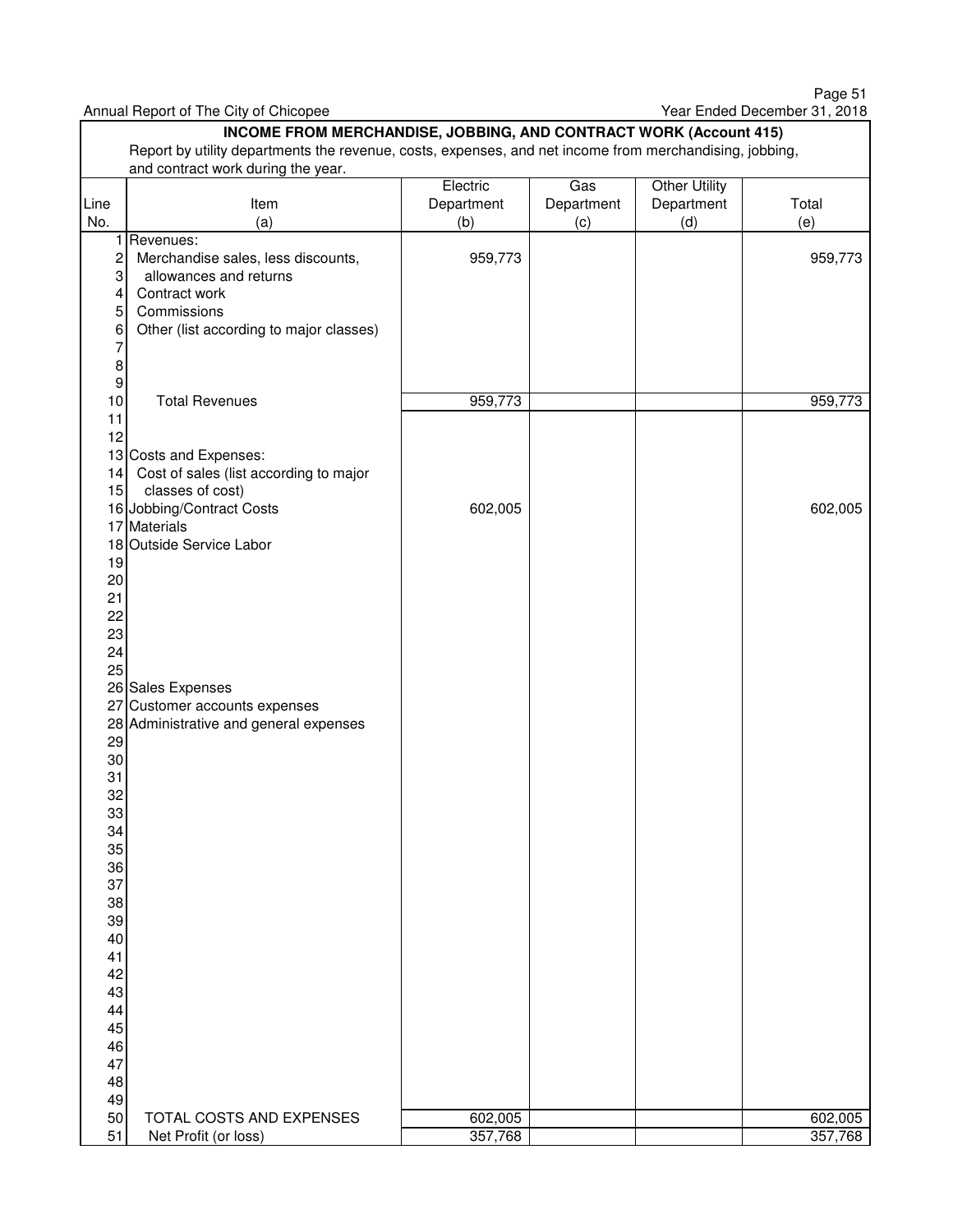### SALES FOR RESALE (Account 447)

to cities or other public authorities for distribution to a state line.

 2. Provide subheadings and classify sales as to (1) Associ- the same utility. Describe the nature of any sales classified ated Utilities, (2) Nonassociated Utilities, (3) Municipalities, as Other Power, column (b). (4) R.E.A. Cooperatives, and (5) Other Public Authorities. 4. If delivery is made at a substation indicate ownership For each sale designate statistical classification in column (b), in column (e), thus: respondent owned or leased, RS; thus: firm power, FP; dump or surplus power, DP; other, G, customer owned or leased, CS.

1. Report sales during year to other electric utilities and **and place and place and "x"** in column (c) if sale involves export across

ultimate consumers. 3. Report separately firm, dump, and other power sold to

|                           |                         |                | Export |                   |         |          | Kw or Kva of Demand |         |
|---------------------------|-------------------------|----------------|--------|-------------------|---------|----------|---------------------|---------|
|                           |                         |                | Across |                   |         |          | Avg mo.             | Annual  |
|                           |                         | Statistical    | State  |                   | Sub     | Contract | Maximum             | Maximum |
| Line                      | Sales to:               | Classification | Line   | Point of Delivery | Station | Demand   | Demand              | Demand  |
| No.                       | (a)                     | (b)            | (c)    | (d)               | (e)     | (f)      | (g)                 | (h)     |
| $\mathbf{1}$              |                         |                |        |                   |         |          |                     |         |
| $\overline{\mathbf{c}}$   |                         |                |        |                   |         |          |                     |         |
| $\ensuremath{\mathsf{3}}$ | $\textbf{N}/\textbf{A}$ |                |        |                   |         |          |                     |         |
| $\pmb{4}$                 |                         |                |        |                   |         |          |                     |         |
| $\mathbf 5$               |                         |                |        |                   |         |          |                     |         |
| $\,6\,$                   |                         |                |        |                   |         |          |                     |         |
| $\overline{7}$            |                         |                |        |                   |         |          |                     |         |
| $\bf 8$                   |                         |                |        |                   |         |          |                     |         |
| $\boldsymbol{9}$          |                         |                |        |                   |         |          |                     |         |
| $10$                      |                         |                |        |                   |         |          |                     |         |
| $11$                      |                         |                |        |                   |         |          |                     |         |
| 12<br>13                  |                         |                |        |                   |         |          |                     |         |
| 14                        |                         |                |        |                   |         |          |                     |         |
| 15                        |                         |                |        |                   |         |          |                     |         |
| $16$                      |                         |                |        |                   |         |          |                     |         |
| $17$                      |                         |                |        |                   |         |          |                     |         |
| $18$                      |                         |                |        |                   |         |          |                     |         |
| $19$                      |                         |                |        |                   |         |          |                     |         |
| $20\,$                    |                         |                |        |                   |         |          |                     |         |
| 21                        |                         |                |        |                   |         |          |                     |         |
| 22                        |                         |                |        |                   |         |          |                     |         |
| 23                        |                         |                |        |                   |         |          |                     |         |
| 24                        |                         |                |        |                   |         |          |                     |         |
| 25                        |                         |                |        |                   |         |          |                     |         |
| 26                        |                         |                |        |                   |         |          |                     |         |
| 27                        |                         |                |        |                   |         |          |                     |         |
| 28                        |                         |                |        |                   |         |          |                     |         |
| 29                        |                         |                |        |                   |         |          |                     |         |
| $30\,$                    |                         |                |        |                   |         |          |                     |         |
| 31                        |                         |                |        |                   |         |          |                     |         |
| 32                        |                         |                |        |                   |         |          |                     |         |
| 33                        |                         |                |        |                   |         |          |                     |         |
| 34                        |                         |                |        |                   |         |          |                     |         |
| 35                        |                         |                |        |                   |         |          |                     |         |
| 36<br>37                  |                         |                |        |                   |         |          |                     |         |
| 38                        |                         |                |        |                   |         |          |                     |         |
| 39                        |                         |                |        |                   |         |          |                     |         |
| 40                        |                         |                |        |                   |         |          |                     |         |
| 41                        |                         |                |        |                   |         |          |                     |         |
| 42                        |                         |                |        |                   |         |          |                     |         |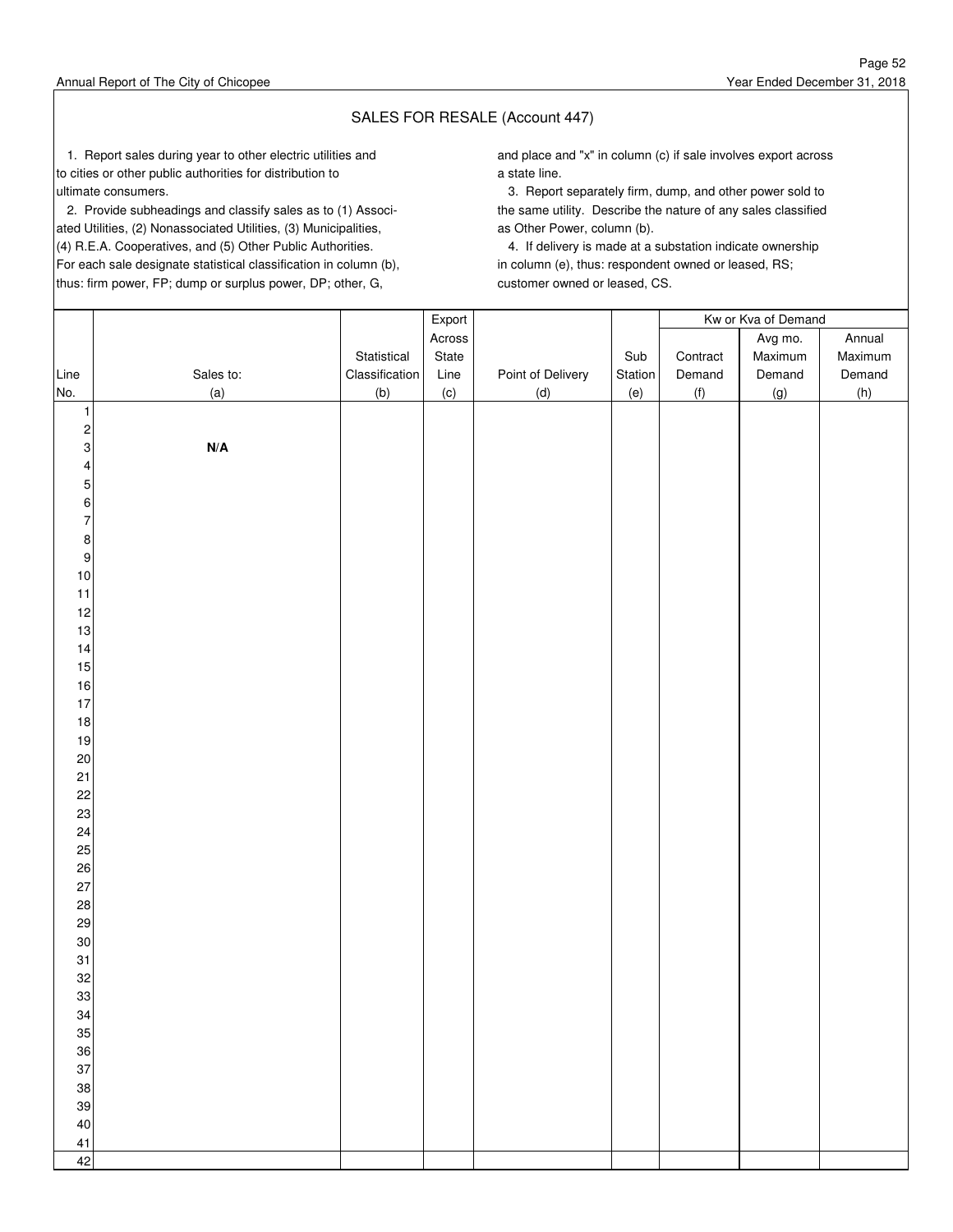### SALES FOR RESALE (Account 447) - Continued

5. If a fixed number of kilowatts of maximum demand integrated). is specified in the power contract as a basis of billings to 6. The number of kilowatt-hours sold should be the the customer this number should be shown in column (f). quantities shown by the bills rendered to the purchasers. The number of kilowatts of maximum demand to be shown 7. Explain any amounts entered in column (n) such as in column (g) and (h) should be actual based on monthly fuel or other adjustments. readings and should be furnished whether or not used in the 8. If a contract covers several points of delivery and of demand reading (instantaneous, 15, 30, or 60 minutes such sales may be grouped.

determination of demand charges. Show in column (i) type small amounts of electric energy are delivered at each point,

|                              |                                  |                    |                     | Revenue (Omit Cents) |                  |                 | Revenue                        |                                                                                                                                                                    |
|------------------------------|----------------------------------|--------------------|---------------------|----------------------|------------------|-----------------|--------------------------------|--------------------------------------------------------------------------------------------------------------------------------------------------------------------|
| Type of<br>Demand<br>Reading | Voltage<br>at Which<br>Delivered | Kilowatt-<br>Hours | Capacity<br>Charges | Energy<br>Charges    | Other<br>Charges | Total           | per kwh<br>(CENTS)<br>(0.0000) | Line                                                                                                                                                               |
| (i)                          | (j)                              | (k)                | (1)                 | (m)                  | (n)              | (0)<br>$0.00\,$ | (p)                            | No.<br>No.<br>No.<br>No.<br>No.<br>No.<br>$\mathbf{1}$<br>$\overline{c}$<br>3<br>4<br>5<br>6<br>$\overline{7}$<br>8<br>9<br>10<br>11<br>12<br>13<br>14<br>15<br>16 |
|                              | TOTALS:                          | $\pmb{0}$          | $0.00\,$            | $0.00\,$             | $\pmb{0}$        | $\pmb{0}$       |                                | 17<br>18<br>19<br>20<br>21<br>22<br>23<br>24<br>25<br>26<br>27<br>28<br>29<br>30<br>31<br>32<br>33<br>34<br>35<br>36<br>37                                         |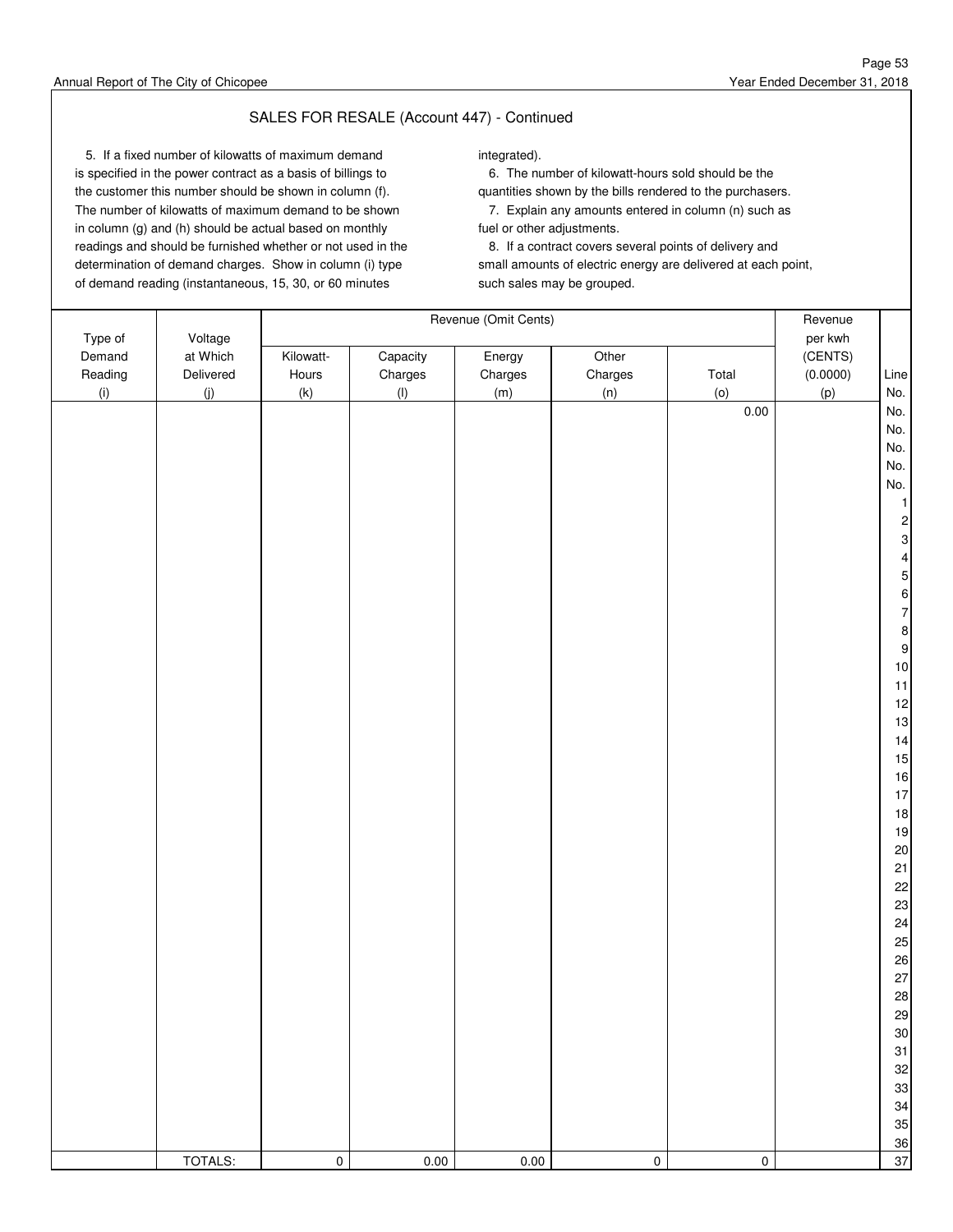### PURCHASED POWER (Account 555) (EXCEPT INTERCHANGE POWER)

1. Report power purchased for resale during the year. Authorities. For each purchase designate statistical classi-Exclude from this schedule and report on page 56 particulars fication in column (b), thus: firm power, FP; dump or concerning interchange power transactions during the year. surplus power, DP; other, O, and place an "x" in column (c) 2. Provide subheadings and classify purchases as to if purchase involves import across a state line. (1) Associated Utilities, (2) Nonassociated Utilities, (3) 3. Report separately firm, dump, and other power pur-Associated Nonutilities, (4) Other Nonutilities, (5) Muni- chased from the same company. Describe the nature of any cipalities, (6) R.E.A Cooperatives, and (7) Other Public purchases classified as Other Power, column (b).

|      |                                               |                |                           |                  |         | Kw or Kva of Demand |         |         |
|------|-----------------------------------------------|----------------|---------------------------|------------------|---------|---------------------|---------|---------|
|      |                                               |                | Across                    |                  |         |                     | Avg mo. | Annual  |
|      |                                               | Statistical    | State                     |                  | Sub     | Contract            | Maximum | Maximum |
| Line | Purchased from                                | Classification | Line                      | Point of Receipt | Station | Demand              | Demand  | Demand  |
| No.  | (a)                                           | (b)            | (c)                       | (d)              | (e)     | (f)                 | (g)     | (h)     |
|      | 1 P.A.S.N.Y.                                  | $\circ$        | $\mathsf X$               | Chicopee, MA     | SS      |                     |         | 4,579   |
| 2    |                                               |                |                           |                  |         |                     |         |         |
|      | 3 Ameresco                                    | $\mathsf O$    |                           | Chicopee, MA     |         |                     |         | 6,397   |
| 4    |                                               |                |                           |                  |         |                     |         |         |
|      | 5 Ashuelot & Lower Robertson Hydro            | $\circ$        | X                         | Chicopee, MA     | SS      |                     |         | 936     |
| 6    |                                               |                |                           |                  |         |                     |         |         |
|      | 7 Chicopee Solar, LLC                         | $\circ$        |                           | Chicopee, MA     |         |                     |         | 3,048   |
| 8    |                                               |                |                           |                  |         |                     |         |         |
| 9    | Chicopee River Solar, LLC                     | $\circ$        |                           | Chicopee, MA     |         |                     |         | 2,191   |
| 10   |                                               |                |                           |                  |         |                     |         |         |
|      | Chicopee Granby Road Solar, LLC               | O              |                           | Chicopee, MA     |         |                     |         |         |
| 11   |                                               |                |                           |                  |         |                     |         | 1,745   |
| 12   |                                               |                |                           |                  |         |                     |         |         |
|      | 13 Braintree-Watson Generating Station        | $\circ$        |                           | Chicopee, MA     | SS      |                     |         | 11,503  |
| 14   |                                               |                |                           |                  |         |                     |         |         |
|      | 15 Eagle Creek Hydro Assets                   | $\circ$        | $\boldsymbol{\mathsf{X}}$ | Chicopee, MA     | SS      |                     |         | 2,254   |
| 16   |                                               |                |                           |                  |         |                     |         |         |
|      | 17 Hancock Wind                               | $\circ$        | X                         | Chicopee, MA     | SS      |                     |         | 5,896   |
| 18   |                                               |                |                           |                  |         |                     |         |         |
|      | 19 Southern Sky Renewable Energy Chicopee LLC | $\circ$        |                           | Chicopee, MA     |         |                     |         | 1,982   |
| 20   |                                               |                |                           |                  |         |                     |         |         |
|      | 21 Consolidated Edison Solutions              | $\circ$        |                           | Chicopee, MA     |         |                     |         | 3,024   |
| 22   |                                               |                |                           |                  |         |                     |         |         |
|      | 23 MMWEC                                      | FP             |                           | Chicopee, MA     | SS      |                     |         | 40,250  |
| 24   |                                               |                |                           |                  |         |                     |         |         |
| 25   |                                               |                |                           |                  |         |                     |         |         |
| 26   |                                               |                |                           |                  |         |                     |         |         |
| 27   |                                               |                |                           |                  |         |                     |         |         |
| 28   |                                               |                |                           |                  |         |                     |         |         |
| 29   |                                               |                |                           |                  |         |                     |         |         |
| 30   |                                               |                |                           |                  |         |                     |         |         |
| 31   |                                               |                |                           |                  |         |                     |         |         |
| 32   |                                               |                |                           |                  |         |                     |         |         |
| 33   |                                               |                |                           |                  |         |                     |         |         |
| 34   |                                               |                |                           |                  |         |                     |         |         |
| 35   |                                               |                |                           |                  |         |                     |         |         |
| 36   |                                               |                |                           |                  |         |                     |         |         |
| 37   |                                               |                |                           |                  |         |                     |         |         |
| 38   |                                               |                |                           |                  |         |                     |         |         |
| 39   |                                               |                |                           |                  |         |                     |         |         |
| 40   |                                               |                |                           |                  |         |                     |         |         |
| 41   |                                               |                |                           |                  |         |                     |         |         |
| 42   |                                               |                |                           |                  |         |                     |         |         |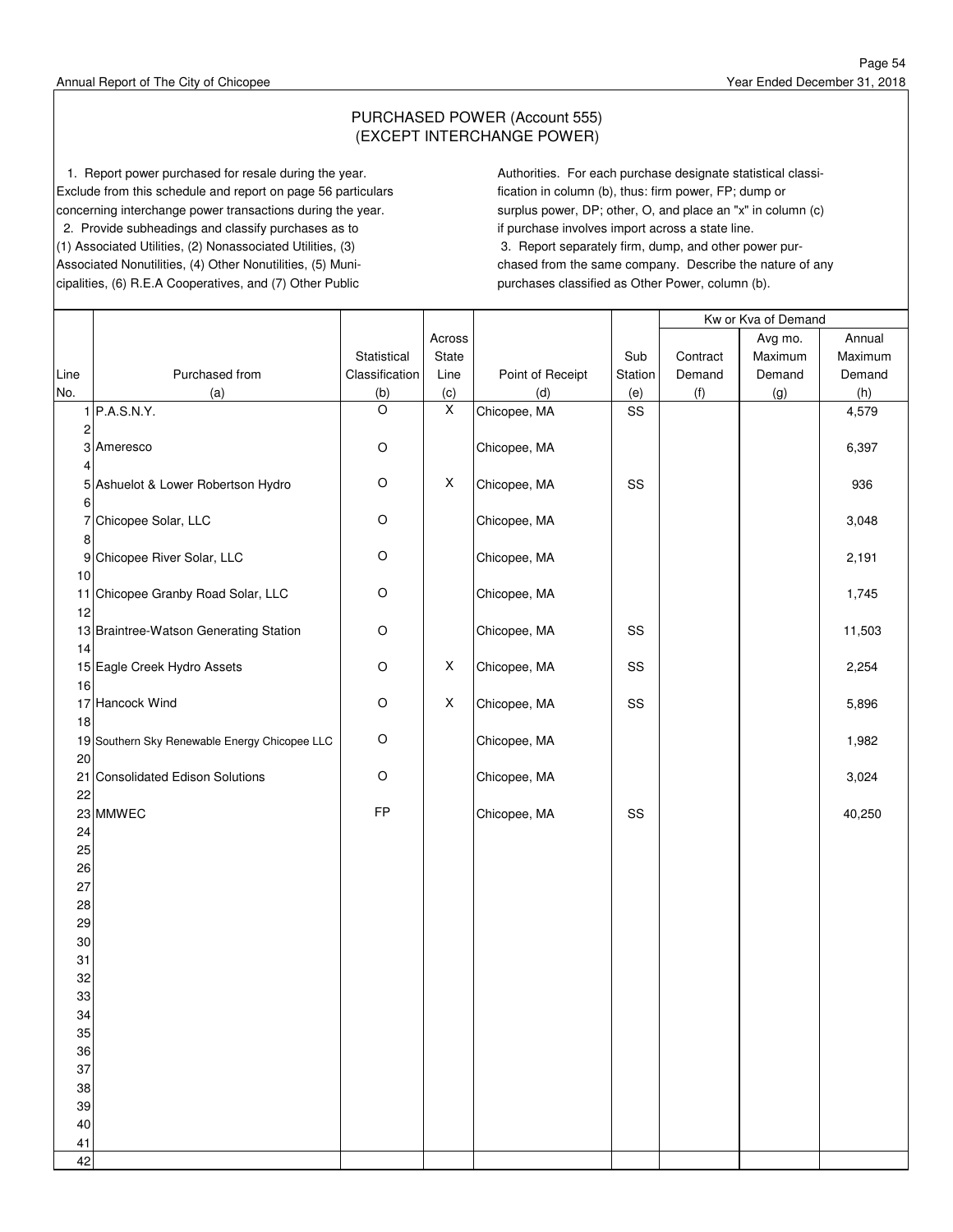### PURCHASED POWER (Account 555) (EXCEPT INTERCHANGE POWER)

 4. If receipt of power is at a substation indicate ownership should be furnished whether or not used in the determination in column (e), thus: respondent owned or leased, RS; seller of demand charges. Show in column (i) type of demand owned or leased, SS. The state of the state of the state of the state of the state of the state of the state of the state of the state of the state of the state of the state of the state of the state of the state of the st

is specified in the power contract as a basis of billing, this quantities shown by the power bills. number should be shown in column (f). The number of 7. Explain any amount entered in column (n) such as fuel kilowatts of maximum demand to be shown in columns (g) or other adjustments. and (h) should be actual based on monthly readings and

5. If a fixed number of kilowatts of maximum demand 6. The number of kilowatt hours purchased should be the

| Type of   | Voltage   |             |           | Cost of Energy (Omit Cents) |           |            | KWH      |                         |
|-----------|-----------|-------------|-----------|-----------------------------|-----------|------------|----------|-------------------------|
| Demand    | at Which  | Kilowatt-   | Capacity  | Energy                      | Other     |            | (CENTS)  |                         |
| Reading   | Delivered | Hours       | Charges   | Charges                     | Charges   | Total      | (0.0000) | Line                    |
|           |           | (k)         |           | (m)                         |           | (0)        |          |                         |
| (i)       | (j)       |             | (1)       |                             | $(n)$ $*$ |            | (p)      | No.                     |
| 60 Minute | 13.8 KV   | 22,519,933  | 171,008   | 117,512                     |           | 288,520    | 1.2812   | $\mathbf{1}$            |
|           |           |             |           |                             |           |            |          | $\overline{\mathbf{c}}$ |
| 60 Minute | 13.8 KV   | 46,618,307  |           | 2,151,051                   |           | 2,151,051  | 4.6142   | 3                       |
|           |           |             |           |                             |           |            |          | 4                       |
| 60 Minute | 13.8 KV   | 5,269,124   |           | 319,277                     |           | 319,277    | 6.0594   | 5                       |
|           |           |             |           |                             |           |            |          | 6                       |
| 60 Minute | 13.8 KV   | 4,582,362   |           | 250,685                     |           | 250,685    | 5.4707   | $\overline{7}$          |
|           |           |             |           |                             |           |            |          | 8                       |
| 60 Minute | 13.8 KV   | 3,038,015   |           | 189,325                     |           | 189,325    | 6.2319   | 9                       |
|           |           |             |           |                             |           |            |          | 10                      |
| 60 Minute | 13.8 KV   | 2,399,284   |           | 149,799                     |           | 149,799    | 6.2435   | 11                      |
|           |           |             |           |                             |           |            |          | 12                      |
| 60 Minute | 13.8 KV   | 3,910,781   | 521,719   | 508,273                     |           | 1,029,992  | 26.3372  | 13                      |
|           |           |             |           |                             |           |            |          | 14                      |
| 60 Minute | 13.8 KV   | 9,660,204   |           | 473,833                     |           | 473,833    | 4.9050   | 15                      |
|           |           |             |           |                             |           |            |          | 16                      |
| 60 Minute | 13.8 KV   | 16,659,794  | (4, 195)  | 798,117                     |           | 793,923    | 4.7655   | 17                      |
|           |           |             |           |                             |           |            |          | 18                      |
| 60 Minute | 13.8 KV   | 2,625,979   |           | 138,222                     |           | 138,222    | 5.2637   | 19                      |
|           |           |             |           |                             |           |            |          | 20                      |
| 60 Minute | 13.8 KV   | 4,620,895   |           | 228,338                     |           | 228,338    | 4.9414   | 21                      |
|           |           |             |           |                             |           |            |          | 22                      |
| 60 Minute | 13.8 KV   | 246,464,000 | 332,414   | 12,953,976                  |           | 13,286,390 | 5.3908   | 23                      |
|           |           |             |           |                             |           |            |          | 24                      |
|           |           |             |           |                             |           |            |          | 25                      |
|           |           |             |           |                             |           |            |          | 26                      |
|           |           |             |           |                             |           |            |          |                         |
|           |           |             |           |                             |           |            |          | 27                      |
|           |           |             |           |                             |           |            |          | 28                      |
|           |           |             |           |                             |           |            |          | 29                      |
|           |           |             |           |                             |           |            |          | 30                      |
|           |           |             |           |                             |           |            |          | 31                      |
|           |           |             |           |                             |           |            |          | 32                      |
|           |           |             |           |                             |           |            |          | 33                      |
|           |           |             |           |                             |           |            |          | 34                      |
|           |           |             |           |                             |           |            |          | 35                      |
|           |           |             |           |                             |           |            |          | 36                      |
|           |           |             |           |                             |           |            |          | 37                      |
|           |           |             |           |                             |           |            |          | 38                      |
|           |           |             |           |                             |           |            |          | 39                      |
|           |           |             |           |                             |           |            |          | 40                      |
|           |           |             |           |                             |           |            |          | 41                      |
|           | TOTALS:   | 368,368,678 | 1,020,946 | 18,278,409                  | 0         | 19,299,355 | 5.2391   | 42                      |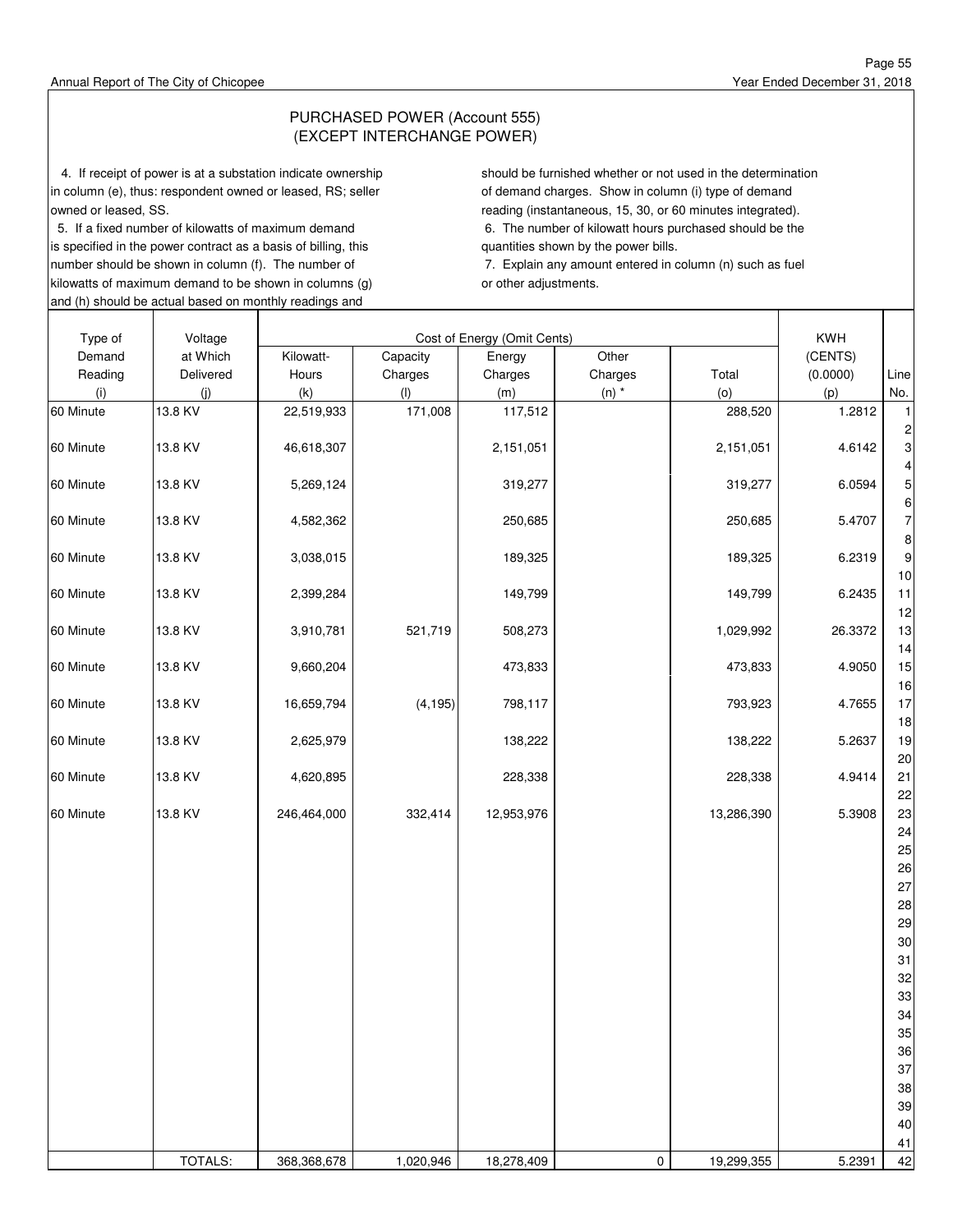### INTERCHANGE POWER (Included in Account 555)

1. Report below the kilowatt-hours received and shall be furnished in Part B, Details of Settlement for coordination, or other such arrangement, submit a

delivered during the year and the net charge or credit Interchange Power. If settlement for any transaction copy of the annual summary of transactions and billunder interchange power agreements. **Also includes credit or debit amounts other than for** ings among the parties to the agreement. If the as to (1) Associated Utilities, (2) Nonassociated Utili- component amounts separately, in addition to debit transaction does not represent all of the charges and utilities, (5) Municipalities, (6) R.E.A. Cooperatives, a brief explanation of the factors and principles under a description of the other debits and credits and state and (7) Other Public Authorities. For each inter- which such other component amounts were deter- the amounts and accounts in which such other change across a state line place an "x" in column (b). mined. If such settlement represents the net of debits amounts are included for the year. 3. Particulars of settlements for interchange power and credits under an interconnection, power pooling,

A. Summary of Interchange According to Companies and Points of Interchange

 2. Provide subheadings and classify interchanges increment generation expenses, show such other amount of settlement reported in this schedule for any ties, (3) Associated Nonutilities, (4) Other Non- or credit for increment generation expenses, and give credits covered by the agreement, furnish in a footnote

|                         |                      | Inter-                      |                      |               |                                                |                |                |      |            |
|-------------------------|----------------------|-----------------------------|----------------------|---------------|------------------------------------------------|----------------|----------------|------|------------|
|                         |                      | change                      |                      | Voltage at    |                                                | Kilowatt-hours |                |      |            |
|                         |                      | Across                      |                      | Which         |                                                |                |                |      |            |
|                         |                      | State                       |                      | Inter-        |                                                |                |                |      | Amount of  |
| Line                    | Name of Company      | Lines                       | Point of Interchange | changed       | Received                                       | Delivered      | Net Difference |      | Settlement |
| No.                     | (a)                  | (b)                         | (c)                  | (d)           | (e)                                            | (f)            | (g)            |      | (h)        |
|                         |                      |                             |                      |               |                                                |                |                |      |            |
| 1                       | <b>ISO NE</b>        |                             | Chicopee, MA         | 13.8 KV       | 112,906,142                                    | (766, 845)     | 112,139,297    | $\,$ | 17,410,638 |
| $\overline{\mathbf{c}}$ |                      |                             |                      |               |                                                |                |                |      |            |
| $\mathbf 3$             |                      |                             |                      |               |                                                |                |                |      |            |
| $\overline{\mathbf{4}}$ |                      |                             |                      |               |                                                |                |                |      |            |
| 5                       |                      |                             |                      |               |                                                |                |                |      |            |
| 6                       |                      |                             |                      |               |                                                |                |                |      |            |
| $\overline{7}$          |                      |                             |                      |               |                                                |                |                |      |            |
| $\bf8$                  |                      |                             |                      |               |                                                |                |                |      |            |
| $\boldsymbol{9}$        |                      |                             |                      |               |                                                |                |                |      |            |
| 10                      |                      |                             |                      |               |                                                |                |                |      |            |
| 11                      |                      |                             |                      |               |                                                |                |                |      |            |
| 12                      |                      |                             |                      | <b>TOTALS</b> | 112,906,142                                    | (766, 845)     | 112,139,297    |      | 17,410,638 |
|                         |                      |                             |                      |               |                                                |                |                |      |            |
|                         |                      |                             |                      |               | B. Details of Settlement for Interchange Power |                |                |      |            |
|                         |                      |                             |                      |               |                                                |                |                |      |            |
| Line                    | Name of Company      |                             |                      | Explanation   |                                                |                |                |      | Amount     |
| No.                     | (i)<br><b>ISO NE</b> |                             |                      | (j)           |                                                |                |                |      | (k)        |
| 13                      |                      | Energy Received from ISO NE |                      |               |                                                |                |                |      | 17,582,340 |
| 14                      |                      | Energy Delivered to ISO NE  |                      |               |                                                |                |                |      | (171, 702) |
| 15                      |                      |                             |                      |               |                                                |                |                |      |            |
| 16                      |                      |                             |                      |               |                                                |                |                |      |            |
| 17                      |                      |                             |                      |               |                                                |                |                |      |            |
| 18                      |                      |                             |                      |               |                                                |                |                |      |            |
| 19                      |                      |                             |                      |               |                                                |                |                |      |            |
| 20                      |                      |                             |                      |               |                                                |                |                |      |            |
| 21                      |                      |                             |                      |               |                                                |                | <b>TOTAL</b>   |      | 17,410,638 |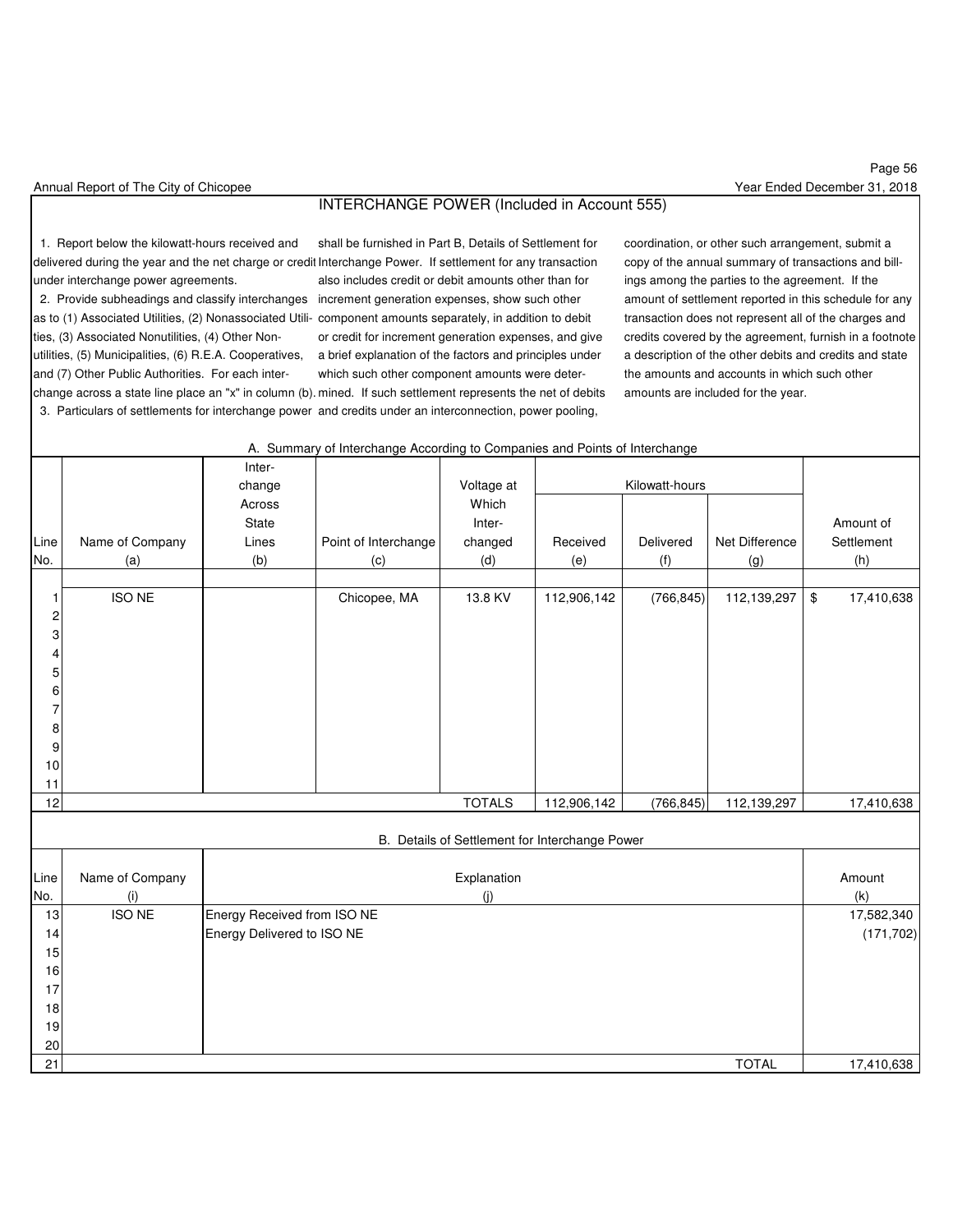|       | Annual Report of The City of Chicopee                                                                          |               |              | Year Ended December 31, 2018 |
|-------|----------------------------------------------------------------------------------------------------------------|---------------|--------------|------------------------------|
|       | <b>ELECTRIC ENERGY ACCOUNT</b>                                                                                 |               |              |                              |
|       | Report below the information called for concerning the disposition of electric energy generated, purchased and |               |              |                              |
|       | interchanged for the year.                                                                                     |               |              |                              |
| Line. | Item                                                                                                           |               |              | Kilowatt-hours               |
| No.   | (a)                                                                                                            |               |              | (b)                          |
|       | SOURCES OF ENERGY                                                                                              |               |              |                              |
|       | 2 Generation                                                                                                   |               |              |                              |
|       | Steam                                                                                                          |               |              |                              |
|       | Nuclear                                                                                                        |               |              |                              |
|       | Hydro                                                                                                          |               |              | 4,884,209                    |
|       | Other                                                                                                          |               |              | 843,781                      |
|       | <b>Total Generation</b>                                                                                        |               |              | 5,727,990                    |
|       | Purchases                                                                                                      |               |              | 368,368,678                  |
|       |                                                                                                                | (In (gross)   | 112,906,142  |                              |
|       | 10 Interchanges                                                                                                | < Out (gross) | (766, 845)   |                              |
| 11    |                                                                                                                | (Net (Kwh)    |              | 112,139,297                  |
| 12    |                                                                                                                | Received      | 0            |                              |
|       | 13 Transmission for/by others (wheeling)                                                                       | < Delivered   | U            |                              |
| 14    |                                                                                                                | (Net (Kwh)    |              |                              |
|       | <b>15 TOTAL</b>                                                                                                |               |              | 486,235,965                  |
| 16    | DISPOSITION OF ENERGY                                                                                          |               |              |                              |
|       | 17 Sales to ultimate consumers (including interdepartmental sales)                                             |               |              | 475,087,716                  |
|       | 18 Sales for resale                                                                                            |               |              |                              |
|       | 19 Energy furnished without charge                                                                             |               |              |                              |
|       | 20 Energy used by the company (excluding station use):                                                         |               |              |                              |
| 21    | Electric department only                                                                                       |               |              | 1,275,277                    |
|       | 22 Energy losses                                                                                               |               |              |                              |
| 23    | Transmission and conversion losses                                                                             |               | 5,447,472    |                              |
| 24    | <b>Distribution losses</b>                                                                                     |               | 4,425,500    |                              |
| 25    | Unaccounted for losses                                                                                         |               |              |                              |
| 26    | Total energy losses                                                                                            |               |              | 9,872,972                    |
| 27    | Energy losses as percent of total on line 15                                                                   | 2.03%         |              |                              |
| 28    |                                                                                                                |               | <b>TOTAL</b> | 486.235.965                  |

### **MONTHLY PEAKS AND OUTPUT**

1. Report hereunder the information called for pertaining to simultaneous peaks as to the nature of the emergency.<br>established monthly (in kilowatts) and monthly output (in kilowatt-hours) for the 3. State type of monthly

3. State type of monthly peak reading (instantaneous 15, 30, or 60 minutes integrated.) combined sources of electric energy of respondent.<br>A. Monthly peak col. (b) should be respondent's maximum kw load as a minus net interchange and plus or minus net transmission or wheeling. Total for the year intervent of minus net interchange and plus or minus net transmission or wheeling. Total for the year

minus net interchange, minus temporary deliveries (not interchange) of 5. If the respondent has two or more power systems not physically connected, the energency power to another system. Monthly peak including such informa

measured by the sum of its coincidental net generation and purchase plus or should agree with line 15 above. emergency power to another system. Monthly peak including such emergency deliveries should be shown in a footnote with a brief explanation

### **Annual Report of The City of Chicopee**

|      |           |           | <b>Monthly Peak</b>        |        |         |                   |                |  |  |
|------|-----------|-----------|----------------------------|--------|---------|-------------------|----------------|--|--|
|      |           |           | Day of                     | Day of |         | Type of           | (kwh)          |  |  |
| Line | Month     | Kilowatts | Week                       | Month  | Hour    | Reading           | (See Instr. 4) |  |  |
| No.  | (a)       | (b)       | (c)                        | (d)    | (e)     |                   | (g)            |  |  |
| 29   | January   | 84,053    | Fri.                       | 5      | 6:00 PM | <b>Watt Meter</b> | 47,761,522     |  |  |
| 30   | February  | 75,246    | Fri.                       |        | 7:00 PM | <b>Watt Meter</b> | 38,413,646     |  |  |
| 31   | March     | 68,615    | Wed.                       |        | 7:00 PM | <b>Watt Meter</b> | 40,603,357     |  |  |
| 32   | April     | 65,481    | Mon.                       | 16     | 1:00 PM | <b>Watt Meter</b> | 35,861,324     |  |  |
| 33   | May       | 74,425    | Tues.                      | 29     | 5:00 PM | <b>Watt Meter</b> | 35,159,709     |  |  |
| 34   | June      | 89,724    | Mon.                       | 18     | 5:00 PM | <b>Watt Meter</b> | 37,837,275     |  |  |
| 35   | July      | 95,594    | Mon.                       | 16     | 5:00 PM | <b>Watt Meter</b> | 48,097,963     |  |  |
| 36   | August    | 100.770   | Wed.                       | 29     | 3:00 PM | <b>Watt Meter</b> | 47,595,899     |  |  |
| 37   | September | 97,788    | Thur.                      | 6      | 3:00 PM | <b>Watt Meter</b> | 38,009,903     |  |  |
| 38   | October   | 67,428    | Wed.                       | 10     | 5:00 PM | <b>Watt Meter</b> | 35,991,674     |  |  |
| 39   | November  | 70,440    | Thur.                      | 15     | 6:00 PM | <b>Watt Meter</b> | 38,699,562     |  |  |
| 40   | December  | 75,202    | Thur.                      | 13     | 6:00 PM | <b>Watt Meter</b> | 42,204,131     |  |  |
| 41   |           |           | 60 Minutes Integrated Peak |        |         | <b>TOTAL</b>      | 486,235,965    |  |  |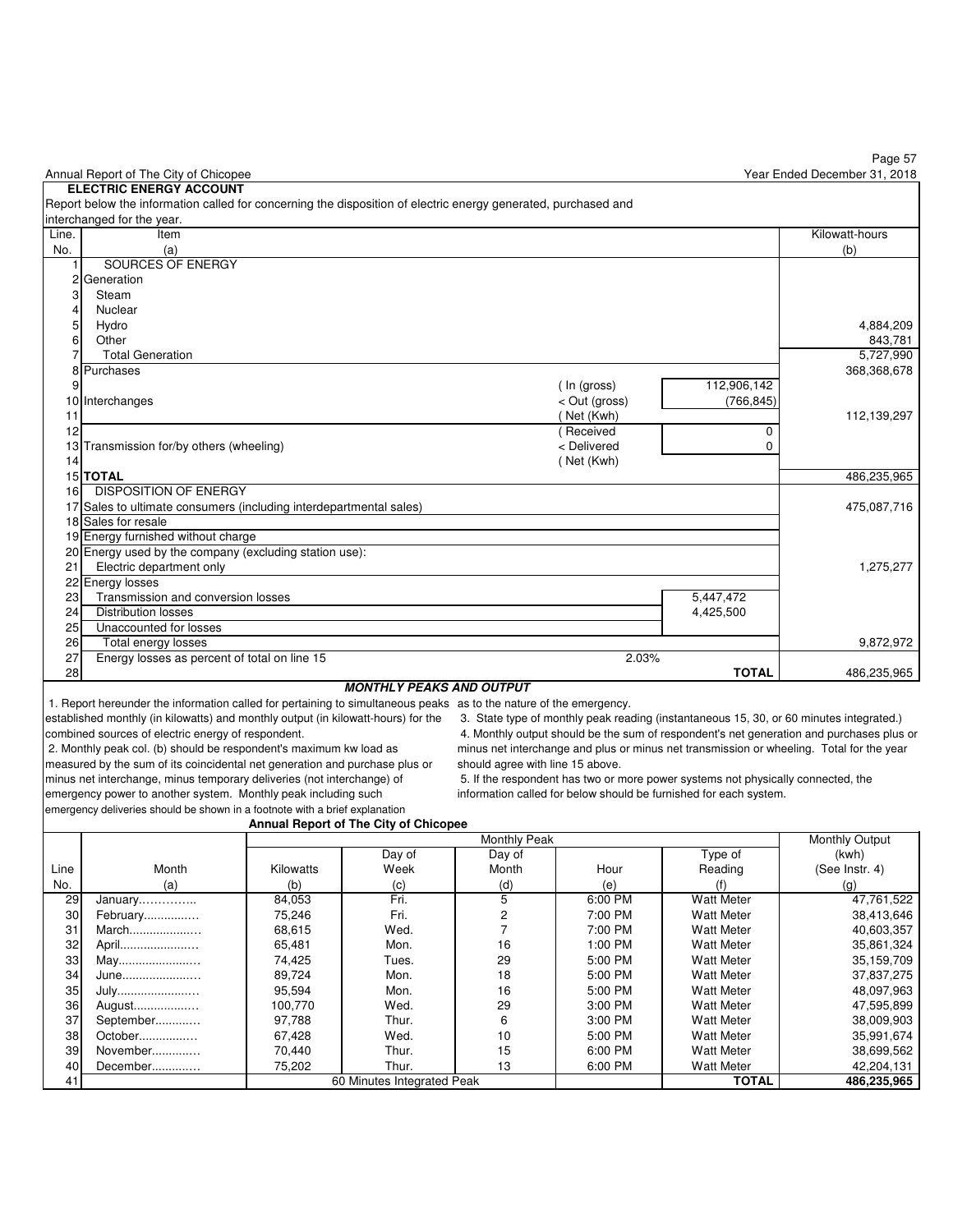### G E N E R A T I N G S T A T I O N S T A T I S T I C S (Large Stations)

(Except Nuclear, See Instruction 10)

 1.Large stations for the purpose of this schedule are steam and 4. If peak demand for 60 minutes is not available, give that hydro stations of 2,500 Kw\* or more of installed capacity and other which is available, specifying period. 5. If a group of employstations of 500 Kw<sup>\*</sup> or more of installed capacity (name plate ees attends more than one generating station, report on line 11 ratings).(10,000 Kw and 2,500 Kw, respectively, if annual electric the approx. avg no of employees assignable to each station. operating revenues of respondent are \$25,000,000 or more.). 6. If gas is used and purchased on a therm basis, the BTU 2. If any plant is leased, operated under a license from the content of the gas should be given & the quantity of fuel Federal Power Commission, or operated as a joint facility, indicate consumed converted to M cu.ft. such facts by the use of asterisks and footnotes. 7. Quantities of fuel consumed & the avg cost per unit of fuel

kilowatts as called for on line 5.

3. Specify if total plant capacity is reported in kva instead of consumed should be consistent with chgs to expense accts 501 &

| Line                       | Item                                                                                                                                                                                                                               | Plant          | Plant                                                                       | Plant |
|----------------------------|------------------------------------------------------------------------------------------------------------------------------------------------------------------------------------------------------------------------------------|----------------|-----------------------------------------------------------------------------|-------|
| No.                        | (a)                                                                                                                                                                                                                                | (b)            | (c)                                                                         | (d)   |
| $\mathbf{1}$               | Kind of plant (steam, hydro, int.comb., gas turbine)                                                                                                                                                                               | <b>DIESEL</b>  | <b>HYDRO</b>                                                                |       |
| 2                          | Type of plant construction (conventional, outdoor                                                                                                                                                                                  |                |                                                                             |       |
|                            | boiler, full outdoor, etc.)                                                                                                                                                                                                        | Outdoor Encl.  | Full Outdoor                                                                |       |
| 3                          | Year originally constructed                                                                                                                                                                                                        | 1978           | 1983                                                                        |       |
|                            | Year last unit was installed                                                                                                                                                                                                       | 1978           |                                                                             |       |
| 4                          |                                                                                                                                                                                                                                    |                | 1983                                                                        |       |
| 5                          | Total installed capacity (maximum generator name                                                                                                                                                                                   |                |                                                                             |       |
|                            | plate ratings in kw)                                                                                                                                                                                                               | 8,250 KW       | 2,500 KW                                                                    |       |
| 6                          | Net peak demand on plant-kilowatts (60 min.)                                                                                                                                                                                       | 8,250 KW       | 2,007 KW                                                                    |       |
| 7                          | Plant hours connected to load                                                                                                                                                                                                      |                |                                                                             |       |
| 8                          | Net continuous plant capability, kilowatts:                                                                                                                                                                                        |                |                                                                             |       |
| 9                          | (a) When not limited by condenser water                                                                                                                                                                                            | N/A            | N/A                                                                         |       |
| 10                         | (b) When limited by condenser water                                                                                                                                                                                                | N/A            | N/A                                                                         |       |
| 11                         | Average number of employees                                                                                                                                                                                                        | 1              | 0                                                                           |       |
| 12                         | Net generation, exclusive of station use                                                                                                                                                                                           | 843,781        | 4,884,209                                                                   |       |
| 13                         | Cost of plant (omit cents):                                                                                                                                                                                                        |                |                                                                             |       |
| 14                         | Land and land rights                                                                                                                                                                                                               |                | 371,362                                                                     |       |
| 15                         | Structures and improvements                                                                                                                                                                                                        | 667,139        |                                                                             |       |
| 16                         | Reservoirs, dams, and waterways                                                                                                                                                                                                    |                | 2,300,421                                                                   |       |
| 17                         | Equipment costs                                                                                                                                                                                                                    | 2,353,192      |                                                                             |       |
| 18                         | Roads, railroads, and bridges                                                                                                                                                                                                      |                |                                                                             |       |
| 19                         | Total cost                                                                                                                                                                                                                         | 3,020,331      | 2,671,782                                                                   |       |
| 20                         | Cost per kw of installed capacity                                                                                                                                                                                                  | 366            | 1,285                                                                       |       |
| 21                         | Production expenses:                                                                                                                                                                                                               |                |                                                                             |       |
| 22                         | Operation supervision and engineering                                                                                                                                                                                              |                |                                                                             |       |
| 23                         | Station labor                                                                                                                                                                                                                      |                |                                                                             |       |
| 24                         | Fuel                                                                                                                                                                                                                               | 133,833        |                                                                             |       |
| 25                         | Supplies and expenses, including water                                                                                                                                                                                             |                | 344,764                                                                     |       |
| 26                         | Maintenance                                                                                                                                                                                                                        | 41,865         |                                                                             |       |
| 27                         | Rents                                                                                                                                                                                                                              |                |                                                                             |       |
| 28                         | Steam from other sources                                                                                                                                                                                                           |                |                                                                             |       |
| 29                         | Steam transfered- Credit                                                                                                                                                                                                           |                |                                                                             |       |
| 30                         | Total production expenses<br>p.40 line 24                                                                                                                                                                                          | 175,698        | 344,764                                                                     |       |
| 31                         | Expenses per net Kwh (5 places)                                                                                                                                                                                                    | 0.20823        | 0.07059                                                                     |       |
| 32                         | Fuel: Kind                                                                                                                                                                                                                         | No. 2 Diesel   | Water                                                                       |       |
| 33                         | Unit: (Coal-tons of 2,000 lb.) (Oil-barrels of 42                                                                                                                                                                                  |                |                                                                             |       |
|                            | gals.)(Gas-M cu.ft.)(Nuclear,indicate)                                                                                                                                                                                             | <b>BBLS</b>    |                                                                             |       |
| 34                         | Quantity (units) of fuel consumed                                                                                                                                                                                                  | 1,467          |                                                                             |       |
| 35                         | Average heat content of fuel (BTU per lb.of coal,                                                                                                                                                                                  |                |                                                                             |       |
|                            | per gal.of oil, or per cu.ft. of gas)                                                                                                                                                                                              |                | 139,000 BTU Per Gal                                                         |       |
|                            |                                                                                                                                                                                                                                    |                |                                                                             |       |
|                            |                                                                                                                                                                                                                                    |                |                                                                             |       |
|                            |                                                                                                                                                                                                                                    |                |                                                                             |       |
|                            |                                                                                                                                                                                                                                    |                |                                                                             |       |
|                            |                                                                                                                                                                                                                                    |                |                                                                             |       |
| 36<br>37<br>38<br>39<br>40 | Average cost of fuel per unit, del. f.o.b. plant<br>Average cost of fuel per unit consumed<br>Average cost of fuel consumed per million BTU<br>Average cost of fuel consumed per kwh net gen<br>Average BTU per kwh net generation | 2.2689 Per Gal | 2.1716 Per Gal<br>15.6227 Per MMBTU<br>0.1586 Per Kwh<br>10,153 BTU per Kwh |       |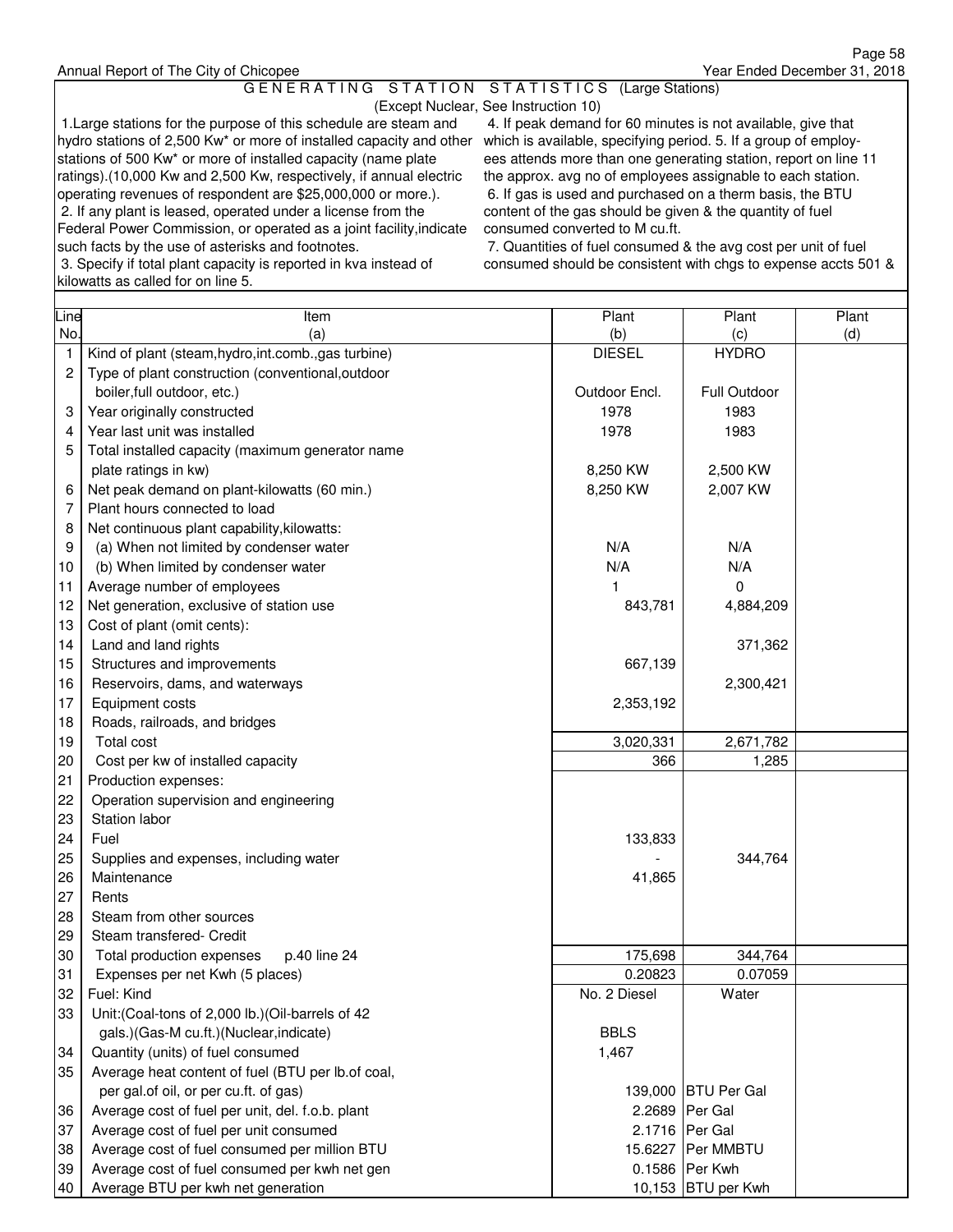Page 59 Year Ended December 31, 2018

### GENERATING STATION STATISTICS (Large Stations)--Concluded

(Exept Nuclear, See Instruction 10)

8. The items under cost of plant and production expenses with the steam station. represents accounts or combinations of accounts prescribed by 10. If the respondent operates a nuclear power generating the Uniform System of Accounts. Production expenses, station submit: (a) a brief explanatory statement concerning however, do not include Purchased Power, System Control and accounting for the cost of power generated including any Load Dispatching, and Other Expenses classified as "Other attribution of excess costs to research and development

9. If any plant is equipped with combinations of steam, hydro, specifying the accounting methods and types of cost units used internal combustion engine or gas turbine equipment, each with respect to the various componnents of the fuel cost, and (c)

547 as shown on line 24. conventional steam unit, the gas turbine should be included

expenses: (b) a brief explanation of the fuel accounting should be reported as a separate plant. However, if a gas such additional information as may be informative concerning turbine unit functions in a combined operation with a the type of plant, kind of fuel used, and other physical and operating characteristics of the plant.

| Plant<br>(e)            | Plant<br>(f) | Plant<br>(g) | Plant<br>(h) | Plant<br>(I) | Plant<br>(j) | Line<br>No.      |
|-------------------------|--------------|--------------|--------------|--------------|--------------|------------------|
|                         |              |              |              |              |              | $\overline{1}$   |
|                         |              |              |              |              |              | 23456789         |
| $\mathsf{N}/\mathsf{A}$ |              |              |              |              |              |                  |
|                         |              |              |              |              |              |                  |
|                         |              |              |              |              |              |                  |
|                         |              |              |              |              |              |                  |
|                         |              |              |              |              |              |                  |
|                         |              |              |              |              |              | $10\,$           |
|                         |              |              |              |              |              | 11               |
|                         |              |              |              |              |              | 12               |
|                         |              |              |              |              |              | 13<br>14         |
|                         |              |              |              |              |              | $15\,$           |
|                         |              |              |              |              |              | $16\,$           |
|                         |              |              |              |              |              | $17\,$<br>$18\,$ |
|                         |              |              |              |              |              | $19$             |
|                         |              |              |              |              |              | $20\,$           |
|                         |              |              |              |              |              | 21               |
|                         |              |              |              |              |              | 22<br>23         |
|                         |              |              |              |              |              |                  |
|                         |              |              |              |              |              | 24<br>25         |
|                         |              |              |              |              |              | 26<br>27         |
|                         |              |              |              |              |              | 28               |
|                         |              |              |              |              |              | 29               |
|                         |              |              |              |              |              | $30\,$           |
|                         |              |              |              |              |              | 31               |
|                         |              |              |              |              |              | $\frac{32}{33}$  |
|                         |              |              |              |              |              | 34               |
|                         |              |              |              |              |              | 35<br>36<br>37   |
|                         |              |              |              |              |              |                  |
|                         |              |              |              |              |              | 38               |
|                         |              |              |              |              |              | 39               |
|                         |              |              |              |              |              | 40               |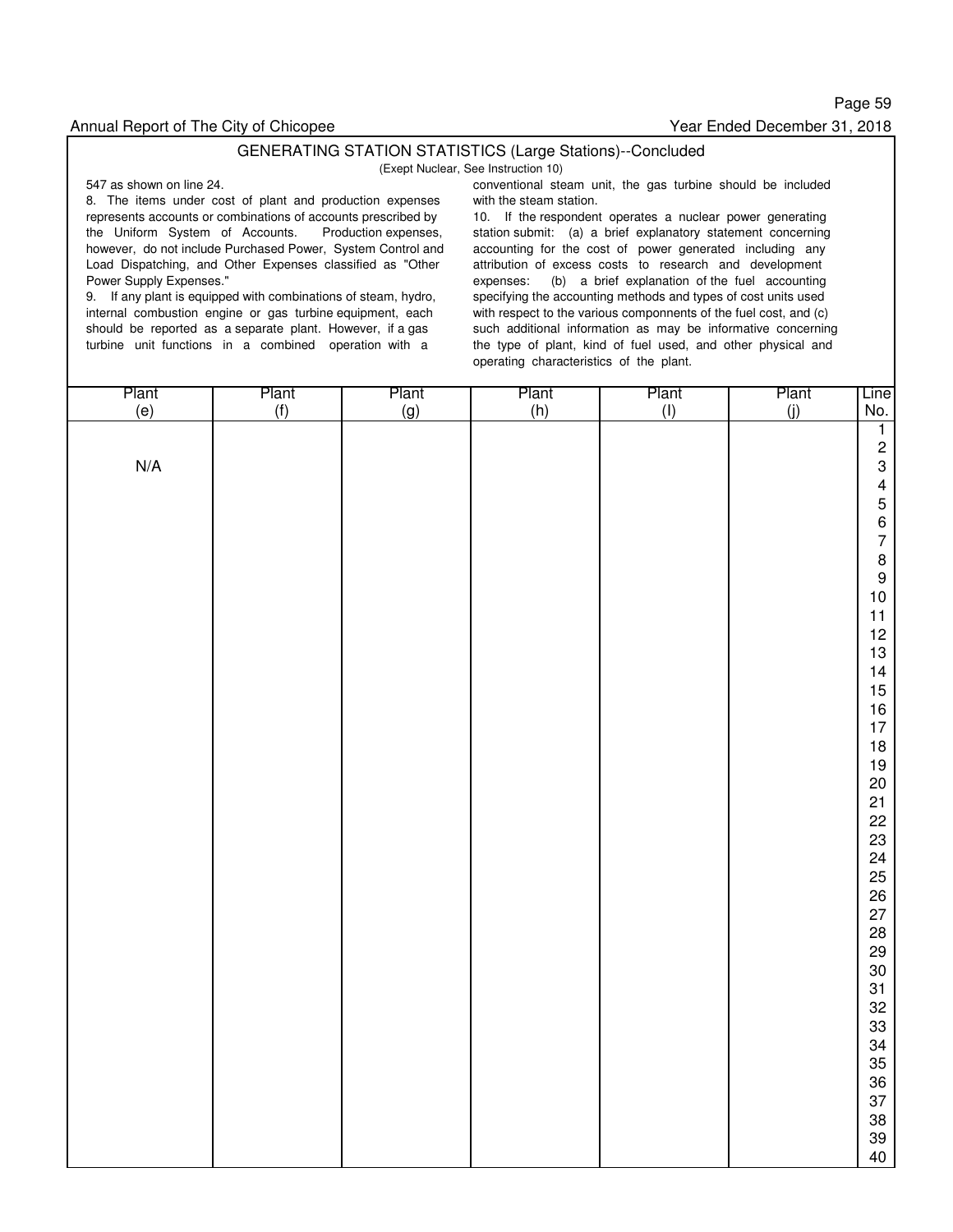|                                                     | <b>STEAM GENERATING STATIONS</b> |                               |                                |                              |                            |                       |                                 |  |  |  |
|-----------------------------------------------------|----------------------------------|-------------------------------|--------------------------------|------------------------------|----------------------------|-----------------------|---------------------------------|--|--|--|
|                                                     |                                  |                               |                                |                              | <b>Boiler</b>              |                       |                                 |  |  |  |
|                                                     |                                  |                               |                                | Kind of Fuel                 | Rated                      | Rated                 | Rated Max.                      |  |  |  |
| Line<br>No.                                         | Name of Station<br>(a)           | Location of<br>Station<br>(b) | Num. & Yr.<br>Installed<br>(c) | & Method<br>of Firing<br>(d) | Pressure<br>in lbs.<br>(e) | Steam<br>Temp.<br>(f) | Cont. M lbs.<br>Steam/Hr<br>(g) |  |  |  |
| $\mathbf{1}$                                        |                                  |                               |                                |                              |                            |                       |                                 |  |  |  |
| $\frac{2}{3}$                                       | N/A                              |                               |                                |                              |                            |                       |                                 |  |  |  |
|                                                     |                                  |                               |                                |                              |                            |                       |                                 |  |  |  |
| $\begin{array}{c}\n 4 \\  7 \\  8\n \end{array}$    |                                  |                               |                                |                              |                            |                       |                                 |  |  |  |
|                                                     |                                  |                               |                                |                              |                            |                       |                                 |  |  |  |
|                                                     |                                  |                               |                                |                              |                            |                       |                                 |  |  |  |
| $10$                                                |                                  |                               |                                |                              |                            |                       |                                 |  |  |  |
| 11                                                  |                                  |                               |                                |                              |                            |                       |                                 |  |  |  |
| 12<br>13                                            |                                  |                               |                                |                              |                            |                       |                                 |  |  |  |
| 14                                                  |                                  |                               |                                |                              |                            |                       |                                 |  |  |  |
| 15                                                  |                                  |                               |                                |                              |                            |                       |                                 |  |  |  |
| 16<br>$17$                                          |                                  |                               |                                |                              |                            |                       |                                 |  |  |  |
| 18                                                  |                                  |                               |                                |                              |                            |                       |                                 |  |  |  |
| 19<br>$20\,$                                        |                                  |                               |                                |                              |                            |                       |                                 |  |  |  |
| 21                                                  |                                  |                               |                                |                              |                            |                       |                                 |  |  |  |
| 22<br>23                                            |                                  |                               |                                |                              |                            |                       |                                 |  |  |  |
| 24                                                  |                                  |                               |                                |                              |                            |                       |                                 |  |  |  |
| $\begin{array}{c}\n 25 \\  26 \\  27\n \end{array}$ |                                  |                               |                                |                              |                            |                       |                                 |  |  |  |
|                                                     |                                  |                               |                                |                              |                            |                       |                                 |  |  |  |
| 28                                                  |                                  |                               |                                |                              |                            |                       |                                 |  |  |  |
|                                                     |                                  |                               |                                |                              |                            |                       |                                 |  |  |  |
|                                                     |                                  |                               |                                |                              |                            |                       |                                 |  |  |  |
|                                                     |                                  |                               |                                |                              |                            |                       |                                 |  |  |  |
|                                                     |                                  |                               |                                |                              |                            |                       |                                 |  |  |  |
|                                                     |                                  |                               |                                |                              |                            |                       |                                 |  |  |  |
|                                                     |                                  |                               |                                |                              |                            |                       |                                 |  |  |  |
|                                                     |                                  |                               |                                |                              |                            |                       |                                 |  |  |  |
|                                                     |                                  |                               |                                |                              |                            |                       |                                 |  |  |  |
|                                                     |                                  |                               |                                |                              |                            |                       |                                 |  |  |  |
| 41<br>42<br>43                                      |                                  |                               |                                |                              |                            |                       |                                 |  |  |  |
|                                                     |                                  |                               |                                |                              |                            |                       |                                 |  |  |  |
|                                                     |                                  |                               |                                |                              |                            |                       |                                 |  |  |  |
| 44<br>45<br>46<br>47                                |                                  |                               |                                |                              |                            |                       |                                 |  |  |  |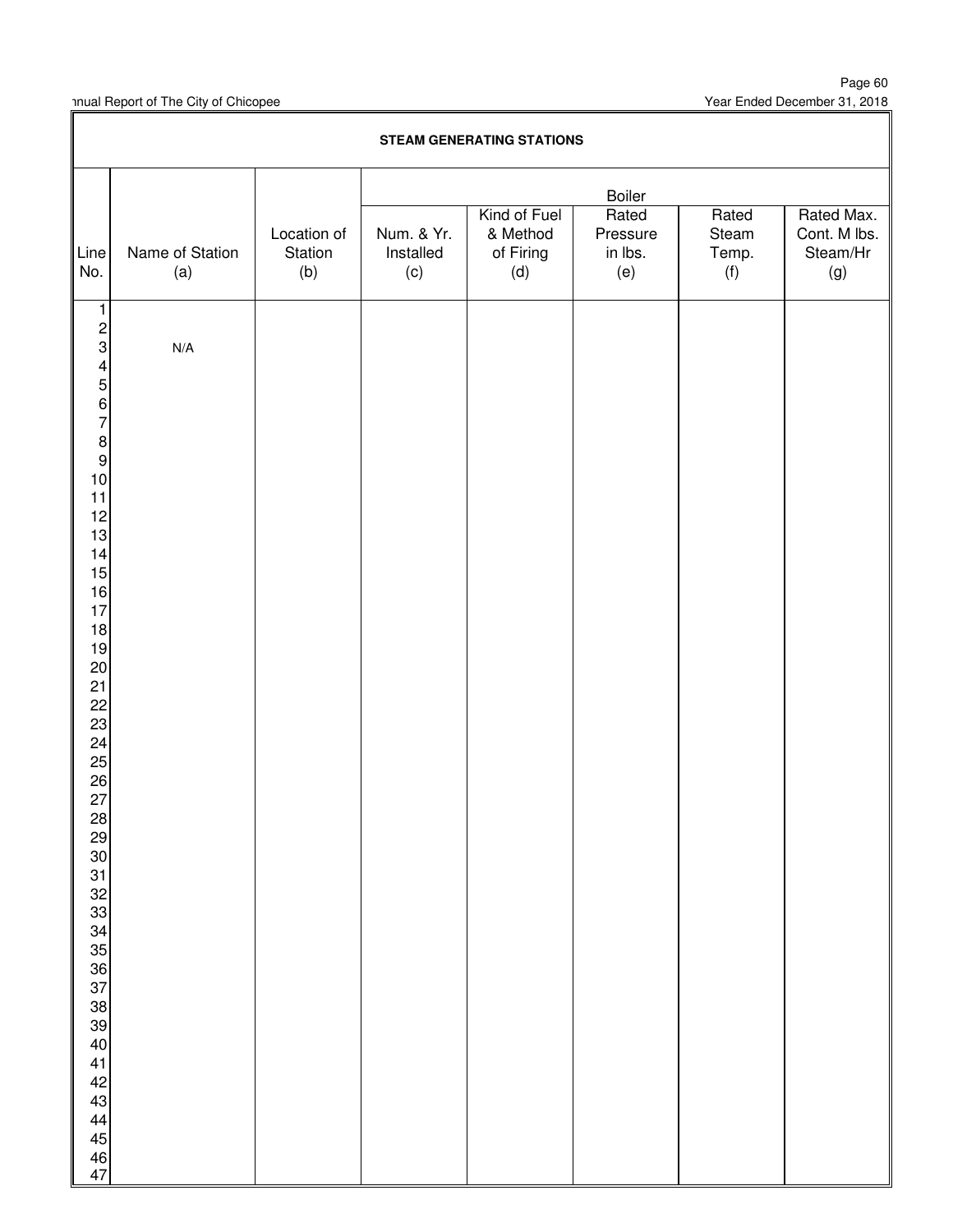| Annual Report of The City of Chicopee |  |  |  |  |  |
|---------------------------------------|--|--|--|--|--|
|---------------------------------------|--|--|--|--|--|

**STEAM GENERATING STATIONS - Cont.** Steam Station Pressure Name Plate Rating Hydrogen at Throttle R.P.M. At min. At max. Pressure: Name Power Voltage Plate Year | | at | | in Kilowatts | Pressure: | | |Max Name Installed | Type | Throttle | R.P.M. | At $\,$ min. | At $\,$ max. | Power | Voltage | Plate Line p.s.i.g. Hydro Prs Hydro Prs Min. Max. Factor K.v. Rating No. (h) (i) (j) (k) (l) (m) (n) (o) (p) (q) (r)  $N/A$  TOTALS: 

Page 61 Year Ended December 31, 2018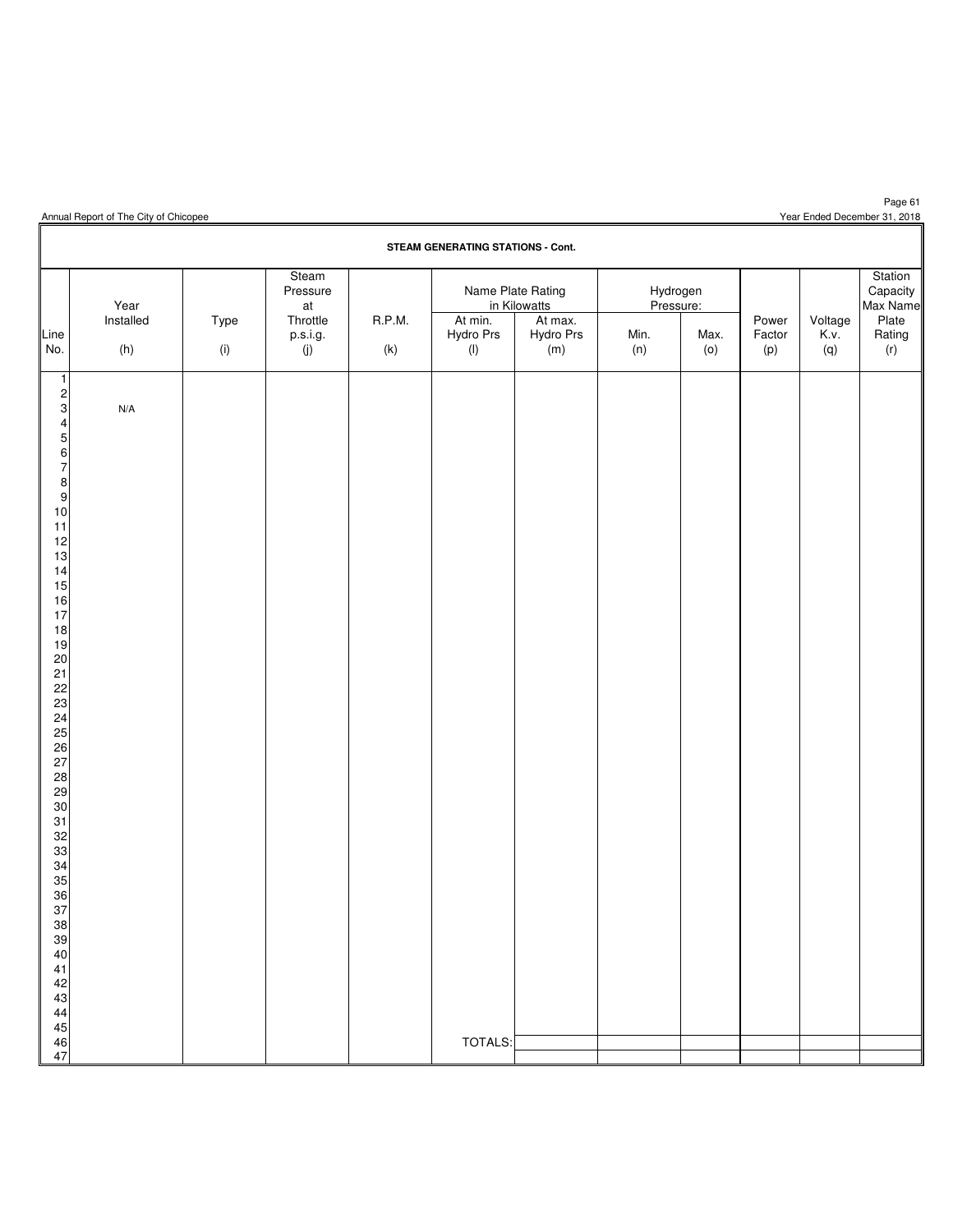Page 62 Year Ended December 31, 2018

|                                                                                                                                                                                                                                                                | <b>HYDROELECTRIC GENERATING STATIONS</b><br><b>Water Wheels</b> |                               |                          |                                     |                                        |                        |                                                      |  |  |  |  |  |  |  |
|----------------------------------------------------------------------------------------------------------------------------------------------------------------------------------------------------------------------------------------------------------------|-----------------------------------------------------------------|-------------------------------|--------------------------|-------------------------------------|----------------------------------------|------------------------|------------------------------------------------------|--|--|--|--|--|--|--|
|                                                                                                                                                                                                                                                                |                                                                 |                               |                          |                                     |                                        |                        |                                                      |  |  |  |  |  |  |  |
| Line<br>No.                                                                                                                                                                                                                                                    | Name of Station<br>(a)                                          | Location of<br>Station<br>(b) | Name of<br>Stream<br>(c) | Attended<br>or<br>Unattended<br>(d) | Type<br>of<br>Unit<br>(e)              | Year<br>Install<br>(f) | <b>Gross Static</b><br>Head with<br>Pond Full<br>(g) |  |  |  |  |  |  |  |
| 1<br>$\overline{c}$<br>$\mathbf{3}$<br>$\overline{\mathbf{4}}$<br>$\sqrt{5}$<br>$\,$ 6 $\,$<br>$\overline{7}$<br>$\bf 8$<br>$\boldsymbol{9}$<br>10<br>11<br>12<br>13<br>14<br>15<br>16<br>17<br>18<br>19<br>20<br>21<br>22<br>23<br>24<br>25<br>26<br>27<br>28 | Chicopee Hydro<br>UNIT#1<br>UNIT <sub>#2</sub>                  | Bridge St.                    | Chicopee River           | Unattended                          | Horizontal Kaplan<br>Horizontal Kaplan | 1983<br>1983           | 26.25'<br>26.25'                                     |  |  |  |  |  |  |  |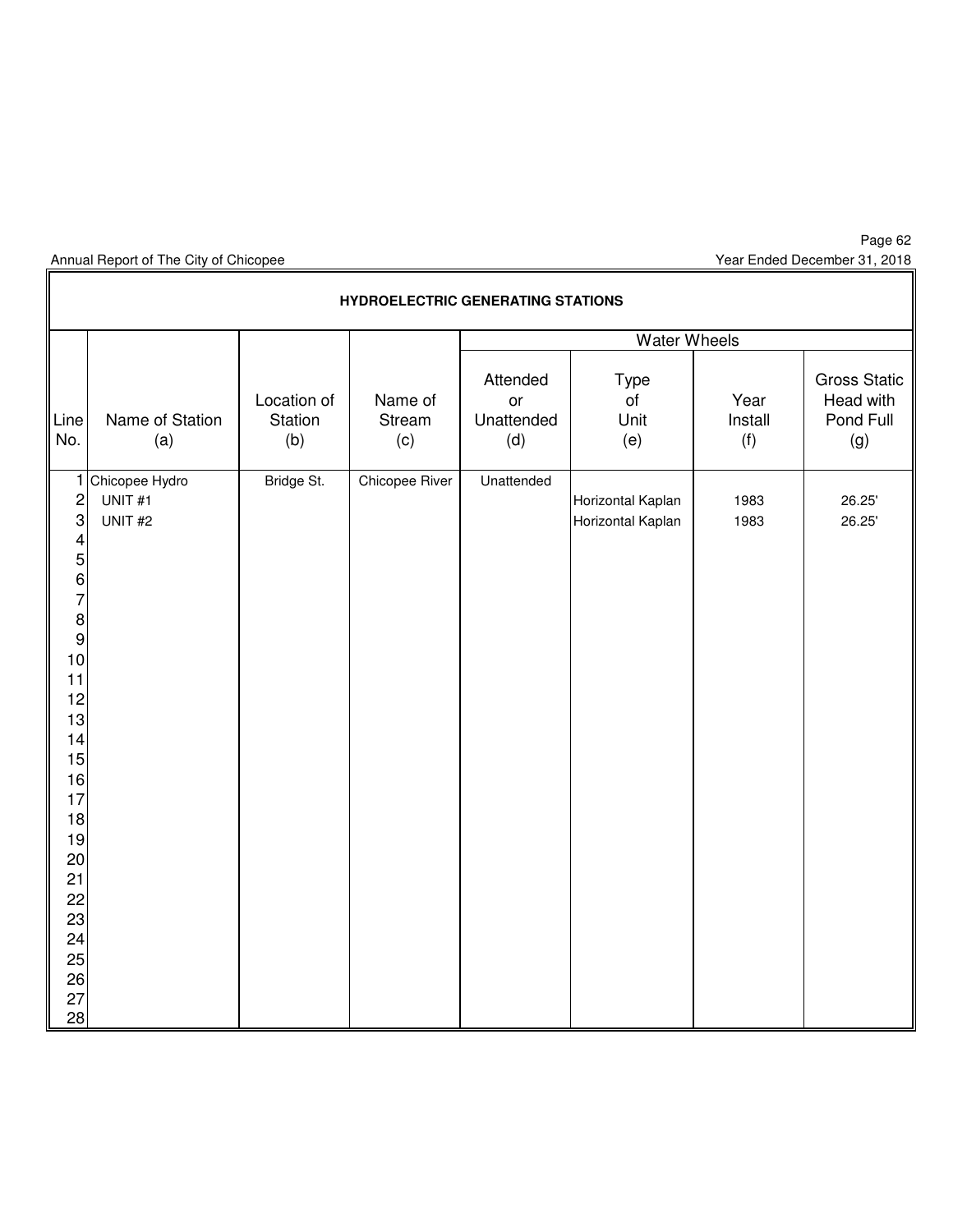I

Year Ended December 31, 2018

|                                                                                                                                                                                                                                          | <b>HYDROELECTRIC GENERATING STATIONS - Cont.</b> |                           |                                            |                        |                      |                                |                             |                                             |                                         |                                        |  |  |
|------------------------------------------------------------------------------------------------------------------------------------------------------------------------------------------------------------------------------------------|--------------------------------------------------|---------------------------|--------------------------------------------|------------------------|----------------------|--------------------------------|-----------------------------|---------------------------------------------|-----------------------------------------|----------------------------------------|--|--|
|                                                                                                                                                                                                                                          |                                                  | Water Wheels - Continuted | Max. Hp.                                   |                        |                      | Generators                     |                             |                                             |                                         | Total<br>Installed                     |  |  |
| Line<br>No.                                                                                                                                                                                                                              | Design<br>Head<br>(h)                            | R.P.M<br>(i)              | Capacity<br>of Unit at<br>Design Hd<br>(j) | Year<br>Install<br>(k) | Voltage<br>$($ l $)$ | Phase<br>(m)                   | Frequency<br>or d.c.<br>(n) | Name Plate<br>Rating of<br>Unit (KW)<br>(0) | Number<br>of Units<br>in Station<br>(p) | Generating<br>Capacity<br>in KW<br>(q) |  |  |
| 1<br>$\overline{\mathbf{c}}$<br>$\ensuremath{\mathsf{3}}$<br>4<br>5<br>$\boldsymbol{6}$<br>$\overline{7}$<br>$\bf 8$<br>$\boldsymbol{9}$<br>10<br>11<br>12<br>13<br>14<br>15<br>16<br>17<br>18<br>19<br>20<br>21<br>22<br>23<br>24<br>25 | 26.25'<br>26.25'                                 | 260<br>260                | 1589<br>1589                               | 1983<br>1983           | 4160V<br>4160V       | $\ensuremath{\mathsf{3}}$<br>3 | 60 Cy<br>60 Cy              | 1250<br>1250                                | $\mathbf{2}$                            | 2500                                   |  |  |
| 26<br>27<br>28                                                                                                                                                                                                                           |                                                  |                           |                                            |                        | <b>TOTALS:</b>       |                                |                             | 2500                                        | $\sqrt{2}$                              | 2500                                   |  |  |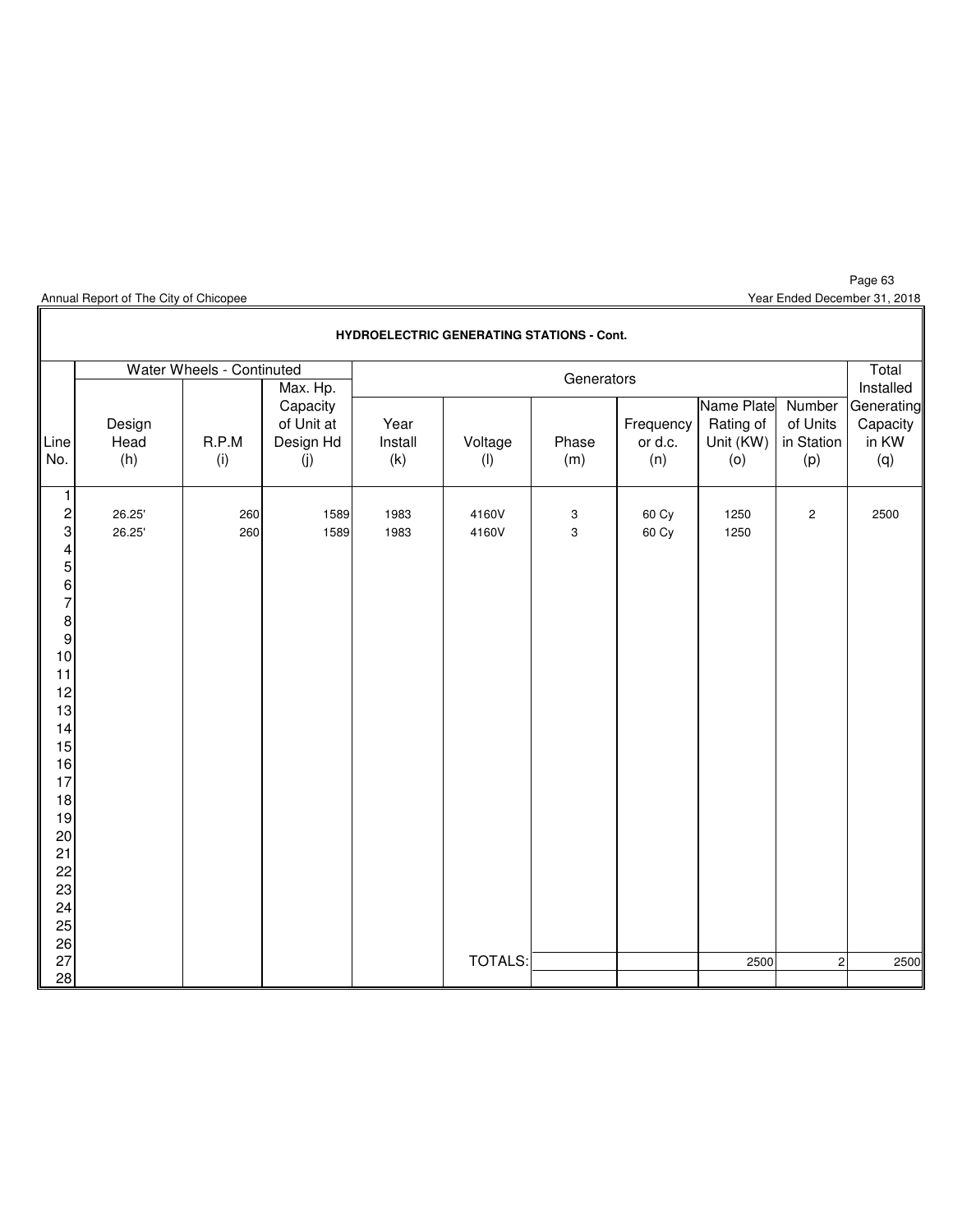### COMBUSTION ENGINE AND OTHER GENERATING STATIONS (except nuclear stations)

1. Report the information called for concerning property is leased from another company, give name of generating stations & equipment at end of year. Show lessor, date & term of lease, & annual rent. For any geneassociated prime movers and generators on the same line. rating station, other than a leased station, or portion which is included in Account 121, Nonutility Property. which the respondent operates or shares in the operation

 2. Exclude from this schedule, plant, the book cost of thereof, for which the respondent is not the sole owner but 3. Designate any generating station or portion thereof of, furnish a succinct statement explaining the arrangement for which the respondent is not the sole owner. If such and giving particulars as to such matters as percent owner-

|                |                 |                     | PRIME MOVERS                      |                       |                   |                 |                               |  |  |  |
|----------------|-----------------|---------------------|-----------------------------------|-----------------------|-------------------|-----------------|-------------------------------|--|--|--|
| Line           | Name of Station | Location of Station | Diesel or<br>Other Type<br>Engine | Name of Maker         | Year<br>Installed | 2 or 4<br>Cycle | Belted or Direct<br>Connected |  |  |  |
| No.            | (a)             | (b)                 | (c)                               | (d)                   | (e)               | (f)             | (g)                           |  |  |  |
| $\mathbf{1}$   | Front St.       | Chicopee, MA        | Diesel                            | <b>General Motors</b> | 1978              | $\overline{c}$  | Direct                        |  |  |  |
| $\overline{c}$ | Chicopee Hydro  | Chicopee, MA        | Hydro                             | ESAC                  | 1983              |                 | Direct                        |  |  |  |
| $\sqrt{3}$     |                 |                     |                                   |                       |                   |                 |                               |  |  |  |
| 4              |                 |                     |                                   |                       |                   |                 |                               |  |  |  |
| 5              |                 |                     |                                   |                       |                   |                 |                               |  |  |  |
| 6              |                 |                     |                                   |                       |                   |                 |                               |  |  |  |
| $\overline{7}$ |                 |                     |                                   |                       |                   |                 |                               |  |  |  |
| $\bf 8$        |                 |                     |                                   |                       |                   |                 |                               |  |  |  |
| $9\,$          |                 |                     |                                   |                       |                   |                 |                               |  |  |  |
| $10$           |                 |                     |                                   |                       |                   |                 |                               |  |  |  |
| 11             |                 |                     |                                   |                       |                   |                 |                               |  |  |  |
| 12             |                 |                     |                                   |                       |                   |                 |                               |  |  |  |
| 13<br>14       |                 |                     |                                   |                       |                   |                 |                               |  |  |  |
| 15             |                 |                     |                                   |                       |                   |                 |                               |  |  |  |
| 16             |                 |                     |                                   |                       |                   |                 |                               |  |  |  |
| 17             |                 |                     |                                   |                       |                   |                 |                               |  |  |  |
| 18             |                 |                     |                                   |                       |                   |                 |                               |  |  |  |
| 19             |                 |                     |                                   |                       |                   |                 |                               |  |  |  |
| $20\,$         |                 |                     |                                   |                       |                   |                 |                               |  |  |  |
| 21             |                 |                     |                                   |                       |                   |                 |                               |  |  |  |
| 22             |                 |                     |                                   |                       |                   |                 |                               |  |  |  |
| 23             |                 |                     |                                   |                       |                   |                 |                               |  |  |  |
| 24             |                 |                     |                                   |                       |                   |                 |                               |  |  |  |
| 25             |                 |                     |                                   |                       |                   |                 |                               |  |  |  |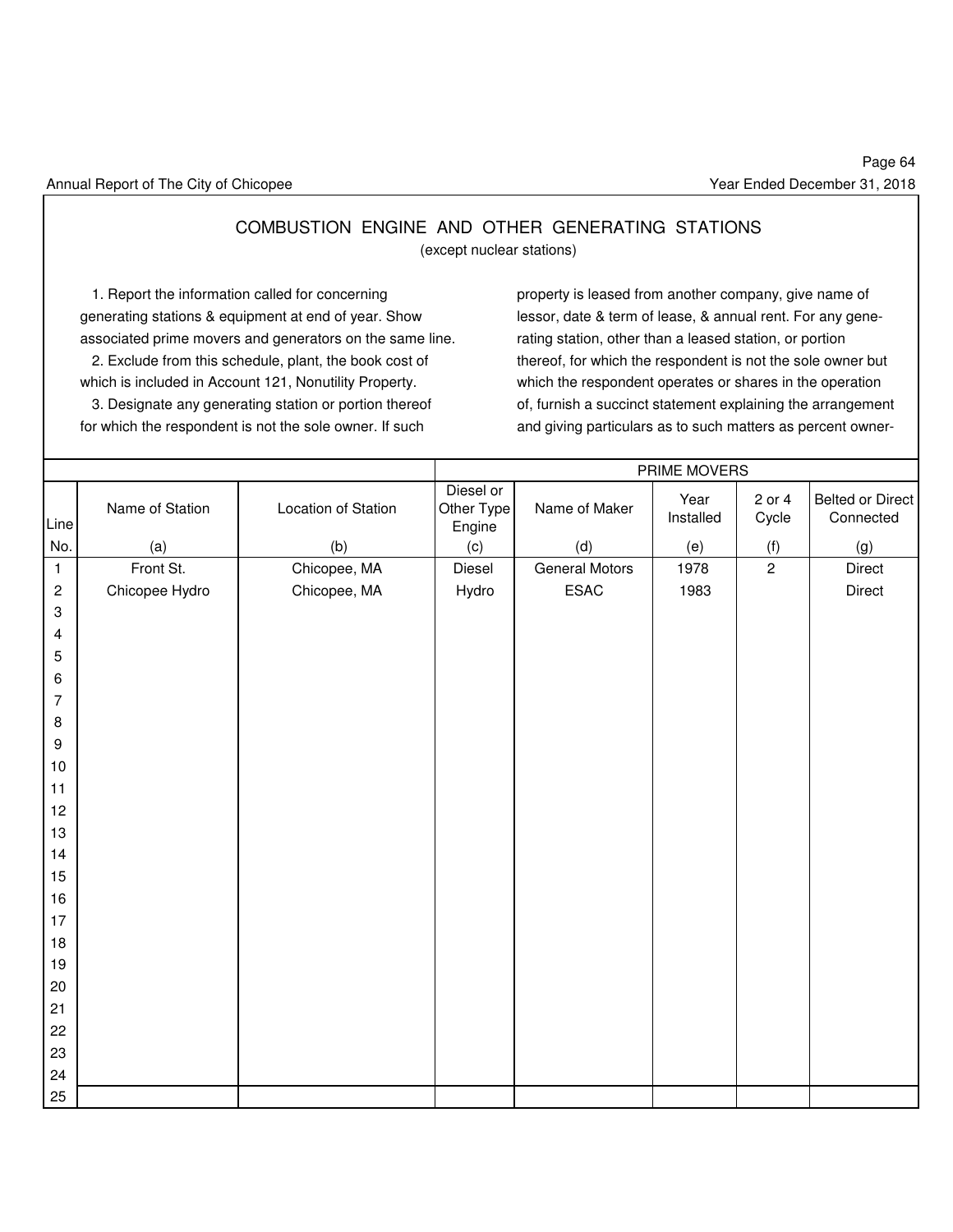### COMBUSTION ENGINE AND OTHER GENERATING STATIONS - Concluded

(except nuclear stations)

ship by respondent, name of co-owner, basis of sharing Specify whether lessee is an associated company. output, expenses, or revenues, and how expenses and/or 5. Designate any palnt or equipment owned, not oper revenues are accounted for and accounts affected. Specify if ated and not leased to another company. If such plant lessor, co-owner, or other party is an associated company. or equipment was not operated within the past year, explain

leased to another company and give name of lessee, date disposition of the plant or equipment and its book cost are and term of lease and annual rent and how determined. contemplated.

4. Designate any generating station or portion thereof whether it has been retired in the books of account or what

|           | Prime Movers - Con't |           |         |              | Generators |                |                | <b>Total Installed</b> |                           |
|-----------|----------------------|-----------|---------|--------------|------------|----------------|----------------|------------------------|---------------------------|
|           | <b>Total Rated</b>   |           |         |              |            | Name Plate     | Number of      | Generating             |                           |
| Rated hp. | hp. of Station       | Year      | Voltage | Phase        | Frequency  | Rating of Unit | Units in       | Capacity in            |                           |
| of Unit   | <b>Primer Movers</b> | Installed |         |              | or d.c.    | in Kilowatts   | Station        | Kilowatts<br>(name     |                           |
|           |                      |           |         |              |            |                |                | plate ratings)         | Line                      |
| (h)       | (i)                  | (j)       | (k)     | (1)          | (m)        | (n)            | (0)            | (p)                    | No.                       |
| 3960      | 11,800               | 1978      | 4.16 KV | $\mathbf{3}$ | 60 cy      | 2,750          | $\mathbf{3}$   | 8,250                  | $\mathbf{1}$              |
|           |                      | 1983      | 4.16 KV | $\sqrt{3}$   | 60 cy      | 1,250          | $\overline{c}$ | 2,500                  | $\sqrt{2}$                |
|           |                      |           |         |              |            |                |                |                        | $\ensuremath{\mathsf{3}}$ |
|           |                      |           |         |              |            |                |                |                        | $\overline{4}$            |
|           |                      |           |         |              |            |                |                |                        | 5                         |
|           |                      |           |         |              |            |                |                |                        | 6                         |
|           |                      |           |         |              |            |                |                |                        | $\overline{7}$            |
|           |                      |           |         |              |            |                |                |                        | $\bf 8$                   |
|           |                      |           |         |              |            |                |                |                        | $\boldsymbol{9}$          |
|           |                      |           |         |              |            |                |                |                        | 10                        |
|           |                      |           |         |              |            |                |                |                        |                           |
|           |                      |           |         |              |            |                |                |                        | 11                        |
|           |                      |           |         |              |            |                |                |                        | 12                        |
|           |                      |           |         |              |            |                |                |                        | 13                        |
|           |                      |           |         |              |            |                |                |                        | 14                        |
|           |                      |           |         |              |            |                |                |                        | 15                        |
|           |                      |           |         |              |            |                |                |                        | 16                        |
|           |                      |           |         |              |            |                |                |                        | 17                        |
|           |                      |           |         |              |            |                |                |                        | 18                        |
|           |                      |           |         |              |            |                |                |                        | 19                        |
|           |                      |           |         |              |            |                |                |                        | 20                        |
|           |                      |           |         |              |            |                |                |                        | 21                        |
|           |                      |           |         |              |            |                |                |                        | 22                        |
|           |                      |           |         |              |            |                |                |                        | 23                        |
|           |                      |           |         |              |            |                |                |                        | 24                        |
|           |                      |           |         |              |            |                |                |                        | 25                        |
|           |                      |           |         |              |            |                |                |                        |                           |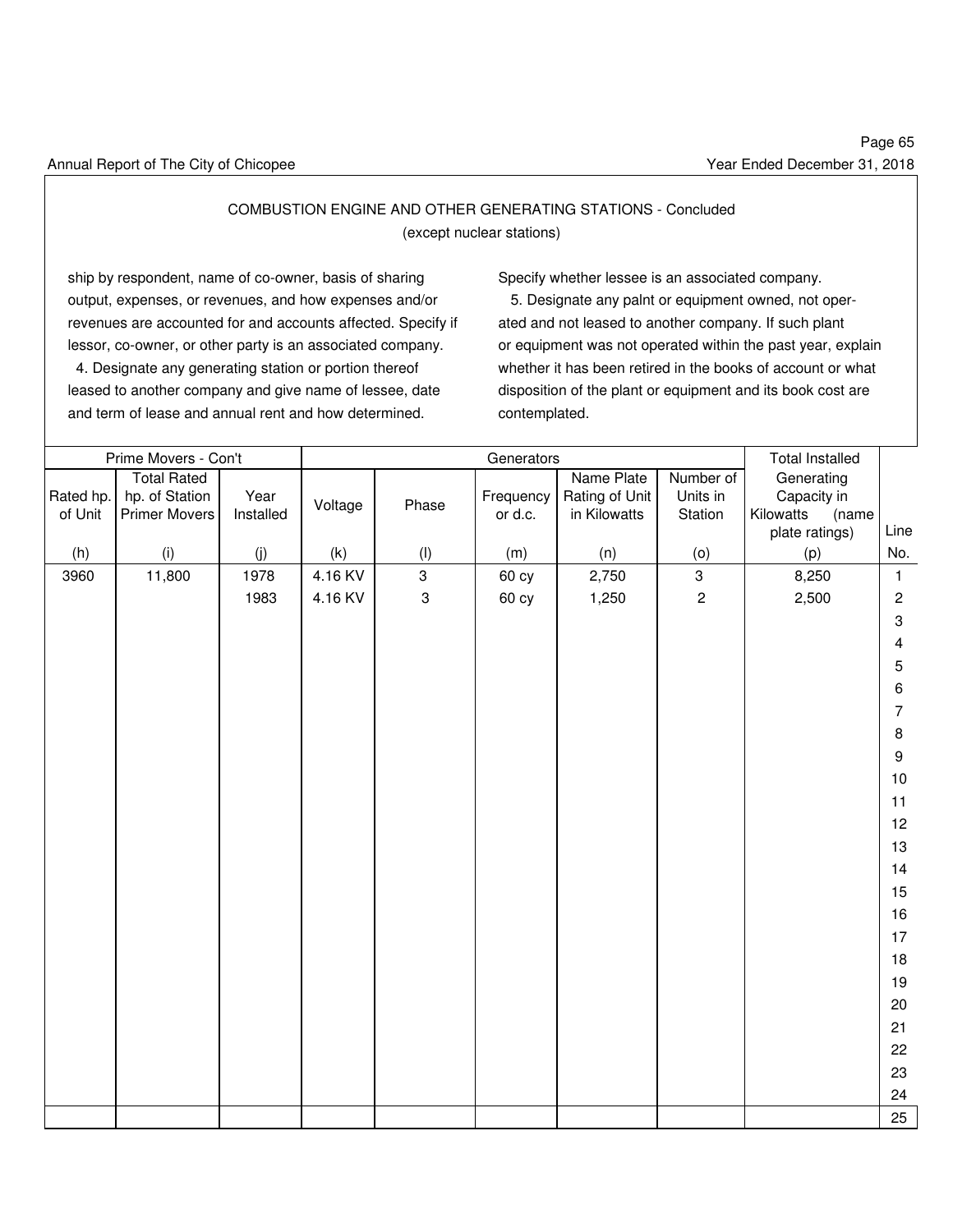Year Ended December 31, 2018

|                                                                                                                                                                                                                                                                                                                                                                               |                            |                       |                                                                      |                   |                                                               | <b>GENERATING STATION STATISTICS (Small Stations)</b> |                                                     |                                                                                               |                |              |                           |                                                                              |
|-------------------------------------------------------------------------------------------------------------------------------------------------------------------------------------------------------------------------------------------------------------------------------------------------------------------------------------------------------------------------------|----------------------------|-----------------------|----------------------------------------------------------------------|-------------------|---------------------------------------------------------------|-------------------------------------------------------|-----------------------------------------------------|-----------------------------------------------------------------------------------------------|----------------|--------------|---------------------------|------------------------------------------------------------------------------|
| Line<br>No.                                                                                                                                                                                                                                                                                                                                                                   | <b>Name of Plan</b><br>(a) | Year<br>Const.<br>(b) | Installed<br>Capacity<br>Name<br>Plate<br>Rating-KV (60 Min.)<br>(c) | Peak<br>KW<br>(d) | Net<br>Generate.<br>Demand Excluding<br>Station<br>Use<br>(e) | Cost<br>Of<br>Plant<br>(Omit c)<br>(f)                | Plant<br>Cost<br>Per KW<br>Inst.<br>Capacity<br>(g) | <b>Production Expenses</b><br>Exclusive of Depreciation<br>and Taxes (Omit c)<br>Labor<br>(h) | Fuel<br>(i)    | Other<br>(j) | Kind<br>of<br>Fuel<br>(k) | <b>Fuel Cost</b><br>Per KWH<br>Net<br>Generate.<br>(cents)<br>$\binom{1}{2}$ |
| 1<br>$\frac{2}{3}$<br>4<br>5<br>6<br>7<br>8<br>9<br>10<br>10<br>11<br>$\begin{array}{c} 12 \\ 13 \end{array}$<br>$\begin{array}{c} 14 \\ 15 \end{array}$<br>16<br>17<br>18<br>$\frac{19}{20}$<br>$\begin{array}{c} 29 \\ 30 \end{array}$<br>$\begin{array}{c} 31 \\ 32 \\ 33 \end{array}$<br>34<br>35<br>36<br>37<br>38<br>39<br>40<br>41<br>42<br>43<br>44<br>45<br>46<br>47 | N/A                        | <b>TOTALS:</b>        | $\overline{0}$                                                       |                   | $\overline{0}$                                                | 0                                                     |                                                     | ō                                                                                             | $\overline{0}$ | 0            |                           | $\overline{0}$                                                               |
|                                                                                                                                                                                                                                                                                                                                                                               |                            |                       |                                                                      |                   |                                                               |                                                       |                                                     |                                                                                               |                |              |                           |                                                                              |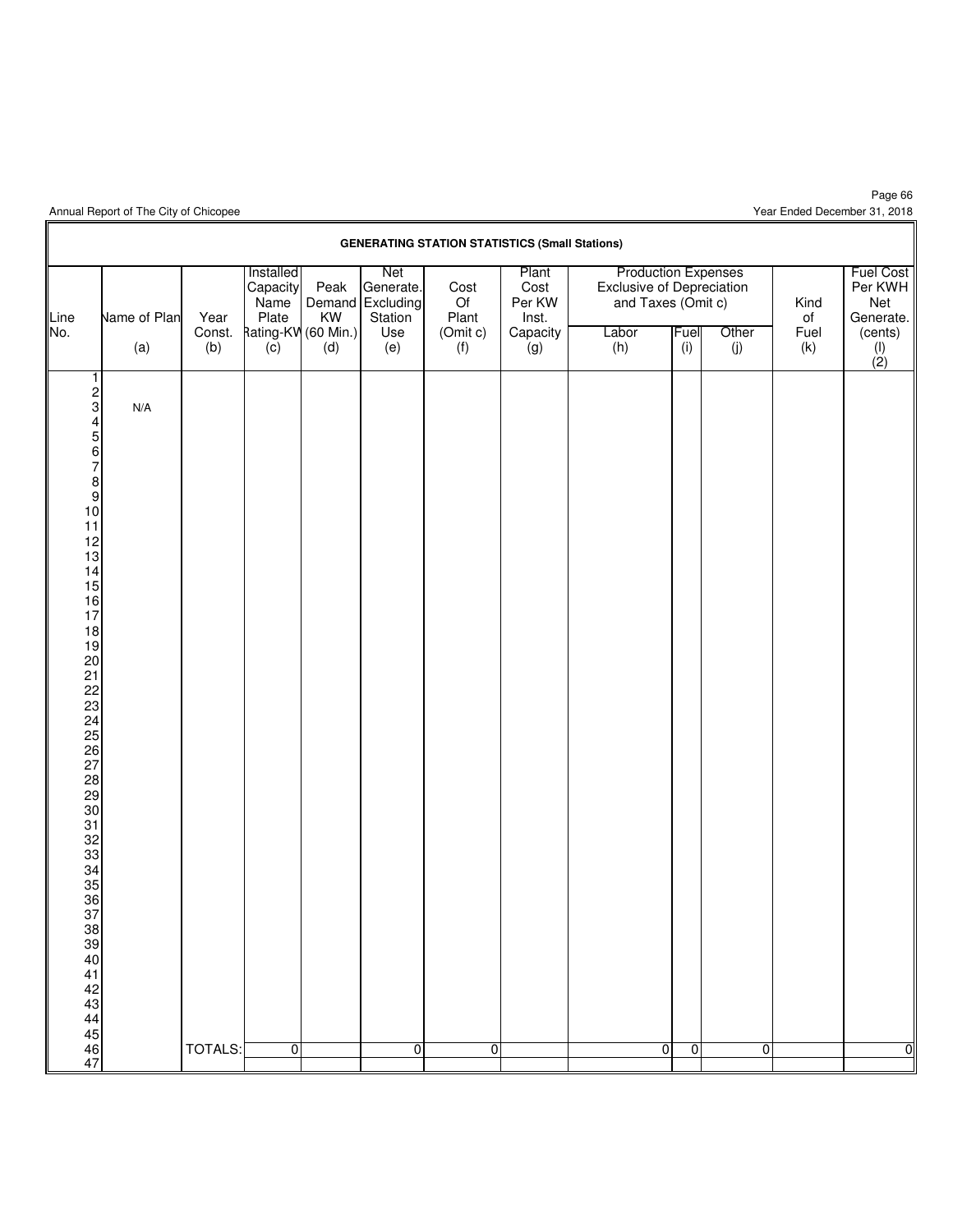|                                                                                                                                                                                                                                                                                                             | <b>TRANSMISSION LINE STATISTICS</b><br>Report information concerning transmission line as indicated below. |                                |                             |                                                                 |                                                                   |                                         |                                            |                                              |  |  |
|-------------------------------------------------------------------------------------------------------------------------------------------------------------------------------------------------------------------------------------------------------------------------------------------------------------|------------------------------------------------------------------------------------------------------------|--------------------------------|-----------------------------|-----------------------------------------------------------------|-------------------------------------------------------------------|-----------------------------------------|--------------------------------------------|----------------------------------------------|--|--|
|                                                                                                                                                                                                                                                                                                             |                                                                                                            |                                |                             |                                                                 |                                                                   |                                         |                                            |                                              |  |  |
| Line<br>No.                                                                                                                                                                                                                                                                                                 | Designation<br>From<br>(a)                                                                                 | To<br>(b)                      | Operating<br>Voltage<br>(c) | Type of<br>Supportive<br>Structure<br>(d)                       | Length (Pole Miles)<br>On Structures of<br>Line Designated<br>(e) | On Structures of<br>Another Line<br>(f) | Number<br>$\mathsf{of}$<br>Circuits<br>(g) | Size of<br>Conductors<br>and Material<br>(h) |  |  |
| $\blacksquare$                                                                                                                                                                                                                                                                                              | Fairmont 1638 Line at NU<br>Structure 3079A (@ Ingham<br>St.)                                              | <b>CMLP Memorial</b><br>7P Sub | 115 kV                      | <b>Embedded Wood Poles</b><br>and Steel Poles on<br>Foundations | $0.7\,$                                                           |                                         | $\mathbf{1}$                               | <b>1590 ACSS</b>                             |  |  |
| $\overline{c}$                                                                                                                                                                                                                                                                                              | Piper 1904 Line at NU<br>Structure 3078A (@ Ingham<br>St.)                                                 | <b>CMLP Memorial</b><br>7P Sub | 115 kV                      | <b>Embedded Wood Poles</b><br>and Steel Poles on<br>Foundations | $0.7\,$                                                           |                                         | $\mathbf{1}$                               | <b>1590 ACSS</b>                             |  |  |
| 3<br>4<br>$\mathbf 5$<br>$\,6\,$<br>$\overline{7}$<br>8<br>$\boldsymbol{9}$<br>$10$<br>11<br>12<br>13<br>14<br>15<br>16<br>17<br>18<br>19<br>20<br>21<br>22<br>23<br>24<br>25<br>26<br>27<br>28<br>29<br>30<br>31<br>32<br>33<br>34<br>35<br>36<br>37<br>38<br>39<br>40<br>41<br>42<br>43<br>44<br>45<br>46 |                                                                                                            |                                |                             |                                                                 |                                                                   |                                         |                                            |                                              |  |  |
| 47                                                                                                                                                                                                                                                                                                          | * where other than 60 cycle, 3 phase, so indicate.                                                         |                                |                             | <b>TOTALS</b>                                                   | 1.4                                                               | $\overline{0}$                          | $\overline{2}$                             |                                              |  |  |
|                                                                                                                                                                                                                                                                                                             |                                                                                                            |                                |                             |                                                                 |                                                                   |                                         |                                            |                                              |  |  |

Page 67 Year Ended December 31, 2018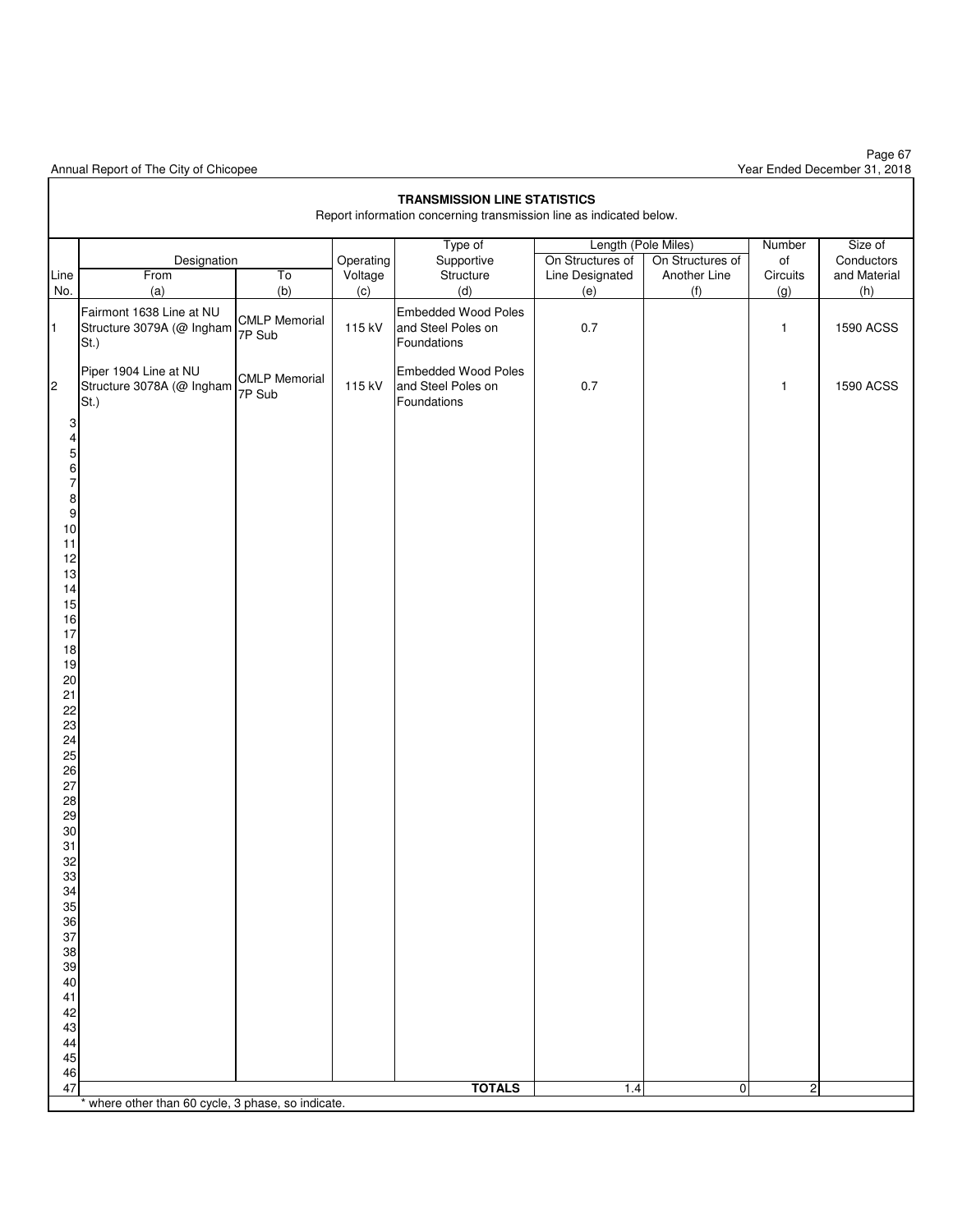#### Annual Report of The City of Chicopee Year Ended December 31, 2018

### **SUBSTATIONS**

character, but the number of such substations must be shown. the respondent. For any substation or equipment operated under lease, give or other party is an associated company.

espondent as of the end of the year. The section of the whether transmission or distribution and whether attended or unattended. Substation or equipment operated other than by reason of sole

3. Substations with capacities of less that 5000 kva, except those serving 6. Designate substations or major items of equipment leased from others, jointly parties, and state amounts and accounts affected in respondent's ustomers with energy for resale, may be grouped according to functional owned with others, or operated otherwise than by reason of sole ownership by books of account. Specify in each case whether lessor, co-owner

1. Report below the information called for concerning substations of the 4. Indicate in column (b) the functional character of each substation, designating name of lessor, date and period of lease and annual rent. For any 2. Substations which serve but one industrial or street railway customer 5. Show in columns (i), (j), and (k) special equipment such as rotary converters, ownership or lease, give name of co-owner or other party, explain hould not be listed hereunder. https://www.masshould.com/ensers/etc. and auxiliary equipment for increasing capacity. basis of sharing expenses of other accounting between the

|                         |                   |                          | Voltage |                   | Capacity of |                       |                           |                | Conversion Apparatus and |                   |          |
|-------------------------|-------------------|--------------------------|---------|-------------------|-------------|-----------------------|---------------------------|----------------|--------------------------|-------------------|----------|
|                         |                   |                          |         |                   |             | Substation            | No. of                    | No. of         |                          | Special Equipment |          |
|                         | Name and Location | Character of             |         |                   |             | in kva                | Xmrs                      | Spare          | Type of                  | Number            | Total    |
| Line                    | of Substation     | Substation               |         | Primary Secondary |             | Tertiary (In Service) | In Serv                   | Xmrs           | Equip                    | of Units          | Capacity |
| No.                     | (a)               | (b)                      | (c)     | (d)               | (e)         | (f)                   | (g)                       | (h)            | (i)                      | (j)               | (k)      |
| $\mathbf{1}$            | Chicopee Sub #1   | Gen. - Attended          | 4.16kV  | 13.8kV            |             | 9,375                 | 1                         | $\overline{0}$ |                          |                   |          |
| $\sqrt{2}$              |                   |                          |         |                   |             |                       |                           |                |                          |                   |          |
| 3                       | Chicopee Sub 18L  | Dist. - Unattended 115kV |         | 13.8kV            |             | 150,000               | $\ensuremath{\mathsf{3}}$ | 0              |                          |                   |          |
| $\overline{\mathbf{4}}$ |                   |                          |         |                   |             |                       |                           |                |                          |                   |          |
| 5                       | Memorial 7P       | Dist. - Unattended 115kV |         | 13.8kV            |             | 120,000               | $\overline{c}$            | 0              |                          |                   |          |
| 6                       |                   |                          |         |                   |             |                       |                           |                |                          |                   |          |
| $\overline{7}$          | Chicopee Hydro    | Gen. - Unattended 4.16kV |         | 13.8kV            |             | 2,500                 | 1                         | 0              |                          |                   |          |
| $\,8\,$                 |                   |                          |         |                   |             |                       |                           |                |                          |                   |          |
| $\boldsymbol{9}$        |                   |                          |         |                   |             |                       |                           |                |                          |                   |          |
| 10                      |                   |                          |         |                   |             |                       |                           |                |                          |                   |          |
| 11                      |                   |                          |         |                   |             |                       |                           |                |                          |                   |          |
| 12<br>13                |                   |                          |         |                   |             |                       |                           |                |                          |                   |          |
| 14                      |                   |                          |         |                   |             |                       |                           |                |                          |                   |          |
| 15                      |                   |                          |         |                   |             |                       |                           |                |                          |                   |          |
| 16                      |                   |                          |         |                   |             |                       |                           |                |                          |                   |          |
| 17                      |                   |                          |         |                   |             |                       |                           |                |                          |                   |          |
| 18                      |                   |                          |         |                   |             |                       |                           |                |                          |                   |          |
| 19                      |                   |                          |         |                   |             |                       |                           |                |                          |                   |          |
| 20                      |                   |                          |         |                   |             |                       |                           |                |                          |                   |          |
| 21                      |                   |                          |         |                   |             |                       |                           |                |                          |                   |          |
| 22                      |                   |                          |         |                   |             |                       |                           |                |                          |                   |          |
| 23                      |                   |                          |         |                   |             |                       |                           |                |                          |                   |          |
| 24                      |                   |                          |         |                   |             |                       |                           |                |                          |                   |          |
| 25                      |                   |                          |         |                   |             |                       |                           |                |                          |                   |          |
| 26                      |                   |                          |         |                   |             |                       |                           |                |                          |                   |          |
| 27                      |                   |                          |         |                   |             |                       |                           |                |                          |                   |          |
| 28                      |                   |                          |         |                   |             |                       |                           |                |                          |                   |          |
| 29                      |                   |                          |         |                   |             |                       |                           |                |                          |                   |          |
| $30\,$                  |                   |                          |         |                   |             |                       |                           |                |                          |                   |          |
| 31                      |                   |                          |         |                   |             |                       |                           |                |                          |                   |          |
| 32                      |                   |                          |         | <b>TOTALS</b>     |             | 281,875               | $\overline{7}$            | $\overline{0}$ |                          |                   |          |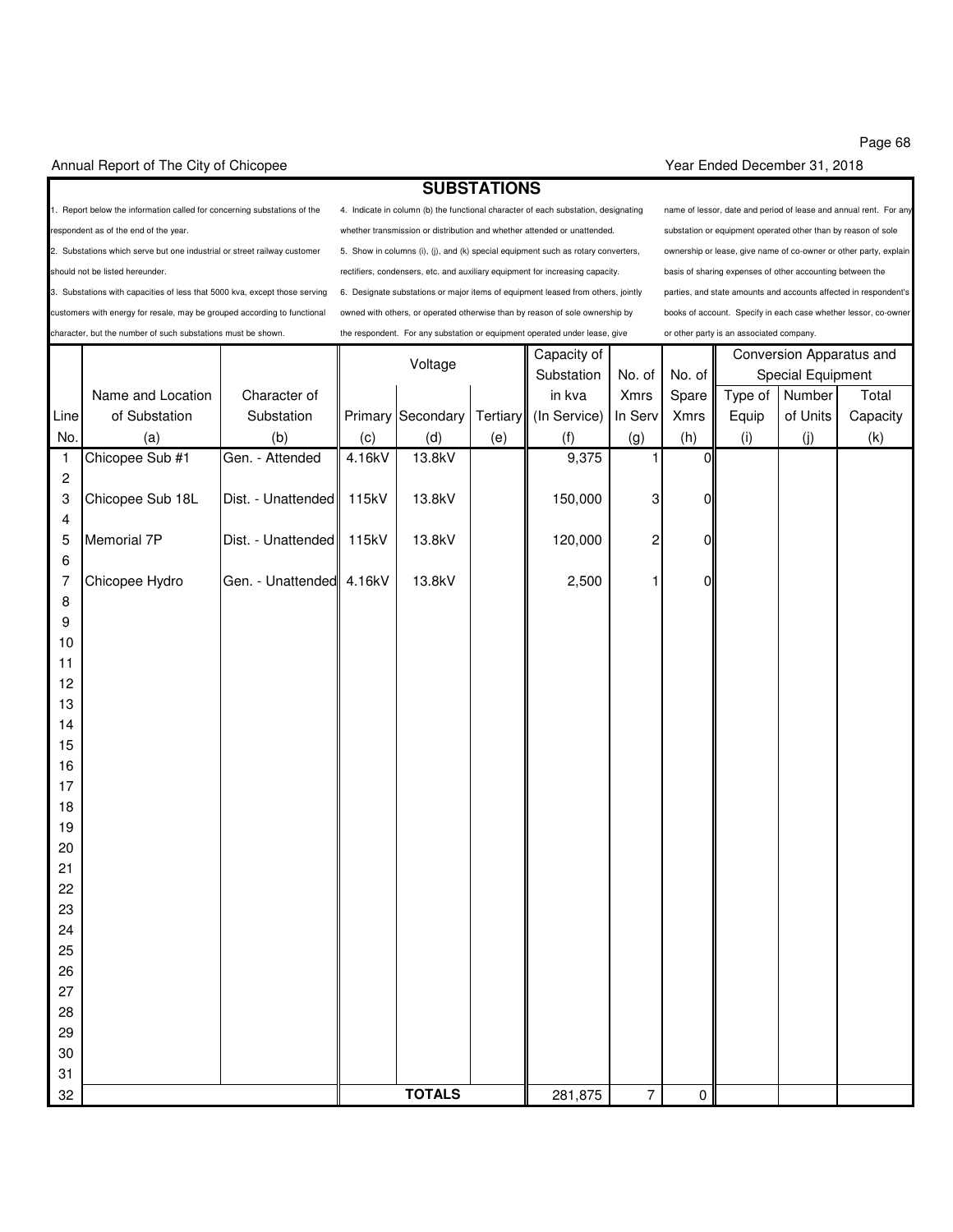|             |                                                                                                          |               | <b>OVERHEAD DISTRIBUTION LINES OPERATED</b> |                     |                          |  |  |  |  |  |  |
|-------------|----------------------------------------------------------------------------------------------------------|---------------|---------------------------------------------|---------------------|--------------------------|--|--|--|--|--|--|
| Line        |                                                                                                          |               |                                             | Length (Pole Miles) |                          |  |  |  |  |  |  |
| No.         |                                                                                                          |               | <b>Wood Poles</b>                           | <b>Steel Towers</b> | Total                    |  |  |  |  |  |  |
| 1           | Miles -- Beginning of Year                                                                               |               | 218.77                                      | 0.00                | 218.77                   |  |  |  |  |  |  |
| 2           | <b>Added During Year</b>                                                                                 |               | 1.56                                        |                     | 1.56                     |  |  |  |  |  |  |
| 3           | <b>Retired During Year</b>                                                                               |               | 1.33                                        |                     | 1.33                     |  |  |  |  |  |  |
| 4           | Miles -- End of Year                                                                                     |               | 219.00                                      | 0.00                | 219.00                   |  |  |  |  |  |  |
| $\mathbf 5$ |                                                                                                          |               |                                             |                     |                          |  |  |  |  |  |  |
| 6           |                                                                                                          |               |                                             |                     |                          |  |  |  |  |  |  |
| 7           |                                                                                                          |               |                                             |                     |                          |  |  |  |  |  |  |
| 8           | Distribution System Characteristics - AC or DC, Phase, cycles and operating voltages for Light and Power |               |                                             |                     |                          |  |  |  |  |  |  |
| 9           |                                                                                                          |               |                                             |                     |                          |  |  |  |  |  |  |
| 10          |                                                                                                          |               |                                             |                     |                          |  |  |  |  |  |  |
| 11          |                                                                                                          |               |                                             |                     |                          |  |  |  |  |  |  |
| 12<br>13    |                                                                                                          |               |                                             |                     |                          |  |  |  |  |  |  |
| 14          |                                                                                                          |               |                                             |                     |                          |  |  |  |  |  |  |
| 15          |                                                                                                          |               |                                             |                     |                          |  |  |  |  |  |  |
|             |                                                                                                          |               |                                             |                     |                          |  |  |  |  |  |  |
|             | ELECTRIC DISTRIBUTION SERVICES, METERS AND LINE TRANSFORMERS                                             |               |                                             |                     |                          |  |  |  |  |  |  |
|             |                                                                                                          |               |                                             |                     |                          |  |  |  |  |  |  |
|             |                                                                                                          |               |                                             |                     |                          |  |  |  |  |  |  |
|             |                                                                                                          |               |                                             |                     | <b>Line Transformers</b> |  |  |  |  |  |  |
|             |                                                                                                          | Electric      |                                             |                     |                          |  |  |  |  |  |  |
| Line        |                                                                                                          | Services      | Number of Watt-                             | Number              | <b>Total Capacity</b>    |  |  |  |  |  |  |
| No.         | Item                                                                                                     |               | <b>Hour Meters</b>                          |                     | (kva)                    |  |  |  |  |  |  |
| 16          | Number at beginning of year:                                                                             | 16,305        | 26,390                                      | 2,988               | 297,707.0                |  |  |  |  |  |  |
| 17          | Additions during year                                                                                    | 18<br>******* |                                             |                     |                          |  |  |  |  |  |  |
| 18          | Purchased                                                                                                |               | 3,248                                       | 15<br>********      | 3,000.0<br>********      |  |  |  |  |  |  |
| 19          | Installed                                                                                                | 0             |                                             |                     |                          |  |  |  |  |  |  |
| 20          | Associated with utility plant acquired                                                                   |               |                                             | 0                   | 0.0                      |  |  |  |  |  |  |
| 21          | <b>Total Additions</b>                                                                                   | 18            | 3,248                                       | 15                  | 3,000.0                  |  |  |  |  |  |  |
| 22          | Reductions during year:                                                                                  |               |                                             |                     |                          |  |  |  |  |  |  |
| 23          | Retirements                                                                                              | 8             | 824                                         | 22                  | 3,505.0                  |  |  |  |  |  |  |
| 24          | Associated with utility plant sold                                                                       |               |                                             | 0                   | 0.0                      |  |  |  |  |  |  |
| 25          | <b>Total Reductions</b>                                                                                  | 8             | 824                                         | 22                  | 3,505.0                  |  |  |  |  |  |  |
| 26<br>27    | Number at end of year<br>In stock                                                                        | 16,315        | 28,814<br>1,490                             | 2,981               | 297,202.0                |  |  |  |  |  |  |
| 28          | Locked meters on customers' premises                                                                     |               | 115                                         |                     |                          |  |  |  |  |  |  |
| 29          | Inactive transformers on system                                                                          |               |                                             |                     |                          |  |  |  |  |  |  |
| 30          | In customers' use                                                                                        |               | 27,191                                      |                     |                          |  |  |  |  |  |  |
| 31          | In company's use                                                                                         |               | 18                                          | 2,981               | 297,202.0                |  |  |  |  |  |  |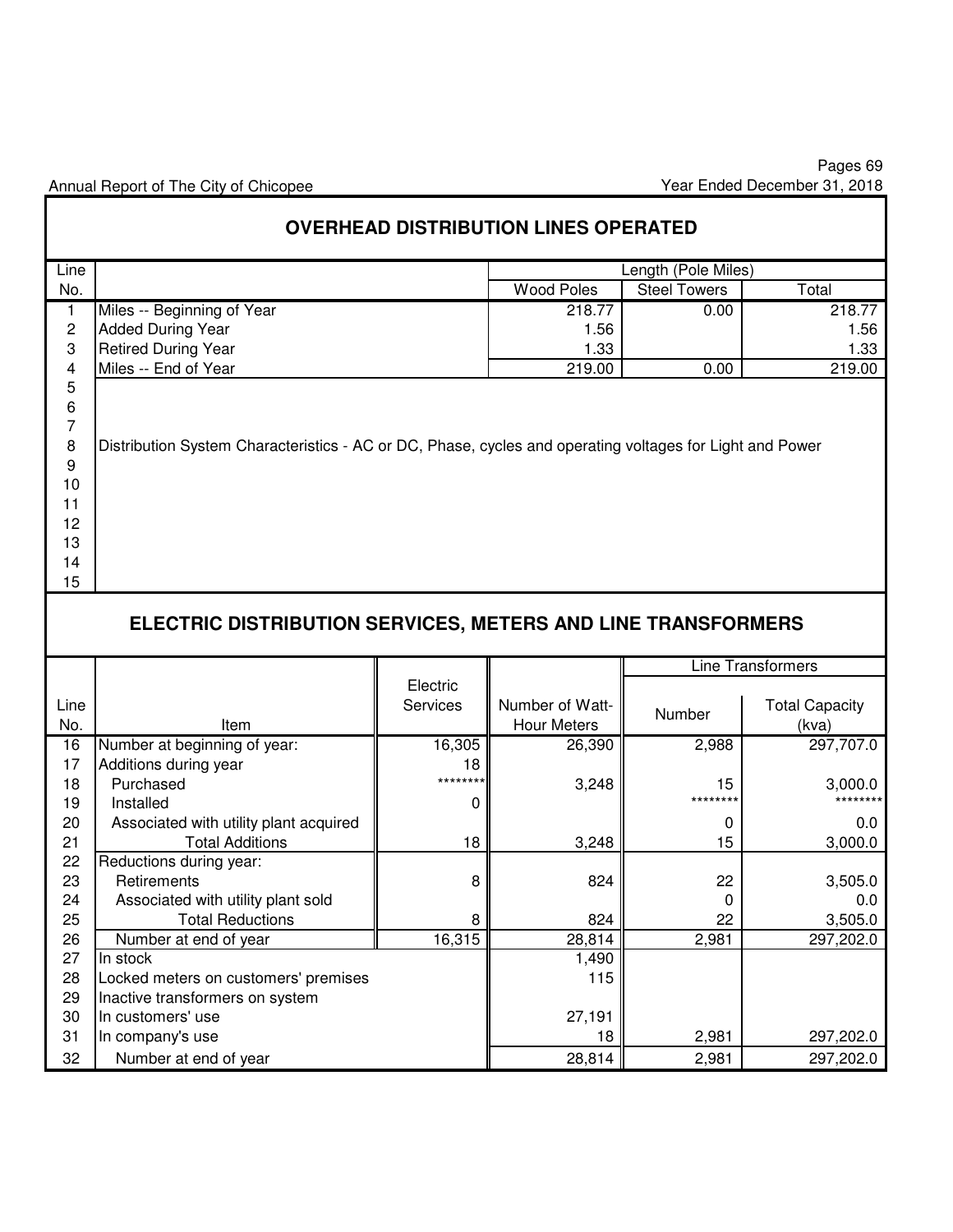Page 70-1

Annual Report of The City of Chicopee

Year Ended December 31, 2018

|                                                                                                                                                                                                                                                                          | <b>CONDUIT, UNDERGROUND CABLE AND SUBMARINE CABLE - (Distribution System)</b><br>Report below the information called for concerning conduit, underground cable, and submarine cable at end of year.                                                                                                                                                                                                                |                                                                                                                                                           |                |                                                   |              |                                                     |
|--------------------------------------------------------------------------------------------------------------------------------------------------------------------------------------------------------------------------------------------------------------------------|--------------------------------------------------------------------------------------------------------------------------------------------------------------------------------------------------------------------------------------------------------------------------------------------------------------------------------------------------------------------------------------------------------------------|-----------------------------------------------------------------------------------------------------------------------------------------------------------|----------------|---------------------------------------------------|--------------|-----------------------------------------------------|
|                                                                                                                                                                                                                                                                          |                                                                                                                                                                                                                                                                                                                                                                                                                    | Miles of<br>Conduit Bank                                                                                                                                  |                | Underground<br>Cable                              |              | Submarine Cable                                     |
| Line<br>No.                                                                                                                                                                                                                                                              | Designation of Underground System<br>(a)                                                                                                                                                                                                                                                                                                                                                                           | (All Sizes and<br>Types)<br>(b)                                                                                                                           | Miles *<br>(c) | <b>Operating Voltage</b><br><b>PRIMARY</b><br>(d) | Feet*<br>(e) | <b>Operating Voltage</b><br><b>SECONDARY</b><br>(f) |
| 1<br>2<br>3<br>4<br>5<br>6<br>$\overline{7}$<br>8<br>9<br>10<br>11<br>12<br>13<br>14<br>15<br>16<br>17<br>18<br>19<br>20<br>21<br>22<br>23<br>24<br>25<br>26<br>27<br>28<br>29<br>30<br>31<br>32<br>33<br>34<br>35<br>36<br>37<br>38<br>39<br>40<br>41<br>42<br>43<br>44 | 1 Conduit Bank<br>2 Conduit Bank<br>3 Conduit Bank<br>4 Conduit Bank<br>5 Conduit Bank<br>6 Conduit Bank<br>7 Conduit Bank<br>8 Conduit Bank<br>9 Conduit Bank<br>10 Conduit Bank<br>11 Conduit Bank<br>12 Conduit Bank<br>13 Conduit Bank<br>15 Conduit Bank<br>16 Conduit Bank<br>20 Conduit Bank<br>Manholes: Previous Total<br>868<br>Adjustment in 2018<br>1<br><b>Total Manholes</b><br>869<br><b>TOTALS</b> | 50.950<br>15.496<br>4.162<br>9.115<br>0.316<br>8.000<br>0.019<br>1.447<br>6.236<br>0.770<br>0.293<br>4.297<br>0.016<br>0.112<br>0.800<br>0.734<br>102.763 |                |                                                   |              |                                                     |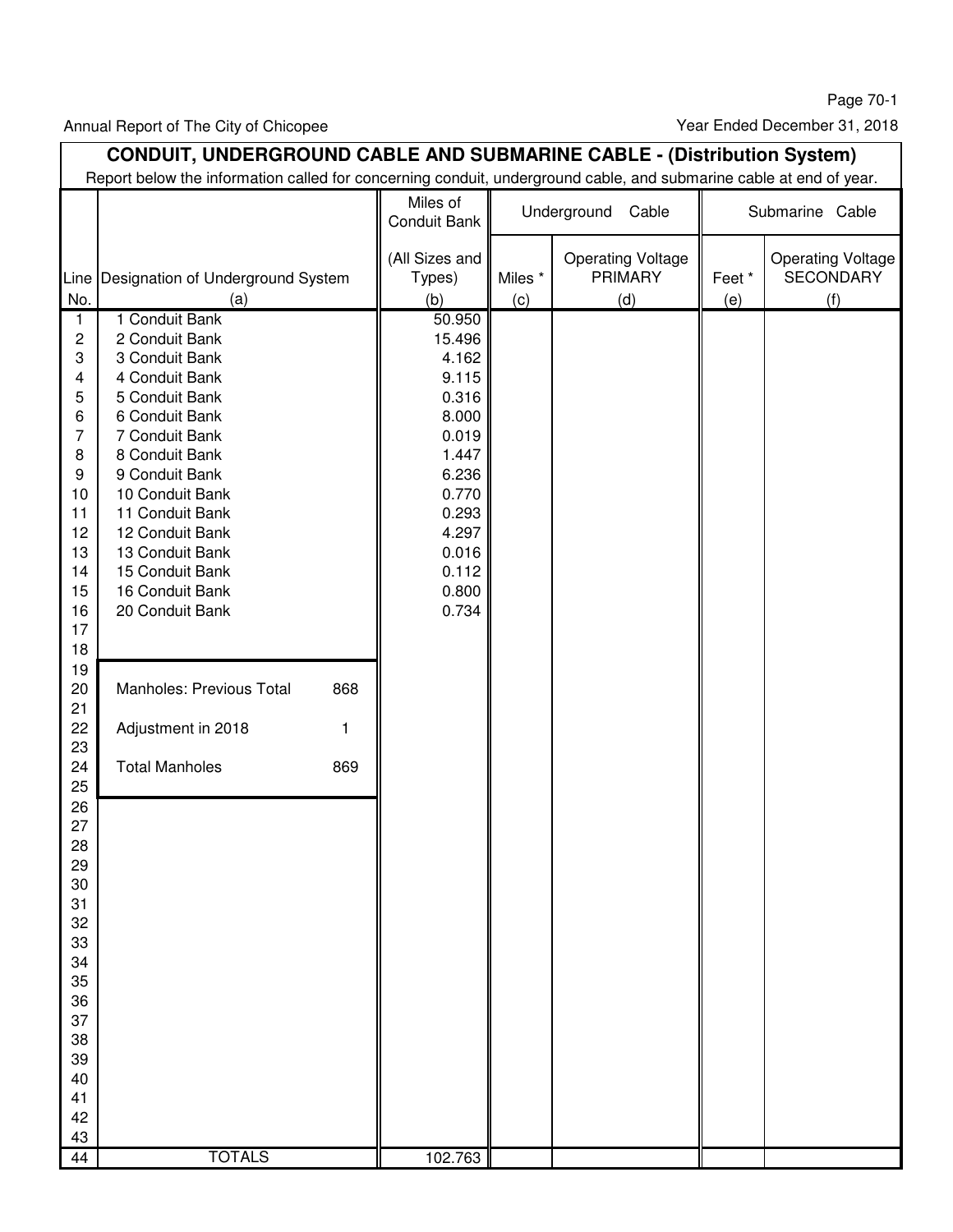### **CONDUIT, UNDERGROUND CABLE AND SUBMARINE CABLE - (Distribution System)**

Report below the information called for concerning conduit,underground cable,and submarine cable at end of year.

|      |                                                     | Miles of<br>Conduit Bank |         | <b>Underground Cable</b> |         | <b>Underground Cable</b> |
|------|-----------------------------------------------------|--------------------------|---------|--------------------------|---------|--------------------------|
|      | Designation of Underground Distribution System      | (All sizes               |         | Op. Voltage              |         | Op. Voltage              |
| Line |                                                     | and types)               | Miles*  | <b>PRIMARY</b>           | Miles*  | SECONDARY                |
| No.  | (a)                                                 | (b)                      | (c)     | (d)                      | (e)     | (f)                      |
| 1    | 800 MCM 1/C Cable                                   | NOTE <sub>3</sub>        | 0.284   | NOTE <sub>1</sub>        |         | NOTE <sub>2</sub>        |
| 2    | 750 MCM 1/C Cable                                   |                          | 0.068   | 4.16 kV                  |         |                          |
| 3    | 750 MCM 1/C Cable                                   |                          | 3.040   |                          |         |                          |
| 4    | 500 MCM 3/C Cable                                   |                          | 1.731   |                          |         |                          |
| 5    | 500 MCM 1/C Cable                                   |                          | 38.195  |                          | 11.202  |                          |
| 6    | 350 MCM 4/C Cable                                   |                          |         |                          | 1.250   |                          |
| 7    | 350 MCM 3/C Cable                                   |                          | 2.927   |                          | 0.659   |                          |
| 8    | 350 MCM 1/C Cable                                   |                          | 12.873  |                          | 12.096  |                          |
| 9    | 3/C Cable<br>4/0                                    |                          | 0.147   |                          | 3.852   |                          |
| 10   | 1/C Cable<br>4/0                                    |                          | 25.915  |                          | 36.042  |                          |
| 11   | 3/C Cable<br>1/0                                    |                          |         |                          | 5.710   |                          |
| 12   | 1/0<br>1/C Cable                                    |                          | 6.520   |                          | 31.458  |                          |
| 13   | 1/C Cable<br>$\overline{2}$                         |                          | 100.725 |                          | 25.445  |                          |
| 14   | 1/C Cable<br>4                                      |                          | 1.358   |                          | 13.696  |                          |
| 15   | 1/C Cable<br>6                                      |                          | 5.032   |                          | 52.568  |                          |
| 16   | 1/C Cable<br>8                                      |                          |         |                          | 0.347   |                          |
| 17   | 14 1/C & 12 2/C Cable                               |                          |         |                          | 2.854   |                          |
| 18   | 4/0, 1/0, 2, 4, 6, 8 Bare                           |                          |         |                          | 55.253  |                          |
| 19   | #4/0 1/C Street Light Cable                         |                          |         |                          | 0.263   |                          |
| 20   | #2/0 1/C Street Light Cable                         |                          |         |                          | 0.120   |                          |
| 21   | #1/0 1/C Street Light Cable                         |                          |         |                          | 2.196   |                          |
| 22   | 1/C Street Light Cable<br>#2                        |                          |         |                          | 2.157   |                          |
| 23   | 1/C Street Light Cable<br>#4                        |                          |         |                          | 14.196  |                          |
| 24   | 2/C Street Light Cable<br>#6                        |                          |         |                          | 0.496   |                          |
| 25   | 1/C Street Light Cable<br>#6                        |                          |         |                          | 1.081   |                          |
| 26   | #8<br>1/C Street Light Cable                        |                          |         |                          | 6.552   |                          |
| 27   | 1/C Street Light Cable<br>#10                       |                          |         |                          | 1.190   |                          |
| 28   | #12<br>1/C Street Light Cable                       |                          |         |                          | 7.212   |                          |
| 29   |                                                     |                          |         |                          |         |                          |
| 30   | NOTE 1 - Unless otherwise noted - 4.8 kV or 13.8 kV |                          |         |                          |         |                          |
| 31   | NOTE 2 - Unless otherwise noted - 600V or less      |                          |         |                          |         |                          |
| 32   | NOTE 3 - See Page 70 for Conduit information        |                          |         |                          |         |                          |
| 33   |                                                     |                          |         |                          |         |                          |
| 34   | <b>TOTALS</b>                                       |                          | 198.815 |                          | 287.895 |                          |
|      |                                                     |                          |         |                          |         |                          |

\* Indicate number of conductors per cable.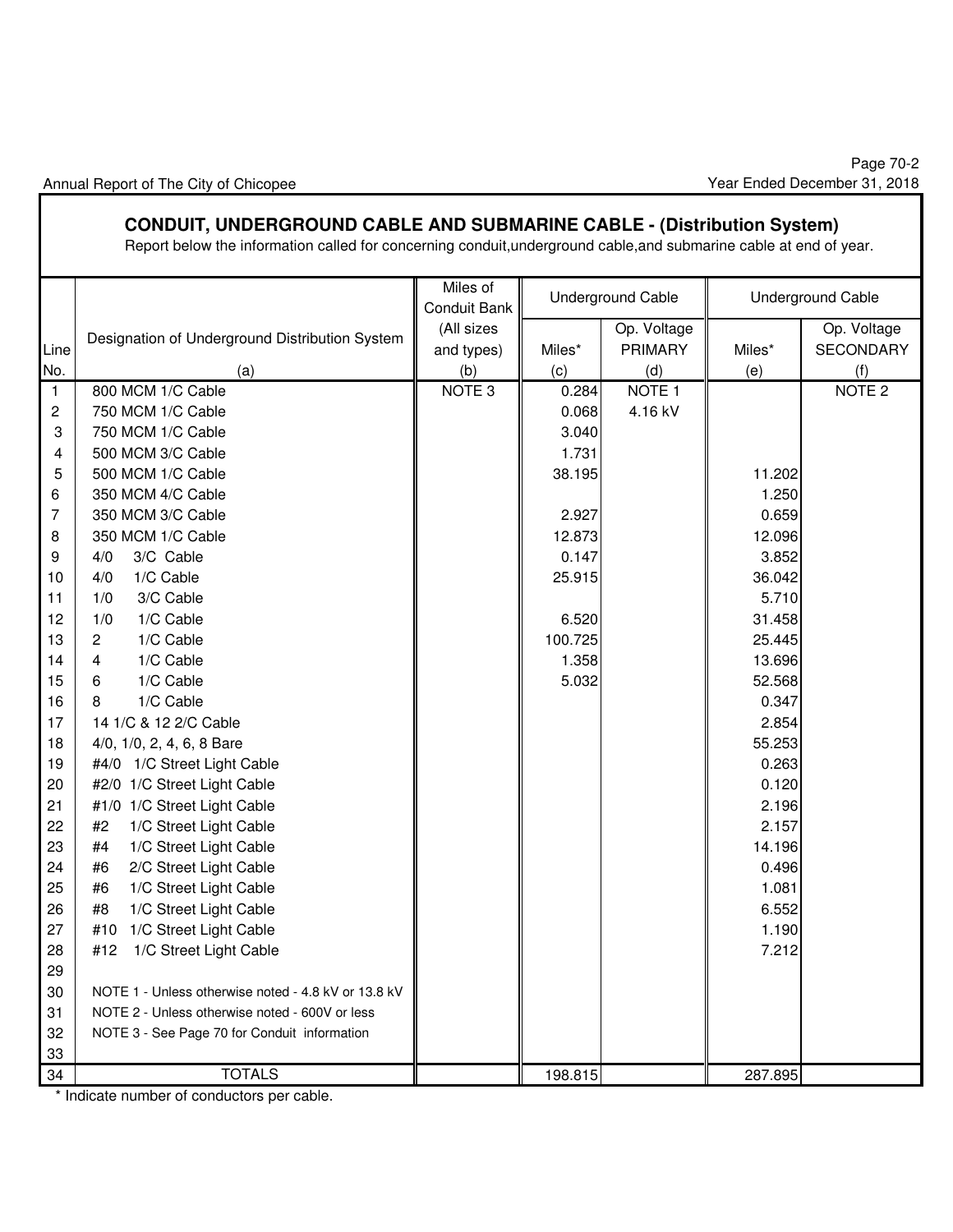|                |         |                                                |        |             |              |                |            | MUNICIPAL and SECURITY LAMPS CONNECTED TO DISTRIBUTION SYSTEM |                             |           |                     |
|----------------|---------|------------------------------------------------|--------|-------------|--------------|----------------|------------|---------------------------------------------------------------|-----------------------------|-----------|---------------------|
|                | Rated   | Actual                                         |        |             |              |                |            | <b>TYPES</b>                                                  |                             |           |                     |
|                | Lamp    | Line                                           |        |             | Incandescent |                | <b>LED</b> |                                                               | <b>High Pressure Sodium</b> |           | <b>Metal Halide</b> |
| Line           | Wattage | Wattage                                        | Lumens | Municipal   | Security     | Municipal      | Security   | Municipal                                                     | Security                    | Municipal | Security            |
| No.            | (Watts) | (Watts)                                        | EA     | (c)         | (d)          | (e)            | (f)        | (g)                                                           | (h)                         | (i)       | (j)                 |
| $\mathbf{1}$   |         | Incandescent                                   |        |             |              |                |            |                                                               |                             |           |                     |
| $\overline{c}$ | 67      | 67                                             | 635    | $\mathbf 0$ | 0            |                |            |                                                               |                             |           |                     |
| 3              | 115     | 115                                            | 1270   | $\mathbf 0$ | 0            |                |            |                                                               |                             |           |                     |
| 4              | 150     | 150                                            | 1730   | $\mathbf 0$ | $\mathbf 0$  |                |            |                                                               |                             |           |                     |
| 5              |         | <b>LED</b>                                     |        |             |              |                |            |                                                               |                             |           |                     |
| 6              | 48      | 48                                             | 5571   |             |              | 1,858          |            |                                                               |                             |           |                     |
| 7              | 49      | 49                                             | 4865   |             |              | 1,318          | 39         |                                                               |                             |           |                     |
| 8              | 58      | 58                                             | 2664   |             |              | 204            | $\pmb{0}$  |                                                               |                             |           |                     |
| 9              | 116     | 116                                            | 4188   |             |              | $\overline{c}$ | 0          |                                                               |                             |           |                     |
| 10             | 129     | 129                                            | 13754  |             |              | 585            |            |                                                               |                             |           |                     |
| 11             | 140     | 140                                            | 12852  |             |              | 73             |            |                                                               |                             |           |                     |
| 12             | 143     | 143                                            | 13891  |             |              | 546            | 13         |                                                               |                             |           |                     |
| 13             | 177     | 177                                            | 18277  |             |              | 40             |            |                                                               |                             |           |                     |
| 14             | 215     | 215                                            | 18570  |             |              | 138            |            |                                                               |                             |           |                     |
| 15             |         | <b>High Pressure Sodium</b>                    |        |             |              |                |            |                                                               |                             |           |                     |
| 16             | 100     | 130                                            | 8550   |             |              |                |            | 0                                                             | 353                         |           |                     |
| 17             | 150     | 190                                            | 13500  |             |              |                |            | 12                                                            | 0                           |           |                     |
| 18             | 250     | 295                                            | 24750  |             |              |                |            | $\mathbf 0$                                                   | 521                         |           |                     |
| 19             | 400     | 465                                            | 44000  |             |              |                |            | 32                                                            | 150                         |           |                     |
| 20             |         | <b>Metal Halide</b>                            |        |             |              |                |            |                                                               |                             |           |                     |
| 21             | 100     | 125                                            | 6500   |             |              |                |            |                                                               |                             | 0         | 0                   |
| 22             | 250     | 294                                            | 14000  |             |              |                |            |                                                               |                             | 0         | 98                  |
| 23             | 320     | 366                                            | 20500  |             |              |                |            |                                                               |                             | 0         | 111                 |
| 24             | 400     | 465                                            | 22500  |             |              |                |            |                                                               |                             | 0         | 63                  |
| 25             | 1000    | 1090                                           | 82000  |             |              |                |            |                                                               |                             | 0         | 16                  |
| 26             |         |                                                |        |             |              |                |            |                                                               |                             |           |                     |
| 27             |         | <b>LED Flood Lights</b>                        |        |             |              |                |            |                                                               |                             |           |                     |
| 28             |         |                                                |        |             |              |                |            |                                                               |                             |           |                     |
| 29             | 146     | 146                                            | 20200  |             |              | 12             |            |                                                               |                             |           |                     |
| 30             | 196     | 196                                            | 25900  |             |              |                | 32         |                                                               |                             |           |                     |
| 31             | 297     | 297                                            | 38700  |             |              | 2              |            |                                                               |                             |           |                     |
| 37             |         |                                                |        |             |              |                |            |                                                               |                             |           |                     |
| 38             |         | <b>Total Municipal &amp; Security Lamps =</b>  |        |             |              |                | 6,218      |                                                               |                             |           |                     |
| 39             |         | Total Line Wattage (watts) =                   |        |             |              |                | 781,399    |                                                               |                             |           |                     |
| 40             |         | <b>Total Municipal &amp; Security Lumens =</b> |        |             |              |                | 69,156,150 |                                                               |                             |           |                     |
| 41             |         |                                                |        |             |              |                |            |                                                               |                             |           |                     |
| 42             |         |                                                |        |             |              |                |            |                                                               |                             |           |                     |
| 43             |         |                                                |        |             |              |                |            |                                                               |                             |           |                     |
| 44             |         |                                                |        |             |              |                |            |                                                               |                             |           |                     |
| 45             |         |                                                |        |             |              |                |            |                                                               |                             |           |                     |
| 46             |         |                                                |        |             |              |                |            |                                                               |                             |           |                     |
| 47             |         |                                                |        |             |              |                |            |                                                               |                             |           |                     |
| 48             |         | <b>TOTALS</b>                                  |        | $\pmb{0}$   | $\mathbf 0$  | 4,764          | 52         | 44                                                            | 1,024                       | 0         | 288                 |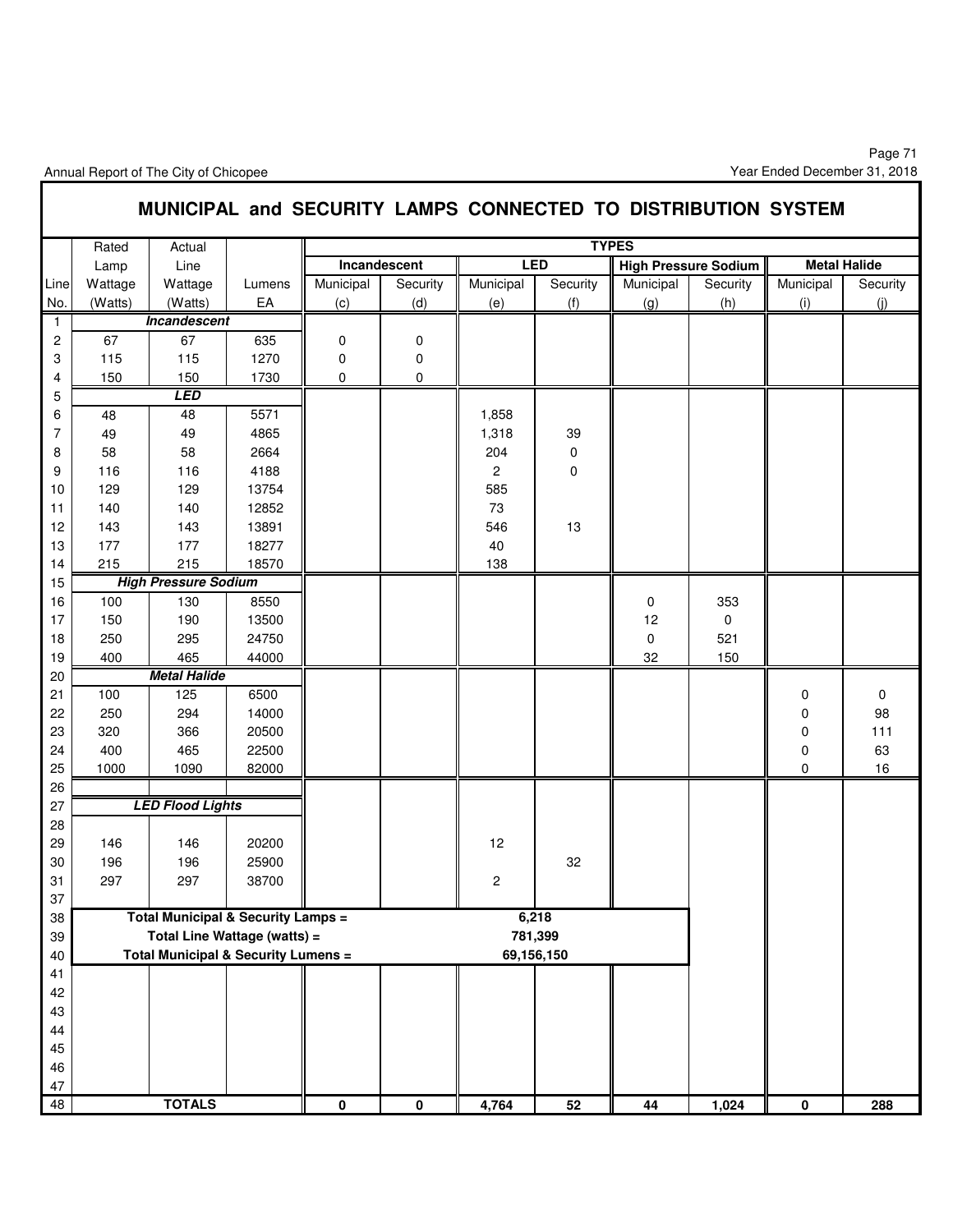**RATE SCHEDULE INFORMATION** 1. Attach copies of all Filed Rates for General Consumers 2. Show below the changes in rate schedules during year and the estimated increase or decrease in annual revenues predicted on the previous year's operations. **Estimated** Effective | M.D.P.U. | Rate | Effect on Date | Number | Schedule | Annual Revenues Increases Decreases **SEE ATTACHED**

Annual Report of The City of Chicopee **Year Ended December 31, 2018**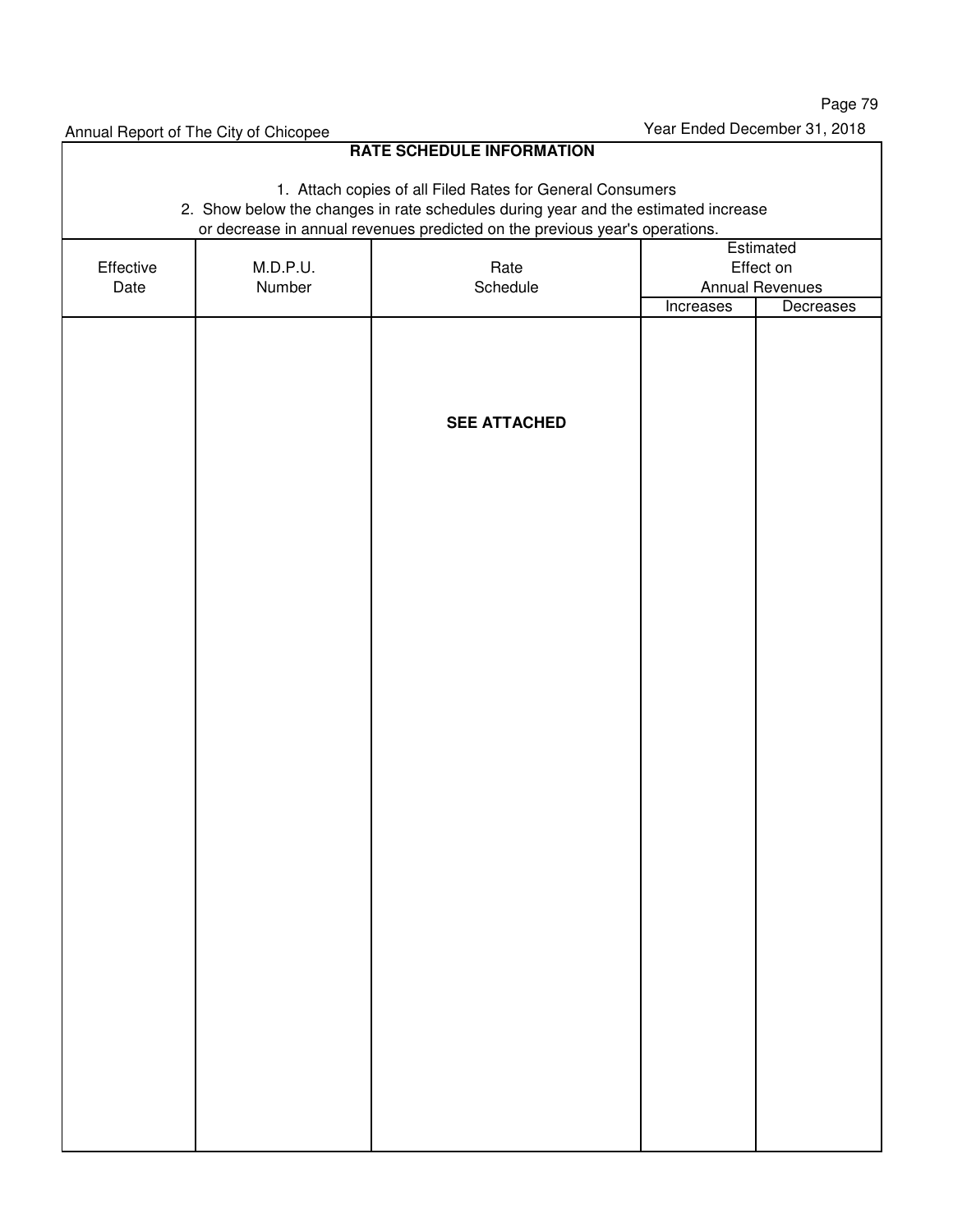|                                                          | THIS RETURN IS SIGNED UNDER THE PENALTIES OF PERJURY                                                       |                                                                |
|----------------------------------------------------------|------------------------------------------------------------------------------------------------------------|----------------------------------------------------------------|
|                                                          |                                                                                                            | Mayor                                                          |
|                                                          |                                                                                                            | Manager of Electric Light                                      |
|                                                          |                                                                                                            | Selectmen<br>or                                                |
|                                                          |                                                                                                            | <b>Members</b><br>of the<br>Municipal<br>Light<br><b>Board</b> |
|                                                          |                                                                                                            |                                                                |
|                                                          | SIGNATURES OF ABOVE PARTIES AFFIXED OUTSIDE THE COMMONWEALTH OF<br>MASSACHUSETTS MUST BE PROPERLY SWORN TO |                                                                |
| SS                                                       |                                                                                                            | 20                                                             |
| Then personally appeared                                 |                                                                                                            |                                                                |
|                                                          |                                                                                                            |                                                                |
|                                                          |                                                                                                            |                                                                |
| subscribed according to their best knowledge and belief. | And severally made oath to the truth of the foregoing statement by them                                    |                                                                |
|                                                          |                                                                                                            | Notary Public or<br>Justice of the Peace                       |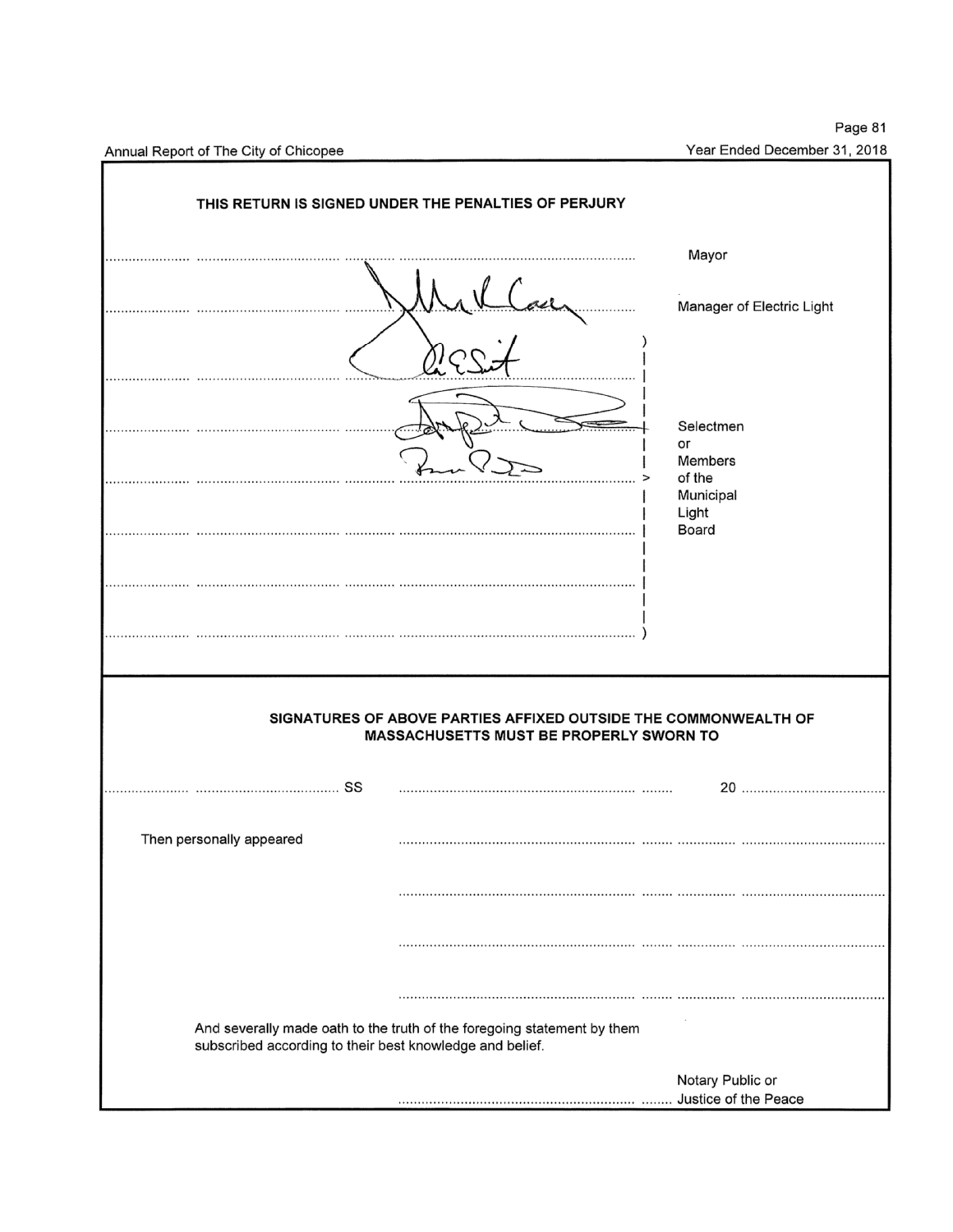|                                                                    | <b>INDEX</b> |                                            |             |
|--------------------------------------------------------------------|--------------|--------------------------------------------|-------------|
|                                                                    |              |                                            | Page        |
| Appropriations of Surplus                                          |              |                                            | 21          |
| Appropriations Since Beginning of Year                             |              |                                            | 5           |
| <b>Bonds</b>                                                       |              |                                            | 6           |
| Cash Balances                                                      |              |                                            | 14          |
| Changes in the Property                                            |              |                                            | 5           |
| <b>Combustion Engine and Other Generating Stations</b>             |              |                                            | 64-65       |
| <b>Comparative Balance Sheet</b>                                   |              |                                            | $10 - 11$   |
| Conduit, Underground Cable and Submarine Cable                     |              |                                            | 70          |
| Cost of Plant                                                      |              |                                            | 8-8B        |
| Customers in each City or Town                                     |              |                                            | 4           |
| Depreciation Fund Account                                          |              |                                            | 14          |
| <b>Earned Surplus</b>                                              |              |                                            | 12          |
| Electric Distribution Services, Meters, and Line Transformers      |              |                                            | 69          |
| <b>Electric Energy Account</b>                                     |              |                                            | 57          |
| <b>Electric Operating Revenues</b>                                 |              |                                            | 37          |
| Electric Operation and Maintenance Expenses<br>General Information |              |                                            | 39-42       |
| <b>Generating Station Statistics</b>                               |              |                                            | 3<br>58-59  |
| <b>Generating Statistics (Small Stations)</b>                      |              |                                            |             |
| <b>Hydroelectric Generating Stations</b>                           |              |                                            | 66<br>62-63 |
| Income from Merchandising, Jobbing and Contract Work               |              |                                            | 51          |
| Income Statement                                                   |              |                                            | 12          |
| Interchange Power                                                  |              |                                            | 56          |
| <b>Materials and Supplies</b>                                      |              |                                            | 14          |
| Miscellaneous Credits to Surplus                                   |              |                                            | 21          |
| Miscellaneous Debits to Surplus                                    |              |                                            | 21          |
| Miscellaneous Nonoperating Income                                  |              |                                            | 21          |
| Monthly Peaks and Output                                           |              |                                            | 57          |
| <b>Municipal Revenues</b>                                          |              |                                            | 22          |
| Other Income Deductions                                            |              |                                            | 21          |
| Other Utility Operating Income                                     |              |                                            | 50          |
| Overhead Distribution Lines Operated                               |              |                                            | 69          |
| Production Fuel and Oil Stocks                                     |              |                                            | 18          |
| <b>Purchased Power</b>                                             |              |                                            | 22          |
| Purchased Power Detailed (except Interchange)                      |              |                                            | 54-55       |
| Rate Schedule Information                                          |              |                                            | 79          |
| Sales for Resale                                                   |              |                                            | 22          |
| Sales for Resale Detailed                                          |              |                                            | 52-53       |
| Sales of Electricity to Ultimate Consumers                         |              |                                            | 38          |
| <b>Schedule of Estimates</b>                                       |              |                                            | 4           |
| Signature Page                                                     |              |                                            | 81          |
| <b>Steam Generating Stations</b>                                   |              |                                            | 60-61       |
| <b>Hydroelectric Generating Stations</b>                           |              |                                            | 62-63       |
| Streetlamps<br>Substations                                         |              |                                            | 71<br>68    |
| Taxes Charged During Year                                          |              |                                            | 49          |
| <b>Town Notes</b>                                                  |              |                                            | 7           |
| <b>Transmission Line Statistics</b>                                |              |                                            | 67          |
| <b>Utility Plant-Electric</b>                                      |              |                                            | $15 - 17$   |
| FOR GAS PLANTS ONLY:                                               | Page         |                                            | Page        |
| <b>Boilers</b>                                                     | 75           | Purifieers                                 | 76          |
| Gas Distribution Services, House                                   |              | Record of Sendout for the Year in MCF      | 72-73       |
| Governors and Meters                                               | 78           | Sales for Resale                           | 48          |
| Gas Generating Plant                                               | 74           | Sales of Gas to Ultimate Customers         | 44          |
| <b>Gas Operating Revenues</b>                                      | 43           | Sales of Residuals                         | 48          |
| Gas Operation & Maintenance Expenses                               | 45-47        | Scrubbers, Condensers & Exhausters         | 75          |
| Holders                                                            | 76           | <b>Transmission and Distribution Mains</b> | 77          |
| <b>Purchased Gas</b>                                               | 48           | Utility Plant - Gas                        | 19-20       |

PAGES INTENTIONALLY OMITTED : 9, 13, 19, 20, 23 TO 36, 43 TO 48, 66, 72 TO 78, 80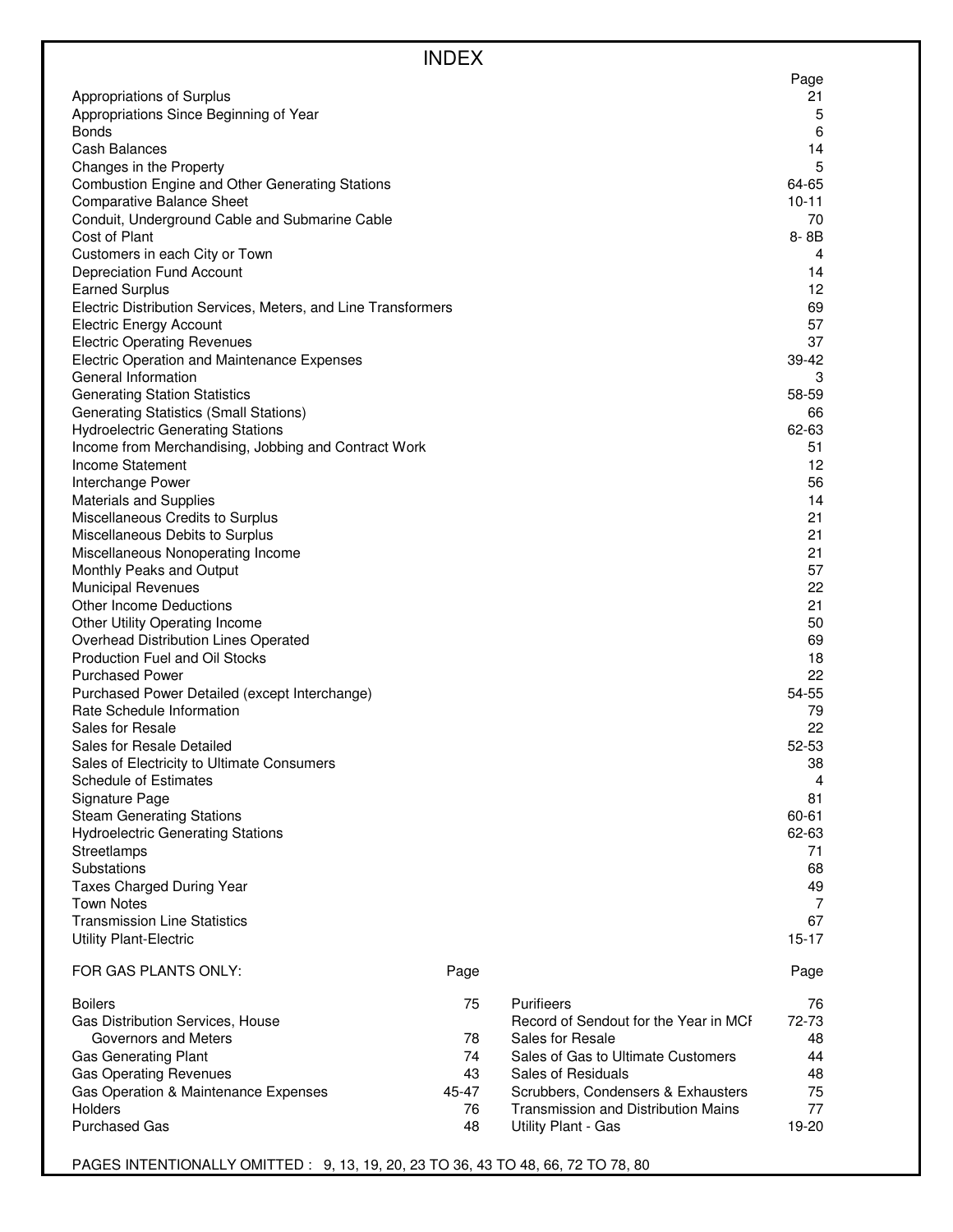M.D.P.U. No. 95 Cancels M.D.P.U. No. 87 Effective Billing: May 1, 2017

# CITY OF CHICOPEE, MASSACHUSETTS<br>Municipal Lighting Plant

### **Industrial Service**

| Designation                                                                                                                             | IS                                                                                                                                                                                                            |                                                                                                       |                                                                                                                            |                                                                                                          |
|-----------------------------------------------------------------------------------------------------------------------------------------|---------------------------------------------------------------------------------------------------------------------------------------------------------------------------------------------------------------|-------------------------------------------------------------------------------------------------------|----------------------------------------------------------------------------------------------------------------------------|----------------------------------------------------------------------------------------------------------|
| Available                                                                                                                               | In Chicopee, Massachusetts                                                                                                                                                                                    |                                                                                                       |                                                                                                                            |                                                                                                          |
| Applicable                                                                                                                              | for all purposes.                                                                                                                                                                                             | To any manufacturing customer having a consistent demand of 1000 kW or more                           |                                                                                                                            |                                                                                                          |
| <b>Character of Service</b>                                                                                                             |                                                                                                                                                                                                               | AC; 60 cycles; three phase. Voltage as available.                                                     |                                                                                                                            |                                                                                                          |
| Rate                                                                                                                                    | Delivery Services                                                                                                                                                                                             | Customer Charge<br>Energy Charge<br>Energy Charge<br>Energy Charge<br>Energy Charge<br>Demand Charges | Distribution On-Peak<br>Distribution Off-Peak<br>Transmission On-Pk<br>Transmission Off-Pk<br>Distribution<br>Transmission | \$135.00/Month<br>1.54¢ / kWh<br>1.36¢ / kWh<br>0.9¢ / kWh<br>0.9¢ / kWh<br>\$2.15 / kVA<br>\$4.37 / kVA |
|                                                                                                                                         | Supply Services                                                                                                                                                                                               | Generation Charge On-Peak<br>Generation Charge Off-Peak<br>Purchase Power Adjustment                  |                                                                                                                            | 7.30¢ / kWh<br>5.65¢ / kWh<br>per kWh                                                                    |
| <b>Purchase Power</b><br>Adjustment                                                                                                     | There shall be an adjustment in rate for all kWh's consumed due to the cost of<br>purchased power as provided in the "Purchased Power Adjustment Clause" in effect<br>at the time of billing.                 |                                                                                                       |                                                                                                                            |                                                                                                          |
| <b>Primary Service</b><br><b>Discount</b>                                                                                               | A discount of 4% of the monthly bill will be allowed for customer owning high voltage<br>equipment and taking energy with a demand of 100 kW or more.                                                         |                                                                                                       |                                                                                                                            |                                                                                                          |
| Determination of<br><b>Billing Demand</b>                                                                                               | The billing demand shall be the highest metered 30-minute kW demand during the<br>month.                                                                                                                      |                                                                                                       |                                                                                                                            |                                                                                                          |
| Payment                                                                                                                                 | Bills are due when rendered. Payment must be made within twenty-five (25) days.<br>Thereafter, 1.5% per month interest will be added to unpaid balance. Public<br>accounts subject to Sec. 94D of C. 164 MGL. |                                                                                                       |                                                                                                                            |                                                                                                          |
| General Terms and<br>Conditions                                                                                                         | Service hereunder is subject to the General Terms and Conditions which are<br>incorporated as a part of this rate schedule.                                                                                   |                                                                                                       |                                                                                                                            |                                                                                                          |
| Filed                                                                                                                                   | April 14, 2017                                                                                                                                                                                                |                                                                                                       |                                                                                                                            |                                                                                                          |
| CITY OF CHICOPEE MUNICIPAL LIGHTING PLANT<br>725 Front Street<br>Chicopee, Massachusetts 01020<br>(413) 598-8311<br>http://www.celd.com |                                                                                                                                                                                                               |                                                                                                       |                                                                                                                            |                                                                                                          |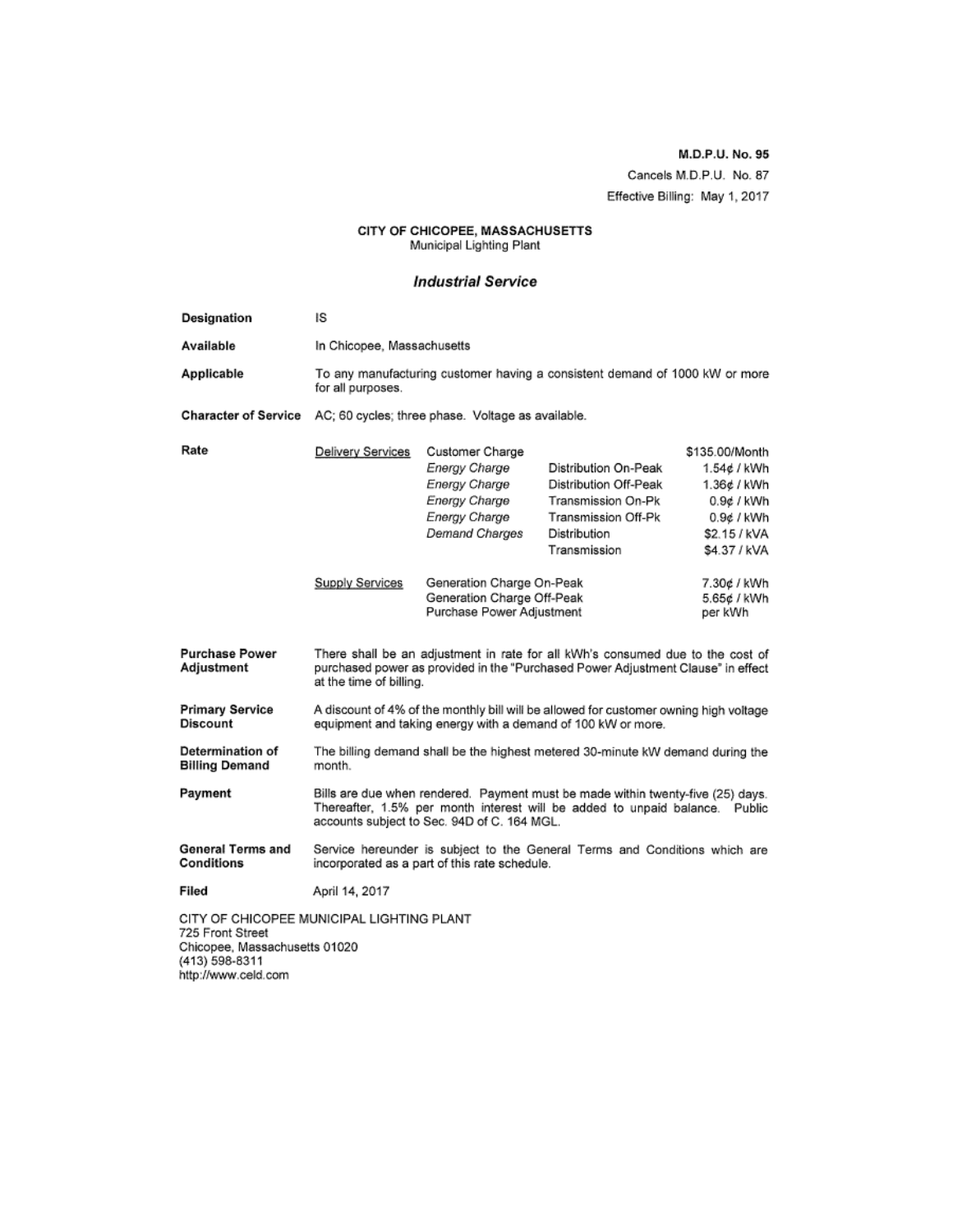### M.D.P.U. No. 96 Cancels M.D.P.U No. 88 Effective Billing: May 1, 2017

# CITY OF CHICOPEE, MASSACHUSETTS<br>Municipal Lighting Plant

### Large General Service

| Designation                                                                                    | LGS                                                                                                                                                                                                           |                                                                                                                       |                                                                                                                                                             |                                                                                                       |
|------------------------------------------------------------------------------------------------|---------------------------------------------------------------------------------------------------------------------------------------------------------------------------------------------------------------|-----------------------------------------------------------------------------------------------------------------------|-------------------------------------------------------------------------------------------------------------------------------------------------------------|-------------------------------------------------------------------------------------------------------|
| Available                                                                                      | In Chicopee, Massachusetts                                                                                                                                                                                    |                                                                                                                       |                                                                                                                                                             |                                                                                                       |
| Applicable                                                                                     | all purposes.                                                                                                                                                                                                 |                                                                                                                       | To any commercial customer having a consistent demand of 300 kW or more for                                                                                 |                                                                                                       |
| <b>Character of Service</b>                                                                    |                                                                                                                                                                                                               | AC: 60 cycles; three phase. Voltage as available.                                                                     |                                                                                                                                                             |                                                                                                       |
| Rate                                                                                           | Delivery Services<br>Supply Services                                                                                                                                                                          | Customer Charge<br>Energy Charge<br>Energy Charge<br>Demand Charges<br>Generation Charge<br>Purchase Power Adjustment | Distribution<br>Transmission<br>Distribution<br>Transmission                                                                                                | \$135.00/Month<br>1.54¢ / kWh<br>0.9¢ / kWh<br>\$2.15 / kVA<br>\$4.37 / kVA<br>7.30¢ / kWh<br>per kWh |
| <b>Purchase Power</b><br>Adjustment                                                            | effect at the time of billing.                                                                                                                                                                                |                                                                                                                       | There shall be an adjustment in rate for all kWh's consumed due to the cost of<br>purchased power as provided in the "Purchased Power Adjustment Clause" in |                                                                                                       |
| <b>Primary Service</b><br>Discount                                                             | A discount of 4% of the monthly bill will be allowed for customer owning high<br>voltage equipment and taking energy with a demand of 100 kW or more.                                                         |                                                                                                                       |                                                                                                                                                             |                                                                                                       |
| Determination of<br><b>Billing Demand</b>                                                      | The billing demand shall be the highest metered 30-minute kW demand during the<br>month.                                                                                                                      |                                                                                                                       |                                                                                                                                                             |                                                                                                       |
| Payment                                                                                        | Bills are due when rendered. Payment must be made within twenty-five (25) days.<br>Thereafter, 1.5% per month interest will be added to unpaid balance. Public<br>accounts subject to Sec. 94D of C. 164 MGL. |                                                                                                                       |                                                                                                                                                             |                                                                                                       |
| <b>General Terms and</b><br>Conditions                                                         | Service hereunder is subject to the General Terms and Conditions which are<br>incorporated as a part of this rate schedule.                                                                                   |                                                                                                                       |                                                                                                                                                             |                                                                                                       |
| Filed                                                                                          | April 14, 2017                                                                                                                                                                                                |                                                                                                                       |                                                                                                                                                             |                                                                                                       |
| CITY OF CHICOPEE MUNICIPAL LIGHTING PLANT<br>725 Front Street<br>Chicopee, Massachusetts 01020 |                                                                                                                                                                                                               |                                                                                                                       |                                                                                                                                                             |                                                                                                       |

(413) 598-8311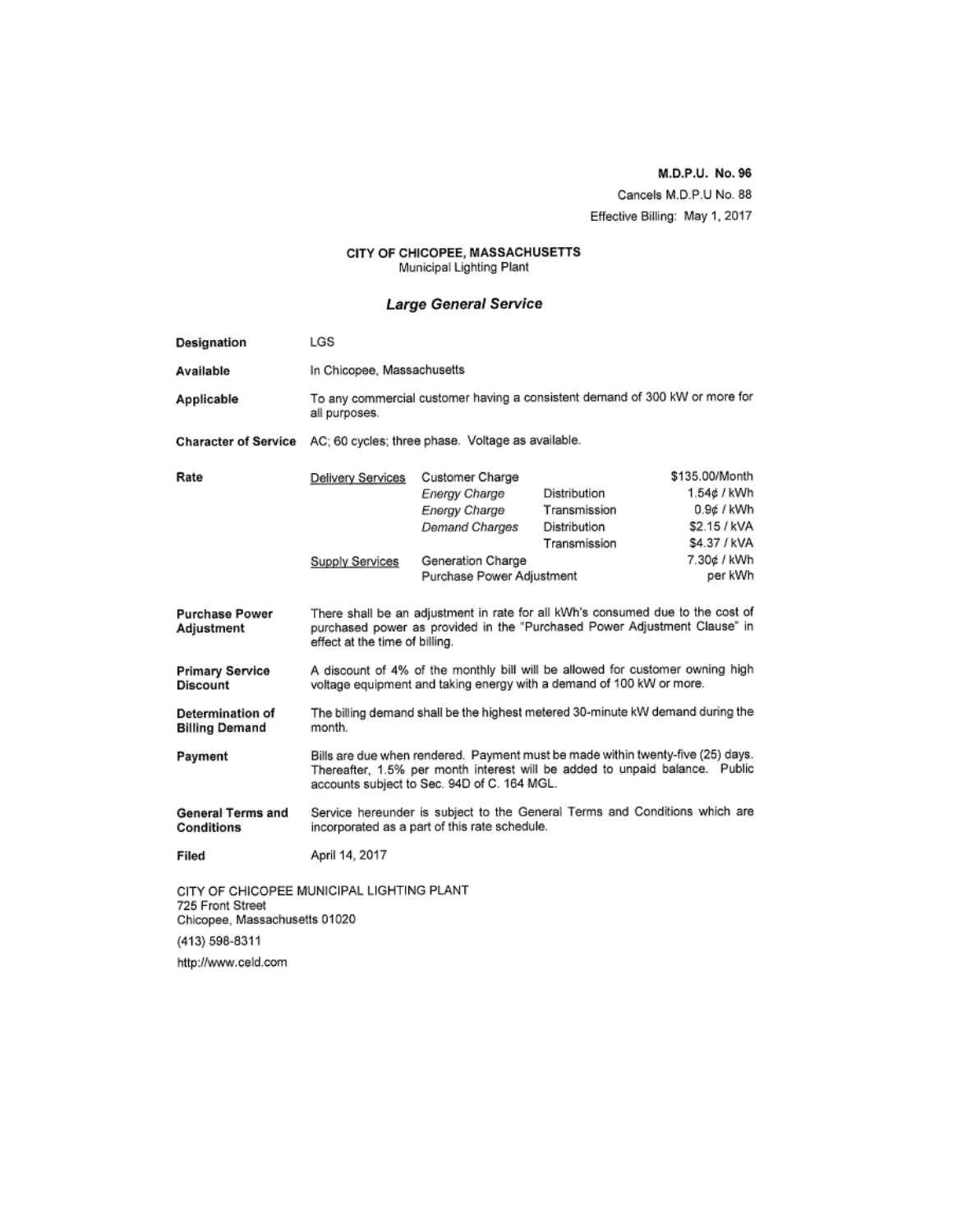M.D.P.U. No. 97 Cancels M.D.P.U No. 89 Effective Billing: May 1, 2017

#### CITY OF CHICOPEE, MASSACHUSETTS Municipal Lighting Plant

### Large General Service - Off Peak Heating and Water Heating Service

| Designation                         | LGSO                                                                                                                                                                                                                                                                                                                                               |                                                                              |                                      |
|-------------------------------------|----------------------------------------------------------------------------------------------------------------------------------------------------------------------------------------------------------------------------------------------------------------------------------------------------------------------------------------------------|------------------------------------------------------------------------------|--------------------------------------|
| Available                           | In Chicopee, Massachusetts                                                                                                                                                                                                                                                                                                                         |                                                                              |                                      |
| Applicable                          | To any commercial customer having a water heater of a type approved by the<br>Plant for off peak storage water heating and during the hours specified by the<br>Plant. Where the customer also has all-electric heating, this rate schedule applies<br>to the entire electric consumption of such customer during the specified off peak<br>hours. |                                                                              |                                      |
| <b>Character of Service</b>         | AC; 60 cycles; phase and voltage as available.                                                                                                                                                                                                                                                                                                     |                                                                              |                                      |
| Rate                                | Delivery Services                                                                                                                                                                                                                                                                                                                                  | Customer Charge<br>Distribution Charge                                       | \$4.00 / Month<br>1.36¢ / kWh        |
|                                     | Supply Services                                                                                                                                                                                                                                                                                                                                    | <b>Transmission Charge</b><br>Generation Charge<br>Purchase Power Adjustment | 0.9¢ / kWh<br>6.30¢ / kWh<br>per kWh |
| Minimum Bill                        | \$4.00 / Month.                                                                                                                                                                                                                                                                                                                                    |                                                                              |                                      |
| <b>Purchase Power</b><br>Adjustment | There shall be an adjustment in rate for all kWh's consumed due to the cost of<br>purchased power as provided in the "Purchased Power Adjustment Clause" in<br>effect at the time of billing.                                                                                                                                                      |                                                                              |                                      |
| Payment                             | Bills are due when rendered. Payment must be made within twenty-five (25) days.<br>Thereafter, 1.5% per month interest will be added to unpaid balance. Public<br>accounts subject to Sec. 94D of C. 164 MGL.                                                                                                                                      |                                                                              |                                      |
| General Terms and<br>Conditions     | Service hereunder is subject to the General Terms and Conditions which are<br>incorporated as a part of this rate schedule.                                                                                                                                                                                                                        |                                                                              |                                      |
| Filed                               | April 14, 2017                                                                                                                                                                                                                                                                                                                                     |                                                                              |                                      |

CITY OF CHICOPEE MUNICIPAL LIGHTING PLANT 725 Front Street Chicopee, Massachusetts 01020 (413) 598-8311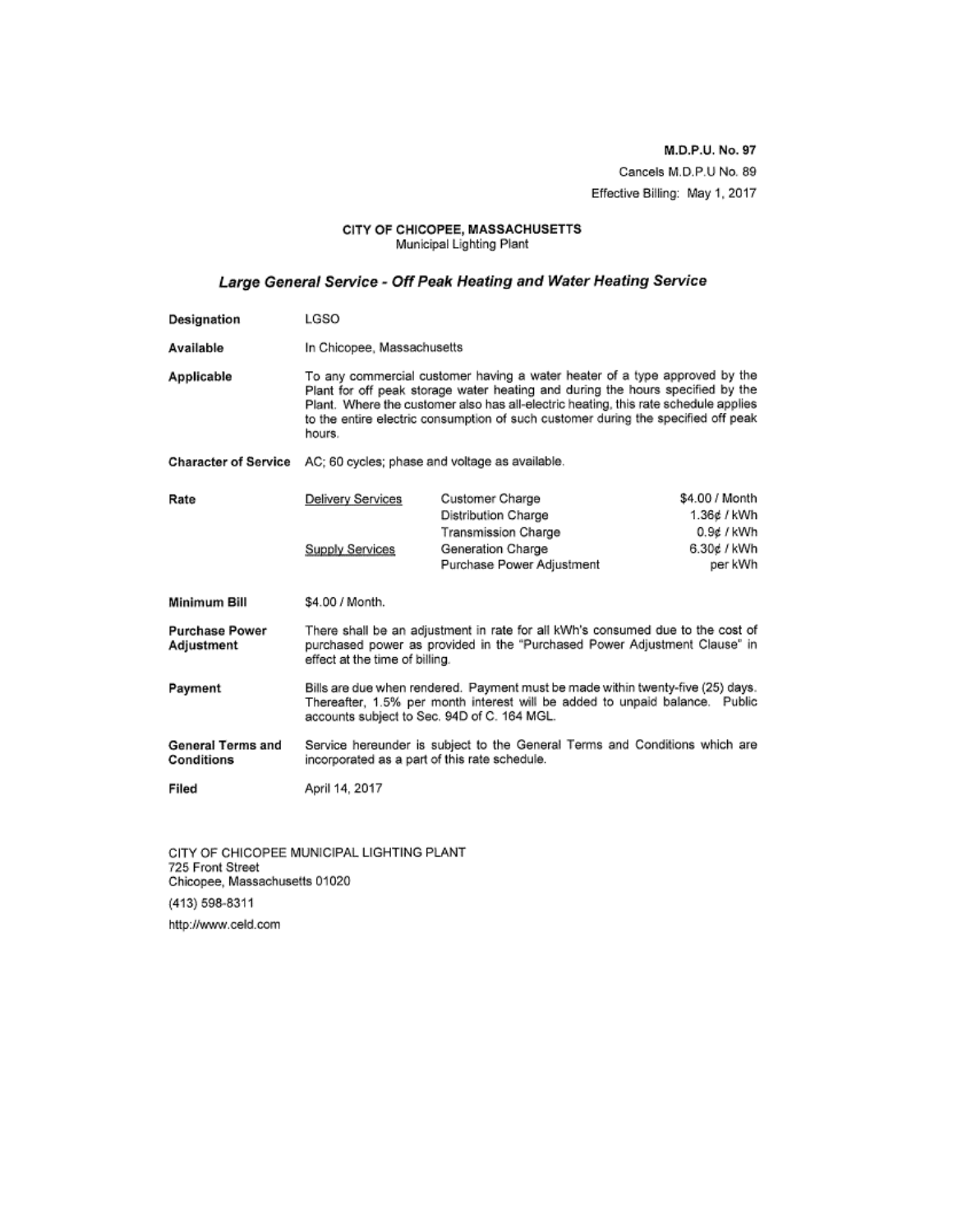M.D.P.U. No. 98 Cancels M.D.P.U. No. 90 Effective Billing: May 1, 2017

# CITY OF CHICOPEE, MASSACHUSETTS<br>Municipal Lighting Plant

### **Small General Service**

| Designation                                       | SGS                                                                                                                                                                                                                                                                                       |                                                                                |                                                 |
|---------------------------------------------------|-------------------------------------------------------------------------------------------------------------------------------------------------------------------------------------------------------------------------------------------------------------------------------------------|--------------------------------------------------------------------------------|-------------------------------------------------|
| Available                                         | In Chicopee, Massachusetts                                                                                                                                                                                                                                                                |                                                                                |                                                 |
| Applicable                                        | purposes.                                                                                                                                                                                                                                                                                 | To any commercial customer having a consistent demand less than 300 kW for all |                                                 |
| <b>Character of Service</b>                       | AC; 60 cycles; phase and voltage as available.                                                                                                                                                                                                                                            |                                                                                |                                                 |
| Rate                                              | Delivery Services                                                                                                                                                                                                                                                                         | Customer Charge<br>Distribution Charge<br><b>Transmission Charge</b>           | \$10.00 / Month<br>3.470¢ / kWh<br>2.308¢ / kWh |
|                                                   | Supply Services                                                                                                                                                                                                                                                                           | Generation Charge<br>Purchase Power Adjustment                                 | 7.30¢ / kWh<br>per kWh                          |
| Minimum Bill                                      | For customers having a load consisting of lighting and motors up to 1/2<br>horsepower, the minimum bill shall be \$10.00. For customers with motors<br>aggregating more than 1/2 horsepower, the minimum bill shall be \$10.00 plus<br>\$1.00 per kVA for transformer capacity installed. |                                                                                |                                                 |
| <b>Purchase Power</b><br>Adjustment               | There shall be an adjustment in rate for all kWh's consumed due to the cost of<br>purchased power as provided in the "Purchased Power Adjustment Clause" in<br>effect at the time of billing.                                                                                             |                                                                                |                                                 |
| <b>Primary Service</b><br><b>Discount</b>         | A discount of 4% of the monthly bill will be allowed for customer owning high<br>voltage equipment and taking energy with a demand of 100 kW or more.                                                                                                                                     |                                                                                |                                                 |
| Payment                                           | Bills are due when rendered. Payment must be made within twenty-five (25) days.<br>Thereafter, 1.5% per month interest will be added to unpaid balance. Public<br>accounts subject to Sec. 94D of C. 164 MGL.                                                                             |                                                                                |                                                 |
| <b>General Terms and</b><br>Conditions            | Service hereunder is subject to the General Terms and Conditions which are<br>incorporated as a part of this rate schedule.                                                                                                                                                               |                                                                                |                                                 |
| Filed                                             | April 14, 2017                                                                                                                                                                                                                                                                            |                                                                                |                                                 |
| 725 Front Street<br>Chicopee, Massachusetts 01020 | CITY OF CHICOPEE MUNICIPAL LIGHTING PLANT                                                                                                                                                                                                                                                 |                                                                                |                                                 |
| (413) 598-8311                                    |                                                                                                                                                                                                                                                                                           |                                                                                |                                                 |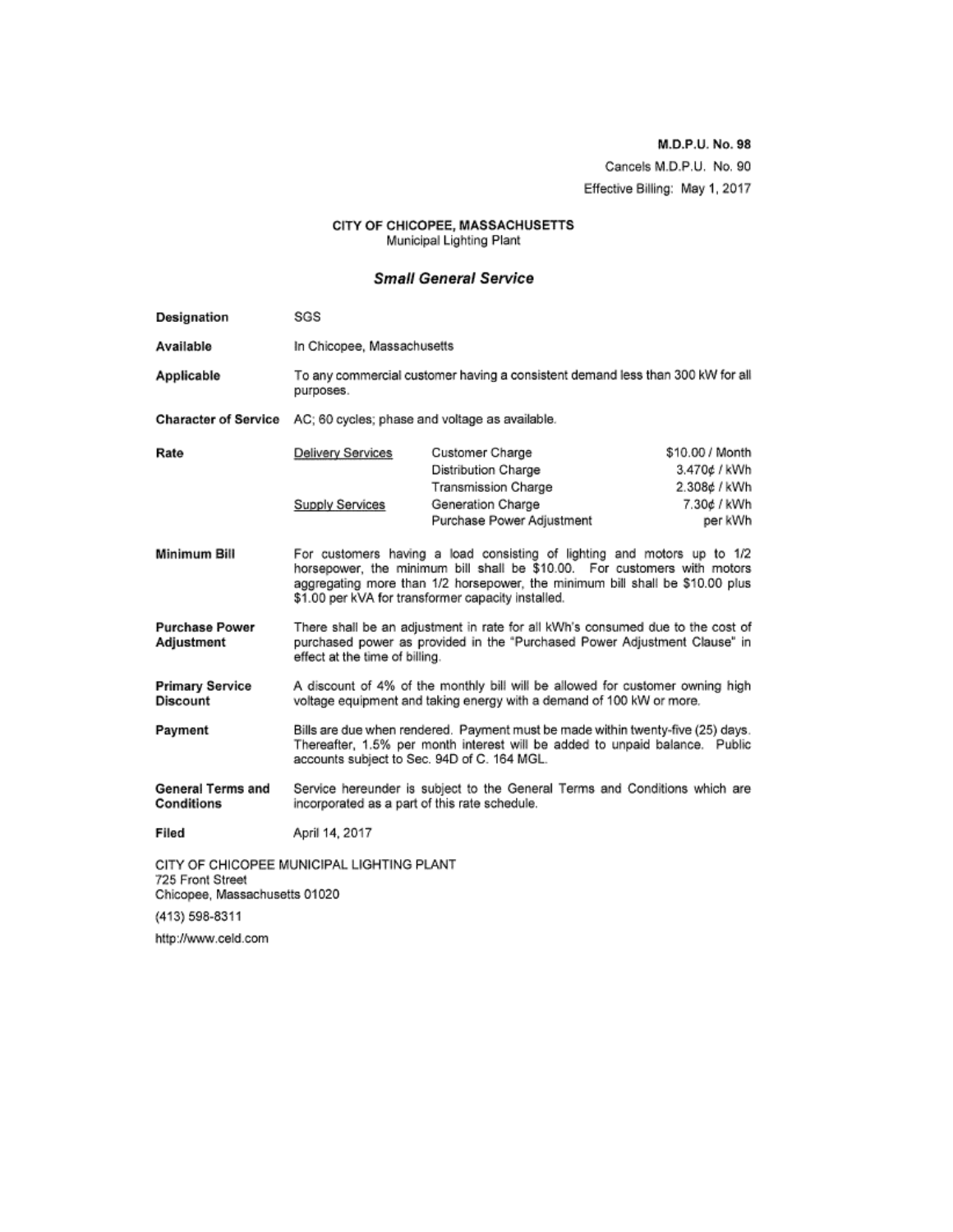M.D.P.U. No. 99 Cancels M.D.P.U. No. 91 Effective Billing: May 1, 2017

# CITY OF CHICOPEE, MASSACHUSETTS<br>Municipal Lighting Plant

### Small General Service - Off Peak Heating and Water Heating Service

| Designation                            | SGSO                                                                                                                                                                                                                                                                                                                                               |                                                                                                                 |                                                                         |
|----------------------------------------|----------------------------------------------------------------------------------------------------------------------------------------------------------------------------------------------------------------------------------------------------------------------------------------------------------------------------------------------------|-----------------------------------------------------------------------------------------------------------------|-------------------------------------------------------------------------|
| Available                              | In Chicopee, Massachusetts                                                                                                                                                                                                                                                                                                                         |                                                                                                                 |                                                                         |
| Applicable                             | To any commercial customer having a water heater of a type approved by the<br>Plant for off peak storage water heating and during the hours specified by the<br>Plant. Where the customer also has all-electric heating, this rate schedule applies<br>to the entire electric consumption of such customer during the specified off peak<br>hours. |                                                                                                                 |                                                                         |
| <b>Character of Service</b>            | AC; 60 cycles; phase and voltage as available.                                                                                                                                                                                                                                                                                                     |                                                                                                                 |                                                                         |
| Rate                                   | Delivery Services<br>Supply Services                                                                                                                                                                                                                                                                                                               | Customer Charge<br>Distribution Charge<br>Transmission Charge<br>Generation Charge<br>Purchase Power Adjustment | \$4.00 / Month<br>1.93¢ / kWh<br>1.354¢ / kWh<br>7.00¢ / kWh<br>per kWh |
| Minimum Bill                           | \$4.00 / Month.                                                                                                                                                                                                                                                                                                                                    |                                                                                                                 |                                                                         |
| <b>Purchase Power</b><br>Adjustment    | There shall be an adjustment in rate for all kWh's consumed due to the cost of<br>purchased power as provided in the "Purchased Power Adjustment Clause" in<br>effect at the time of billing.                                                                                                                                                      |                                                                                                                 |                                                                         |
| Payment                                | Bills are due when rendered. Payment must be made within twenty-five (25) days.<br>Thereafter, 1.5% per month interest will be added to unpaid balance. Public<br>accounts subject to Sec. 94D of C. 164 MGL.                                                                                                                                      |                                                                                                                 |                                                                         |
| <b>General Terms and</b><br>Conditions | Service hereunder is subject to the General Terms and Conditions which are<br>incorporated as a part of this rate schedule.                                                                                                                                                                                                                        |                                                                                                                 |                                                                         |
| Filed                                  | April 14, 2017                                                                                                                                                                                                                                                                                                                                     |                                                                                                                 |                                                                         |
|                                        |                                                                                                                                                                                                                                                                                                                                                    |                                                                                                                 |                                                                         |

CITY OF CHICOPEE MUNICIPAL LIGHTING PLANT<br>725 Front Street<br>Chicopee, Massachusetts 01020 (413) 598-8311 http://www.celd.com

ł,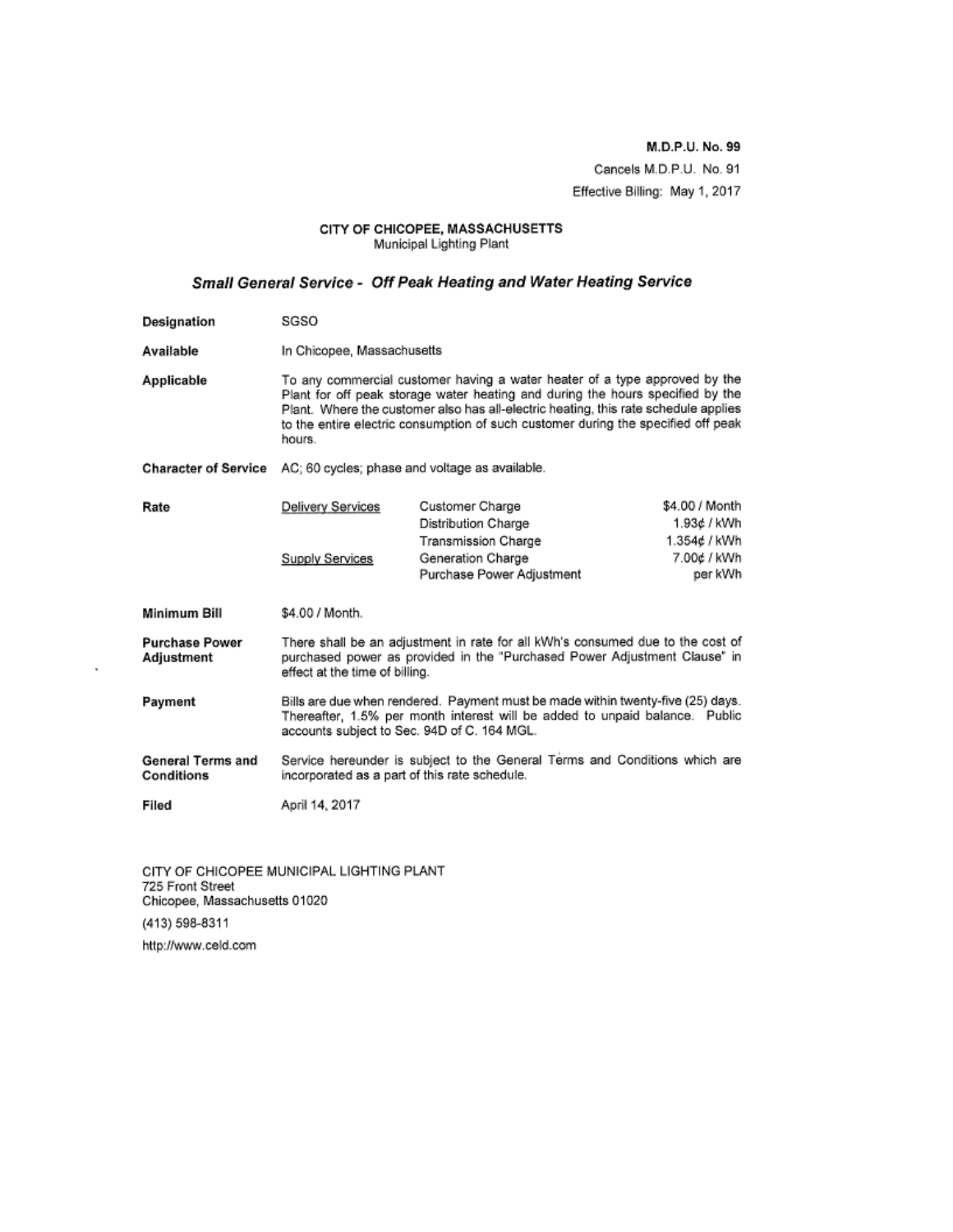M.D.P.U. No. 100 Cancels M.D.P.U No. 92 Effective Billing: May 1, 2017

#### CITY OF CHICOPEE, MASSACHUSETTS Municipal Lighting Plant

### **Residential Service**

| Designation                            | R                                                                                                                                                                                             |                                                                                                                                        |                                                                                    |
|----------------------------------------|-----------------------------------------------------------------------------------------------------------------------------------------------------------------------------------------------|----------------------------------------------------------------------------------------------------------------------------------------|------------------------------------------------------------------------------------|
| Available                              | In Chicopee, Massachusetts                                                                                                                                                                    |                                                                                                                                        |                                                                                    |
| Applicable                             | To residential customers for all domestic uses in individual residences or<br>apartments.                                                                                                     |                                                                                                                                        |                                                                                    |
| <b>Character of Service</b>            | AC; 60 cycles; single phase; voltage as available.                                                                                                                                            |                                                                                                                                        |                                                                                    |
| Rate                                   | Delivery Services<br><b>Supply Services</b>                                                                                                                                                   | Customer Charge<br>Distribution Charge<br><b>Transmission Charge</b><br>Generation Charge<br>Purchase Power Adjustment<br>Hydro Credit | \$5.60 / Month<br>2.97¢ / kWh<br>2.308¢ / kWh<br>7.30¢ / kWh<br>per kWh<br>per kWh |
| Minimum Bill                           | \$5.60 / Month.                                                                                                                                                                               |                                                                                                                                        |                                                                                    |
| <b>Purchase Power</b><br>Adjustment    | There shall be an adjustment in rate for all kWh's consumed due to the cost of<br>purchased power as provided in the "Purchased Power Adjustment Clause" in<br>effect at the time of billing. |                                                                                                                                        |                                                                                    |
| <b>Hydro Credit</b>                    | Hydro Credit savings are passed on to all residential customers as a benefit from<br>the Niagara Hydro Project. Hydro Credit applied to all kWh's.                                            |                                                                                                                                        |                                                                                    |
| Payment                                | Bills are due when rendered.                                                                                                                                                                  |                                                                                                                                        |                                                                                    |
| <b>General Terms and</b><br>Conditions | Service hereunder is subject to the General Terms and Conditions which are<br>incorporated as a part of this rate schedule.                                                                   |                                                                                                                                        |                                                                                    |
| Filed                                  | April 14, 2017                                                                                                                                                                                |                                                                                                                                        |                                                                                    |

CITY OF CHICOPEE MUNICIPAL LIGHTING PLANT 725 Front Street Chicopee, Massachusetts 01020 (413) 598-8311 http://www.celd.com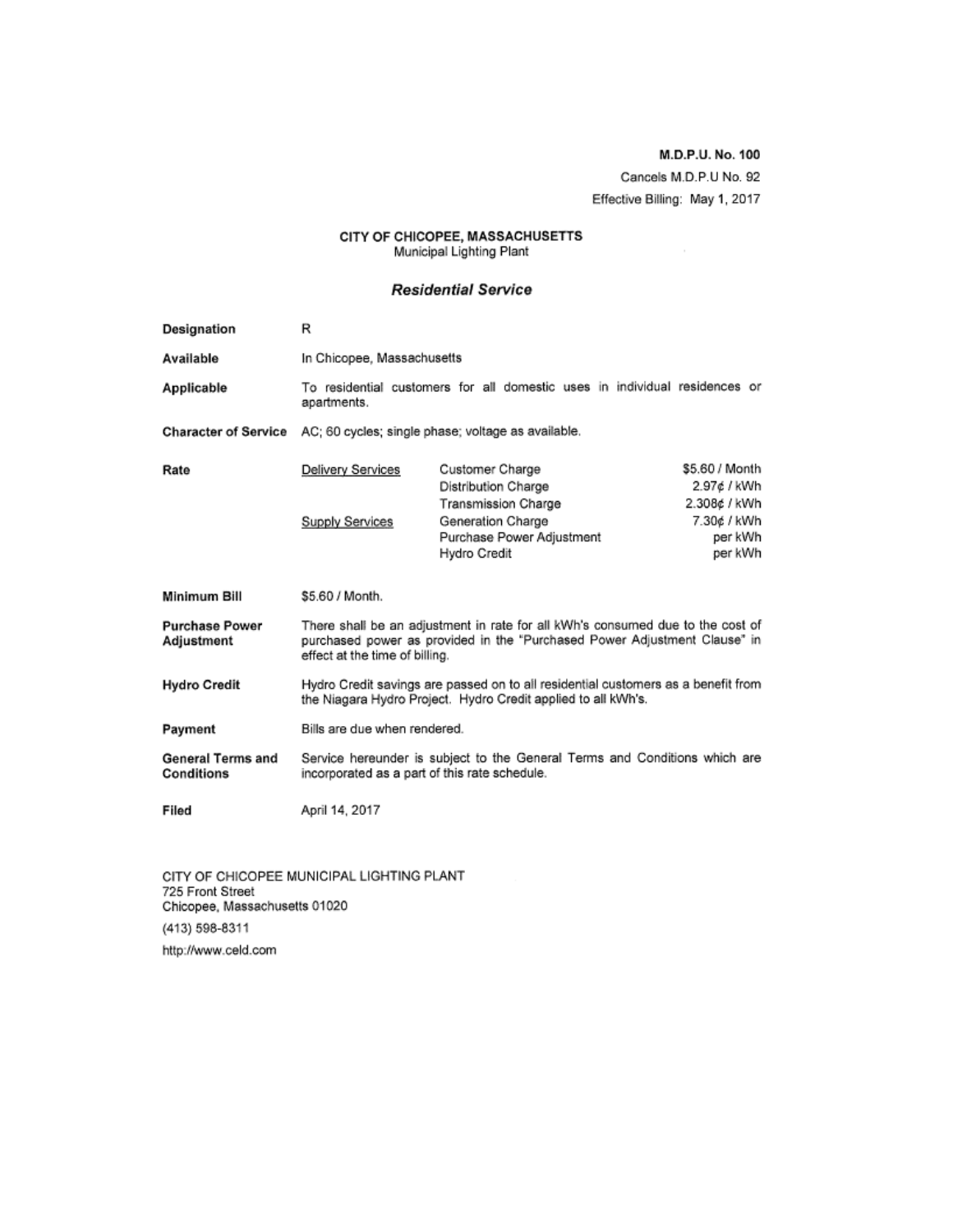M.D.P.U. No. 101 Cancels M.D.P.U No. 93

Effective Billing: May 1, 2017

# CITY OF CHICOPEE, MASSACHUSETTS<br>Municipal Lighting Plant

### Residential Off Peak Heating and Water Heating Service

| Designation                                                                                    | <b>RO</b>                                                                                                                                                                                                                                                                                                                                                                                                                                                                                                                                                                                                                                                                                                                    |                                                                      |                                               |
|------------------------------------------------------------------------------------------------|------------------------------------------------------------------------------------------------------------------------------------------------------------------------------------------------------------------------------------------------------------------------------------------------------------------------------------------------------------------------------------------------------------------------------------------------------------------------------------------------------------------------------------------------------------------------------------------------------------------------------------------------------------------------------------------------------------------------------|----------------------------------------------------------------------|-----------------------------------------------|
| Available                                                                                      | In Chicopee, Massachusetts                                                                                                                                                                                                                                                                                                                                                                                                                                                                                                                                                                                                                                                                                                   |                                                                      |                                               |
| Applicable                                                                                     | To any residential customer having a water heater of a type approved by the Plant<br>for off peak storage water heating and during the hours specified by the Plant.<br>Where the customer also has all electric heating, this rate schedule applies to the<br>entire electric consumption of such customer during the specified off peak hours.                                                                                                                                                                                                                                                                                                                                                                             |                                                                      |                                               |
| <b>Character of Service</b>                                                                    |                                                                                                                                                                                                                                                                                                                                                                                                                                                                                                                                                                                                                                                                                                                              | AC; 60 cycles; single phase, or three phase; voltage as available.   |                                               |
| Rate                                                                                           | Delivery Services                                                                                                                                                                                                                                                                                                                                                                                                                                                                                                                                                                                                                                                                                                            | Customer Charge<br>Distribution Charge<br><b>Transmission Charge</b> | \$2.00 / Month<br>1.82¢ / kWh<br>1.473¢ / kWh |
|                                                                                                | Supply Services                                                                                                                                                                                                                                                                                                                                                                                                                                                                                                                                                                                                                                                                                                              | Generation Charge<br>Purchase Power Adjustment<br>Hydro Credit       | 7.00¢ / kWh<br>per kWh<br>per kWh             |
| Minimum Bill                                                                                   | \$2.00 / Month.                                                                                                                                                                                                                                                                                                                                                                                                                                                                                                                                                                                                                                                                                                              |                                                                      |                                               |
| <b>Purchase Power</b><br>Adjustment                                                            | There shall be an adjustment in rate for all kWh's consumed due to the cost of<br>purchased power as provided in the "Purchased Power Adjustment Clause" in<br>effect at the time of billing.                                                                                                                                                                                                                                                                                                                                                                                                                                                                                                                                |                                                                      |                                               |
| <b>Hydro Credit</b>                                                                            | Hydro Credit savings are passed on to all residential customers as a benefit from<br>the Niagara Hydro Project. Hydro Credit applied to all kWh's.                                                                                                                                                                                                                                                                                                                                                                                                                                                                                                                                                                           |                                                                      |                                               |
| <b>Service Conditions</b>                                                                      | All water heaters and incidental apparatus should be of a type and size which meet<br>the approval of the Plant as specified in the General Terms and Conditions. The<br>installation of water heaters shall be arranged so that only the upper element can<br>operate during the on peak hours and only the lower element can operate during<br>the designated off peak hours. Energy used by the lower element during the<br>designated off peak hours shall be metered separately and billed hereunder. For<br>all electric heating customers, the rate schedule shall be applicable to the total<br>energy consumption during the designated off peak hours. Off peak energy<br>consumption shall be metered separately. |                                                                      |                                               |
| Payment                                                                                        | Bills are due when rendered.                                                                                                                                                                                                                                                                                                                                                                                                                                                                                                                                                                                                                                                                                                 |                                                                      |                                               |
| General Terms and<br>Conditions                                                                | Service hereunder is subject to the General Terms and Conditions which are<br>incorporated as a part of this rate schedule.                                                                                                                                                                                                                                                                                                                                                                                                                                                                                                                                                                                                  |                                                                      |                                               |
| Filed                                                                                          | April 14, 2017                                                                                                                                                                                                                                                                                                                                                                                                                                                                                                                                                                                                                                                                                                               |                                                                      |                                               |
| CITY OF CHICOPEE MUNICIPAL LIGHTING PLANT<br>725 Front Street<br>Chicopee, Massachusetts 01020 |                                                                                                                                                                                                                                                                                                                                                                                                                                                                                                                                                                                                                                                                                                                              |                                                                      |                                               |

(413) 598-8311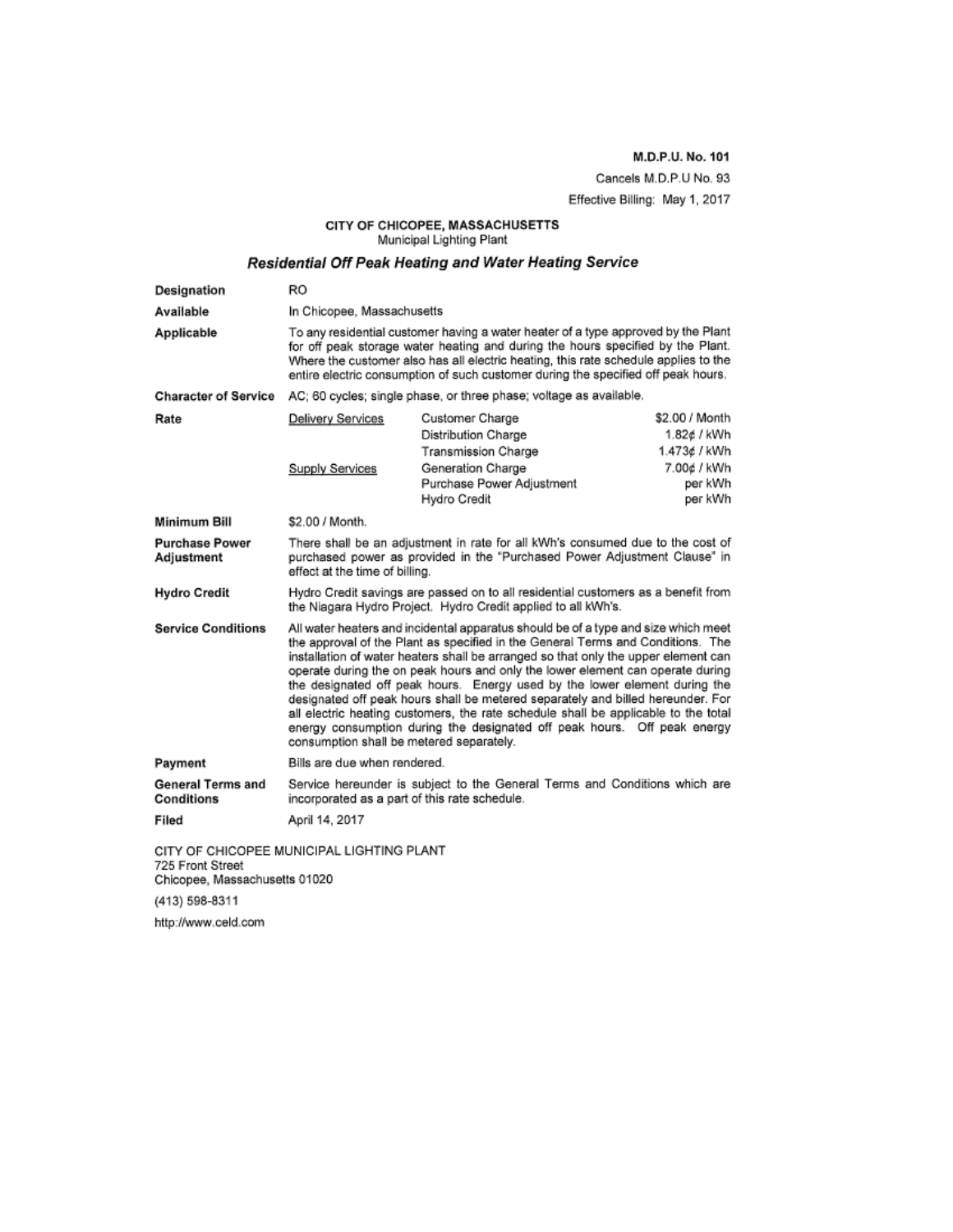M.D.P.U. No. 103

Effective Billing: May 1, 2017

# CITY OF CHICOPEE, MASSACHUSETTS<br>Municipal Lighting Plant

### **Street Light Schedule Rate**

| Designation                     | Street Light Rate                                                                                                                                                                                                                                |
|---------------------------------|--------------------------------------------------------------------------------------------------------------------------------------------------------------------------------------------------------------------------------------------------|
| Available                       | In Chicopee, Massachusetts                                                                                                                                                                                                                       |
| Applicable                      | Public street light service supplied to the City where the Department has private<br>facilities for supplying electricity and where the installation work involved is limited<br>to the necessary lighting unit and connection on the same pole. |
| <b>Energy Charge</b>            | 10.35¢ per kWh                                                                                                                                                                                                                                   |
| Payment                         | Bills are due when rendered. Payment must be made within twenty-five (25) days.<br>Thereafter, 1.5% per month interest will be added to unpaid balance. Public<br>accounts subject to Sec. 94D of C. 164 MGL.                                    |
| General Terms and<br>Conditions | Service hereunder is subject to the General Terms and Conditions which are<br>incorporated as a part of this rate schedule.                                                                                                                      |
| Filed                           | April 14,2017                                                                                                                                                                                                                                    |

CITY OF CHICOPEE MUNICIPAL LIGHTING PLANT<br>725 Front Street<br>Chicopee, Massachusetts 01020 (413) 598-8311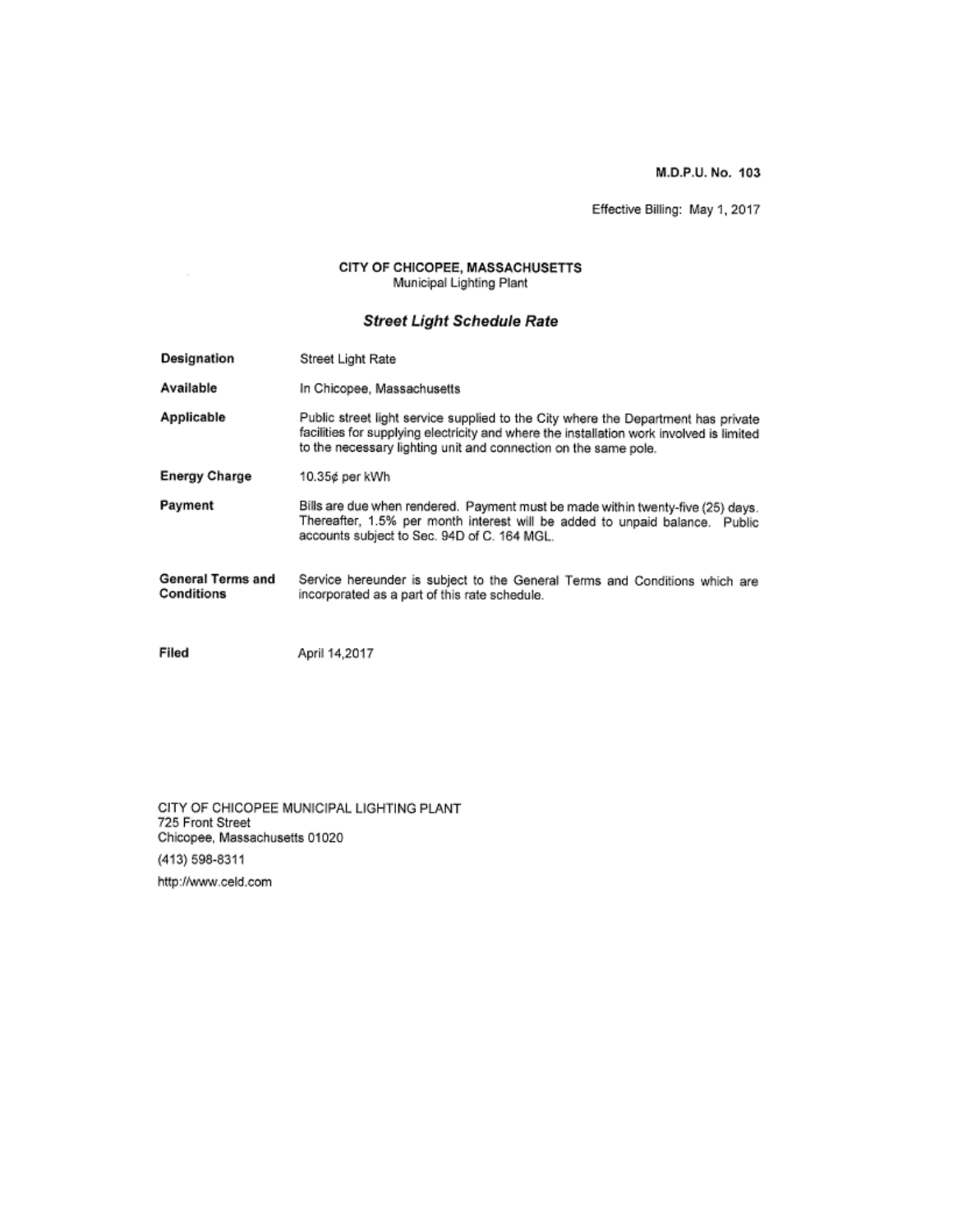M.D.P.U. No. 104

Effective Billing: May 1, 2017

#### CITY OF CHICOPEE, MASSACHUSETTS Municipal Lighting Plant

### **Generation Wheeling Rate**

| <b>Designation</b>                                                                         | WH                                                                                                                                                                                                                                                                                                                                                                                                                                                                                                                                                                                                                          |                  |
|--------------------------------------------------------------------------------------------|-----------------------------------------------------------------------------------------------------------------------------------------------------------------------------------------------------------------------------------------------------------------------------------------------------------------------------------------------------------------------------------------------------------------------------------------------------------------------------------------------------------------------------------------------------------------------------------------------------------------------------|------------------|
| Available                                                                                  | In Chicopee, Massachusetts                                                                                                                                                                                                                                                                                                                                                                                                                                                                                                                                                                                                  |                  |
| Applicable                                                                                 | To any generator utilizing Chicopee's distribution or transmission system to provide<br>power to customers located outside of Chicopee's service area.                                                                                                                                                                                                                                                                                                                                                                                                                                                                      |                  |
| Rate                                                                                       | <b>Contracted Capacity</b>                                                                                                                                                                                                                                                                                                                                                                                                                                                                                                                                                                                                  | \$6.00 kWh/Month |
| Payment                                                                                    | Bills are due when rendered. Payment must be made within twenty-five (25) days.<br>Thereafter, 1.5% per month interest will be added to unpaid balance. Public<br>accounts subject to Sec. 94D of C. 164 MGL.                                                                                                                                                                                                                                                                                                                                                                                                               |                  |
| <b>General Terms and</b><br>Conditions                                                     | The customer shall contract with Chicopee for a minimum of 3 years for specified<br>capacity. Any unsubscribed capacity above that granted to the customer will be<br>billed at 12 times the current wheeling rate. If a customer wishes to increase the<br>contracted capacity amount it shall give 6-month notice to CMLP. CMLP may at its<br>own discretion accept or reject the increased capacity amount. The customer is<br>responsible for all costs to interconnect to CMLP and is responsible for all ISO-NE<br>related costs and requirements. CMLP can in its sole discretion reject any requests<br>for service |                  |
| Filed                                                                                      | April 14, 2017                                                                                                                                                                                                                                                                                                                                                                                                                                                                                                                                                                                                              |                  |
| 725 Front Street<br>Chicopee, Massachusetts 01020<br>(413) 598-8311<br>http://www.celd.com | CITY OF CHICOPEE MUNICIPAL LIGHTING PLANT                                                                                                                                                                                                                                                                                                                                                                                                                                                                                                                                                                                   |                  |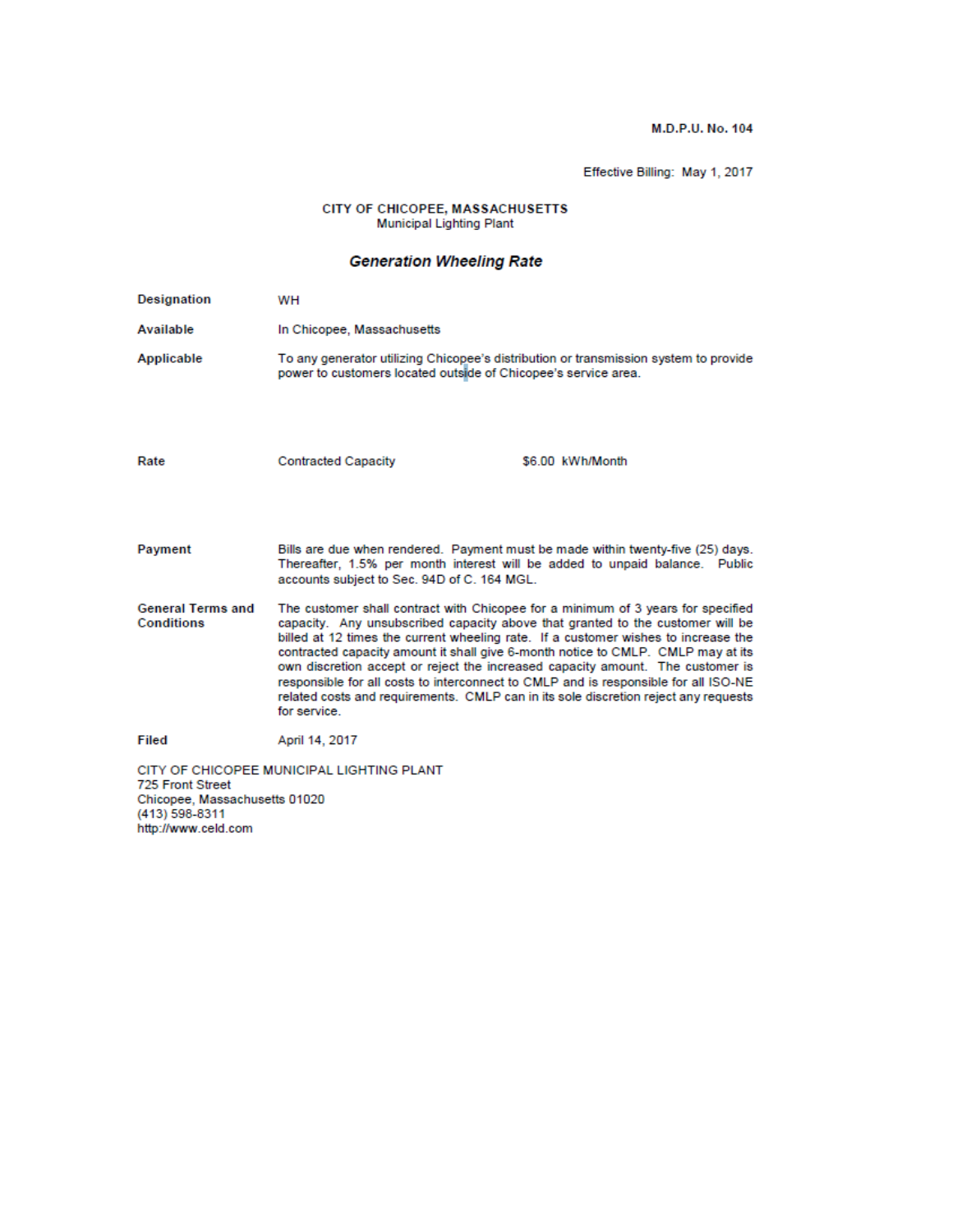M.D.P.U. No. 105 Cancels M.D.P.U. No. 102 Effective Billing: January 4, 2019

 $\mathcal{P}^{\perp}$  .

### CITY OF CHICOPEE, MASSACHUSETTS

Municipal Lighting Plant

### **Purchase Power Adjustment Clause**

| <b>Designation</b>                     | PPA                                                                                                                                                                                                         |  |
|----------------------------------------|-------------------------------------------------------------------------------------------------------------------------------------------------------------------------------------------------------------|--|
| Available                              | In Chicopee, Massachusetts                                                                                                                                                                                  |  |
| Applicable                             | As defined in each of the individual rate schedules filed with Mass. DPU<br>for the City of Chicopee Municipal Lighting Plant.                                                                              |  |
| Definition                             | Average Purchased Power Costs (Adjusted for Rate Stabilization) -<br>8.530¢/kWh (Purchased Power Base Cost)                                                                                                 |  |
|                                        | The difference between the average Purchased Power Cost and the<br>Purchased Power Base Cost as defined herein. The resulting charge or<br>credit will be billed on a per kilowatt-hour basis as applicable |  |
| <b>Base Cost</b>                       | 8.530¢/kWh                                                                                                                                                                                                  |  |
| <b>General Terms</b><br>and Conditions | Service hereunder is subject to the General Terms and Conditions which<br>are incorporated as a part of this adjustment clause.                                                                             |  |
| Filed                                  | December 21, 2018                                                                                                                                                                                           |  |

 $\mathbf{g} = -\mathbf{x}$